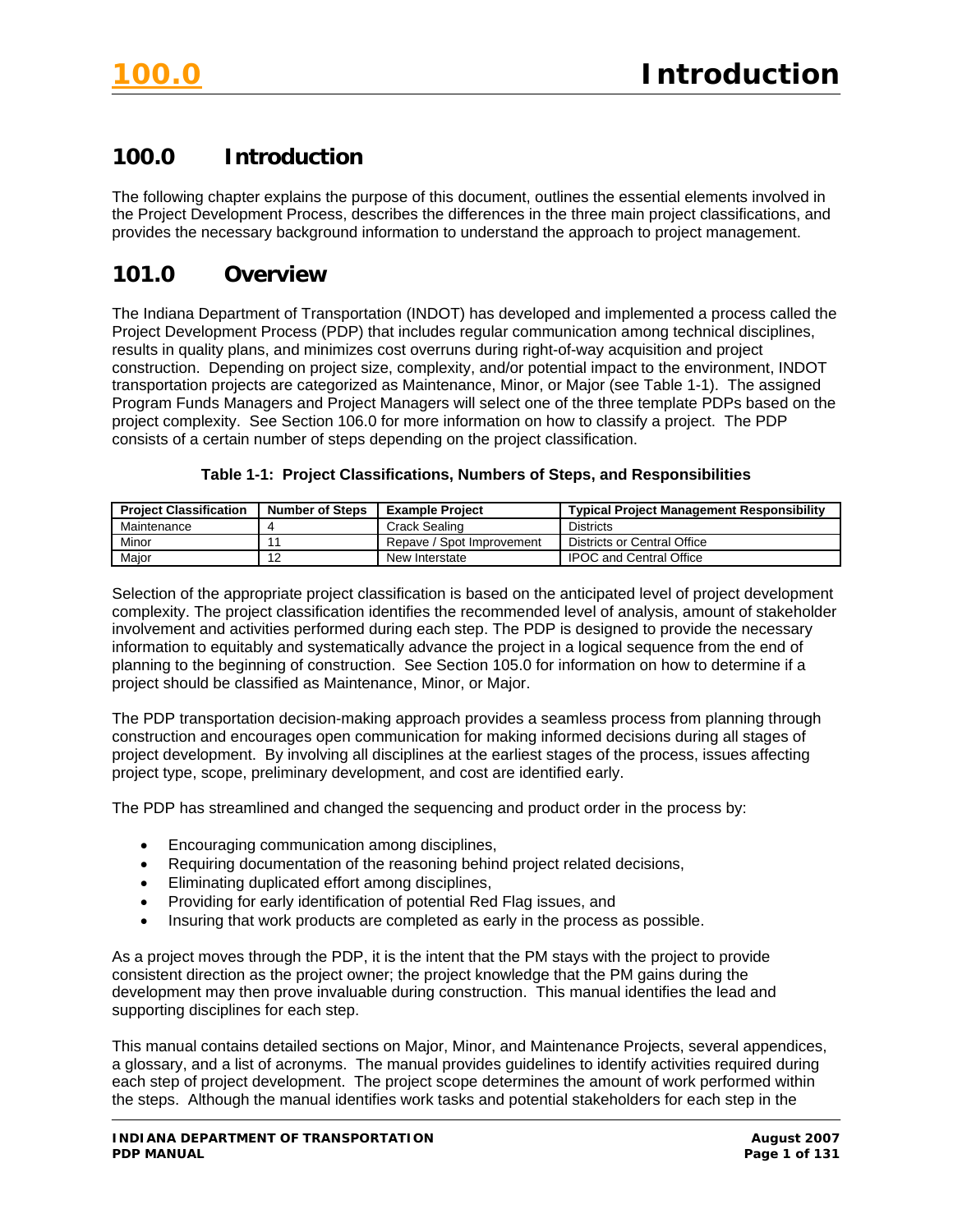process, the process requires coordination of people and tasks between steps to ensure continued review and study of the best possible options.

The PDP is a project management and decision-making process for transportation projects. The process is a guide that defines project development phases from project concept through completion. The PDP encourages a seamless transition between project development phases while providing effective and efficient project management.

Communication and transition among disciplines are critical to a project's success. By establishing communication opportunities and responsibilities throughout the PDP, the Project Manager ensures that those involved in the project fulfill their project commitments. The discipline lead for each step is responsible for ensuring appropriate coordination and involvement of other disciplines.

# **102.0 Project Manager**

To facilitate an integrated approach, the project sponsor selects and assigns the Project Manager. The Project Manager uses a number of project management tools to move the project through the PDP. Such tools include meetings, Gantt charts, and a Project Commitments Summary. These tools and their usage will be discussed throughout the course of this document.

All projects should have a dedicated Project Manager. INDOT will assign a staff member to this leadership role. For Major Projects, INDOT will assign the role of Project Manager to a member of the Production Management Division's Office of Project Management. For Minor and Maintenance Projects, the Project Manager will depend on the type of project and the location of the project. In most cases, the Project Manager will reside at the District Office for these projects. When feasible, for project continuity, the Project Manager should continue through the remaining PDP steps.

The Planning Division's Office of Urban and Corridor Planning and the Production Management Division's Office of Environmental Services will assign a staff liaison to every Major planning study. Because Major Projects must deal with varying issues and stakeholders during the planning process steps, the Project Manager should work closely with the central office staff liaisons to insure that the activities and products fulfill the intent of the planning PDP step.

Some of the main responsibilities of the Project Manager include:

- To verify that the project has been entered into INDOT's Scheduling/Project Management System (SPMS) and an associated Designation Number (Des Number) has been established.
- To verify that the project's development funding is approved in the Transportation Improvement Plan (TIP) and the Indiana State Transportation Improvement Plan (INSTIP).
- To develop the business case for the project if contracted consultants are anticipated for the development.
- To work with the project sponsor to identify a Project Design Team who will be responsible to complete the work required by the PDP.
- To begin and maintain a project file in which to document all project activities and products, and to continue to communicate and coordinate with the designated INDOT staff throughout the project. This project file may be supplemented by the corresponding files from other offices as needed.
- To identify the degree of involvement with the Federal Highway Administration (FHWA). In other words, determine whether the project has FHWA-Oversight or INDOT-Oversight.

The INDOT Project Manager should initially hold a "kick-off" meeting involving Project Design Team members and all appropriate stakeholders (see Section 107.0). Stakeholders may include a variety of INDOT district and central office disciplines, FHWA, representative(s) of affected local government(s) such as a city or county engineer, the local transit agency, a Metropolitan Planning Organization (MPO)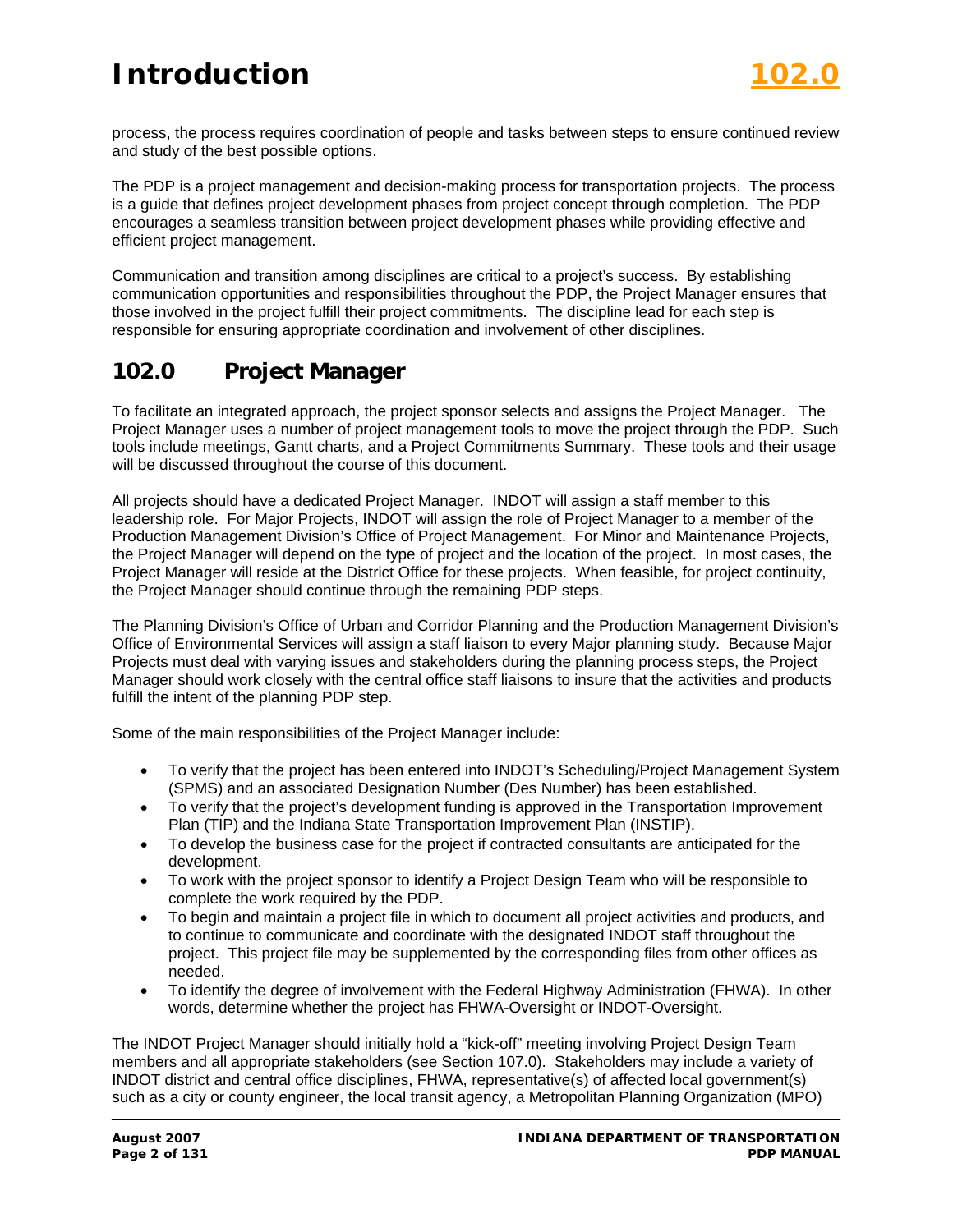representative, and other local groups (representatives from minority or low income populations as well as civic or business groups that may be uniquely affected by the project). Attendees should discuss the project from their perspective so that all begin the Project Development Process with a common understanding of project issues and transportation needs and goals. This may not be necessary for most Maintenance Projects.

Recognizing that this level of understanding may change as more information becomes available, the meeting attendees determine the level and intensity of public involvement needed, define the general work requirements, develop an initial scope of work for the planning study (if applicable) and schedule or may even develop the Request For Proposal (RFP) needed to hire a study consultant. The goal for the "kick-off" meeting is to make sure all stakeholders are identified and in general agree on how to progress through the PDP.

# **103.0 Initial Identification of Projects**

Indiana's transportation system needs are assessed and prioritized to determine which projects will be funded. There are numerous documents that address and prioritize transportation problems or needs. These documents include, but are not limited to:

- Annual Program Development Process (APDP)
- Long-Range Transportation Plans of INDOT and the various Metropolitan Planning Organizations (MPOs)
- INDOT Planning Oversight Committee (IPOC)
- District Work Plans
- Corridor Studies
- Legislative Mandates
- Pavement Management System
- Bridge Management System
- Maintenance Quality Survey
- Safety/Congestion Program

Transportation projects originate from a wide variety of sources and studies, such as those listed above, before Step 1. The Funds Management Committee reviews the State of the Transportation System Report to identify priorities and determine how to allocate the available budget to different INDOT programs. If funds are available, projects are included on the Indiana Statewide Transportation Improvement Program (INSTIP) and/or the MPO Transportation Improvement Program (TIP) and advance through the PDP.

Beginning the PDP assumes the need for a transportation improvement but does NOT assume the specific facility or project to be constructed. The PDP begins with a project level planning analysis completed by the Planning Division's Feasibility Engineering Section and presented in the Initial Project Assessment to determine a potential solution(s) in order to determine the right size of the scope, schedule, and budget to solve the identified transportation problem. This determination is to be completed before time and money is expended to advance extensive environmental analysis, design, or to construct a specific facility.

Funding budget allocations for the entire project's funding phases includes Preliminary Engineering (PE), Right-of-Way (RW), and Construction (CN). PE budget allocations should include design engineering, geotechnical engineering, as well as right-of-way engineering and services. RW allocation budgets are only those moneys needed for purchasing right-of-way. CN budgets should include all construction items, utility costs, any mitigation measures, inspection, as well as railroad expenditures. The initial costs should be determined by the Planning Division's Feasibility Engineering Section and documented in the Initial Project Assessment.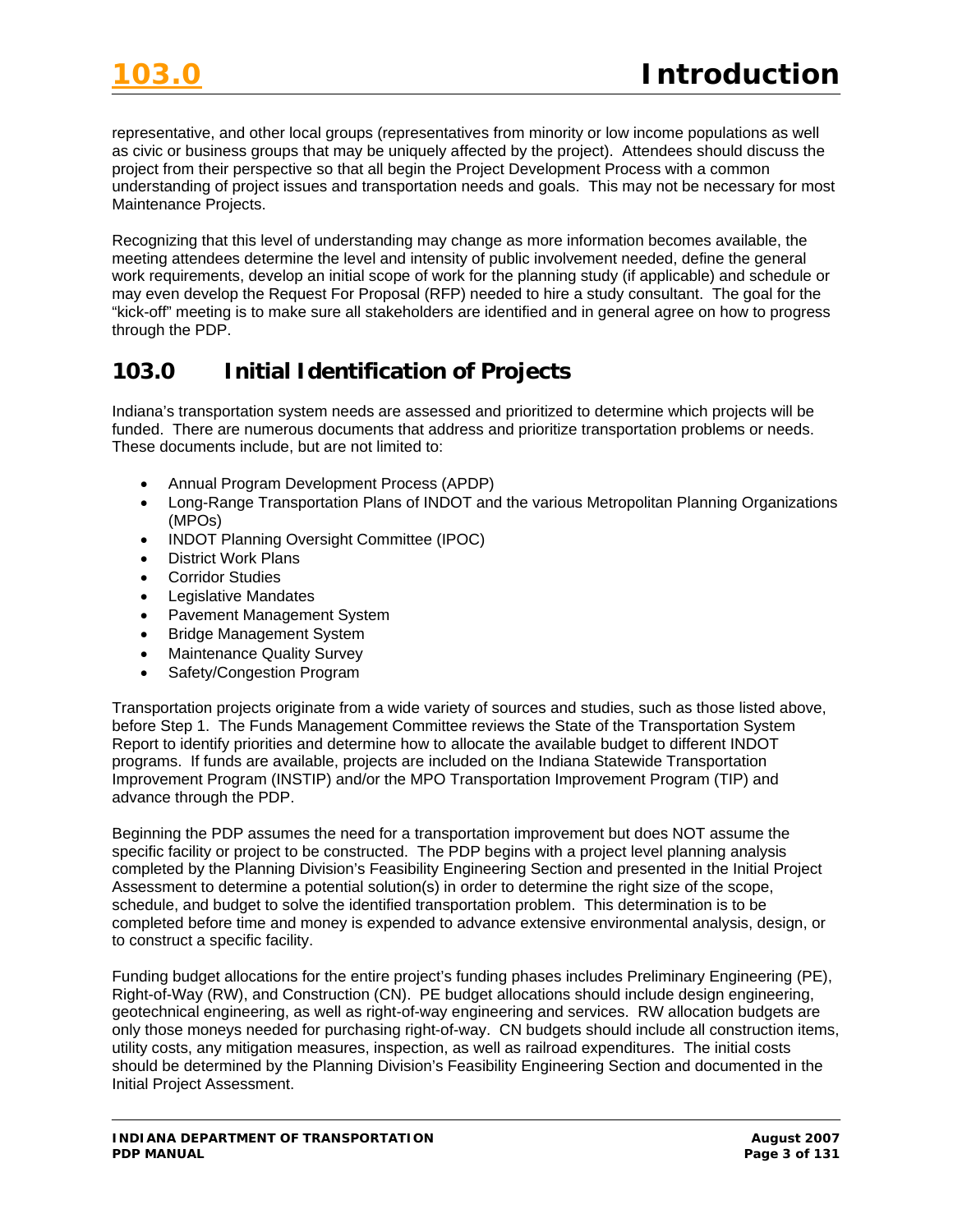For most projects at the beginning of the planning process, the Program Funds Manager should enter as much information as possible into SPMS in order to generate a Des Number for study, research activities, and the potential project. While still in the conceptual state, a project is entered into SPMS in "Proposed" status. A proposed project can be used as a placeholder for up to 6 months and contain committed funding estimates and even a committed award date. However, the proposed project does not yet have a completed scope of work. Once the proposed project is approved by the appropriate office, development can begin.

Once a project is approved to begin development, the project status in SPMS will be changed to "Active". The minimum information required for active status is a committed award date and project budget allocation. Milestone dates and cost estimates will be added and updated as a project becomes active and proceeds through the PDP. The SPMS Training Manual provides additional details about tracking projects.

# **104.0 Federal Oversight Determination**

All Major Projects (and some Minor and Maintenance Projects) will likely require oversight by the Federal Highway Administration (FHWA). The PDP requires this determination during Step 1.

In general, FHWA is to be given the option to have project oversight on any Interstate reconstruction project that is estimated to cost more than \$1 million on 4R projects or \$5 million on 3R projects. Also, FHWA is to be given the option to have project oversight on any project that costs over \$100 million. The responsibility for determination and documentation of the need for federal oversight, with the assistance from the Project Manager, rests with the Production Management Director for Major Projects and the District Production Director for Minor and Maintenance Projects, after consultation with FHWA.

Details of this determination and involvement can be found in the Indiana Design Manual, Section 40-7.0. It is also documented in the Stewardship and Oversight Agreement between INDOT and FHWA.

# **105.0 Project Classifications**

The Project Development Process categorizes transportation projects into Maintenance, Minor, or Major. Table 1-2 at the end of Section 106.0 presents the process steps by project classification. The graphical figures in Appendix A show additional information on the PDP steps and activities. Selection of the appropriate project classification is based on the anticipated level of project development complexity. The project classification identifies the recommended level of analysis, amount of stakeholder involvement and activities performed during each step. The PDP is designed to provide the necessary information to equitably and systematically advance the project in a logical sequence from the end of planning to the beginning of construction.

# **106.0 Project Definitions**

An INDOT project is categorized into one of three classifications: Maintenance, Minor, or Major. Each of these classifications is defined in the following sections.

# **106.1 Major Projects**

A Major Project is defined as a transportation improvement where the anticipated result of the improvement is expected to involve one or more of these instances:

- Has a substantial impact to public access, level of service, traffic flow, or mobility patterns.
- Require substantial right-of-way acquisition.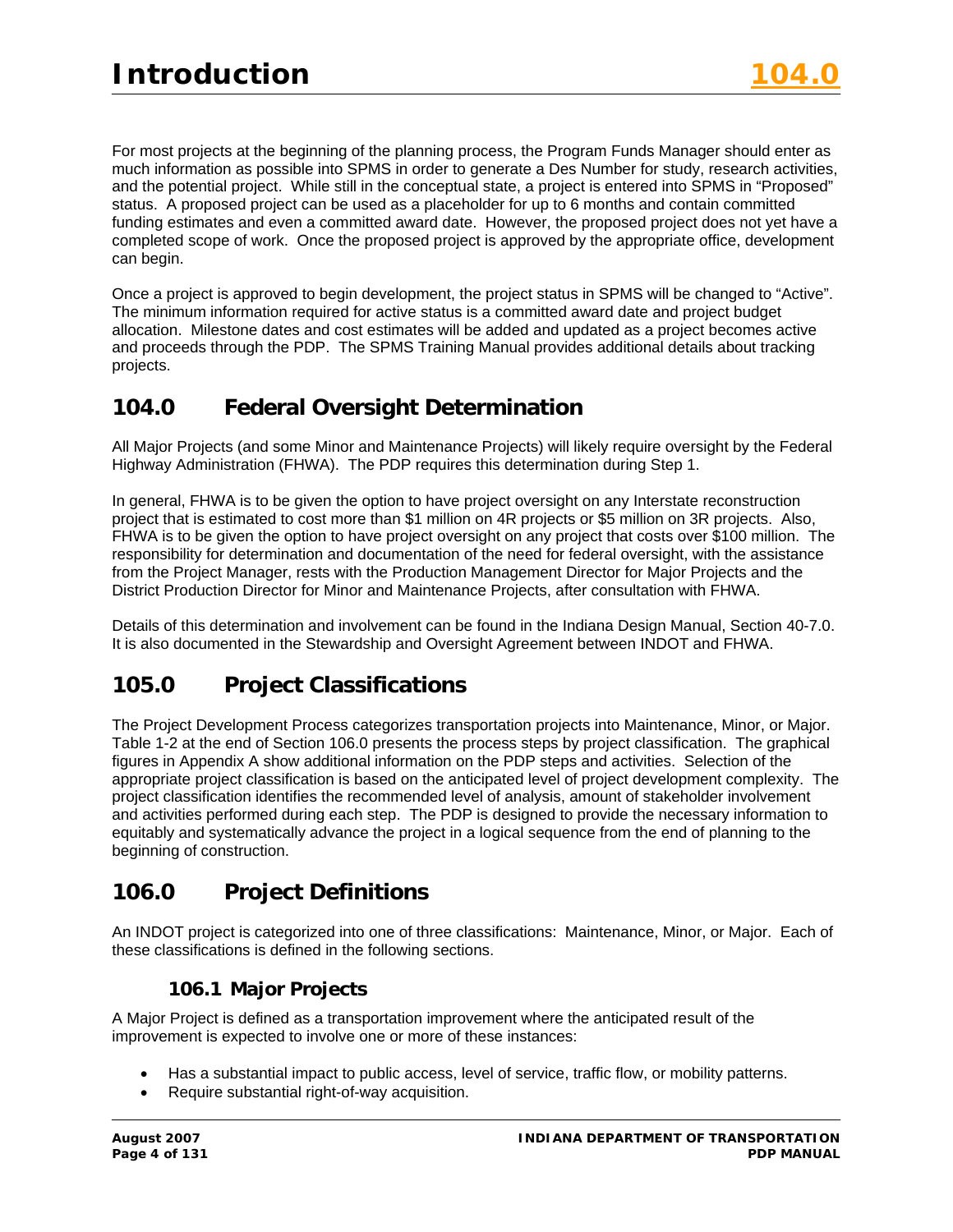- Has substantial public controversy.
- Has significant environmental impacts.

Additionally, this classification applies to each roadway transportation improvement that will require a substantial financial investment to complete all aspects of project development. This type of project typically involves one or more of these situations:

- Making substantial alterations to the existing roadway (e.g., lane addition).
- Relocating a major portion of a roadway (e.g., major change to horizontal and/or vertical alignment).
- Developing a new roadway alignment (e.g., bypass).
- Constructing a new or major modification to an existing interchange.

INDOT's definition of a Major Project should not be confused with FHWA's definition of a Major Project. FHWA defines a Major Project as being over \$100 million and requires the development of a detailed Financial Plan and, when the project exceeds \$500 million, a detailed Project Management Plan.

From the planning perspective, a Major Project will typically include (but not be limited to) a project that involves MIS (Major Investment Study) type issues, a project that requires intensive environmental studies, or a project in which costs exceed \$10 million or the project length exceeds one mile. This does not apply to a resurfacing project or other maintenance type project that exceeds one mile that would otherwise fit into the Maintenance Project classification. It is possible for a Major Project to require little to no new right-of-way (e.g., Interstate route widening within existing right-of-way).

From the National Environmental Policy Act (NEPA) and environmental perspective, a Major Project involves the potential for substantial environmental impacts. This type of project is typically located on a new alignment but could include any project type that might impact a high-quality environmental resource, require agency coordination at several decision points in the PDP, or have substantial public controversy. Context and intensity of impacts should be considered when addressing an impact on a resource. A Major Project for NEPA typically requires an Environmental Impact Statement (EIS) or Environmental Assessment (EA) but also can include that which requires a Categorical Exclusion (CE). However, if a project will require an EIS or EA, it will be classified as a Major Project.

From a design perspective, a Major Project is one in which new roadway alignments or substantial alterations to existing roadway alignments will result in the examination of multiple alternatives as a necessary and systematic progression to selecting the preferred alternative.

Sometimes a project (with only a few viable alternative solutions to be studied) can appear to be Minor based on environmental impacts. A project can be Minor in scope but it still can be controversial. In such a situation, it may be advantageous to follow the Major PDP relative to the preliminary engineering components. This will allow for a graduated progression of plan development activities through several steps of the PDP rather than covering all preliminary engineering work in a single step under the Minor PDP. This will help to avoid unnecessary plan rework. It is possible for a project to transition from one classification to another. This is discussed further in the latter sections of this chapter.

### **106.2 Minor Projects**

A Minor Project is defined as a transportation improvement that generally is located on an existing alignment. Small adjustments to the existing alignment to improve geometric conditions may be involved. Minor alterations of a non-Interstate roadway that does not result in significant environmental impacts also can qualify as a Minor Project. A Minor Project may have environmental impacts. These impacts can be analyzed and approved through the EA or Categorical Exclusion process. Refer to the Procedural Manual for Preparing Environmental Studies prepared by the Production Management Division's Office of Environmental Services for more details.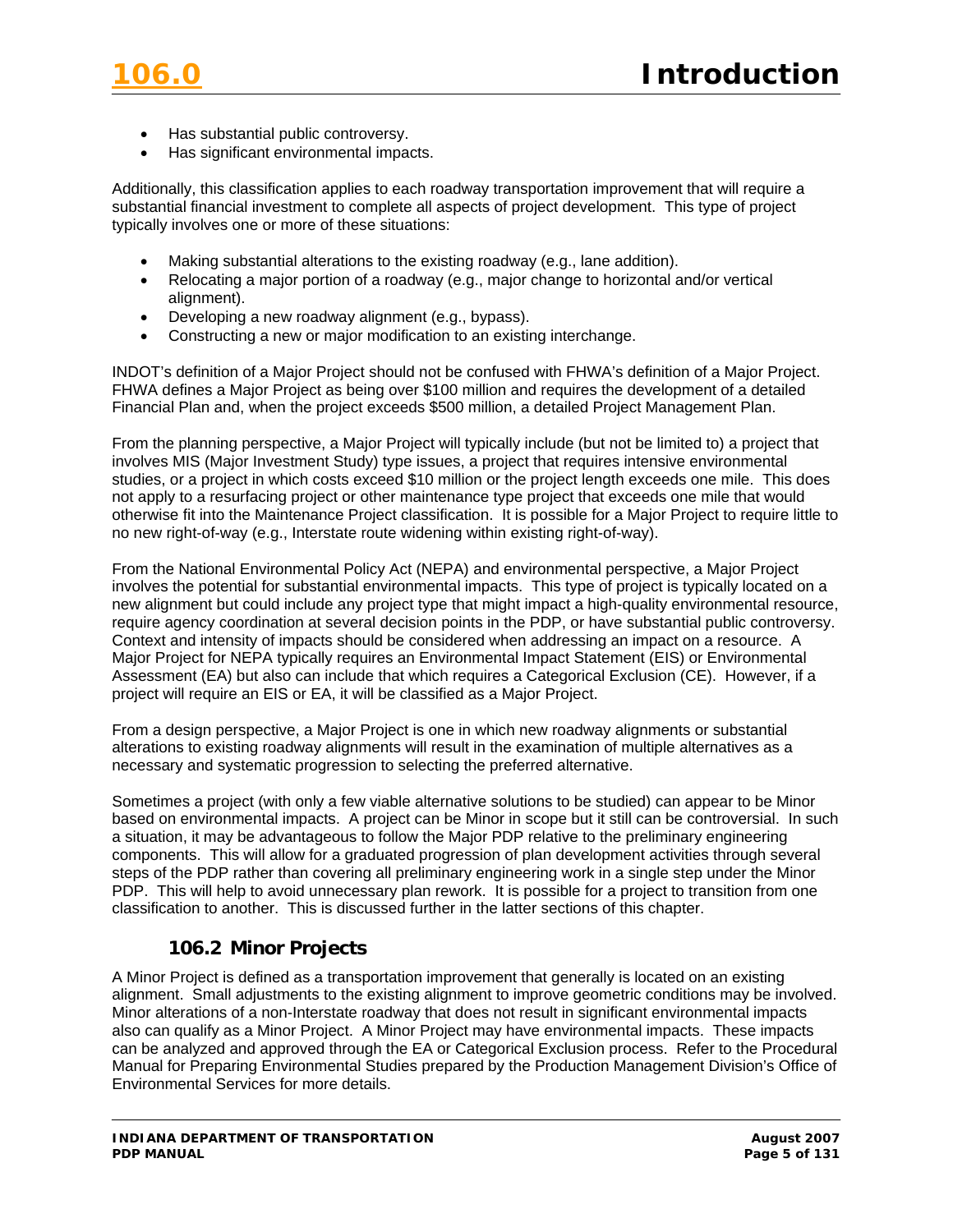Examples and thresholds for environmental impacts are included in the Procedural Manual for Preparing Environmental Studies. A Minor Project can involve right-of-way acquisitions, utility relocations, altering the roadway's cross section, and raising or lowering the roadway profile.

Examples include:

- Bridge replacement rehabilitation including deck overlays
- Culvert replacement
- Pavement Replacement
- Added travel lanes with minor environmental impacts
- Pavement widening
- Pavement rehabilitation
- Geometric realignment
- Intersection upgrades including the addition of turn lanes
- All other spot improvements

# **106.3 Maintenance Projects**

A Maintenance Project is defined as a transportation improvement generated by the traditional maintenance and preventive maintenance program as they relate to the development of the District Work Plan. This type of project:

- Does not alter the basic roadway cross section or geometry.
- Requires no additional right-of-way.
- Has minimal or no impacts on existing utilities.
- Has minimal or no impacts to environmental resources.
- Requires minimal or no environmental agency coordination.
- Is likely to require only minor public involvement.

Examples include:

- Guardrail replacement where roadway ditches and backslopes will not be relocated.
- The replacement of traffic signals, provided that no work occurs within any historic district (or adjacent to a historic property), and there is no likelihood of encountering contaminated materials.
- Traffic signal maintenance.
- Pavement drop-off repair.
- Mowing, trimming, or brush removal.
- Herbicidal spraying.
- Installation or maintenance of signs, pavement markings/raised pavement markers/sensors, or replacement fencing.
- Bridge superstructure repair and other maintenance activities including bridge painting projects, provided the project does not involve work within streams, rivers, scenic river corridors, historic properties, or involve a bridge listed or eligible for inclusion of the National Register of Historic Places.
- General roadway maintenance, including filling pot holes, crack sealing, mill and resurfacing, joint repair, shoulder reconstruction, and minimal bank stabilization.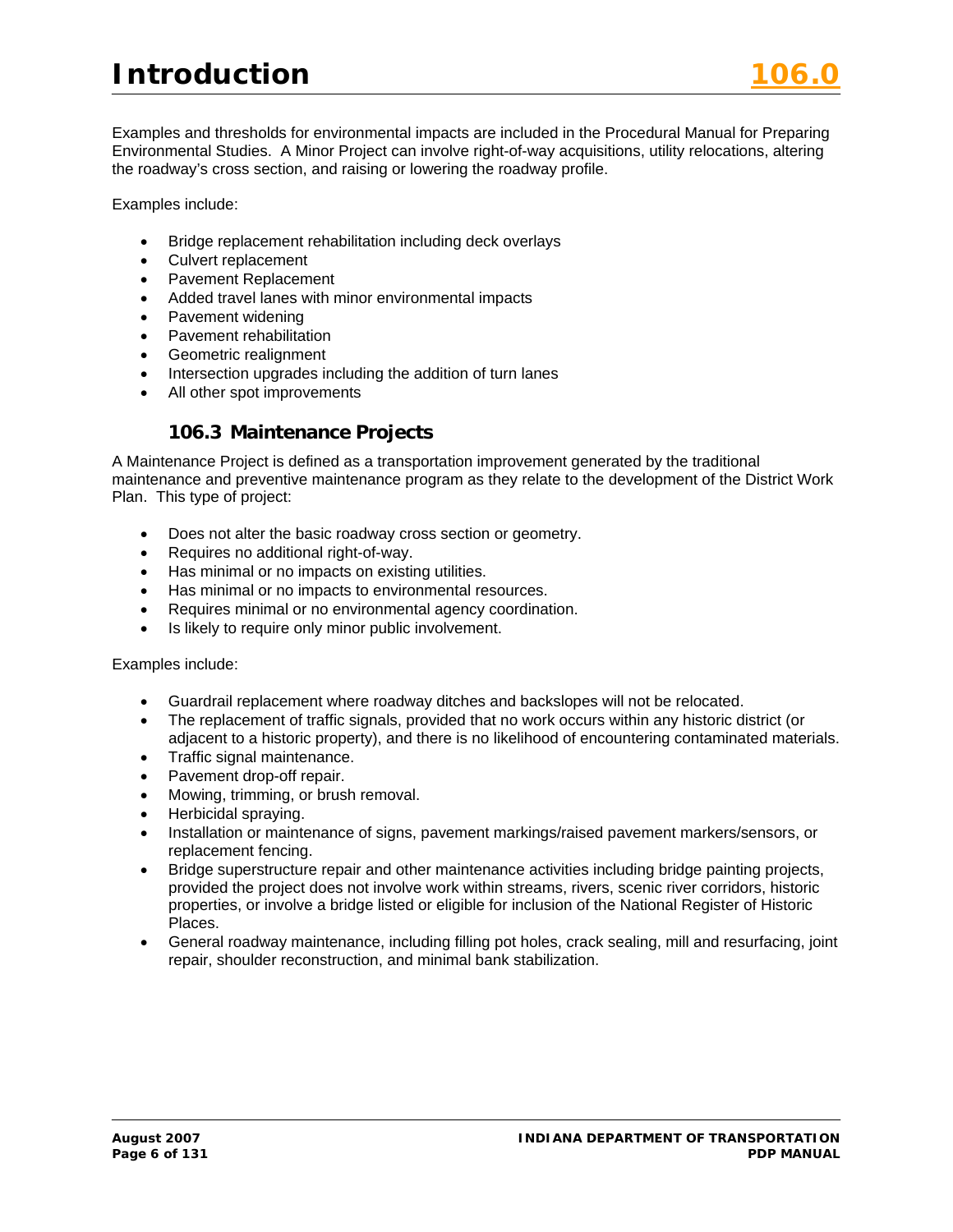

| <b>Project Classification</b>              |                                            |                                            |  |  |
|--------------------------------------------|--------------------------------------------|--------------------------------------------|--|--|
| <b>Maintenance</b>                         | <b>Minor</b>                               | Major                                      |  |  |
| Step 1:                                    | Step 1:                                    | Step 1:                                    |  |  |
| <b>Project Compilation</b>                 | <b>Professional Services</b>               | <b>Professional Services</b>               |  |  |
| (Data Management and Inspections)          | (Contracts and Agreements)                 | (Contracts and Agreements)                 |  |  |
| Step 2:                                    | Step 2:                                    | Step 2:                                    |  |  |
| Project Identification                     | <b>Conduct Research and Technical</b>      | <b>Conduct Research and Technical</b>      |  |  |
| (Cost Benefit Analysis)                    | <b>Studies</b>                             | <b>Studies</b>                             |  |  |
|                                            | Step 3:                                    | Step 3:                                    |  |  |
|                                            | Identify and Evaluate Conceptual           | Identify and Evaluate Conceptual           |  |  |
|                                            | Solutions                                  | Solutions                                  |  |  |
| Step 3:                                    | Step 4:                                    | Step 4:                                    |  |  |
| <b>Prioritization of Selected Projects</b> | Develop Reasonable Alternatives            | Develop Reasonable Alternatives            |  |  |
|                                            |                                            |                                            |  |  |
|                                            | Step 5:                                    | Step 5:                                    |  |  |
|                                            | <b>Identify Preferred Alternatives</b>     | <b>Identify Preferred Alternatives</b>     |  |  |
|                                            | Step 6:                                    | Step 6:                                    |  |  |
|                                            |                                            |                                            |  |  |
|                                            | Stage 1 - Develop Preferred<br>Alternative | Stage 1 - Develop Preferred<br>Alternative |  |  |
| Step 4:                                    | Step 7:                                    | Step 7:                                    |  |  |
| Separate Projects into Project             | Stage 2 - Advance Preferred                | Stage 2 - Advance Preferred                |  |  |
| <b>Categories for Submittal</b>            | Alternative                                | Alternative                                |  |  |
|                                            |                                            |                                            |  |  |
|                                            | Step 8:                                    | Step 8:                                    |  |  |
|                                            | <b>Environmental Approval</b>              | <b>Environmental Approval</b>              |  |  |
|                                            |                                            |                                            |  |  |
|                                            | Step 9:                                    | Step 9:                                    |  |  |
|                                            | Prepare Final Right-of-Way Plans           | Prepare Final Right-of-Way Plans           |  |  |
|                                            | Step 10:                                   | Step 10:                                   |  |  |
|                                            | <b>Begin Land Acquisition</b>              | <b>Begin Land Acquisition</b>              |  |  |
|                                            |                                            |                                            |  |  |
|                                            | Step 11:                                   | Step 11:                                   |  |  |
|                                            | Stage 3 - Complete Preferred               | Stage 3 - Complete Preferred               |  |  |
|                                            | Alternative                                | Alternative                                |  |  |
|                                            | Step 12:                                   | Step 12:                                   |  |  |
|                                            | Prepare Final Tracings Package             | Prepare Final Tracings Package             |  |  |
|                                            |                                            |                                            |  |  |

#### Table 1-2: Project Classifications and Corresponding Processing

# **107.0 Stakeholder / Public Involvement**

Stakeholder involvement is essential for every step in the PDP, especially for Major Projects. Stakeholders provide information and offer a unique perspective in identifying the problem and what changes or improvements are needed to have a successful project. Stakeholder involvement is also required by FHWA during the planning and environmental processes. See the following for details on how to identify and involve stakeholders and how to conduct successful public involvement.

- Public Involvement Procedures Manual
- Procedural Manual for Preparing Environmental Studies
- 23 CFR 200.9

Stakeholders are individuals and groups who are or may be impacted by or have an interest in the project. In some cases, federal regulations define who stakeholders are. Typically stakeholders include professional and technical staff from INDOT and affected local governments and agencies, elected and appointed officials, the general public, as well as people, businesses, and environmental justice populations in the project area. Stakeholders for environmental justice include low-income and minority populations within the study area. Demographic analysis conducted in Step 2 should be used to identify environmental justice populations. The text box on this page highlights typical stakeholders.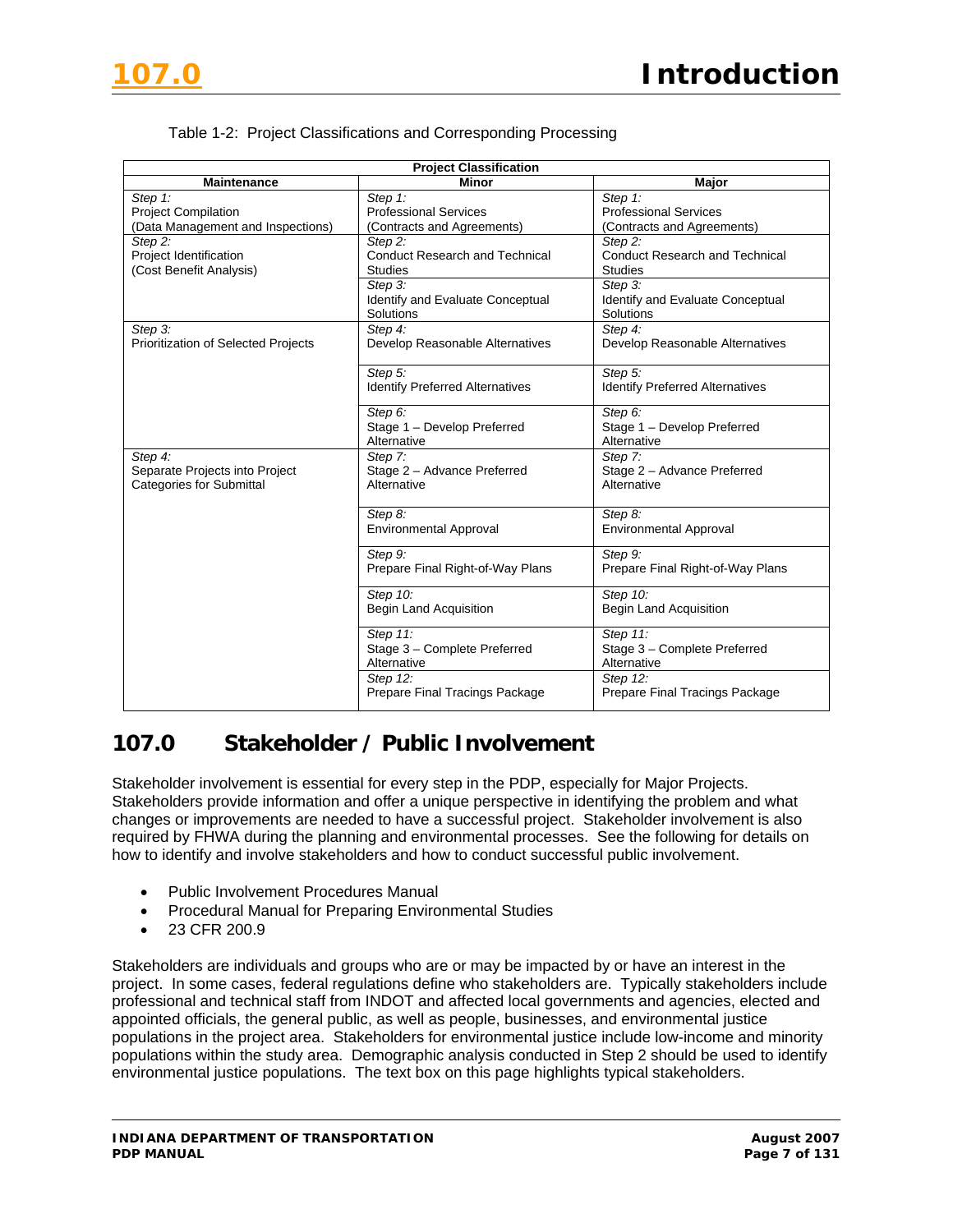# **108.0 Public Involvement Plan**

Every project must have a documented Public Involvement Plan (PIP). The Project Manager is responsible for developing and implementing the PIP. Often, on Major Projects, a separate INDOT staff person or consulting firm may be designated and responsible for developing, managing, and implementing the PDP related communication and PIP activities. It should be noted that if the environmental review is in the form of an EIS, then the PIP will be a component of the Coordination Plan as required by SAFETEA-LU.

The PIP outlines the strategy and responsibilities for informing and involving stakeholders during the planning phase and all the steps of the PDP. Detailed discussion of how to develop and implement a PIP is presented in INDOT's Public Involvement Procedures Manual.

#### **Examples of Stakeholders:**

- INDOT
- District Offices
- Federal Highway Administration
- Federal Transit Agency
- Local Transit Agency
- Metropolitan Planning Organization
- **Local Public Agency** • Civic and Community Associations
- General Public
- Environmental Justice Populations
- Resource Agencies
- Special Interest Groups

PIP development should begin during the "kick-off" meeting and should evolve as the stakeholders have an opportunity to comment and contribute ideas to it. Technically, the PIP continues through construction and may need to be revised periodically to address changing public and stakeholder concerns and needs.

The PIP can include a mix of informational meetings, newsletters, web pages, special events, educational handouts and booths at a local event, or more formal meetings. The magnitude of the project should be the guide to the extensiveness of the PIP. In general, the PIP should:

- Define and describe public involvement actions, activities, and publications to be conducted in each step in the PDP.
- Define the strategy to engage and solicit information, ideas, and opinions from stakeholders (for example, the stakeholders' definition of the problem and idea of an acceptable solution).
- Explain how stakeholders' ideas and opinions will be incorporated into the PDP decision-making process.
- Identify the actions and approaches to inform stakeholders about the problem being studied, potential project alternatives under evaluation, and rationale for eliminating alternatives.
- Identify responsibilities for managing and implementing the actions requested and the responses given by the stakeholders, and identify the timing and funding mechanisms for the public involvement activities.
- Clarify how, where, and who will implement and document the activities, actions, and materials used during the process.

The PIP should be flexible. It should be dynamic enough to adjust to concerns and interests of stakeholders, yet detailed enough to provide stakeholders with communication details such as how, when, and where to expect to hear project status reports and be involved. The PIP likely will be made up of a variety of public involvement approaches, activities, and forms. No single approach or activity will work to involve all stakeholders, nor will any single action neutralize all sources of opposition. Mixing and matching approaches is recommended. For more information on developing a PIP, see INDOT's Public Involvement Procedures Manual. The Planning Division's Office of Urban and Corridor Planning and the Production Management Division's Office of Environmental Services have, prior to publication and distribution, review and approval authority for the Public Involvement Plan for Major Projects.

# **109.0 Project Meetings**

Project meetings should occur at critical times throughout a project's development. Each project should have an initial "kick-off" meeting.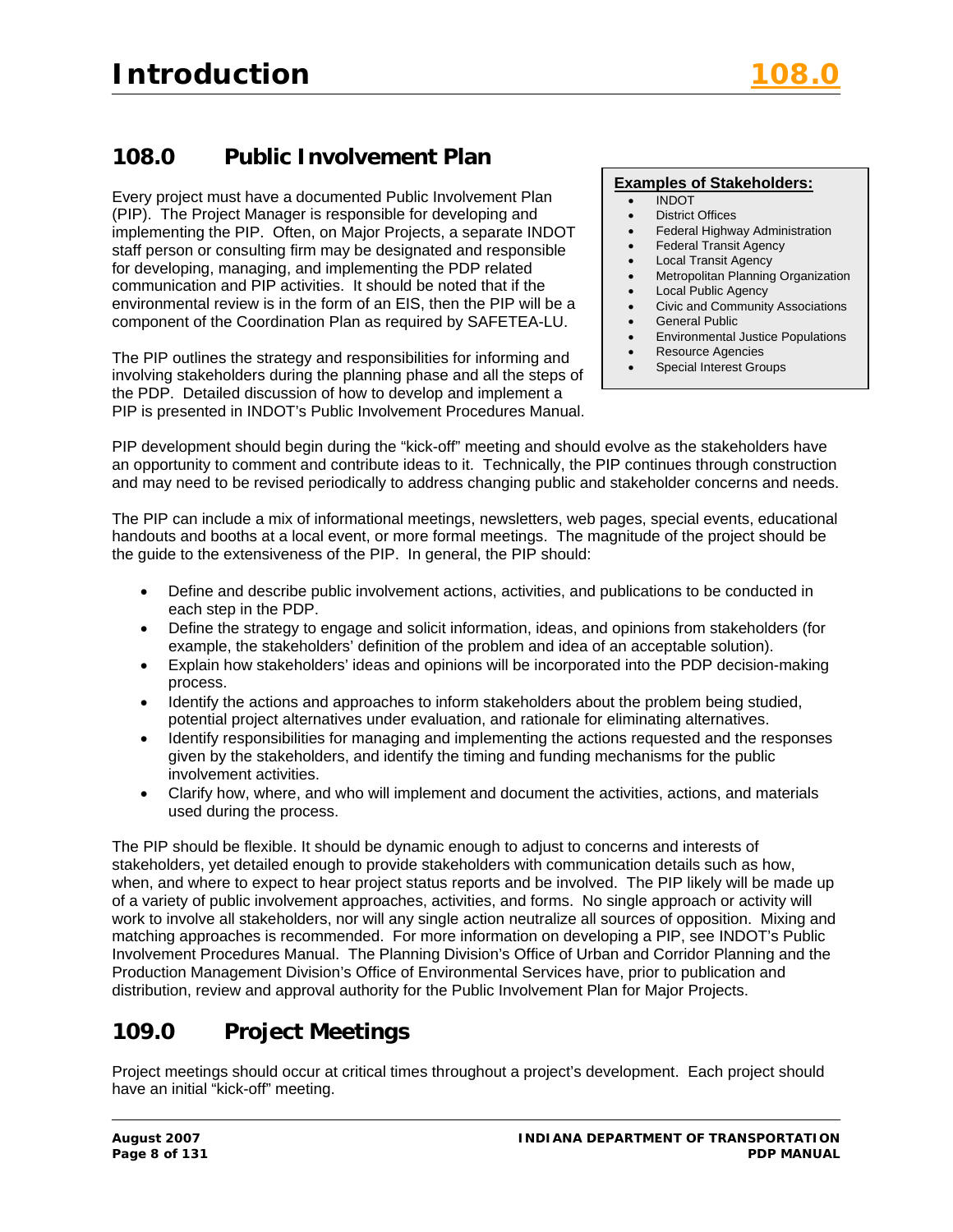- For Maintenance Projects, the District Work Plan can serve as the project "kick-off".
- For Minor Projects, the initial meeting might include a discussion of several projects in one setting for ease of gathering key players.
- Major Projects usually require project specific meetings.

The "kick-off" meeting would define key personnel and the lead person responsible for each discipline at each step of the PDP. Additionally, this would be the time to identify other specific items such as the preliminary project schedule, budget, and a draft PIP. In addition, a transition meeting is required at the end of some steps to facilitate a smooth transfer of responsibility as a new discipline takes over project responsibility.

# **110.0 Objectivity**

Federal law (23 USC 112g) requires the state to assess the objectivity of the environmental process in instances where a consultant has been selected to provide both environmental evaluations and design services. INDOT commonly follows this practice based on the integrated process of the PDP.

INDOT has integrated this objectivity assessment into the PDP. Every step of the PDP and concurrence point is thoroughly reviewed by INDOT and resource agencies as appropriate, and subjected to public scrutiny. INDOT's PDP carries this point a step farther by ensuring that decisions are not made "in a vacuum" or without taking into consideration other viewpoints. With PDP, INDOT looks at discipline specifics prior to decisions being recommended. This is done regardless of whether INDOT staff or consultants perform the work.

Even though consultants are performing preliminary engineering work and environmental assessment activities, consultants are working under the close direction of an INDOT Project Manager. Work progress and products come under INDOT scrutiny and approval regularly.

INDOT's review on any environmental/design product is interdisciplinary. In fact, many of INDOT's products in the PDP are jointly reviewed by all disciplines. This process carries on to the agencies with which INDOT coordinates, since many of INDOT's reviews are completed jointly with resource/regulatory agencies.

For these reasons, INDOT and the FHWA Indiana Division Office have determined that when a project follows the Project Development Process, an individual objectivity review is not required.

# **111.0 Gantt Charts**

INDOT has developed a schedule for each classification of project (Major, Minor, and Maintenance). Each schedule is in the form of a Gantt chart. Sample charts are located in Appendix E. Gantt charts when used in conjunction with SPMS enable Project Managers to monitor project development, allowing early identification of potential problems and facilitating the timely delivery of the project. Every project will have a chart and the Project Manager will use the template chart to create a project-specific chart. Each chart has built-in activities at specific points in the Project Development Process. Monitoring these specific activities will help the Project Manager update the schedule as needed. Gantt charts identify:

- Each step and its associated tasks
- Duration of the time necessary to accomplish each task
- Predecessor and successor tasks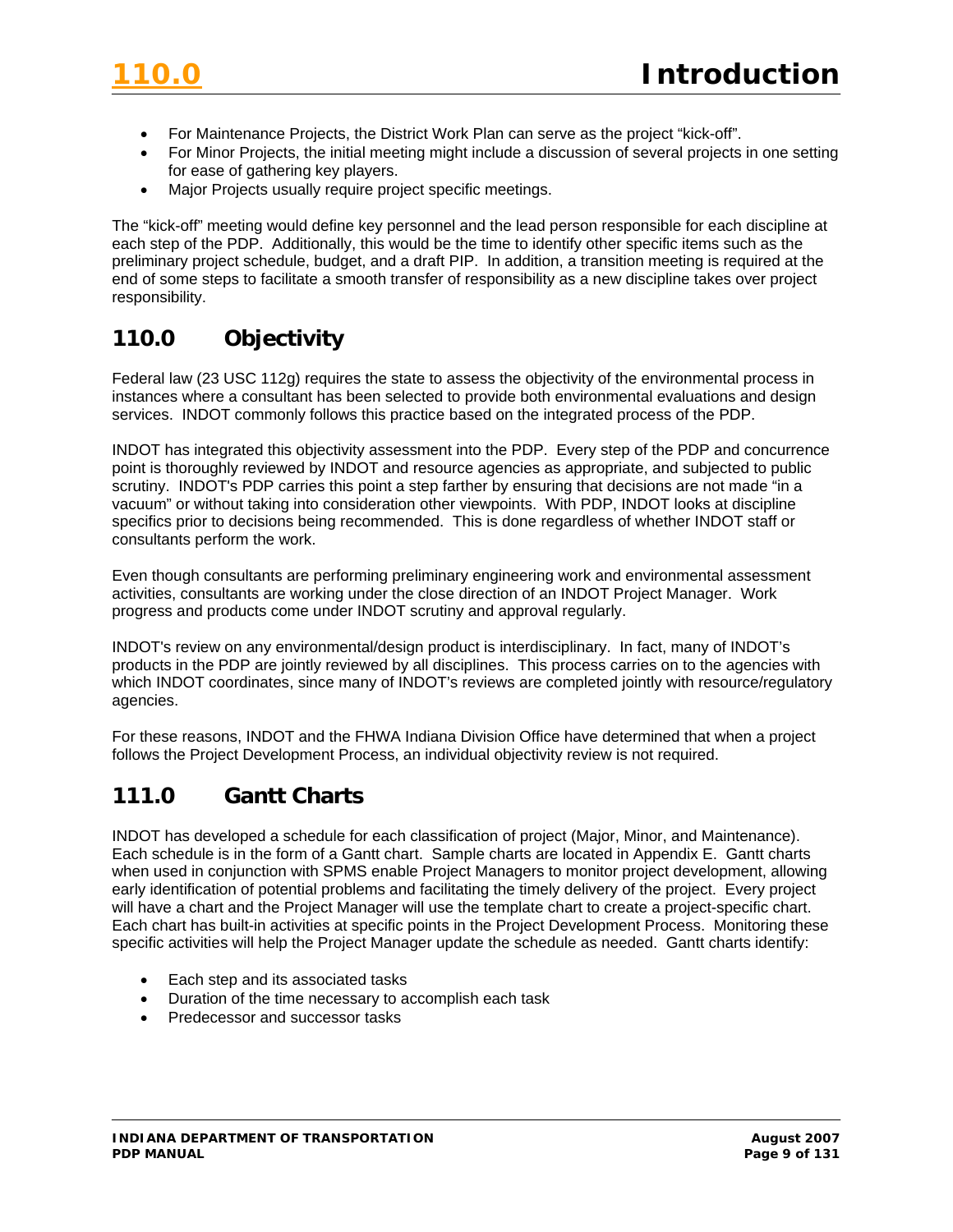A Gantt chart is a critical communication and coordination tool that keeps each discipline abreast of the project status and the input requirements. Likewise the Gantt Charts can be used in the Coordination Plan required by SAFETEA-LU 6002 requirements as the project timeframes.

# **112.0 Project Commitments Summary**

The Project Manager is responsible for establishing a Project Commitments Summary. This document identifies commitments to be made during the PDP. The Project Commitments Summary serves as a road map for information located in the project file and documents responsibilities for carrying out any commitments made during the process. If the Project Manager changes during the life of the project, the Project Commitments Summary is transferred to the new Project Manager as documentation of the project's history.

# **113.0 Related Manuals**

In addition to the PDP Manual, INDOT has related guidelines and manuals to provide technical detail on specific processes and the expectations for particular studies, analyses, and efforts. These technical manuals provide detailed guidance on specific project-related issues. A listing of INDOT manuals may be found in Appendix D, or on the INDOT website at **<http://www.state.in.us/dot/business/index.html>**.

# **114.0 Roles and Responsibilities**

For district developed projects, the District Planning and Programming Director, in collaboration with the District Production Director, are responsible for classifying transportation projects as Major, Minor, or Maintenance. For central office developed projects, the Project Manager will work in collaboration with the Production Management Director and the Planning Director to classify transportation projects as Major, Minor, or Maintenance. Prior to selecting the project classification, the Project Manager should broadly define general project conditions, possible impacts, limiting constraints, and possible solutions in an effort to assist in making the appropriate initial project classification selection. It is important to remember that project-specific conditions and circumstances often dictate the approach taken when making the selection for each individual project.

# **115.0 Flexibility**

Several factors need to be considered when determining whether a project is classified as Major, Minor, or Maintenance at the beginning of project development. There is an important concept to understand:

#### **After the initial classification is selected, it can be changed in subsequent steps if the information gathered up to that point identifies the need for a classification adjustment in order to reflect the necessary level of intensity to satisfy project development requirements.**

It is crucial that when a project classification adjustment is identified, it should be conducted as early in the process as possible and effectively communicated to allow all subsequent PDP activities to properly react to the adjustment. There may be situations where additional planning studies must be performed even though the recommended conceptual alternatives lack anticipated environmental impacts that require a Major environmental study.

For these reasons, it is important to understand that the PDP allows for flexibility in the level of work performed in order to satisfy the respective PDP requirements during each phase of the process. It is recommended that the project classification be revisited after the conceptual solutions have been identified to determine if it is appropriate to continue using the original classification for the next phase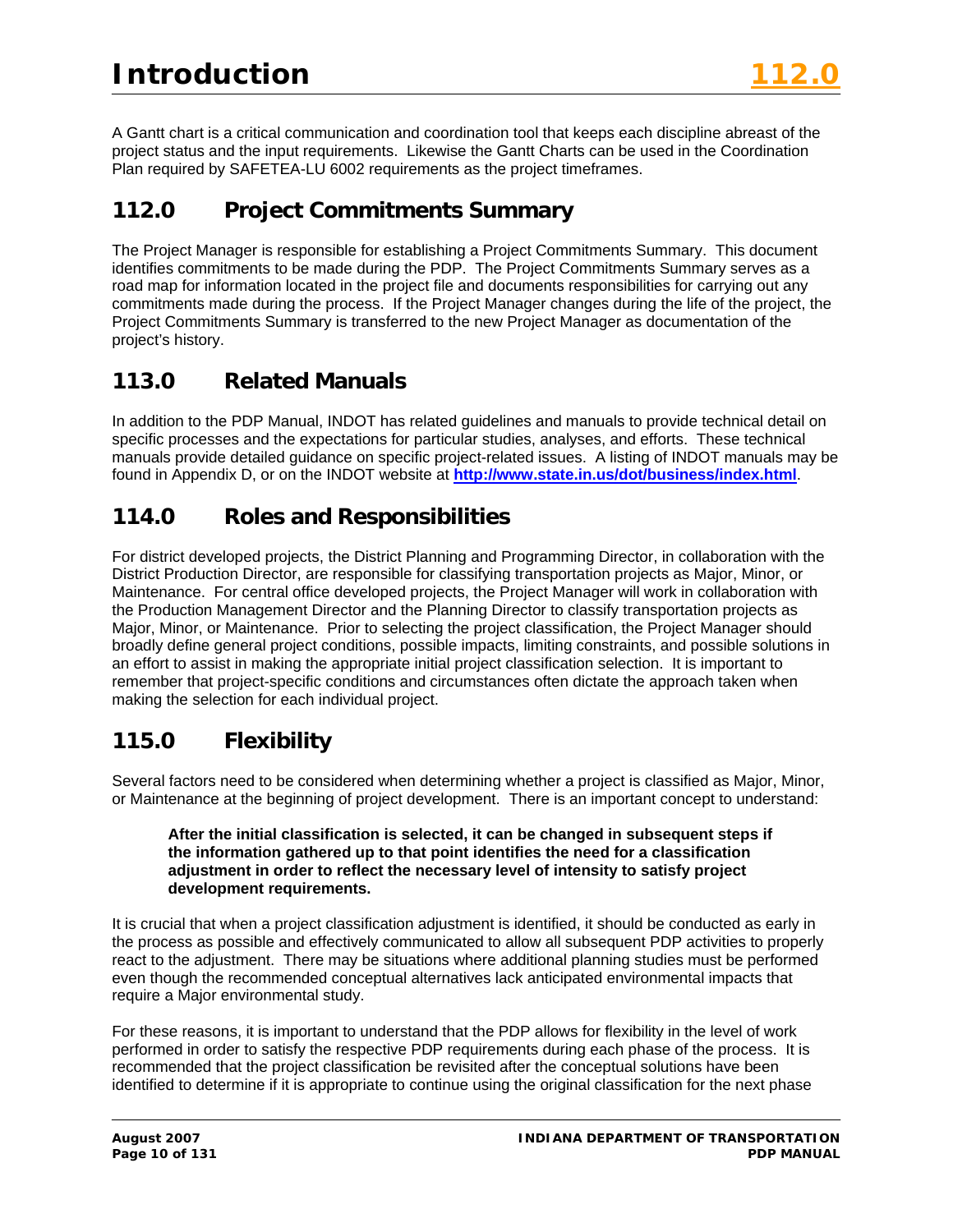(environmental and design) or to reclassify the project to fit anticipated development requirements. Remember that the initial project classification is based upon limited information and relies largely on previous project experience. However, the flexibility for this form of reclassification is desirable provided the selection of the initial project classification is based on the best available information at the time and its quality improves as the project advances.

# **116.0 Transitioning Between a Major and Minor Classification**

An example of a project transitioning from a Major to a Minor Project classification is a complex interchange reconstruction or modification in an urban area. For planning, this type of project could require substantial time and costs to conduct traffic studies and engage in public involvement. Yet, the recommended conceptual alternatives could result in a project that involves only reconstruction and widening of the existing facility. In this example, the project is classified as a Major Project (Steps 1 through 2 of the Major PDP) during the planning process. When it proceeds into the environmental phase, it meets the Minor Project definition and subsequently follows Steps 3 and 4 of the Minor PDP.

Transitioning from the Major or Minor process to the other should happen rarely, but may be most evident during the review of the Assessment of Reasonable Alternatives. This document brings conceptual alternatives to a level of design and environmental analysis to identify critical issues that may require a shift from one process to another more practical approach.

If the project is not an INDOT-oversight project or does not qualify for a Categorical Exclusion Level 1, a necessary NEPA document will be a higher-level CE, an Environmental Assessment (EA), or an Environmental Impact Statement (EIS). The decision on which of these environmental documents apply should occur upon completion of Minor Project Step 2. If the appropriate NEPA document is an EIS, the project is no longer considered Minor. The Major Project process must then be followed for the remaining PDP steps.

# **117.0 Projects that Could Fit More than One Classification**

A project could fit more than one classification, for example, either as a Major or a Minor Project, or as a Minor or a Maintenance Project. If this occurs, it is recommended that the higher classification be selected. Experience has shown that it is more effective to reduce the level of detail necessary to complete the assignment if the project is moved from a higher to a lower classification, than it is to add detail if it is moved from a lower to a higher classification. However, it should be noted that the activities performed during the detailed design and construction steps of the PDP — while they might range from simple to complex in the technical expertise required — typically are not the controlling factors considered when determining a project's classification.

# **118.0 Steps and Activities for the PDP**

The following three chapters describe the Project Development Process for Major, Minor, and Maintenance Projects, respectively. Key steps are outlined, and individual activities and sub-activities are explained. Specifically, each activity will state:

- What is the work to be done?
- Who performs the work?
- What is needed to complete the work?
- What must occur before work can begin?
- What is the product or deliverable that comes from the work?

The stakeholders involved in each activity are identified, areas of public involvement are indicated, and instances of IPOC Concurrence are detailed. Please refer to the PDP Gantt Charts in Appendix E.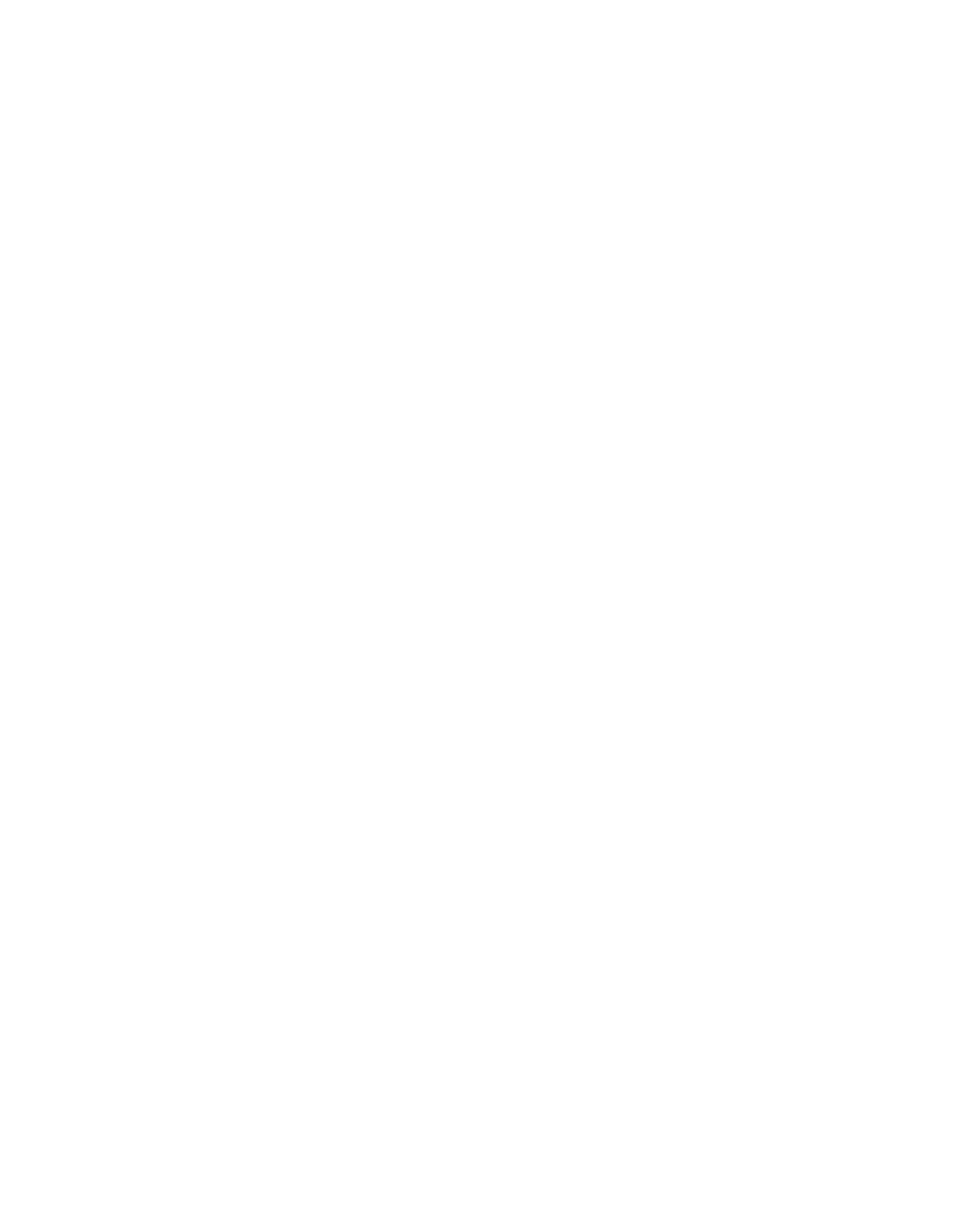# **200.0 Major Projects**

The following chapter describes the Project Development Process for Major Projects. Key steps are outlined, and individual activities and sub-activities are explained. Specifically, each activity will state:

- What is the work to be done?
- Who performs the work?
- What is needed to complete the work?
- What must occur before work can begin?
- What is the product or deliverable that comes from the work?

The stakeholders involved in each activity are identified, areas of public involvement are indicated, and instances of IPOC Concurrence are detailed. Please refer to the Major PDP Gantt Chart in Appendix E.

# **Step 0 System-Wide Analysis / Project Identification / Draft Purpose and Need**

Project candidates can be identified through statewide system analysis completed by the Office of Urban & Corridor Planning, District Planning Offices or by local government or constituent requests. The Office of Urban & Corridor Planning is responsible for analyzing current and future transportation mobility needs and scoring/prioritizing projects in the "Major New" project program. Some proposed project candidates are discarded after various levels of analysis if no need is found. However, if a project is determined to have sufficient statewide system need, the office prioritizes it and presents it annually to the INDOT Planning Oversight Committee (IPOC) for approval of the initial schedule delivery and budget of each fiscal year's new projects.

Alternatively, another source of new candidate projects, the Office of Urban & Corridor Planning develops a Long Range Plan that looks at a minimum of 20 years into the future according to US DOT Statewide Planning Regulations. INDOT's Long Range Plan focuses on identifying capacity-adding projects. As the projects are identified by the Long Range Planning section within the Office of Urban & Corridor Planning, the Office of Budget and Finance develops the fiscal forecast for the specified 20-25 year period.

Fiscal constraint is then applied to develop a project specific statewide Long Range plan which is approved by the Commissioner. The Long Range plan is used to not only fulfill the CFR and state requirements listed above but also for:

- a. Air Quality modeling in non-attainment and maintenance areas throughout the state.
- b. Provide information to INDOT customers and legislature about major transportation investments statewide.
- c. Provide candidate projects for the Major New CO program
- d. Identify future funding needs of the agency
- e. Allows coordination with pavement preservation programs and other infrastructure investments.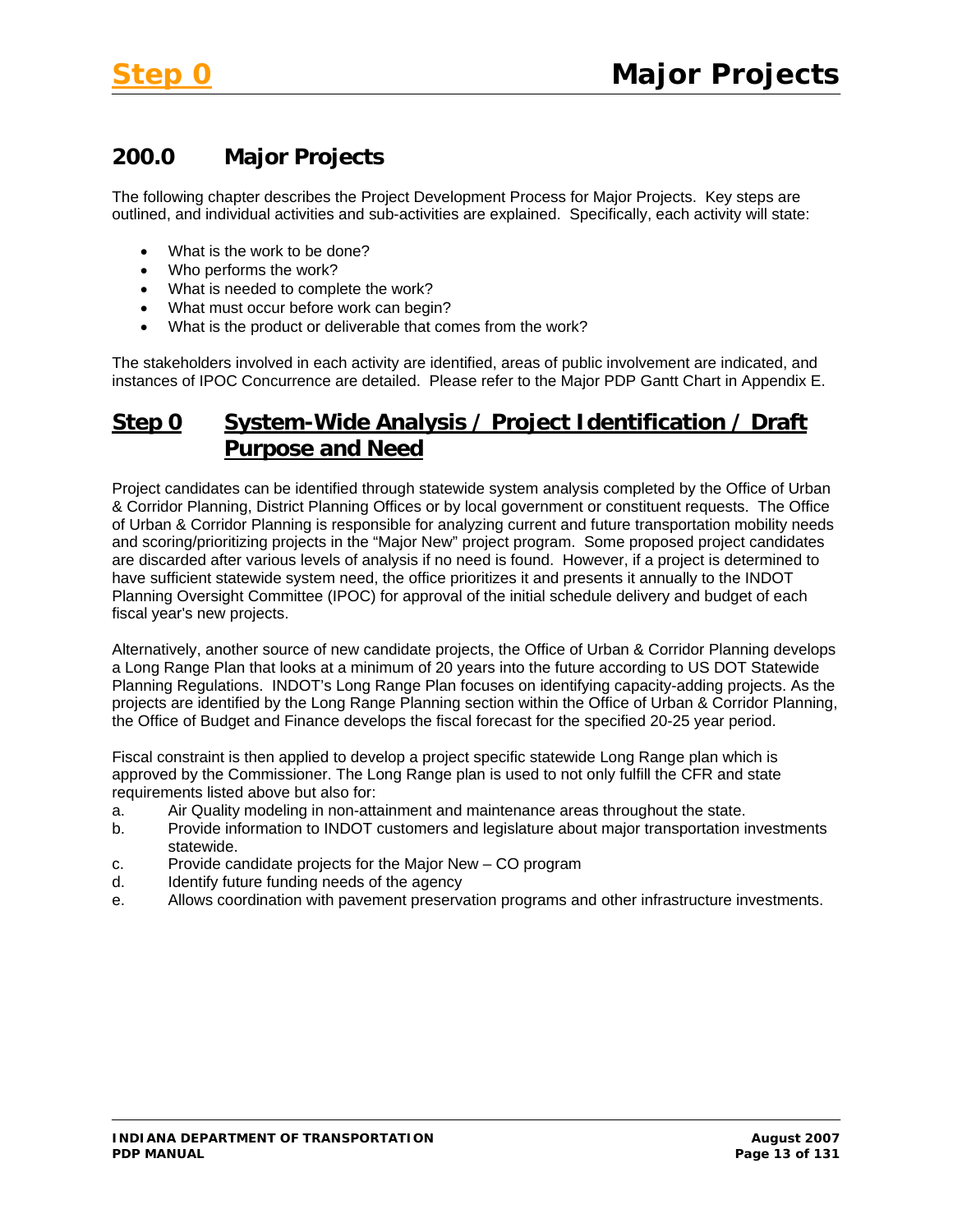# **Step 1 Professional Services**

### **Task 1.01: IPOC Concurrence – Authorization of Project Identification and Schedule**

Most projects will be added to INDOT's 10 year list at the approval of the IPOC committee. The IPOC committee will approve a schedule and budget. At this time, this major project will be transferred to the Division of Production Management (Central Office) and a Project Manager will be assigned a project and associated Des Number.

Note: Some projects with IPOC committee approval will be approved over a shorter planning horizon and not be in the initial 10 year plan.

### **Task 1.02: Project Manager Assigned**

The Office Manager of the Production Management Division's Office of Project Management will assign a member of their staff as Project Manager for an IPOC project. At this time, the Project Manager will accept ownership of the project.

### **Task 1.03: Prepare Business Case**

The Project Manager will develop a business case for an IPOC project. The business case will include the following items:

- 1) Project Transfer: The Project Manager will work with the Office of Urban and Corridor Planning to transfer or copy all relevant information on this project.
- 2) Confirm Project Limits: The Project Manager with the Office of Urban and Corridor Planning will confirm the study area and project terminus.

Defining an adequate study area is critical to project success. The study area size determines the general area for which data is to be collected and from which the stakeholders are to be identified and engaged. The initial study area limits should have been identified from INDOT's Long Range Plan or systems analysis that identified the problem. The study area must be big enough to include all areas that contribute to the transportation problem and encompass the range of alternative solutions appropriate to solving the problem.

- 3) Draft Purpose and Need Statement: At this time, the Project Manager will confirm the initial purpose and need developed by the Office of Urban and Corridor Planning.
- 4) Milestone Dates: The Project Manager shall develop the project's milestone dates and review the preliminary cost estimate as prepared by the Office of Urban and Corridor Planning. While there is still no determination of reasonable alternatives or project solutions, there should be enough information to update the magnitude of the construction right-of-way acquisition to develop a cost estimate and provide a milestone of major events.
- 5) Confirm that the project PE phase is in the TIP and INSTIP.

### **Task 1.04: Conduct Red Flag Summary**

The Project Manager will request that a representative of the Office of Environmental Services and other Production Management Division staff as appropriate conduct a Red Flag summary for this project. Red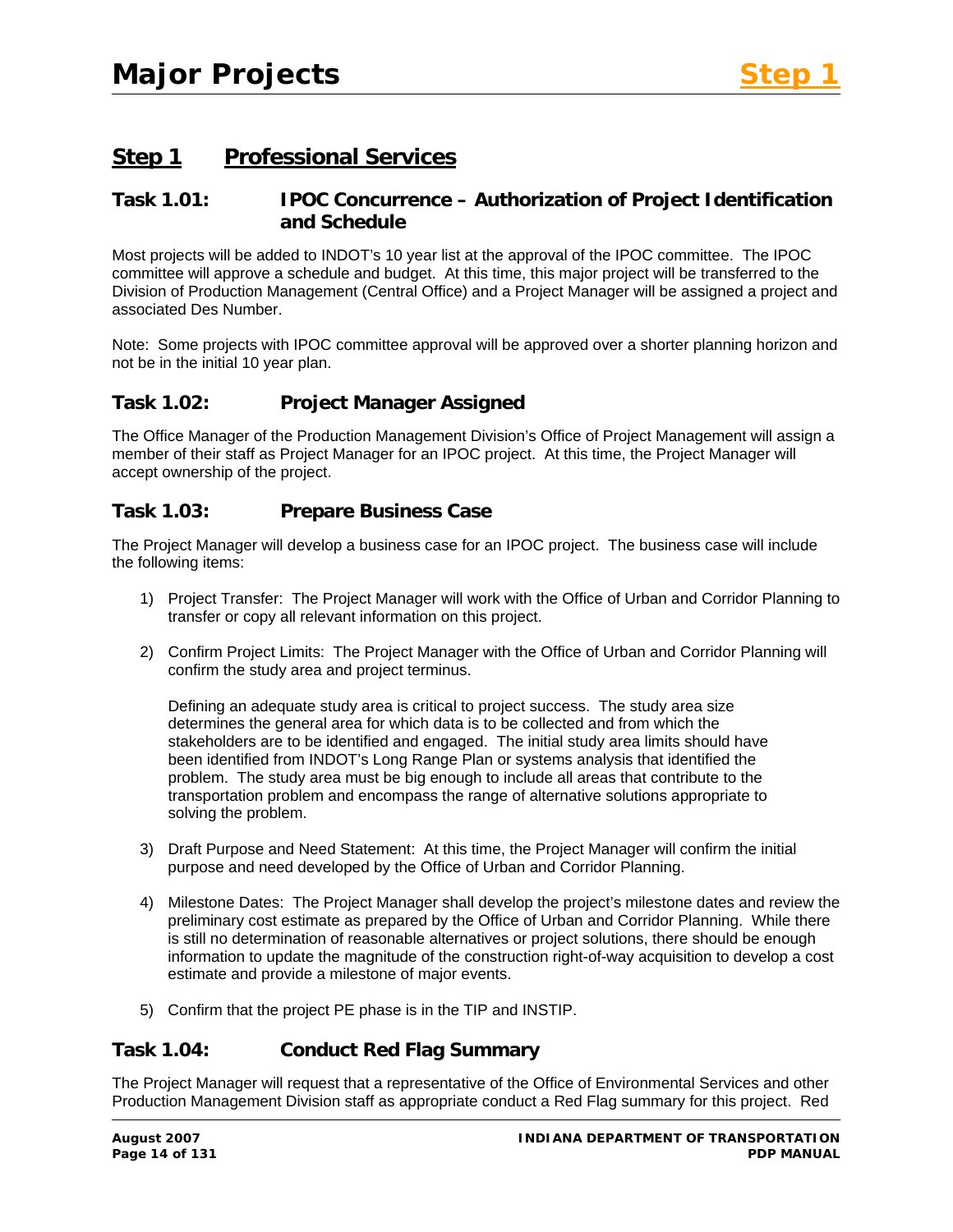Flags, including environmental, right-of-way, utility, and engineering issues, are locations of concern within the study area. Red Flags do not necessarily identify locations that must be avoided, but rather identify locations that may entail additional study coordination, creative management or design approaches, or increased right-of-way or construction costs. Locations that must be avoided are considered and referred to as "fatal flaws". A "fatal flaw" could involve significant, negative economic, environmental or historical impact in an area. The Project Manager should ensure consultation with the appropriate specialists to determine the level of concern for each Red Flag item.

There are several ways to identify Red Flag locations. It is recommended that the first data source consulted be secondary sources. A site visit is the next level or source for Red Flag analysis conducted during planning. More in depth analysis, requiring additional work such as borings or "digs" are typically conducted during later steps of the PDP. Areas of potential concern are utility locations, existing structures, drainage problems, waterways, geotechnical issues, topography and existing right-of-way and/or land use issues.

The appendix contains a sample of the Red Flag summary that can be used to identify potential Red Flags. It is intended as a guide to what items and issues should be considered and addressed in the required "Red Flag Summary Report". For major projects, "Red Flags" must be identified on one of the study area base maps. It is understood that not all information may be applicable to mapping.

# **Task 1.05: Develop Public Involvement Plan**

Stakeholder involvement is essential for every step in the major PDP. Stakeholders provide information and offer a unique perspective in identifying the problem and what changes or improvements are needed to have a successful project. Stakeholder involvement is also required by the FHWA during the planning and environmental processes.

Stakeholders are individuals and groups who are or may be impacted by or have an interest in the project. In some cases, federal regulations define who stakeholders are. Typically stakeholders include professional and technical staff from INDOT and affected local governments and agencies, elected and appointed officials, the general public, people and businesses. Stakeholders for environmental justice include low-income and minority populations within the study area. The following is a list of potential initial stakeholders:

- INDOT
- **District Offices**
- Federal Highway Administration
- **Federal Transit Agency**
- Local Transit Agency
- Metropolitan Planning Organization
- Local Public Agency
- Civic and Community Associations
- General Public
- Environmental Justice Population
- Resource Agencies
- Special Interest Groups
- Major Commercial Facilities
- Schools and Educational Institutions

Every major project must have a documented public involvement plan (PIP). The Project Manager is responsible for the development and coordination of the PIP with the Public Hearings Office and the Office of Environmental Services. The PIP outlines the strategy and responsibilities for informing and involving stakeholders during the planning phase and all the steps of the PDP.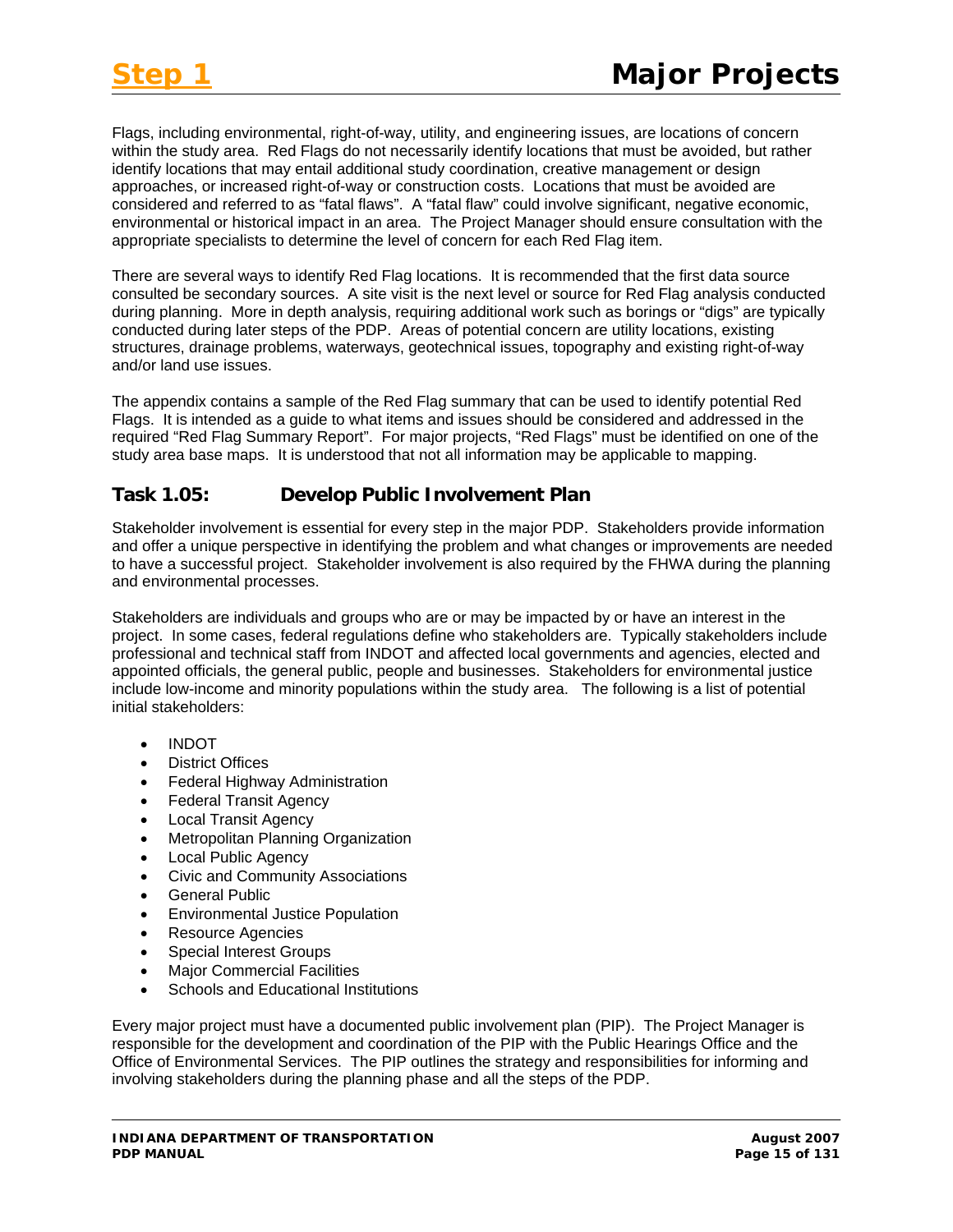For projects being developed as Environmental Assessments (EAs), the INDOT Environmental Policy Administrator will consult with the FHWA Environmental Program Manager to determine which EAs will require a Community Advisory Committee (CAC) and public/agency meeting(s) during the development of purpose and need and alternatives screening. The Office of Environmental Services will assure that these PIP activities are included in the associated project PIPs.

PIP development should be during the "kick off" meeting and should evolve as the stakeholders have an opportunity to comment and contribute ideas to it. Technically, the PIP continues through construction and may need to be revised to address changing public and stakeholder concerns and needs throughout the project.

The PIP can include a mix of informational meetings, newsletters, web pages, special events, educational handouts and booths at a local event, or more formal meetings. The magnitude of the project should be the guide to the extensiveness of the PIP. In general, the PIP should:

- Define and describe public involvement actions, activities and publications to be conducted in each step in the PDP.
- Define the strategy to engage and solicit information, ideas and opinions from stakeholders (for example, the stakeholders' definition of the problem and idea of an acceptable solution).
- Explain how stakeholders' ideas and opinions will be incorporated into the PDP decision-making process.
- Identify the actions and approaches to inform stakeholders about the problem being studied, planning process, potential project alternatives under evaluation, justification for eliminating alternatives, and recommendations.
- Identify responsibilities for managing and implementing the actions, responses, the timing and funding for the public involvement activities.
- Clarify how, where and who will implement and document the activities, actions and materials used during the process.

# **Task 1.06: Prepare Scope of Services**

At the appropriate time (with respect to projects on the long range planning list and schedule), the Project Manager will develop and submit the following to the Division of Contract Administration (CO/CA):

- Request For Proposal Form (RFP) see Appendix C for form and submittal information.
- Contract Information Form (CIF) see Appendix C for form.

This request should be placed on the proposed 18 month RFP list and later updated (2 months) before advertisement. Advertisement of RFPs will be monthly. The Scope of Services is written which outlines the intent of the contract. The scope of services will become Appendix A of the Consultant's contract. A brief description of the services and required prequalification for the related work types are included in the advertisement for RFP. These work types cover the work to be performed by the prime consultant and sub consultants.

#### **Engineering Assessment Studies**

Develop purpose and need, proposed design guidelines, preliminary alternatives, necessary coordination with public agencies and stakeholders, development of preliminary project costs, etc.

Environmental and Engineering Assessment studies proceed together. Engineering recommendations consider the associated social, economic, and environmental impacts.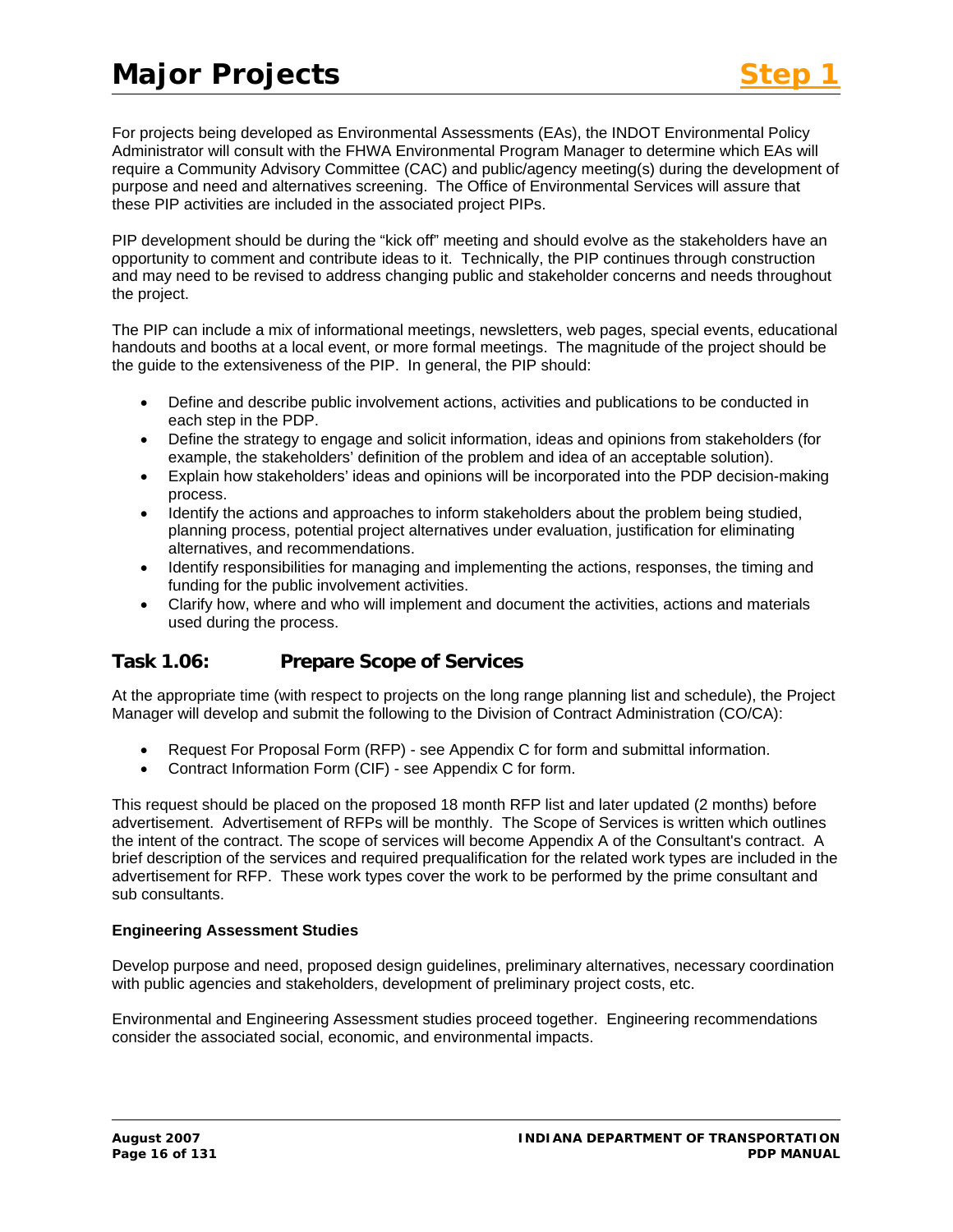#### **Environmental Studies**

These studies use the engineering assessment studies. On major projects, the document can be Environmental Impact Statement (EIS) and Record of Decision (ROD) or Environmental Assessment (EA) and Finding of No Significant Impact (FONSI). Public involvement is required with these studies. In-house or consultant staff handles the public involvement phase.

#### **Plan Development**

This phase may include the following:

- Topographic Survey Data Collection
- Geotechnical Engineering
- Roadway Design
- Bridge Design
- Traffic Analysis
- Traffic Signal Design
- Sign Design
- Lighting Design
- Utility Relocation and Coordination
- Subsurface Utility Engineering (SUE)
- Right-of-Way Plan Development
- Environmental Mitigation Design
- Title VI Demographic Collection

#### **Real Estate Phase**

This phase may include the following:

- Project Management for Acquisition Services
- Title Search
- Value Analysis
- Appraisal
- Appraisal Review
- Negotiations
- Closing (INDOT function)
- Buying
- Relocation
- Relocation Review (INDOT function)

#### **Construction Phase**

Construction inspection is normally included in open-ended construction inspection contracts.

The description of the required work will be expanded to provide details, requirements and guidance to the Consultant. The details may provide:

- Project length
- Number of bridges to be replaced/rehabilitated
- Number of small structures
- Number of traffic signals to be designed/modernized
- If some type of geotechnical services are required
- If additional right-of-way/relocations are required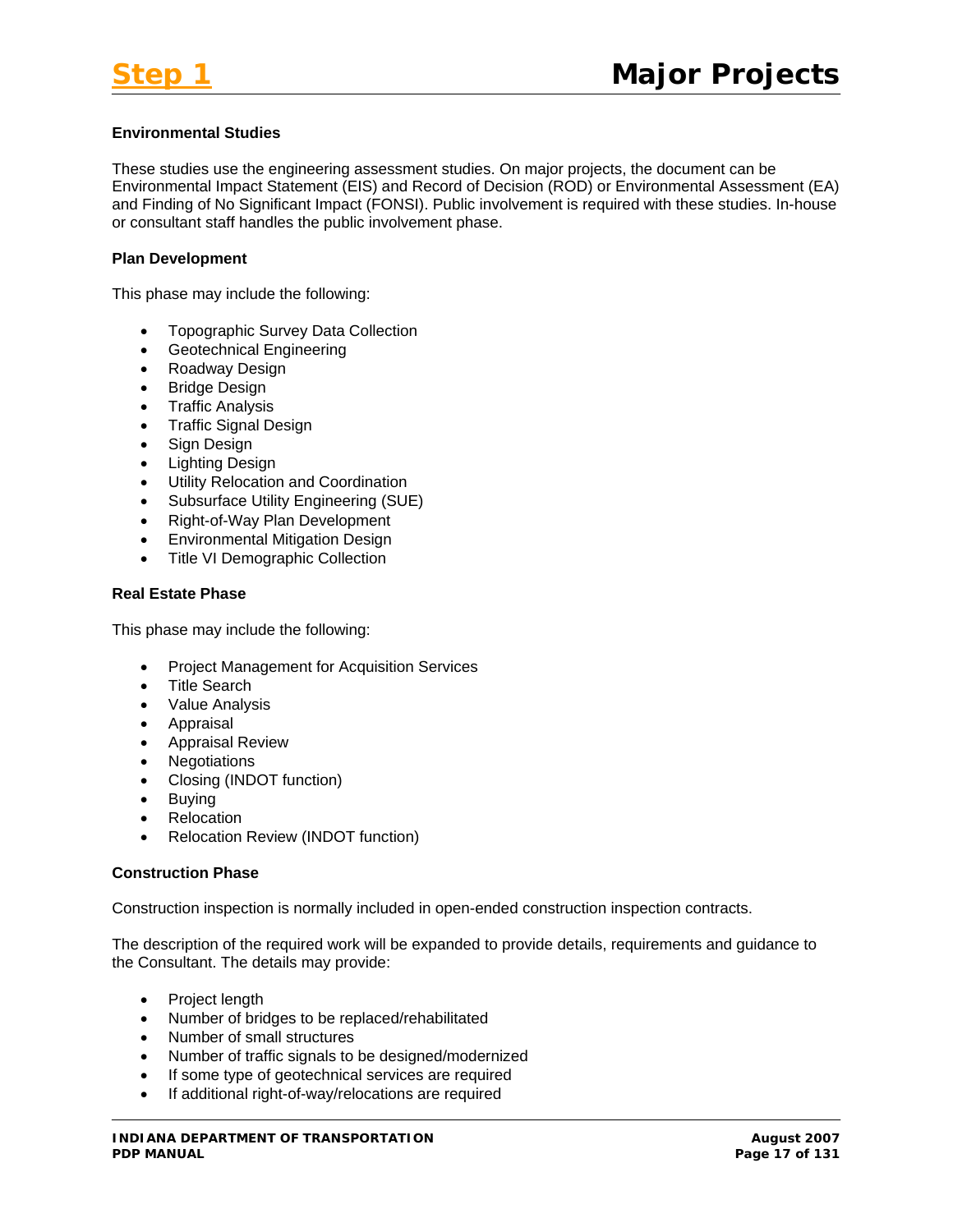- Construction of mitigation sites
- Any other items

# **Task 1.07: Advertise RFP**

The CO/CA will advertise the RFP for 21 calendar days. During that period of time, they will receive Letters of Interest (LOI) from a list of pre-qualified consultants. The CO/CA will prepare and request scoring or rating of the interested consulting firms.

### **Task 1.08: Review and Evaluate RFP Responses**

The Project Selection Team Leader of the managing office (depending on the project classification) will prepare a team of 3 to 5 members to score the LOI for each item submitted by the interested consulting firms. For Major Projects, the Project Selection Team Leader is typically the Office Manager of the Production Management Division's Office of Project Management.

The scoring team should complete the scoring, signed tabulation form and selection score agreement then submit results to the Project Selection Team Leader, who will tabulate the scoring and rankings and return the results to the CO/CA.

### **Task 1.09: Recommend and Approve RFP Selection**

The CO/CA will submit the scoring to the Consultant Selection Review Committee who will review scoring tabulations, capacity and DBE/MBE/WBE compliance statement and forward recommendations to the Commissioner. The CO/CA will then publish a list of selected firms on the INDOT website.

### **Task 1.10: Scope Meeting and Fee Preparation**

The Project Manager and the CO/CA Consultant Service Section will send notification letters and schedule scope of work meeting with selected consultants. The consultant notification letter will include:

- Meeting date
- Known scope of work
- Appendices A to D for open ended contracts
- Ask for overhead rates, Federal Contract Compliance Manual (FCCM), and audit data
- Certified payroll, billing rates
- Prime and sub-consultants prequalification
- Direct and non-salary costs

At the meetings the Project Manager will provide the following information as available:

- Mini-Scope or Engineer's Report (if available)
- Draft Purpose and Need Statement
- Red Flag Summary
- Other relevant materials or studies

The selected consultant will then prepare and submit a fee proposal to the CO/CA Consultant Services Section. The Project Manager and the CO/CA representative will analyze and comment on the fee proposal.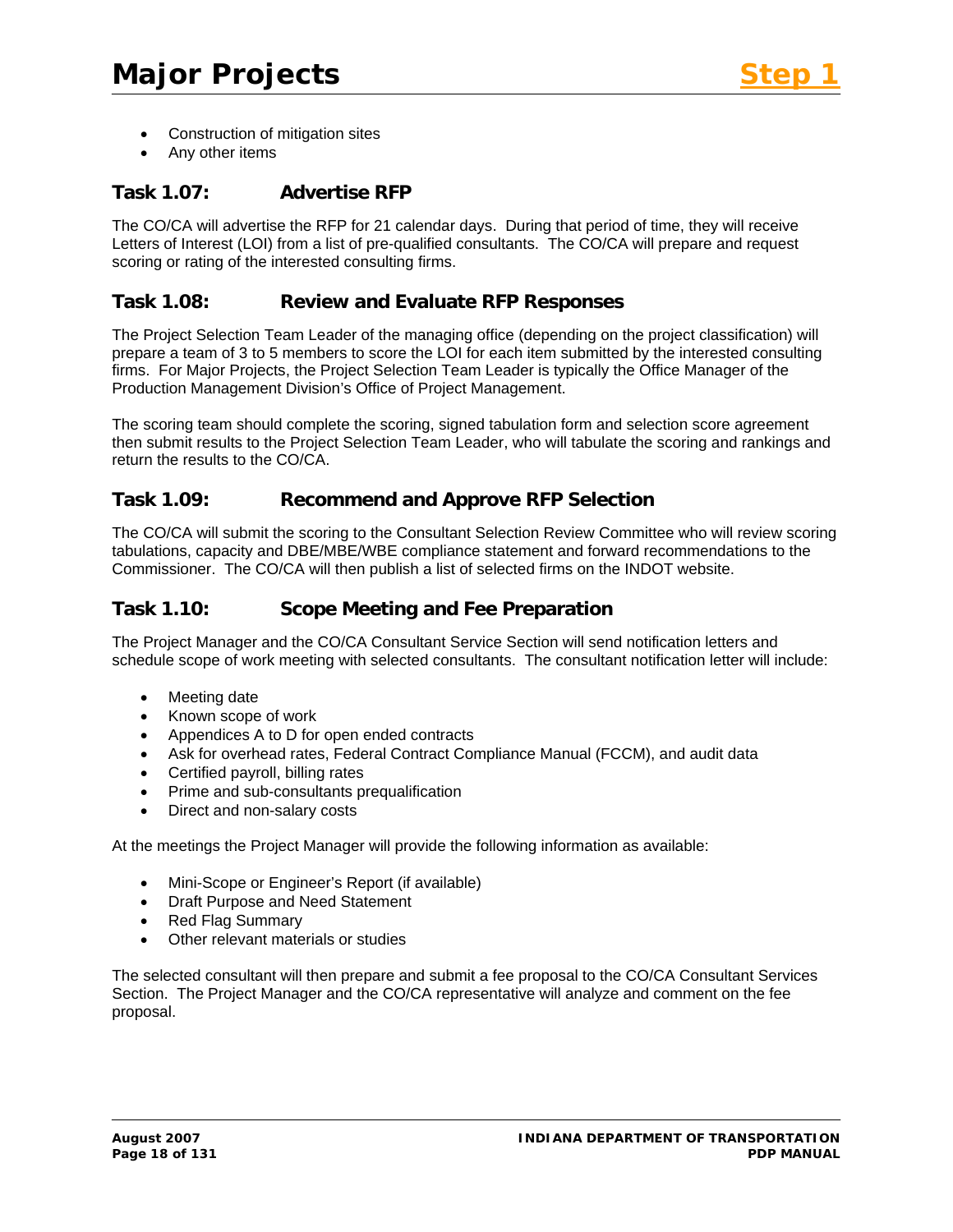# **Task 1.11: Contract Negotiations**

The CO/CA Consultant Service Section will negotiate fees with the Consultants. If unable to reach an agreement on the negotiated fees, the CO/CA will contact the next ranked Consultant and will start the scope of work process anew.

# **Task 1.12: Agreement Preparations**

Once the fees are negotiated and agreed upon with CO/CA, the CO/CA Consultant Services Section will fill out the work order request and FMIS form for the FHWA approval for federally funded contracts. After FHWA's approval, the funds will be posted to the proper account.

After funds have been posted, a draft contract will be prepared by the CO/CA Consultant Service Section. It will include predefined appendices that serve specific purposes. This document will be submitted to the CO/CA Document Control Section.

# **Task 1.13 Agreement Approval and Signatures**

The CO/CA Document Control Section will transmit an agreement to Consultants for signatures. The Document Control Section will email the Department of Workforce Development and the Department of Revenue to verify status.

The Document Control Section obtains INDOT signatures on the contract and forwards to the Department of Administration, State Budget Agency and the Attorney General's Office for approval.

# **Task 1.14: Signed PO Number Assigned / Issue Notice to Proceed**

After the signature process, the CO/CA Consultant Service Section will issue a notice to proceed. The Project Manager will update the schedule and verify the TIP and INSTIP status.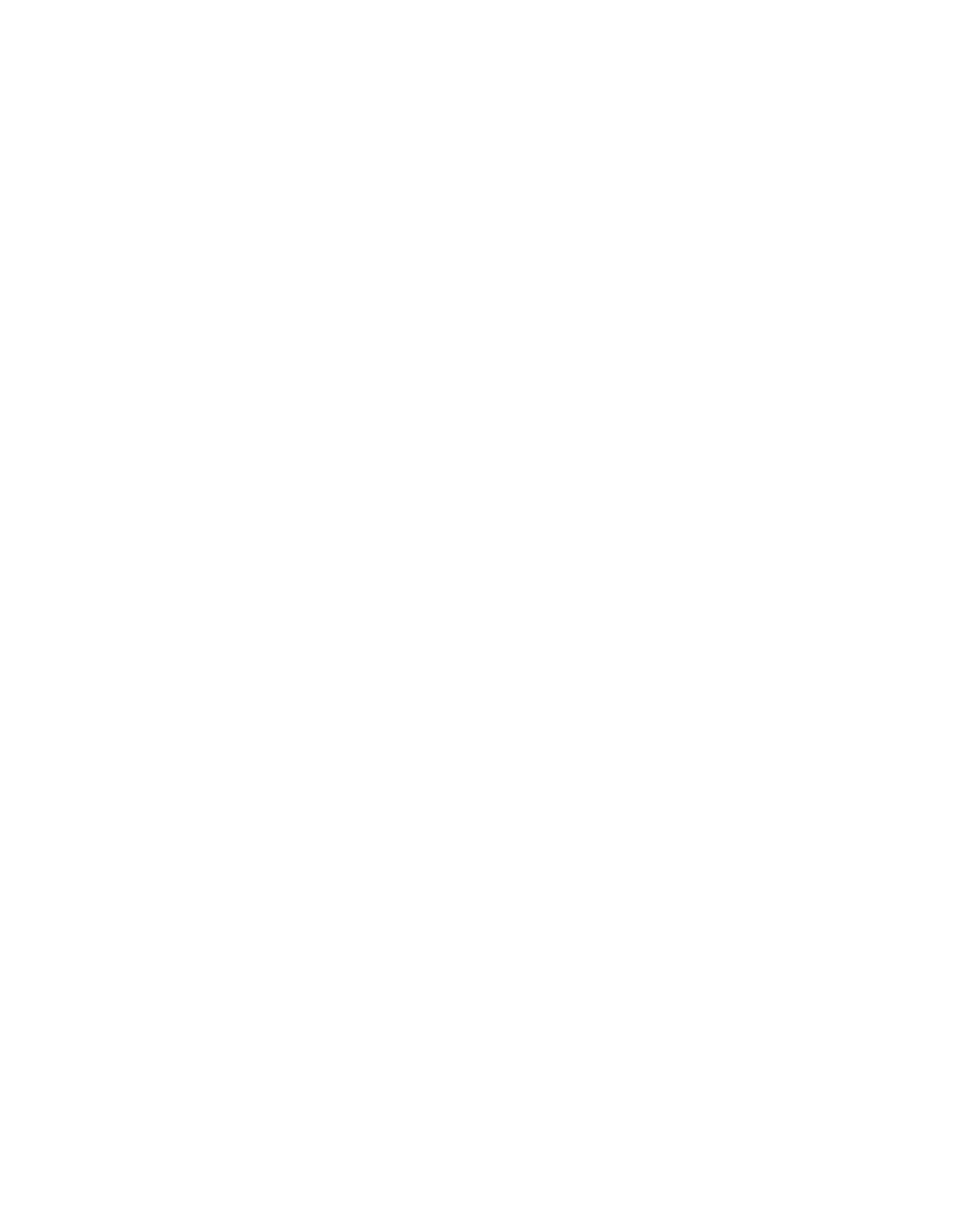# **Step 2 Conduct Research and Technical Studies**

# **Task 2.01: Initial Technical Analysis**

In deciding what data is needed and what should be collected, the Project Manager should consider how stakeholders define the problems or issues and what data is needed to confirm their issues and what data is needed to confirm or quantify the problem from their perspective. The Project Manager should determine the type and level of analyses necessary to clarify the draft purpose and need statement. Typical analysis could include:

- GIS Research
- **Utilities**
- Traffic modeling and diversion analysis
- Capacity analysis
- Crash data
- Right-of-way impacts
- Geological and environmental
- Geometric analysis

To avoid unnecessary study costs and save time, prior to collecting new data, existing data sources should be collected and reviewed. This may include prior studies, secondary sources and previous reports. This review should include a thorough evaluation of existing aerial photography, geotechnical analysis, travel patterns, system performance, crash data and transportation solutions that have been analyzed and proposed for the area in the past. This review should also identify key areas where available data is insufficient to define or analyze the problem. Only then should new data be collected. Some existing resources for use in technical analysis include:

- Existing INDOT and MPO planning studies
- Transportation and land use plans
- Population figures and projections
- Economic indicators
- Traffic counts and planning level traffic projections
- Origin and destination surveys
- Speed and delay studies
- Geographic Information Systems (GIS) analyses including databases form other state agencies such as DNR, IDEM, geological and cultural resource maps.
- Early Environmental Justice and Title VI/Demographic Evaluation

# **Task 2.02: Initiate NEPA with FHWA**

As required by SAFETEA-LU, INDOT is required to initiate NEPA with the Federal Highway Administration. If the project requires an Environmental Impact Statement (EIS), the Manager of the Office of Environmental Services will draft a letter for the Commissioner of INDOT to send to the Federal Highway Administration Division Administrator, in accordance with the Procedural Manual for Preparing Environmental Studies. This Letter of Project Initiation (LOPI) should include:

- Type of work, termini, length, and general location of the proposed project.
- A list of any other Federal approvals (e.g. Section 404 permits) anticipated to be necessary for the proposed project, to the extent such approvals are known at the outset.
- The timeframe within which the environmental review process should be started.
- The LOPI should be signed by the official authorized to sign EISs for the sponsoring agency or that official's authorized delegate.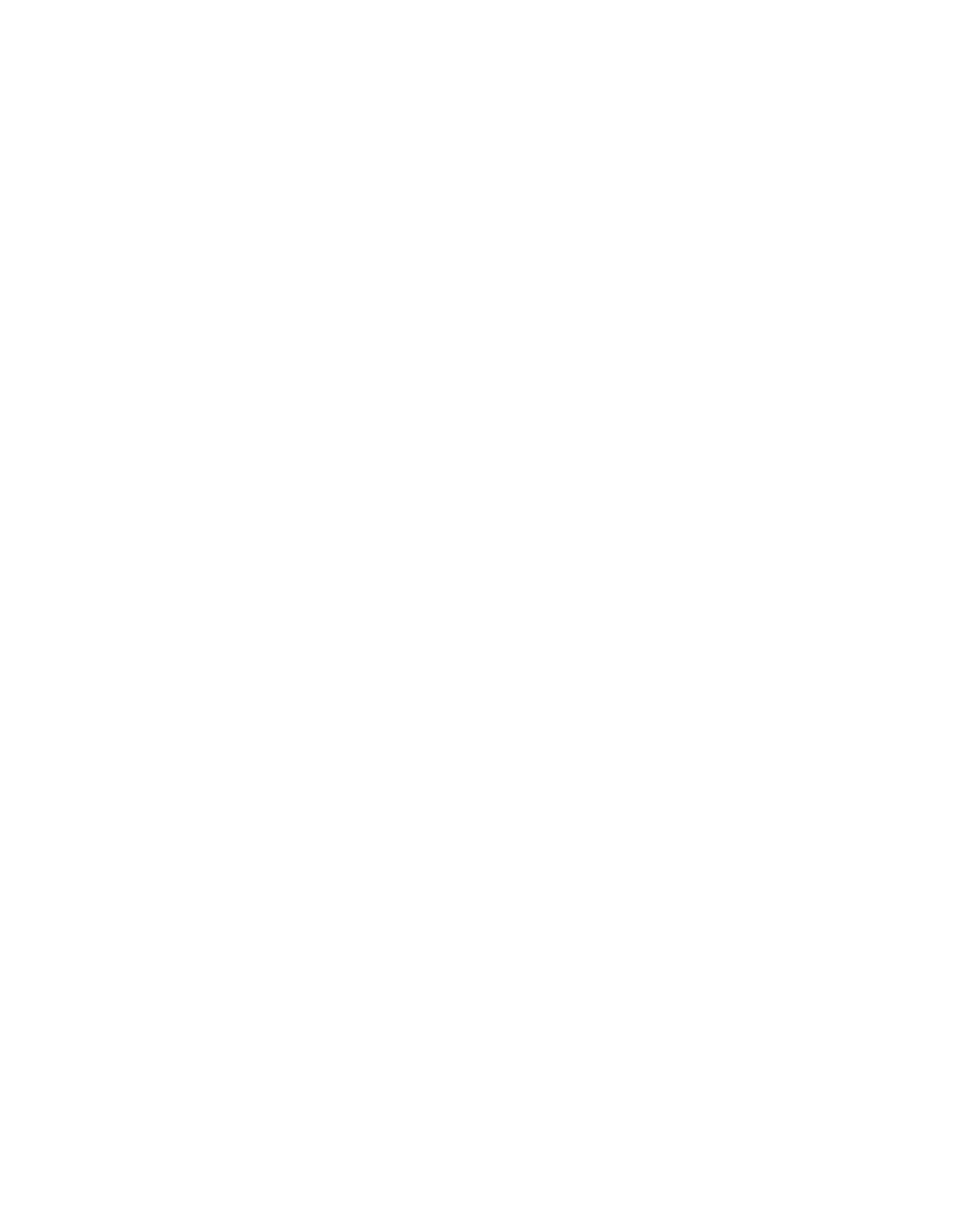LOPIs do not need to be sent for Categorical Exclusions (CE) or Environmental Assessments (EA). The decision whether or not to follow the SAFETEA-LU 6002 requirements for an EA/Corridor Study will be made on a case-by-case basis in consultation with FHWA.

#### **Coordination Plan**

SAFETEA-LU requires a plan for coordinating public and agency participation and comment during the environmental review process. The coordination plan should include a schedule for the completion of the environmental review process. Consultation with the participating agencies on the project schedule is required. See Procedural Manual for Preparing Environmental Studies for more information concerning the Coordination Plan. The coordination plan should be fully integrated into the Project Management Plan, if applicable.

#### **Publish NOI**

A draft Notice of Intent (NOI) must be sent to the FHWA. This NOI may serve as the LOPI under Section 6002 as long as the information required by Section 6002 is contained in the Draft Notice of Intent. If the LOPI is sent separately from the NOI, the LOPI should be sent to FHWA prior to the NOI. The FHWA will sign the NOI and forward it to the Federal Register for publication.

# **Task 2.03: Confirm Study Area and Project Termini**

The Project Manager with the Office of Urban and Corridor Planning and the Office of Environmental Services will confirm the study area and project termini as a result of the technical analysis.

# **Task 2.04: Refine Draft Purpose and Need**

As per SAFETEA-LU, Section 6002, for projects requiring an EIS, the lead agencies are responsible for the development of the project's purpose and need. In developing the purpose and need, the lead agencies (see SAFETEA-LU Section 6002 for a definition of lead and participating agencies) must provide opportunities for the involvement of participating agencies and the public and must consider the input provided by these groups. The opportunity for involvement must be provided prior to the lead agencies' decision regarding the purpose and need that will be incorporated into the NEPA document. The lead agencies' decision on purpose and need and their considerations in making that decision should be documented and shared with participating agencies to ensure that any disputes are surfaced as early as possible. See the Procedural Manual for Preparing Environmental Studies for further guidance.

The Planning Division's Office of Urban and Corridor Planning is responsible for refining the draft purpose and need. The Manager of the Office of Urban and Corridor Planning will assign this task to a member of the Feasibility Engineering Section who will work with the Project Manager to further develop the draft statement. This new draft should be based on initial technical studies, comments from stakeholders, and after the study area and project termini are determined.

During Step 2, the draft purpose and need is a stand alone document. It should be detailed enough to qualitatively and quantitatively define the transportation problems and establish the need for the potential project. The final purpose and need statement will be refined throughout the PDP and become part of the final environmental document for the project.

The draft purpose and need statement is the catalyst for identifying and analyzing reasonable alternative solutions and strategies. It is used to establish evaluation criteria to evaluate alternatives and select the preferred alternative. The draft purpose and need statement should be comprehensive, specific and concise so that decision makers and the public can use it to compare project alternatives against associated impacts. A clear, well-defined statement is also an essential element for successful interagency coordination and communication during the environmental and permitting processes.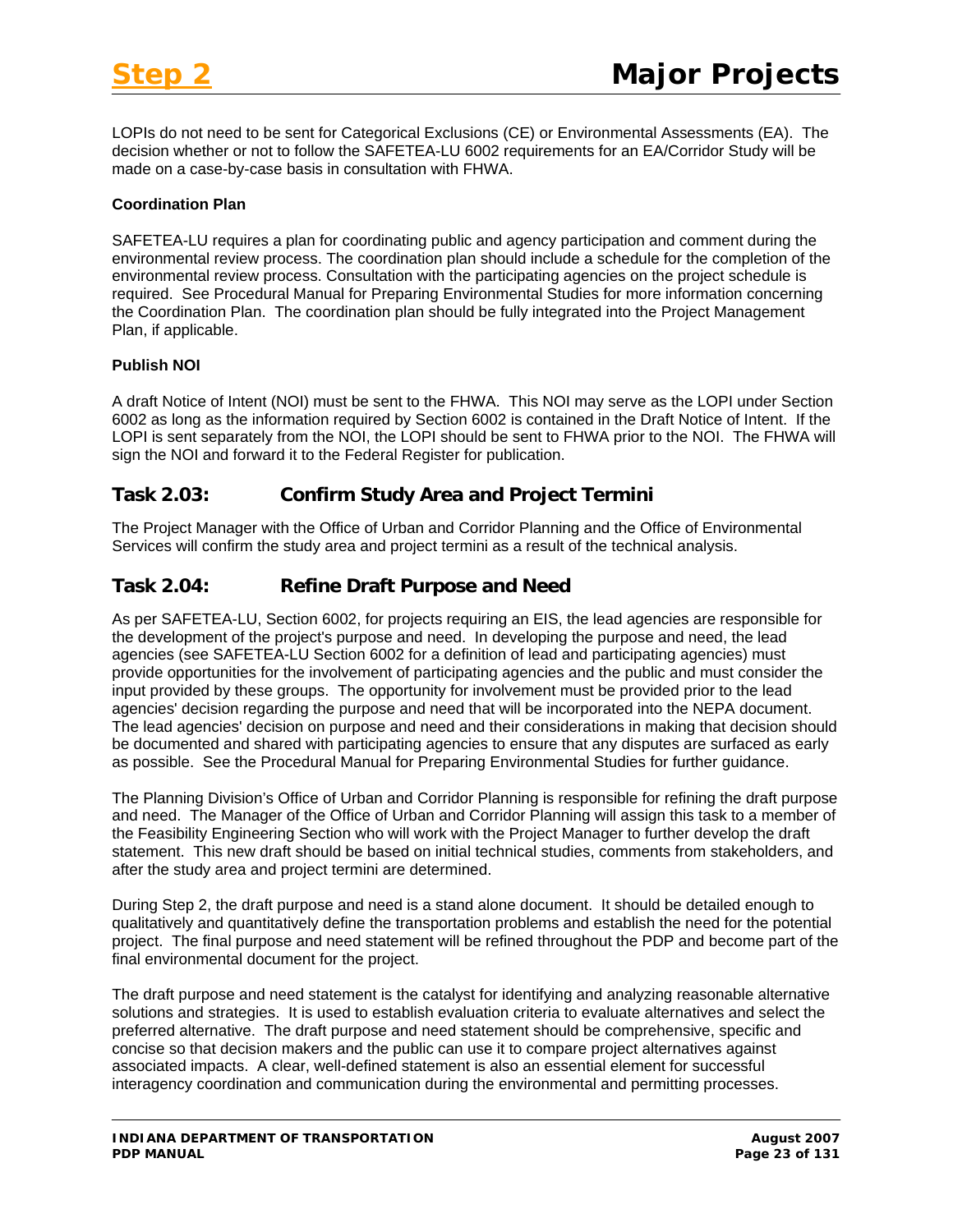

Ultimately, the draft purpose and need:

- Defines the transportation problems and needs to the level that independent utility and independent significance can be established (that is, is a usable and reasonable expenditure even if no additional transportation improvements in the area are made);
- Establishes the logical termini and any intermediate control points to address environmental matters on a broad scope;
- Is adequate to evaluate, eliminate, or advance planning level conceptual alternatives; and,
- Does not restrict consideration of alternatives for other reasonably foreseeable transportation improvements.

# **Task 2.05: Contact Resources Agencies (Initial Early Coordination)**

The process of initiating coordination with the resource agencies depends on the level of environmental documentation that is likely required.

#### **Inviting Participating/Cooperating Agencies for Projects Likely to Require an EIS**

As per SAFETEA-LU, the lead agencies should send invitations to potential participating and cooperating agencies to become participating or cooperating agencies. The invitation letter to potential participating agencies should include the following information:

- Basic project description and map of the project location.
- A request for the involvement of the agency as a participating agency stating the reasons why the project is expected to interest the invited agency.
- Identify the lead agencies.
- Describe the roles and responsibilities of a participating agency.
- Specify a deadline for responding to the invitation.
- Request a response either accepting or declining the role of participating agency.
- If a Federal agency qualifies as a cooperating agency, it should be invited to serve in that capacity as well as the participating agency capacity.
- A State, tribal, or local agency must respond affirmatively to the invitation to be designated as a participating agency. If the State, tribal, or local agency fails to respond by the stated deadline or declines the invitation, regardless of the reasons for declining, the agency should not be considered a participating agency.

Invitations need to be sent to the following agencies at a minimum (others may be invited as appropriate):

- DNR........... Indiana Department of Natural Resources
- SHPO ........ State Historic Preservation Officer
- IDEM ......... Indiana Department of Environmental Management
- ISDA.......... Indiana Department of Agriculture
- USFWS ..... U.S. Fish and Wildlife Service
- USACE...... U.S. Army Corps of Engineers
- USCG........ U.S. Coast Guard
- USCB ........ U.S. Census Bureau
- EPA ........... Environmental Protection Agency
- FTA............ Federal Transit Administration
- NPS........... National Park Service
- NRCS ........ Natural Resources Conservation Service
- MPO .......... Metropolitan Planning Organization (when applicable)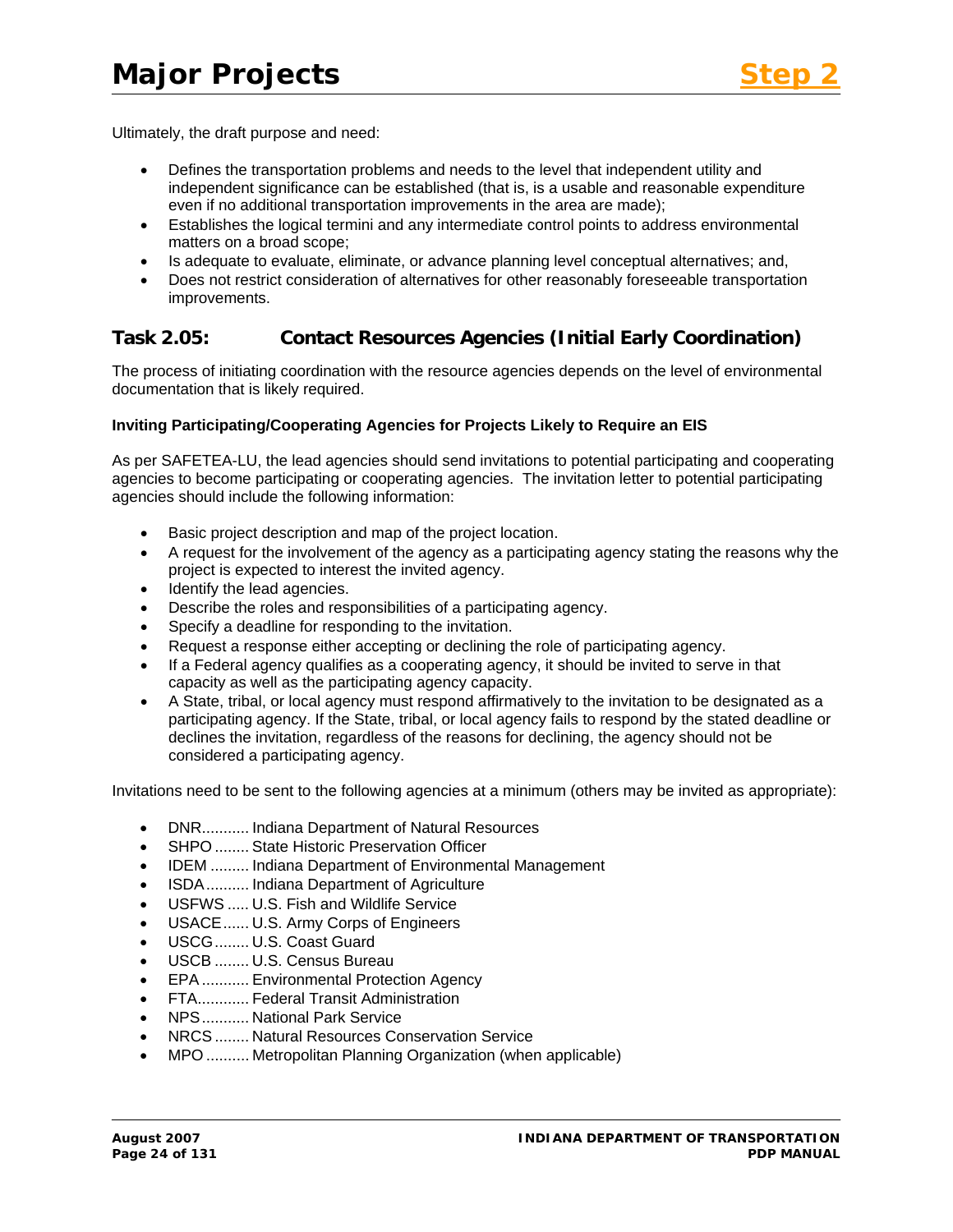The invitation to be a participating/cooperating agency will also serve as the Early Coordination Letter. The scoping process may be conducted concurrently with the invitation process as long as the potential participating agencies are provided with sufficient scoping information and opportunity for involvement. See **[SAFETEA-LU Environmental Review Process Final Guidance](http://www.fhwa.dot.gov/hep/section6002/1.htm#Toc148770572)** for further information concerning this process.

The Project Manager may wish to schedule a site visit to help other agencies to better understand the project. This may also be the best time to initiate any Context Sensitive Solution (CSS) discussion with the appropriate local agencies.

#### **Early Coordination for Projects Likely to Require an EA or a CE**

The lead agencies should issue an Early Coordination Letter to solicit input from participating/cooperating agencies. The Early Coordination Letter will include a map of the study area and a description of the proposed action. This request may be included in the Invitation to Participating/Cooperating Agencies. For more information, please refer to the Early Coordination section of the Procedural Manual for Environmental Studies.

Information in the Early Coordination Letter should include:

- Mini-scope
- Draft purpose and need
- Study area and project termini
- Preliminary schedule

Agencies that need to be contacted include at a minimum (others may be invited as appropriate):

- DNR........... Indiana Department of Natural Resources
- SHPO ........ State Historic Preservation Officer
- IDEM ......... Indiana Department of Environmental Management
- ISDA.......... Indiana Department of Agriculture
- USFWS ..... U.S. Fish and Wildlife Service
- USACE...... U.S. Army Corps of Engineers
- USCG........ U.S. Coast Guard
- USCB ........ U.S. Census Bureau
- EPA ........... Environmental Protection Agency
- FTA............ Federal Transit Administration
- NPS........... National Park Service
- NRCS ........ Natural Resources Conservation Service
- MPO .......... Metropolitan Planning Organization (when applicable)

These agencies may have already been contacted or have prior knowledge of this project. The Project Manager may wish to schedule a site visit to help other agencies to better understand the project, especially if the project likely involves an EA. This may also be the best time to initiate any Context Sensitive Solution (CSS) discussion with the appropriate local agencies.

### **Task 2.06: Collect Traffic Data and Analyze**

Current Counts and Traffic Statistics: The Project Design Team will contact the Planning Division's Traffic Monitoring Section to get current counts and traffic statistics.

#### **Forecasting**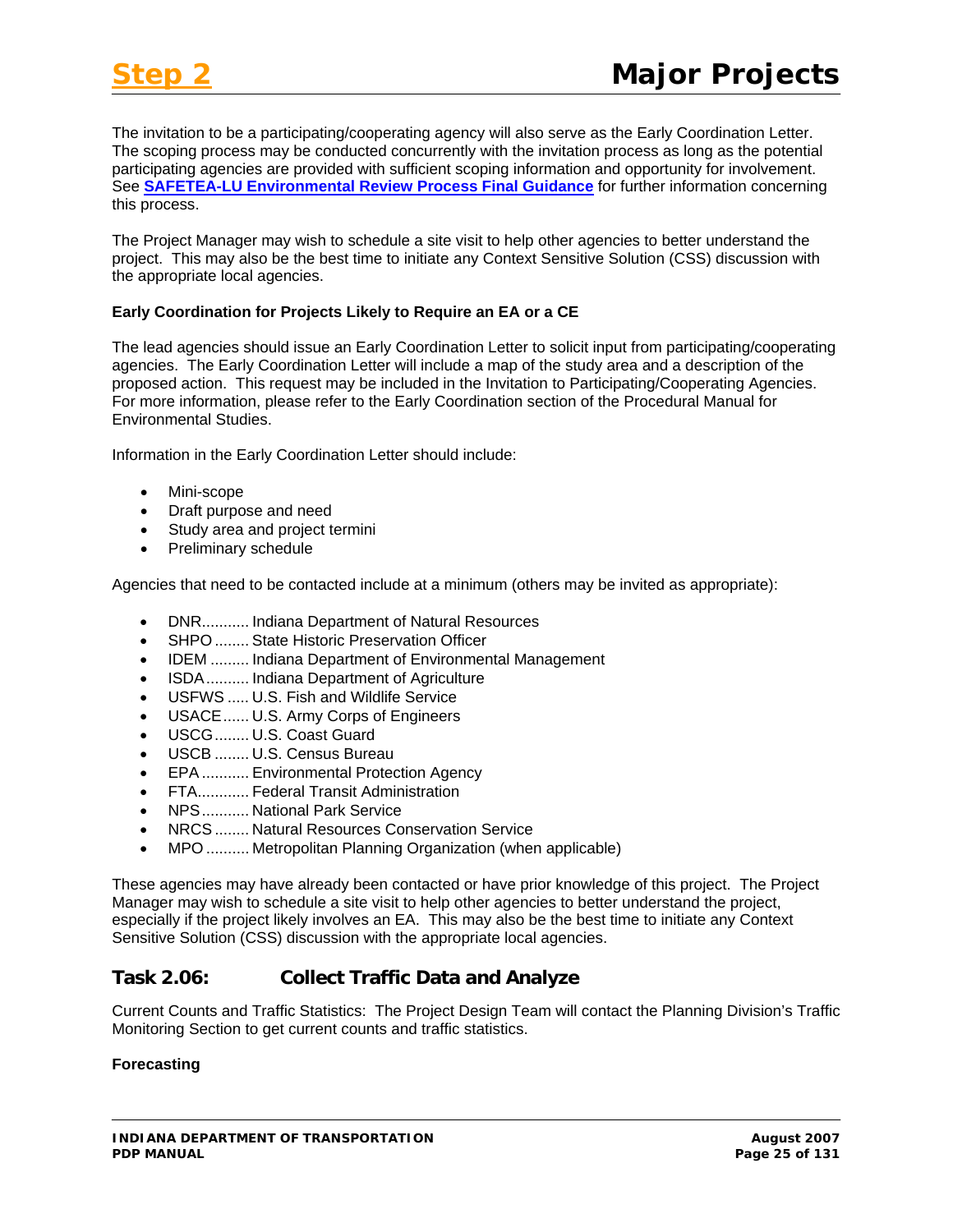The Project Design Team shall contact the Senior Traffic Forecasting Technician of the Modeling and Forecasting Section at the Corridor and Urban Planning to request forecasting numbers. The Project Design Team will submit the traffic projection request form to the Modeling and Forecasting Section. It is important to include a marked location map of the study area. The traffic projection request form can be found online at **<http://www.state.in.us/dot/div/contracts/design/dmforms/App05-2B.pdf>**.

### **Crash Data**

The Project Design Team shall contact the Safety Management Engineer of System Assessment and Planning Section of the Division of Planning to get a password and ID number. Crash Data is available on the State Police website: **<http://www.crashreports.in.gov/Public/Home.aspx>**.

# **Task 2.07: Update Project Status**

The lead agencies may develop an updated schedule. Based upon this, the Project Manager will have the schedule updated in SPMS and verify the TIP and INSTIP status, requesting amendments where needed. Any revisions to the project commitment database should be made. As per SAFETEA-LU, any update in the project schedule for an EIS project must be made available to all participating agencies and the public.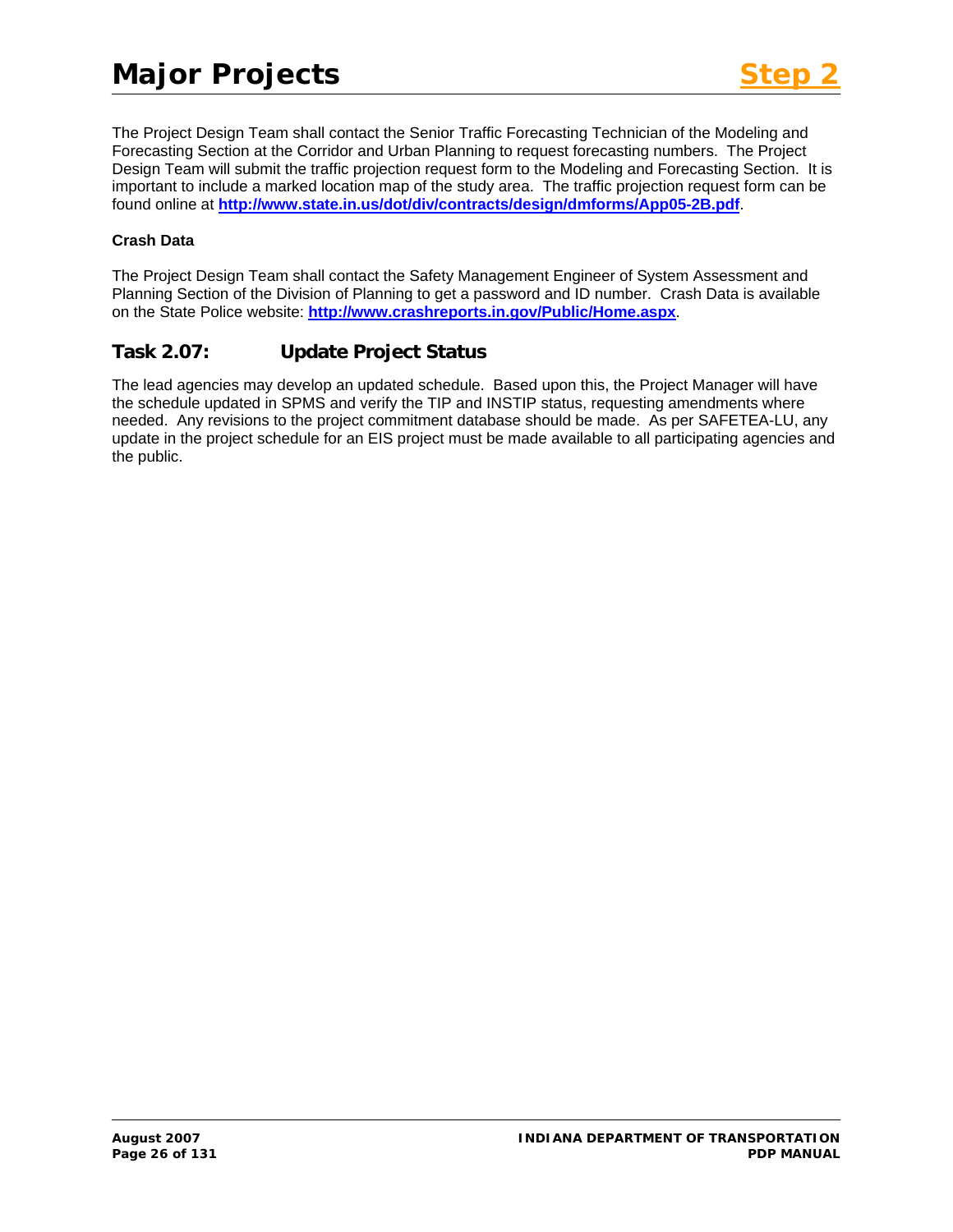# **Step3 Identify and Evaluate Conceptual Solutions**

This is the time in the development of the project where the Project Design Team can evaluate all concepts even though some of the concepts can be quickly eliminated. The available information is limited at this stage of the project and may consist of very little more than the draft purpose and need statement, current traffic counts and aerial photography. The traffic data will be provided by the roadway statistics unit. This data may be somewhat dated and will only include the basic traffic data. The aerial photography or GIS maps are available from the Feasibility Engineering Section.

# **Task 3.01: Develop Conceptual Solutions**

Identification of conceptual solutions should begin with specifying needs to be addressed as identified in the purpose and need statement. The number and range of solutions considered should be appropriate to the identified needs. It is important to continue working with stakeholders during this phase to seek and address their ideas and concerns.

The initial set of solutions should be:

- Broad
- Relate to the purpose and need statement
- Include modal options, transportation demand, management, and mobility options
- Include ideas from stakeholders, resource agencies, INDOT staff, and any current or past consultant studies
- Define and include the no-build option, which is to say that no action is taken to correct identified deficiencies

# **Task 3.02: Analyze Conceptual Solutions**

Using parametric pricing, the cost and practicality of the various conceptual solutions will be determined. All planning studies must include a cost analysis for each reasonable solution considered. This is needed both to compare the solutions and to identify solutions to be eliminated because they are cost prohibitive based on a realistic understanding of what funding may be available. A planning level cost analysis may range from simple comparisons of capital costs to detailed life cycle cost analyses. Capital costs are usually developed from a build cost comprised of estimating typical segments, atypical segments, systemwide elements, and other needs such as real estate costs. Cost estimates should be adjusted appropriately for inflation using a construction cost index. A consistent base year should be used in comparing dollar amounts between solutions.

# **Task 3.03: Perform Screening of Conceptual Solutions**

Establishing evaluation criteria and evaluating the solutions is a multi-phased step that includes:

- Identifying evaluation criteria,
- Developing an evaluation methodology or approach,
- Applying the approach, and
- Presenting the comparison in an easy to understand format.

In identifying evaluation criteria it is strongly recommended that the criteria be defined in quantitative rather than in qualitative terms. This allows data to be generated through analytical techniques that can be duplicated and defended. While quantitative measures are preferable they may not always be practical. When criteria do not lend themselves to quantification, results should be presented in a manner that allows for easy discernment between solutions.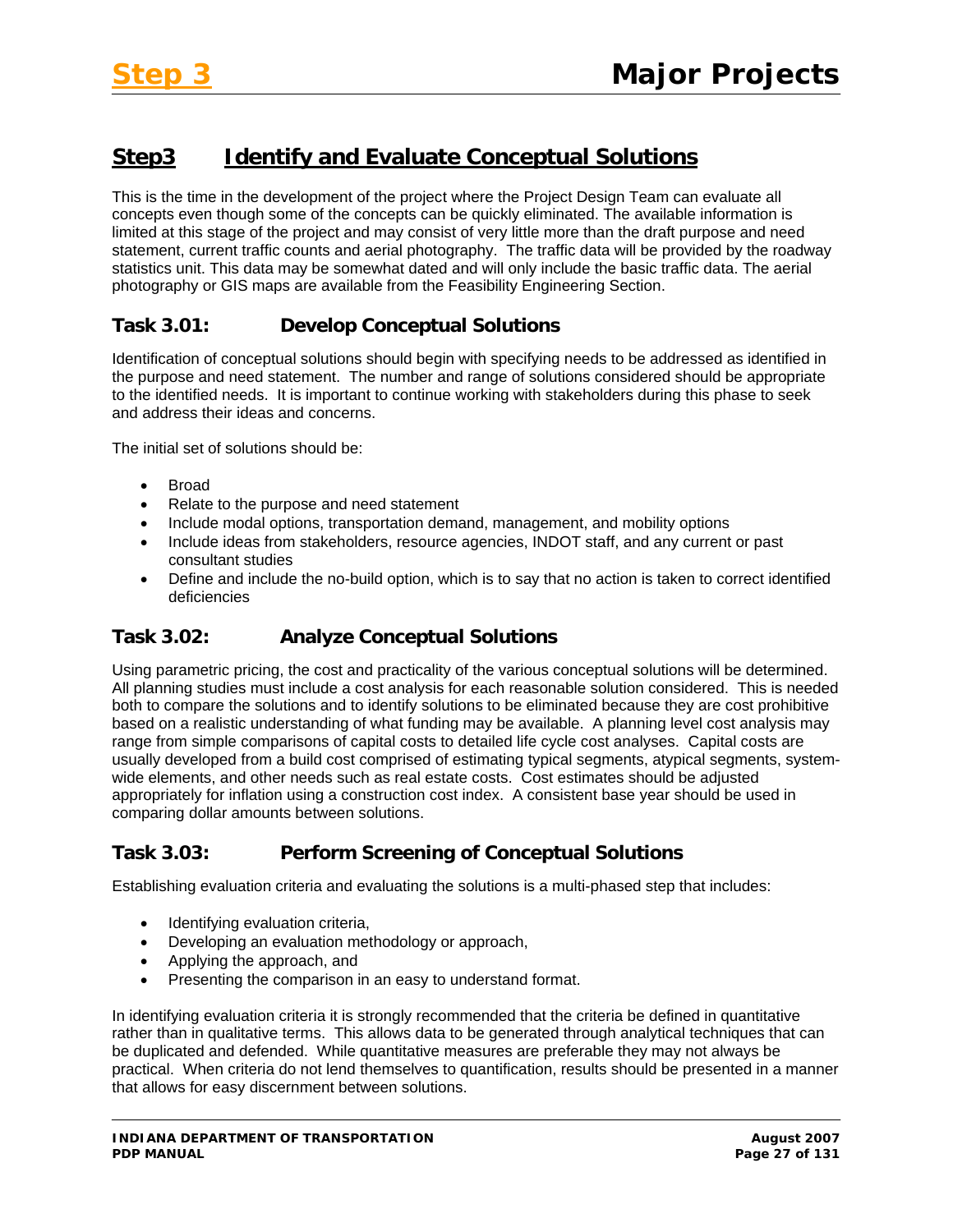# **Major Projects**

Evaluation criteria must also be directly tied to study transportation goals and objectives, including but not limited to the measures of success identified by the stakeholders, and to the draft purpose and need statement. Some criteria, such as environmental considerations, should only be used as an evaluation type measure on conceptual alternatives that meet the transportation purpose and need. The text box suggests some commonly used evaluation criteria.

Numerous evaluation methodologies exist. They range from simple qualitative approaches to detailed mathematical approaches using data-intensive quantitative analysis. Where an adopted regional, state, or local transportation plan exists, evaluation criteria should be consistent with the goals or objectives of that plan; and if possible, the same measures should be used to make decisions. Stakeholders should be involved in developing the evaluation framework and criteria.

#### **Evaluation Criteria:**

- Mobility Improvements
- Operational Efficiency (changes in Volume to Capacity Ratio or Level of Service)
- Safety Improvements (crash rate)
- Access or Accessibility (changes in number)
- Environmental or Engineering Design Issues (Red Flags, Environmental Justice, fatal flaws, extent or number of impacts)
- Economic Development Impacts
- Land Use Impacts
- Residential or Business Displacements (number of each)

INDOT strongly encourages presenting the comparison of solutions in a matrix format. This format has been demonstrated to be easy to understand by most stakeholders. A matrix format includes presenting the solutions on one axis and the evaluation criteria on the other axis. The cells either contain numerical or color-coded comparisons indicating relative differences for each criterion.

Documentation during the solution identification activities identifies all the considered solutions, describes the no-build solution, explains why solutions were eliminated from further consideration, presents estimated costs of the considered solutions, and recommends the conceptual alternative solution(s) to be considered for further evaluation. The solutions documentation should:

- Identify all solutions considered.
- Describe the no-build solution.
- Present very general estimated costs of solutions considered.
- Explain why solutions were eliminated.
- Recommend the conceptual alternative solution or the narrowed list of conceptual alternative solutions to be considered for further evaluation.

The length of the documentation will depend on the project and number of solutions under consideration. For future evaluation, it is helpful to include sections titled "Solutions Considered and Dismissed" and "Preliminary Solutions Carried Forward for Further Study."

# **Task 3.04: Develop Feasible Conceptual Solutions**

The conceptual solutions that made it past the initial screening are to be developed into presentable concept solutions. The solution may be placed on aerial photographs for presentation. The conceptual solutions should not be actual alignments so these concepts solutions need to be shown as area corridors and should not include any alignment data.

# **Task 3.05: Prepare Purpose and Need / Conceptual Solution Screening Package Report**

The various solutions can now be put into a report form. The report which will start with the purpose and need statement will outline the pros and cons of the various concept solutions; any solution deleted from consideration will require reasons for elimination. The report will need to be approved by the Project Management Team (which should include FHWA, the Production Management Division, the Planning Division's Office of Urban and Corridor Planning, District Planning and Production, and the local MPO)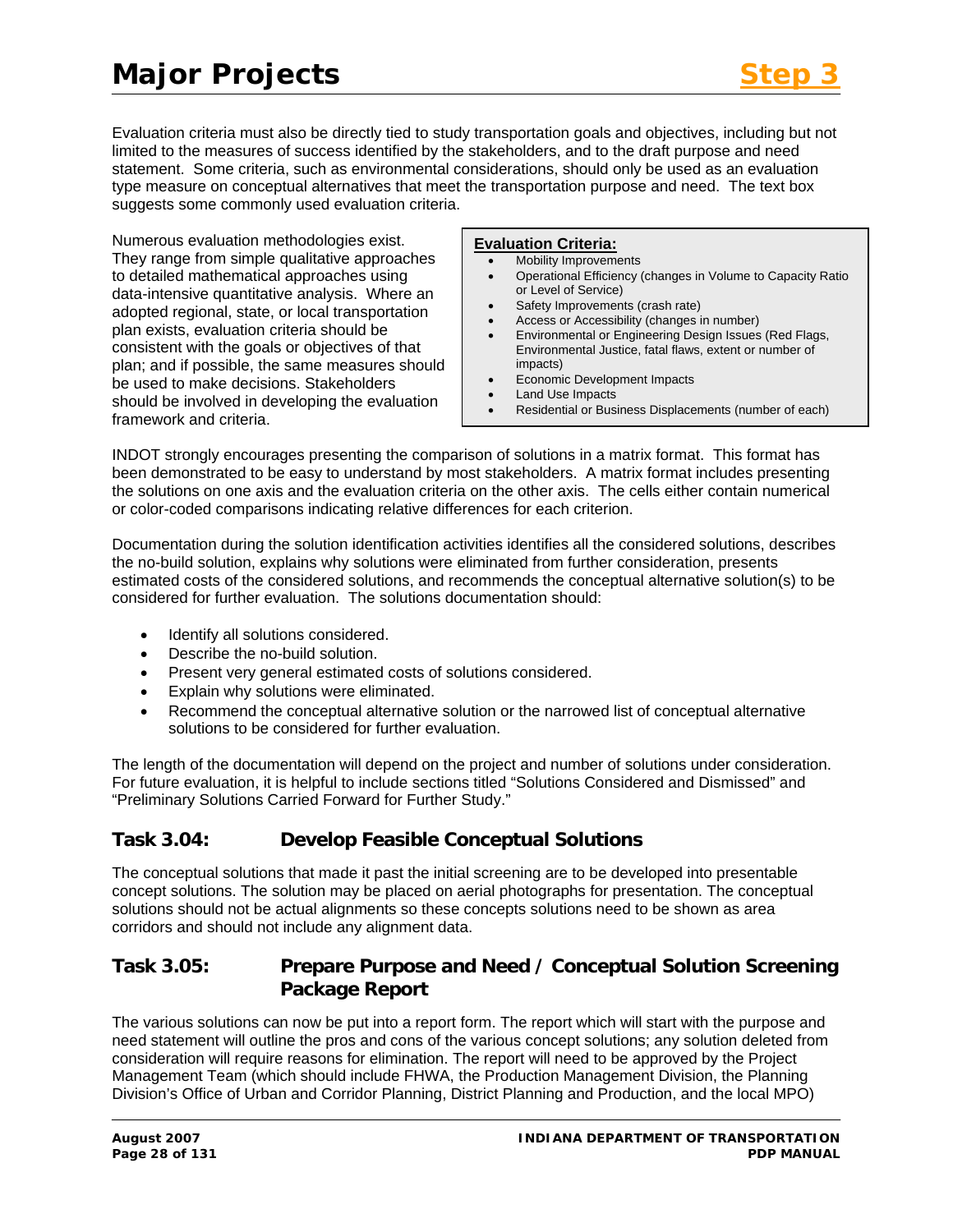prior to presentation to the public and the CAC. This review will involve a formal electronic submission and Project Management Team meeting (for EISs)/conference call (for EAs) to discuss comments. The Project Manager will schedule the public meeting with Public Hearings Office upon approval of the report.

# **Task 3.06 Hold Public Information Meetings (Purpose and Need / Conceptual Solutions)**

The report with the purpose and need of the project and the conceptual solutions are now to be presented to the public and the CAC. The public and the CAC will be provided an opportunity to become involved in the development of the purpose and need and in defining the range of conceptual solutions as well as requesting input on methodologies used to analyze alternatives. The CAC and the public should be encouraged to suggest CSS strategies that should be considered during project development. The public information meeting should be an informal presentation of the various concept solutions seeking the response of the public. The Public Hearings Office will schedule and advertise the meeting. The Designer will write the public meeting minutes and will document the comments of the meeting.

During development of the PIP, FHWA and INDOT will consult to determine if an EA will need a CAC and/or public/agency involvement in development of purpose and need and alternatives screening prior to FHWA approval of the EA for public review and comment. The PIP will also indicate if it is acceptable to combine the public information meetings called for in Activities 31 and 55 into one public information meeting.

This is also an opportunity for the Production Management Division's Office of Public Hearings to distribute Title VI demographic gathering survey as required by 23 CFR 200.9(b)(4).

# **Task 3.07: Resource Agency Consultation**

The various regulatory agencies will be consulted at this point of the project. This review will involve an electronic submission and interagency review meeting/conference call to provide agencies an opportunity to become involved in the development of the purpose and need and in defining the range of conceptual solutions. The appropriate methodologies to be used and the level of detail required to analyze alternatives will be collaborated upon with the agencies. The Purpose and Need/Conceptual Solution Screening Package Report and the public meeting minutes will be provided to the resource agencies. The approved Purpose and Need/Conceptual Solution Screening Package Report will be submitted to the involved regulatory agencies by the Office of Environmental Services, in accordance with the Procedural Manual for Preparing Environmental Studies. The Designer will write the agency meeting minutes and distribute them electronically to the agencies within 5 work days of the meeting.

During development of the PIP, FHWA and INDOT will consult to determine if an EA will need a CAC and/or public/agency involvement in development of purpose and need and alternatives screening prior to FHWA approval of the EA for public review and comment. The PIP will also indicate if it is acceptable to combine the resource agency meetings called for in Activities 32 and 56 into one resource agency consultation meeting.

# **Task 3.08: Revise Purpose and Need Statement and Screening of Conceptual Solutions**

The input from the public involvement and resource agency consultation may alter the purpose and need, result in the elimination of some conceptual solutions, or trigger the development of new ones. This activity and the next three activities can be completed concurrently. The Designer will incorporate input from the public meeting and resource agencies into the report in consultation with the Project Manager.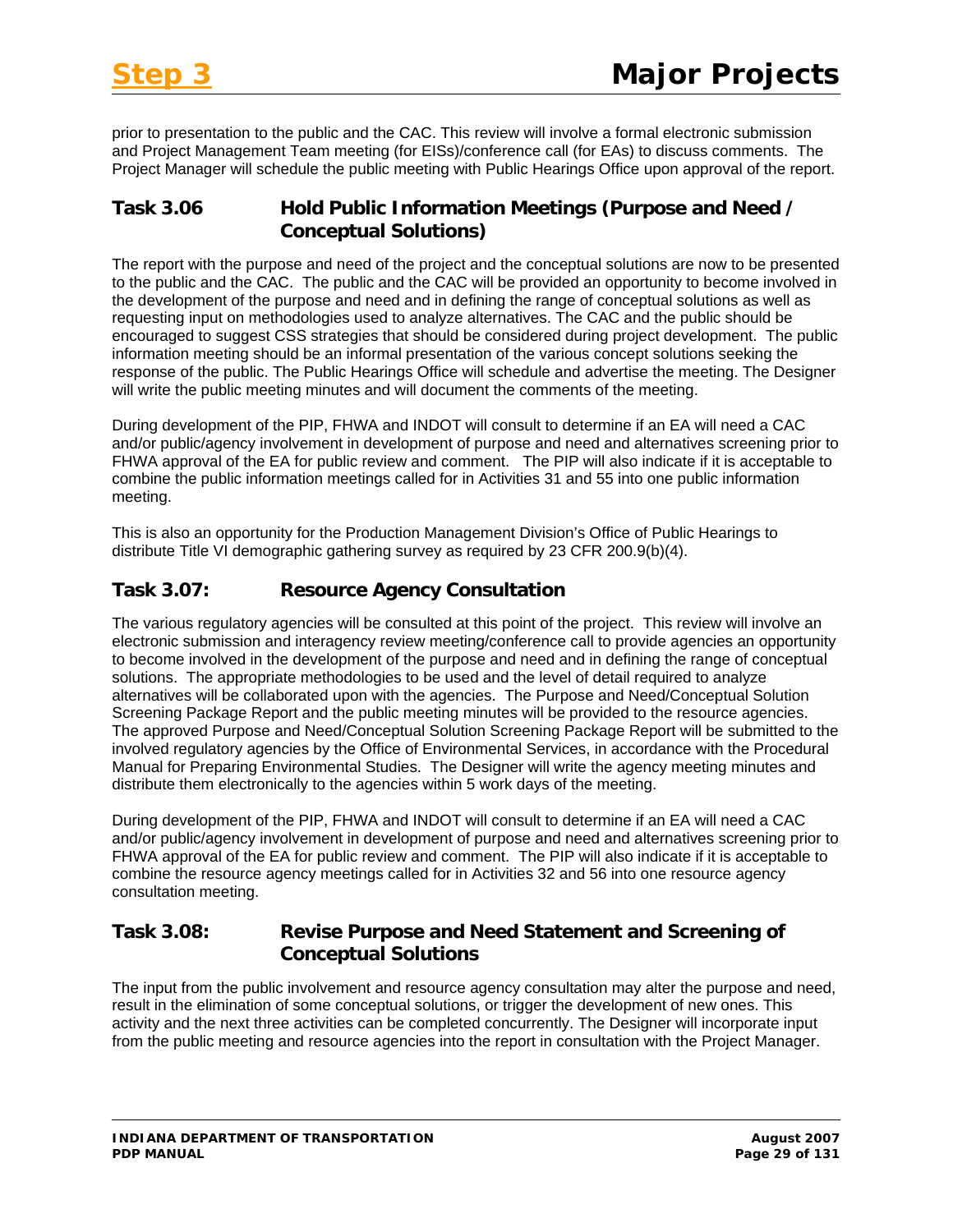# **Task 3.09: Confirm Recommended Design Concept and Scope**

This is the point of confirmation. The Project Design Team needs to be sure that all of the proposed concepts will satisfy the purpose and need statement as revised with the input from the public meeting and resource agencies.

# **Task 3.10: Confirm with FHWA – Type of Environmental Document**

The early coordination was completed in Activity 2.05. With the concepts defined, the type of environmental document required should be easily determined. This step can be completed by the formal electronic submittal of the final concept solution report. The final report will be forwarded to Federal Highway for confirmation of type of environmental document.

### **Task 3.11: Develop Recommended Delivery Strategy**

This is the appropriate time to determine if the project should be built under conventional design-bid-build, design-build, or other methods. With consultation of the Project Manager, the delivery strategy will be determined. This will be the final item placed in the concept solution report. The concept solution report is complete.

### **Task 3.12: Evaluate Consultant**

The Consultant will be formally evaluated by the Project Manager. This evaluation will be based on the overall effectiveness of the Consultant in these first activities of the Project Development Process.

### **Task 3.13: Prepare Scope of Services**

If required, the Scope of Services is rewritten which outlines the intent of the contract. The scope of services will become Appendix A of the Consultant's contract. A brief description of the services and required prequalification for the related work types are included in the advertisement for RFP. These work types cover the work to be performed by the prime consultant and sub consultants.

### **Task 3.14: Contract Modification (Steps 4 and 5)**

This step is only required if the scope of work has significantly changed or if the Consultant is not going to remain on the project.

### **Task 3.15: Update Estimated Project Cost**

The project estimate should be updated by the Project Manager with current costs. This project estimate will be calculated using parametric prices. The project estimate should be based on the mean project cost of the viable alternatives. This project estimate should be compared to the previous estimate in preparation of reporting to IPOC.

### **Task 3.16: IPOC Concurrence – Authorize Funds for Design**

The project will be presented to the committee for concurrence. This will be a formal electronic submission which will include the final concept solution screening report and the scope of services.

### **Task 3.17: Update Project Status**

The lead agencies may develop an updated schedule. Based upon this, the Project Manager will have the schedule updated in SPMS and verify the TIP and INSTIP status, requesting amendments where needed. Any revisions to the project commitment database should be made. As per SAFETEA-LU, any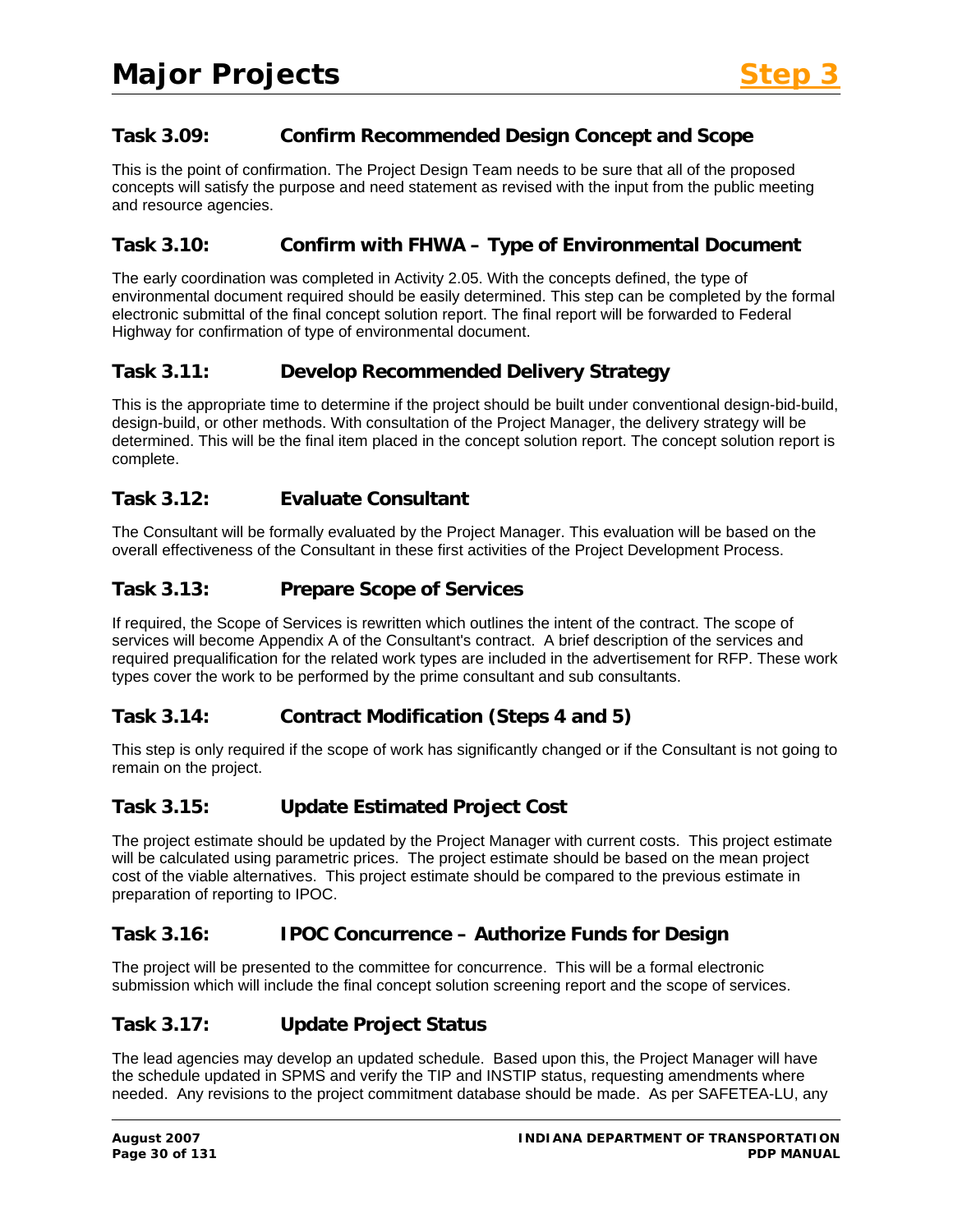update in the project schedule for an EIS project must be made available to all participating agencies and the public.

# **Step 4 Develop Reasonable Alternatives**

# **Task 4.01: Develop Preliminary Alternatives**

The solutions in Step 3 were just conceptual. In Step 4 the alternatives will be further developed by the Project Management Team. The resources are still limited to existing plans, aerial photography or GIS maps. In this step, the Project Design Team will determine actual alignments or modal concepts and place them on aerial photographs or GIS maps.

Under SAFETEA-LU, the lead agencies are responsible for the development of the range of alternatives. In developing the alternatives, the lead agencies must provide opportunities for the involvement of participating agencies and the public and must consider the input provided by these groups. After considering this input, the lead agencies will decide the range of alternatives for analysis.

The lead agencies must give participating agencies and the public the chance to become involved in defining the range of alternatives. The level of involvement will be determined by the lead agencies caseby-case, taking into account the overall size and complexity of the project. The opportunity for involvement must be publicized and may occur in the form of public workshops or meetings, solicitations of verbal or written input, conference calls, postings on web sites, distribution of printed materials, or any other involvement technique or medium. The project's coordination plan will establish the timing and form of the required involvement opportunities and the timing of the decision on the range of alternatives to be evaluated in the NEPA document. The required involvement opportunities for purpose and need and range of alternatives may be concurrent or sequential. If the opportunities are concurrent, and if the purpose and need is substantially altered as a result of the public and participating agency involvement, then the lead agencies must consider whether an opportunity for involvement in the range of alternatives that derive from the new purpose and need is warranted. The opportunity for involvement must be provided prior to the lead agencies' decision regarding the range of alternatives to be evaluated in the NEPA document. The lead agencies' decision on the range of alternatives and their considerations in making that decision should be documented and shared with participating agencies to ensure that any disputes are identified as early as possible.

Under SAFETEA-LU, the lead agencies must determine, in collaboration with the participating agencies, the appropriate methodologies to be used and the level of detail required in the analysis of alternatives. Accordingly, the lead agencies must work cooperatively and interactively with the relevant participating agencies on the methodology and level of detail to be used in a particular analysis. Consensus is not required, but the lead agencies must consider the views of the participating agencies with relevant interests before making a decision on a particular methodology. The project's coordination plan will establish the timing and form of the required collaboration with participating agencies in developing the methodologies.

After the lead agencies have collaborated with the participating agency on the methodologies and level of detail, the lead agencies will make the decision on the methodology and level of detail to be used. As part of the scoping process, the lead agencies should communicate decisions on methodology to the participating agencies with relevant interests or expertise soon after they are made. The lead agencies may define a comment period on the methodology. The results of the collaboration on methodologies and level of detail should be communicated to participating agencies in written form so that any objections can be surfaced as early as possible. See Procedural Manual for Preparing Environmental Studies for further detail.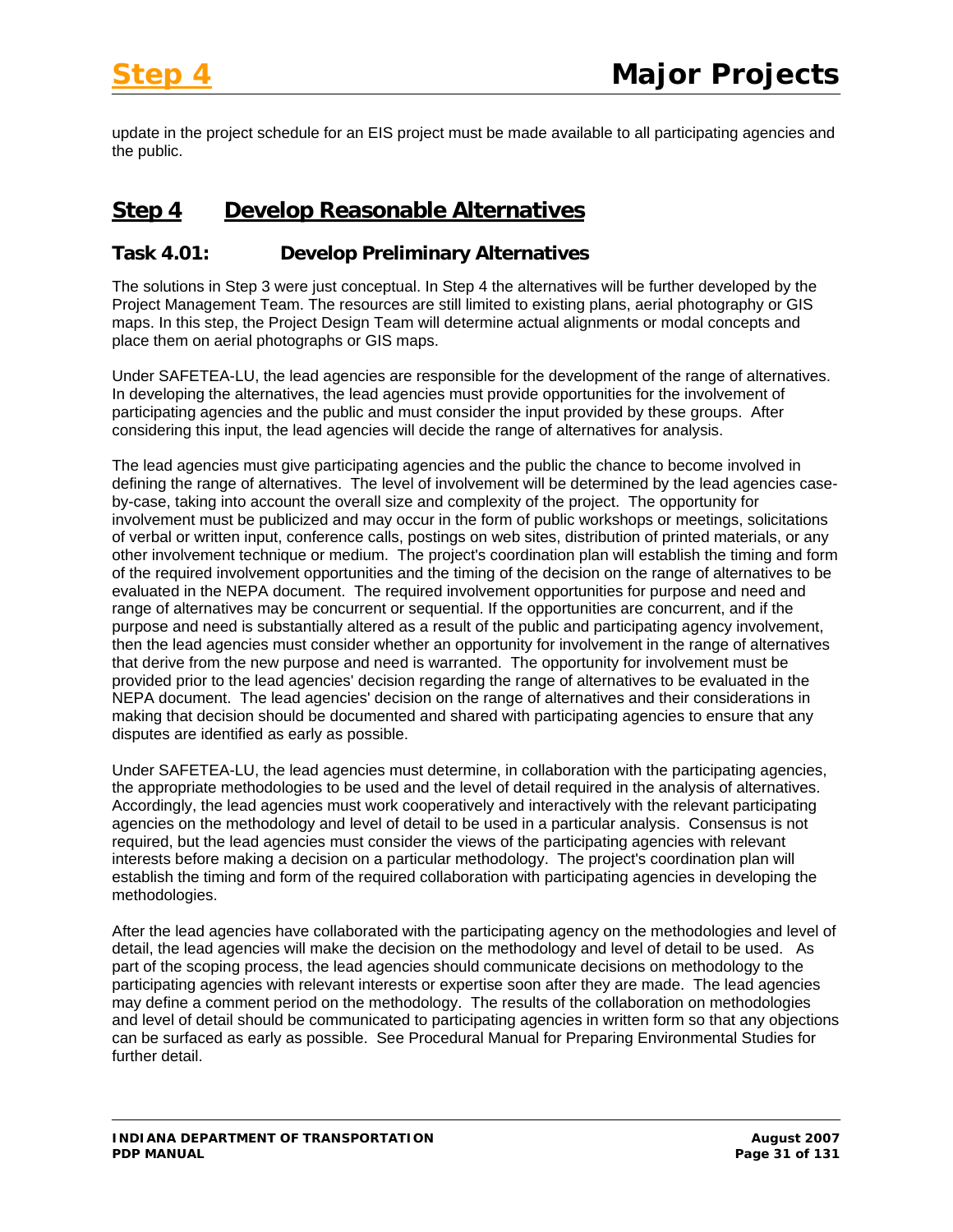# **Task 4.02: Perform Engineering Studies**

The Designer will most likely want to field check the area of interest. The Project Design Team will be working from aerial photographs, topographic maps and existing road plans. Crash data and history should be available; the traffic data will likely be just coverage counts.

# **Task 4.03: Perform Environmental Field Studies**

The Designer will be providing the six reports as outlined below. The affected parcel owners within the study area shall be notified prior to carrying out these activities by the party developing the NEPA documentation. The Designer, with assistance from the Office of Environmental Services, will be responsible for mailing out Notices to affected property owners if borings are required.

#### *Sub-Task 4.03.01: Complete Phase 1 Archaeological and History/Architecture Surveys*

The Archaeological Survey and History/Architecture Survey are detailed field inspections that seek to locate, identify, and evaluate the cultural resources within a project area. In both cases, the cultural resources that are identified (above or below ground) are evaluated to determine their potential eligibility for listing on the National Register of Historic Places. Archaeological and Historic/Architecture Surveys may include records research, site walkthroughs (with photo documentation), or exploratory subsurface investigations. Varying levels of reports and coordination with resource agencies may be needed depending on the level of investigation conducted.

These reports will be submitted electronically. The survey will be forwarded to the Cultural Resources Administrator in the Office of Environmental Services, who is responsible for approving reports and requesting further work.

#### *Sub-Task 4.03.02: Complete Phase 1 Level Ecological Surveys*

Ecological Surveys must be conducted by qualified personnel and should be commensurate with the scope of the project and as directed by resource agencies. They may include database searches as well as field studies and reports.

These reports will be submitted electronically and forwarded to the Ecology/Permits Administrator in the Office of Environmental Services, who is responsible for approving reports and requesting further work.

#### *Sub-Task 4.03.03: Complete Environmental Site Assessment Screening*

Environmental Site Assessment Screening must be done by qualified personnel. It can include reviews of historical databases to ascertain historical property uses or contamination histories as well as site visits and property owner interviews. A report will be prepared that summarizes findings and recommends further (subsurface) investigation if necessary.

These reports will be submitted electronically and forwarded to the Environmental Policy Administrator in the Office of Environmental Services, who is responsible for approving reports and requesting further work.

#### *Sub-Task 4.03.04: Complete Relocation Assistance Program Conceptual Survey*

The Relocation Survey provides a report of the potential impacts to residences and businesses, the availability of comparable properties, an analysis of the financial impact to the project cost, and other variables that will be taken into consideration for each potential alignment.

The Conceptual Stage Report will be used to develop the preliminary plan that should be forwarded to the Project Manager.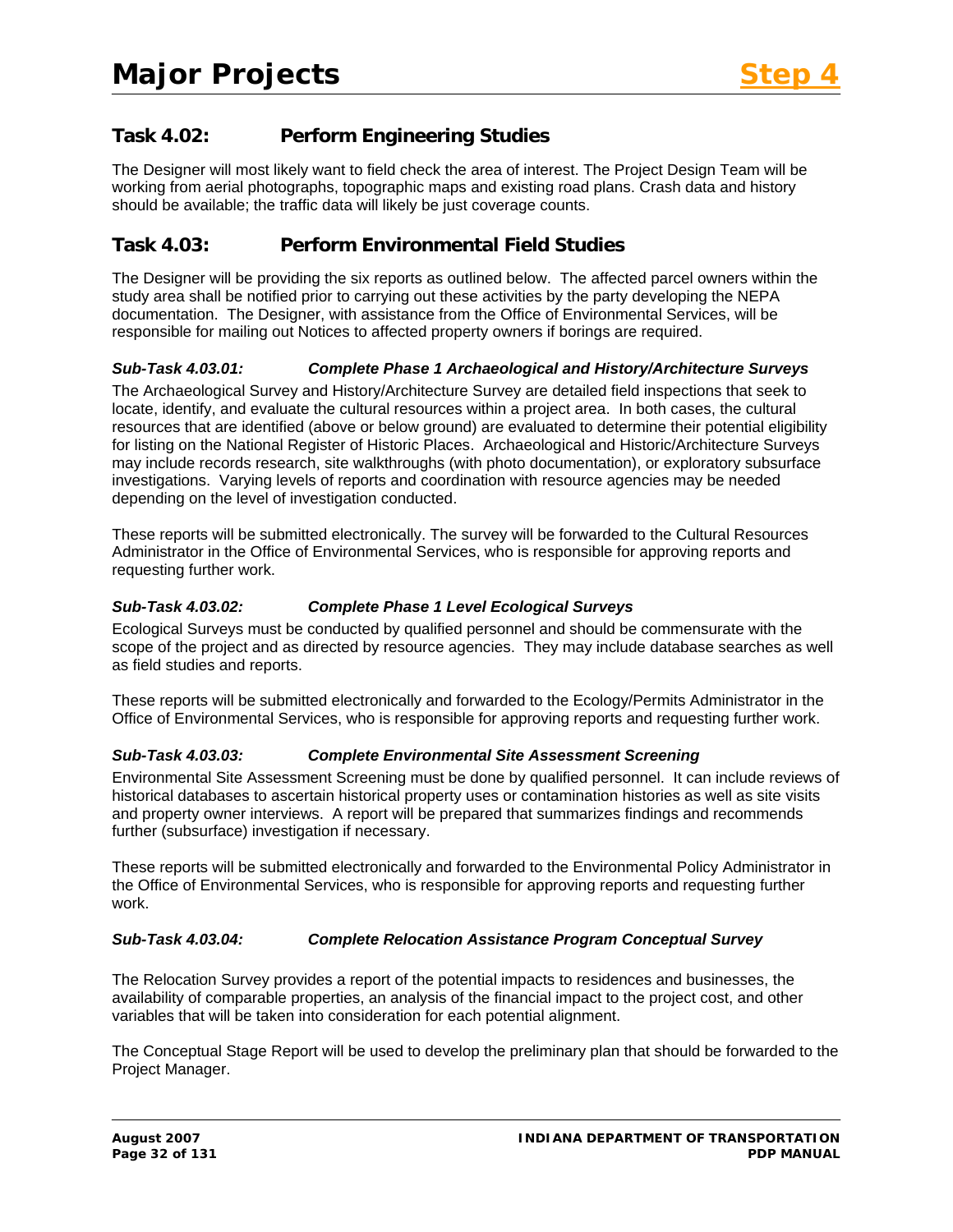The conceptual Survey and Reports are discussed fully in the Relocation Manual in the Production Management Division's Office of Real Estate.

#### *Sub-Task 4.03.05 Preliminary Air Quality Hot Spot Analysis*

Project-level air quality analyses may be necessary for projects that are anticipated to add a large amount of traffic capacity to the system, especially when high volumes of truck traffic are expected (more than 10,000 trucks). As part of the NEPA process, the Environmental Policy Administrator, in coordination with FHWA, will determine whether an analysis is necessary. If any studies are necessary, they will be initiated by and reviewed by the Office of Environmental Services. The results of any studies will be incorporated into the NEPA document.

#### *Sub-Task 4.03.06: Complete Social and Economic Resource Reports*

These reports will address possible social and economic impacts of proposed projects, and may include Environmental Justice Assessments, Business Needs Surveys, and other related studies as outlined in INDOT's Environmental Procedural Manual. Studies may be conducted as stand-alone documents or may be incorporated into the overall environmental document. This would be an appropriate time to discuss Title VI requirements under 23 CFR 200.9(b)(4) – demographic data collection – as appropriate.

These reports will be submitted electronically and forwarded to the Environmental Policy Administrator in the Office of Environmental Services, who is responsible for approving reports and requesting further work.

# **Task 4.04: Analyze and Screen Preliminary Alternatives**

This is the second phase of analysis. The cost analysis will still be parametric as it was in the first analysis. The practicality of the various conceptual solutions due to cost and overall effectiveness will be determined. All planning studies must include a cost analysis for each reasonable alternative considered. This is needed both to compare the alternatives and to identify the ranking of the alternatives. A planning level cost analysis may range from simple comparisons of capital costs to detailed life cycle cost analyses. Capital costs are usually developed from a build cost comprised of estimating typical segments, atypical segments, system-wide elements, and other needs such as real estate costs. Cost estimates should be adjusted appropriately for inflation using a construction cost index. A consistent base year should be used in comparing dollar amounts between alternatives.

# **Task 4.05: Prepare Preliminary Alternative Screening Package**

The screening of the alternatives will now be put into a report form. The report may contain one or more matrix solutions based on the number of criteria. The cost of the project is of course important but other matrix combinations may show a more effective solution to the particular purpose and need of the project. The report will need to be approved by the Project Management Team (which should include FHWA, the Production Management Division, the Planning Division's Office of Urban and Corridor Planning, District Planning and Production, and the local MPO) prior to presentation to the public. This review will involve a formal electronic submission and Project Management Team meeting (for EISs)/conference call (for EAs) to discuss comments. The Project Manager will schedule the public meeting with Public Hearings Office upon approval of the report.

### **Task 4.06: Hold Public Information Meeting**

The report with the preliminary alternatives is now to be presented to the public and the CAC for input concerning defining the range of alternatives as well as requesting input on methodologies used to analyze alternatives. The CAC and the public should be encouraged to suggest CSS strategies that should be considered during project development. This public information meeting should be an informal presentation of the various alternatives seeking the response of the public. The Public Hearings Office will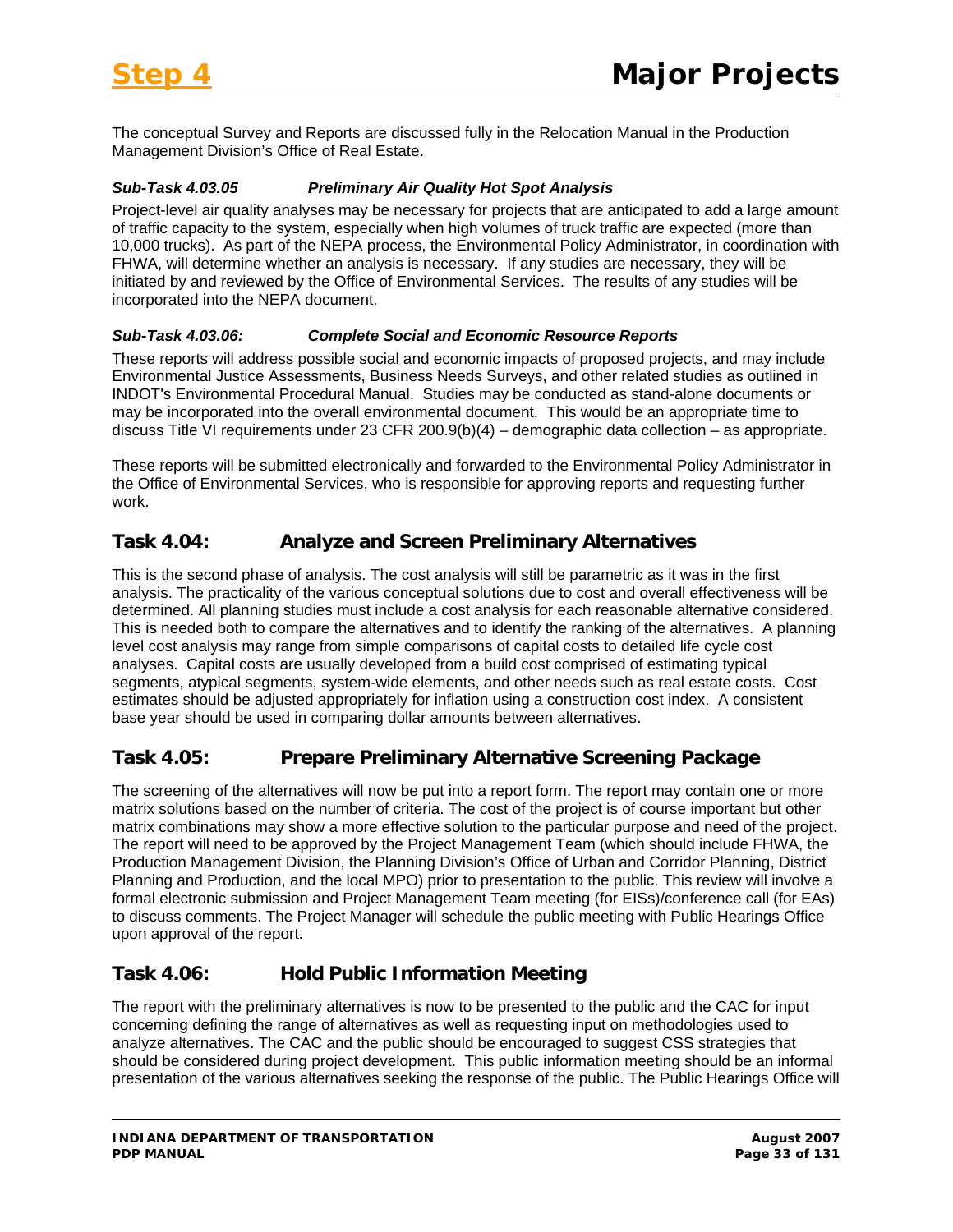schedule and advertise the meeting. The Designer will write the public meeting minutes, will document the comments of the meeting, and provide the distribution of Title VI demographic surveys to the public.

# **Task 4.07: Resource Agency Consultation**

The various regulatory agencies will be consulted at this point of the project concerning defining the range of alternatives. The appropriate methodologies to be used and the level of detail required to analyze alternatives will be collaborated upon with the agencies. The review will involve an electronic submission and interagency review meeting/conference call to discuss comments on the preliminary alternative screening package and the public meeting minutes. The preliminary alternative screening package will be submitted to the involved regulatory agencies for review by the Office of Environmental Services, in accordance with the Procedural Manual for Preparing Environmental Studies. The Designer will write the agency meeting minutes and distribute them electronically to the agencies within 5 work days of the meeting.

### **Task 4.08: Select Reasonable Alternatives with FHWA Concurrence**

The reasonable alternatives are identified. The reasonable alternatives are recommended by the Designer with the concurrence of the Project Manager. The selection is submitted electronically for distribution to the Project Management Team for concurrence.

### **Task 4.09: Environmental Review**

The Designer will be responsible for preparing the Environmental Review. All of the following topics are described in the Procedural Manual for Preparing Environmental Studies.

The following information is required for each alternative to start the environmental review:

- Alignments and project termini
- Estimate of corridor widths for each alternative alignment
- Names and addresses of affected property owners (from the Office of Environmental Services or from the County Court House, or from the information already obtained in Activity 46 and/or 64)

The following studies must be completed and submitted to the Environmental Policy Administrator. That person then will distribute the studies to the proper reviewer for review and comment. Refer to the Procedural Manual for Preparing Environmental Studies for more details.

#### *Sub-Task 4.09.01: Complete Phase 1 Environmental Site Assessment*

This will be reviewed by the Hazardous Materials Unit Supervisor.

#### *Sub-Task 4.09.02: Complete Preliminary Noise Analysis*

This will be reviewed by the Environmental Policy Administrator.

#### *Sub-Task 4.09.03: Complete Farmland Coordination*

This will be reviewed by the Environmental Policy Administrator.

#### *Sub-Task 4.09.04: Complete Determination of Effects for Historic Properties*

This will be reviewed by the Cultural Resources Administrator.

#### *Sub-Task 4.09.05: Complete Preliminary Air Hot Spot Analysis*

This will be reviewed by the Environmental Policy Administrator.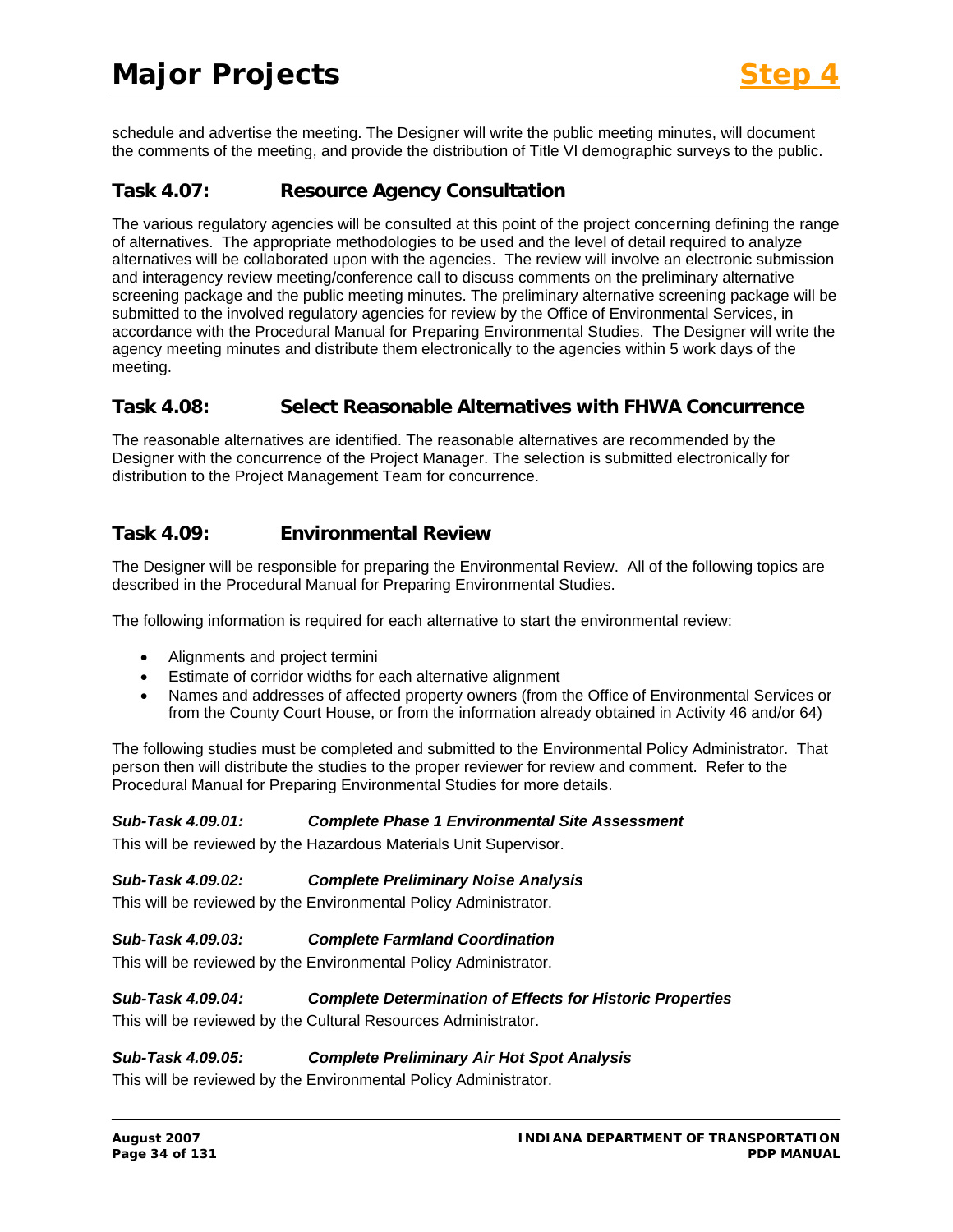# **Task 4.10: Update Project Status**

The lead agencies may develop an updated schedule. Based upon this, the Project Manager will have the schedule updated in SPMS and verify the TIP and INSTIP status, requesting amendments where needed. Any revisions to the project commitment database should be made. As per SAFETEA-LU, any update in the project schedule for an EIS project must be made available to all participating agencies and the public.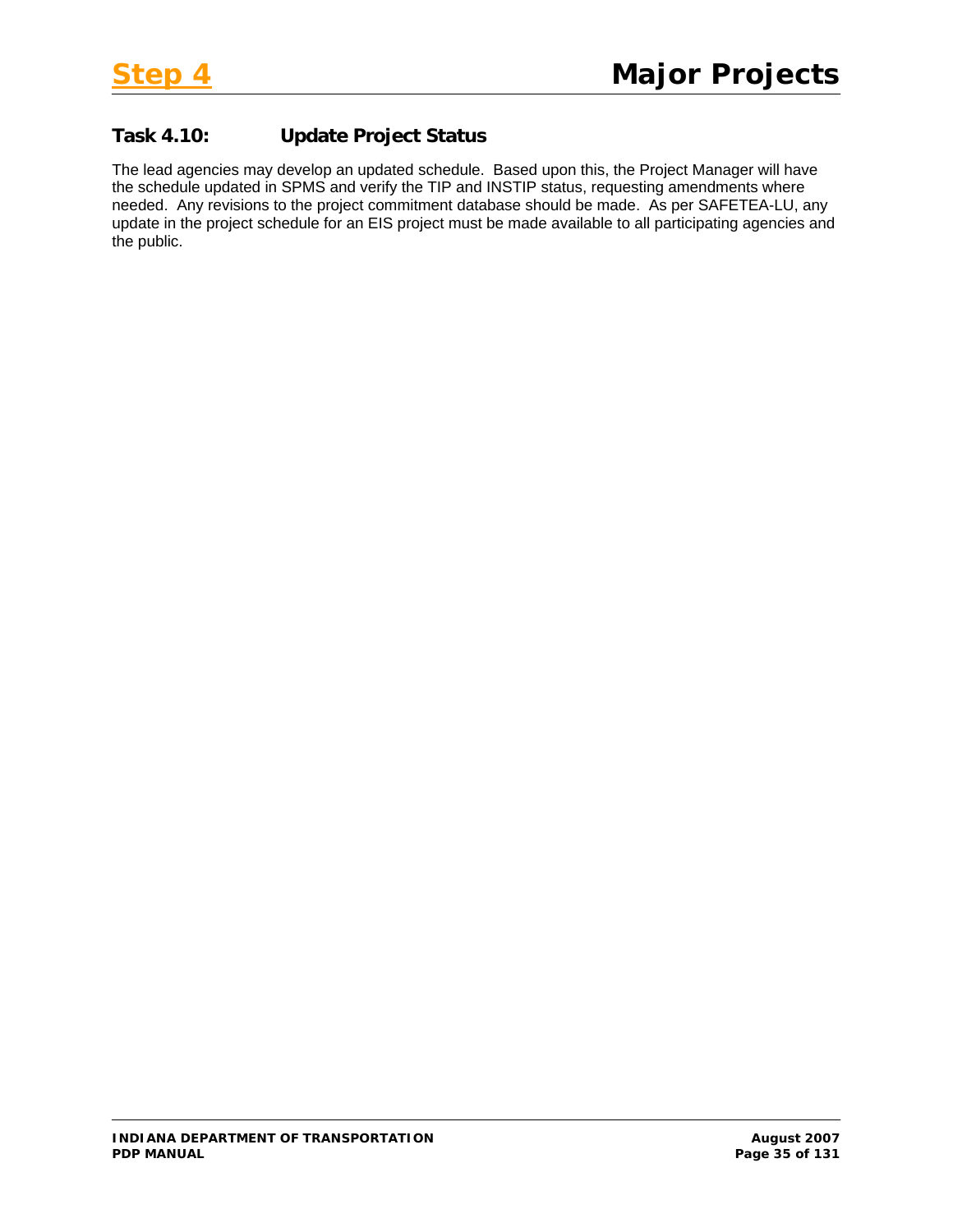# **Step5 Identify Preferred Alternative**

# **Task 5.01: Develop Design Elements for Assessment of Reasonable Alternatives**

The Designer will develop the design for the reasonable alternatives. That design will include and not be limited to Horizontal/Vertical Alignment, Typical Section, Intersection Design, Interchange Design and preliminary drainage (open ditch or curb and gutter). The curb and gutter and open ditch design do not need to be elaborate, just enough to establish the approximate construction limits. The Office of Environmental Services may request additional design for roadways near or in environmentally sensitive areas. These design elements should follow all INDOT Standards and Specifications as well as the Indiana Design Manual, in particular, Part V.

This design of the alternatives will assist in selecting the Preferred Alternative.

### **Task 5.02: Soil Borings at Critical Locations**

The Designer will submit the following plan sheets to the Manager of Office of Geotechnical Engineering to request soil borings at critical locations:

- Title Sheet
- Typical Section Sheet(s)
- Plan and Profile Sheet(s) with all bridge and culvert locations marked

Soil borings will be done if the Office of Geotechnical Engineering suspects peat, marshy areas, or karst (sinkholes), and where there will be rock cuts. Also, soil borings are required in urban areas, where some utilities may have large pipelines or cross county towers, and on historical or recreational properties. Soil Borings would be required to insure that the aforementioned facilities do not become unstable when piles are driven or large amounts of cut are required.

Any poor soils discovered from this review should be considered when selecting a preferred alternative.

The Office of Geotechnical Engineering will be responsible for mailing out Notices to affected property owners if borings are required.

This activity is comprised of the following sub-activities:

*Sub-Task 5.02.01: Field Investigation Sub-Task 5.02.02: Laboratory* 

*Sub-Task 5.02.03: Engineering* 

#### **Task 5.03: Prepare Draft Environmental Document**

The Designer will take the findings from the Environmental Review and create the draft environmental document. Details of what is required for a draft environmental document can be found in the Procedural Manual for Preparing Environmental Studies, provided by the Office of Environmental Services.

The draft environmental document will be submitted to the Environmental Policy Administrator, who will then distribute the studies to FHWA and others who may need to review and comment.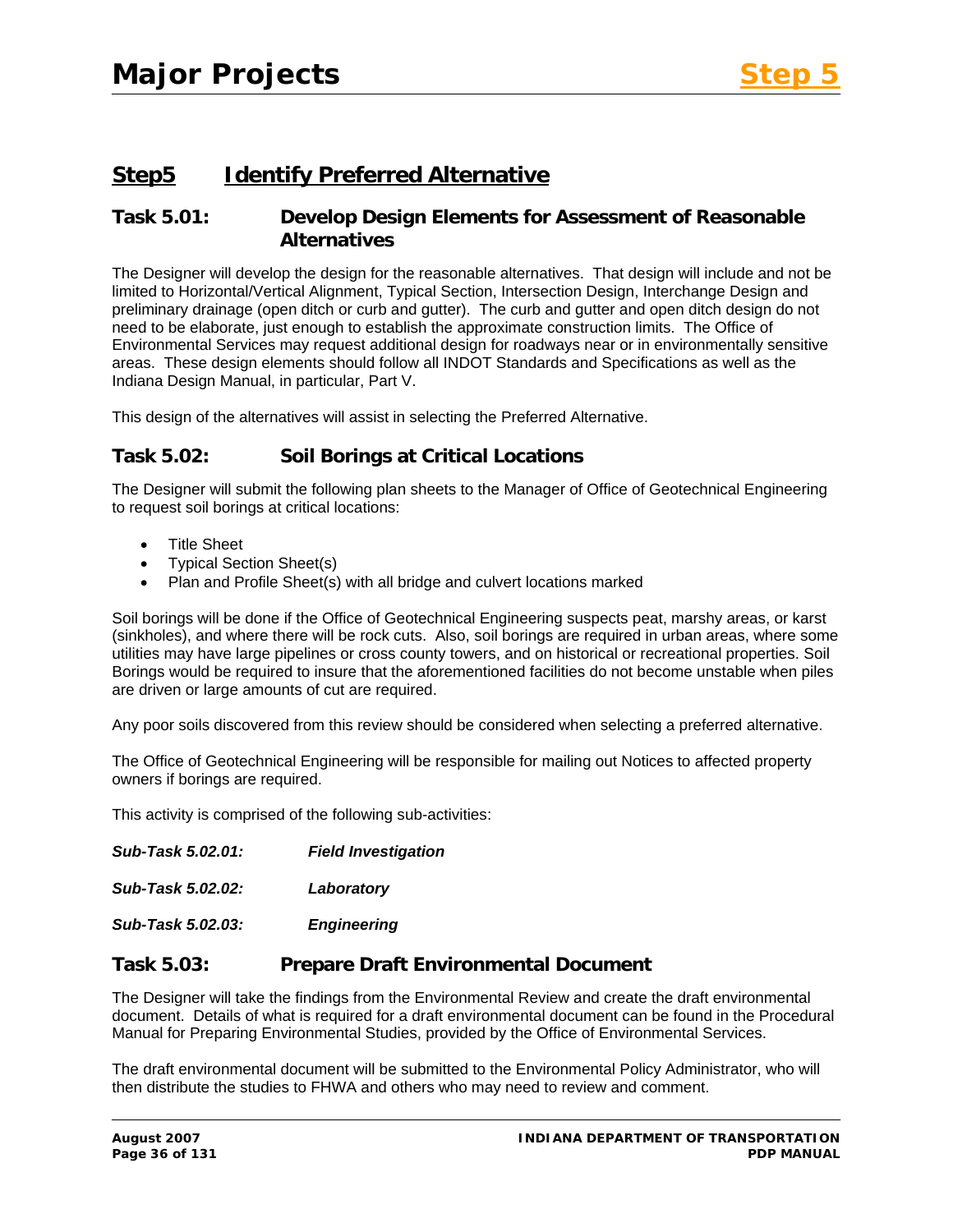This document will give the Designer and INDOT an idea of problem areas or "Fatal Flaws" for the proposed alternatives, if any (e.g. 4(f) Historic Properties or Endangered Species).

#### **Task 5.04: Complete Step 5 Engineering Activities**

As the Designer collects Environmental Review information, any known environmentally sensitive areas should be identified so the design of the reasonable alternatives can be updated. Any modifications made due to environmentally sensitive areas should be documented in each environmental review step so that the Office of Environmental Services can give review and comment.

#### **Task 5.05: Hold First Constructability / Risk Analysis and Operations Review**

The Designer will prepare the Design Elements for the Reasonable Alternatives and send these plans to the District Construction Engineer, Central Office Construction Field Engineer and Project Manager for review and comment. Construction can identify existence of parallel railroads, high tension lines, major utility conflicts and offer comments on how the project will be built, for example, multiple contracts and/or phasing of the project. This information will be returned to the Designer and forwarded to the INDOT Project Manager.

#### **Task 5.06: Reasonable Alternatives Value Engineering Study (> \$25 Million)**

A Value Engineering Study is typically performed after completion of the Assessment of Reasonable Alternatives. Value Engineering is a systematic analysis by a multi-discipline team which identifies the functions of a project, establishes the worth of that function, generates alternatives through the use of creative thinking, and identifies ways to provide the needed functions at the lowest overall cost. Value Engineering studies must be performed on all projects having a total cost (including design, right-of-way, and construction) in excess of \$25 million. These studies may also be performed on projects involving complex items or whose costs have increased substantially since initial estimates were developed. CSS strategies can also be discussed at this time to determine if they are practicable.

A Constructability Review will be conducted as part of the Value Engineering Study. This review is intended to cover the following areas: right-of-way, environmental, geotechnical, utilities, site plan and profile, drainage, structures, maintenance of traffic, construction completion date, construction project phasing and access, and overall bid-ability and build-ability of the project

# **Task 5.07: Analyze and Screen Reasonable Alternatives**

The Designer will submit the Reasonable Design Alternatives after all environmental and construction comments have been addressed to the Feasibility Section Manager. That person will then evaluate the alternatives with FHWA. It is important to remember to seek input from the Community Advisory Committees (CACs) and other local officials and/or stakeholders during this process, especially regarding possible CSS strategies.

# **Task 5.08: Identify Preferred Alternative**

After the reasonable alternatives have been analyzed and screened, the Feasibility Section Manager will identify the Preferred Alternative with the help of but not limited to the INDOT Project Manger, FHWA, the Designer, the Environmental Policy Administrator, the Manager of the Office of Urban and Corridor Planning, the District Planning Administrator, and any required help from the Office of Production. The selection of the preferred alternative will be made by holding a meeting with the previously identified individuals.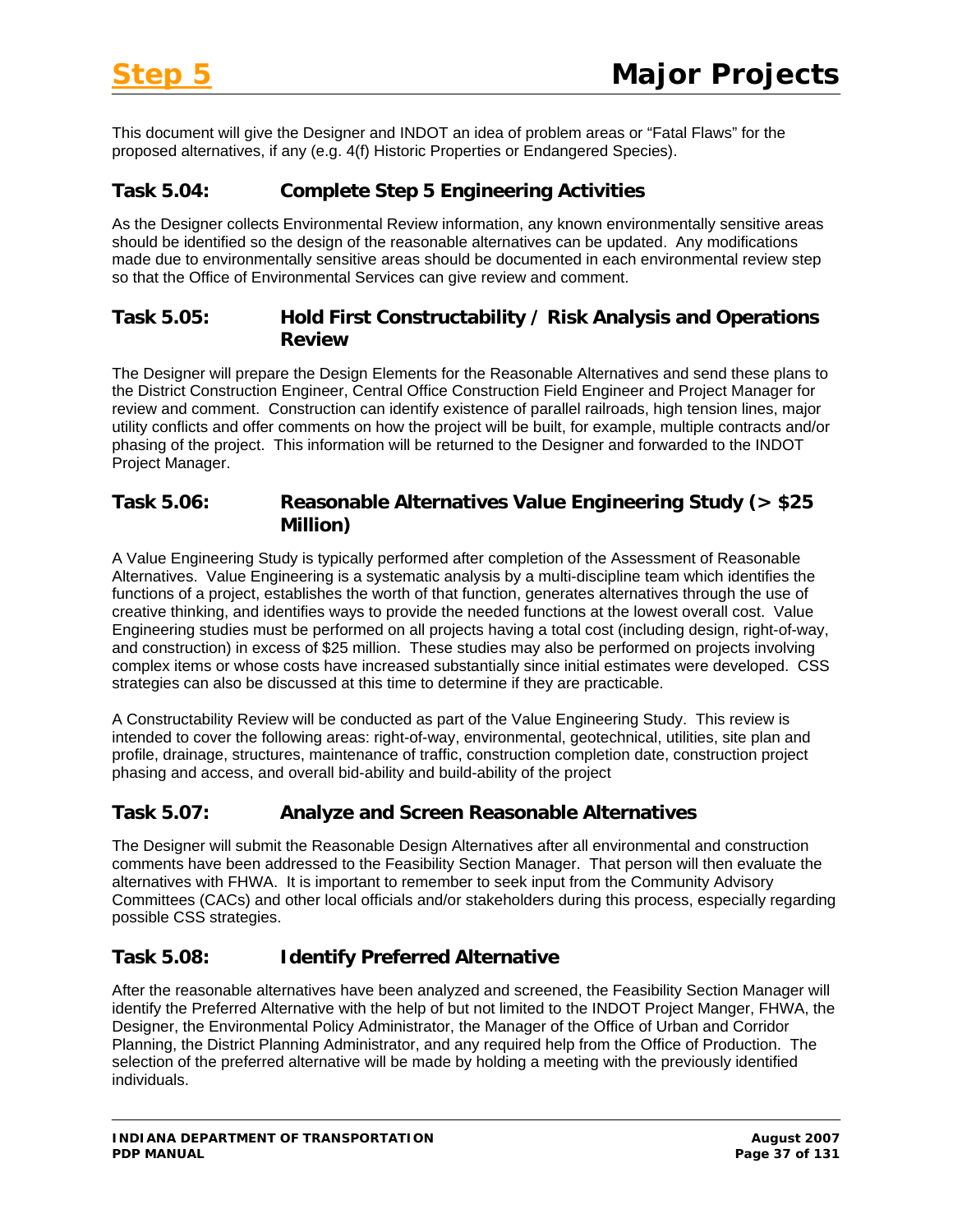Once the preferred alternative is chosen a short report, including a new cost estimate per contract or phase, will be produced by the Feasibility Section Manager and presented to the IPOC committee for approval (refer to Activity 79).

Once the preferred alternative is selected, the Designer will complete the draft environmental document and submit it to the Manager of the Office of Environmental Services who will review the document and distribute it to others for review.

#### **Task 5.09: Initiate Biological Assessment (BA)**

Once the preferred alternative is chosen, the Designer should initiate the biological assessment (BA) for the preferred alternative corridor. When the BA is complete, the Designer should submit the BA for review and comment to the Ecology and Waterways Permit Administrator.

The BA identifies endangered species within the proposed corridor. The BA is forwarded to the United States Fish and Wildlife Service for its review. If the United States Fish and Wildlife Service determines that a project will jeopardize the continued existence of a federally listed endangered or threatened species or adversely modify its critical habitat, then the project cannot be permitted.

# **Task 5.10: Update Estimated Project Cost**

The project estimate should be updated by the Project Manager with current costs. This project estimate will be calculated using parametric prices. The project estimate should be the project costs for the selected preferred alternative. This project estimate should be compared to the previous estimate in preparation of reporting to IPOC.

#### **Task 5.11: IPOC Concurrence**

Once the preferred alternative is chosen, the Office of Program Management will present the preferred alternative to the IPOC committee for approval. The information that the IPOC Committee will require is the preferred alternative that has been selected, justifications for any cost increases above 10% of the original approved cost or exceeding \$5 million of the original approved cost, and justification for any proposed schedule changes. Once the document (Draft EIS) is approved it will be signed by the Division Administrator of FHWA and the Commissioner of INDOT. EAs can be signed by the appropriate FHWA Planning/Environmental Specialist and the Environmental Policy Administrator of INDOT.

# **Task 5.12: Local Permitting and Zoning Coordination**

The Project Manager shall contact the MPO and/or other local zoning officials to make them aware of the proposed roadway corridor. Local officials may create a local zoning board or make their existing local zoning board aware of the proposed roadway corridor to help prevent permit and zoning changes, mainly the rezoning of agricultural land to commercial. This may help protect the integrity of the preferred alternative alignment.

# **Task 5.13: Abstract Preferred Alternative**

After the preferred alternative is selected the affected properties are identified and given to the abstractor. The Designer will prepare 20 year Title and Encumbrance Reports for each property identified. The T&E report information is gathered from the county records and must include all ownership records for the past 20 years including liens, judgments, and a copy of the last deed of record. At this time a parcel number will be ascribed to each property owner and an abstract collected for each parcel number.

The Designer will submit the abstracts to the Central Office Real Estate Regional Manager to be input into the LRS system. They will also send copies to the surveyor responsible for the ground or aerial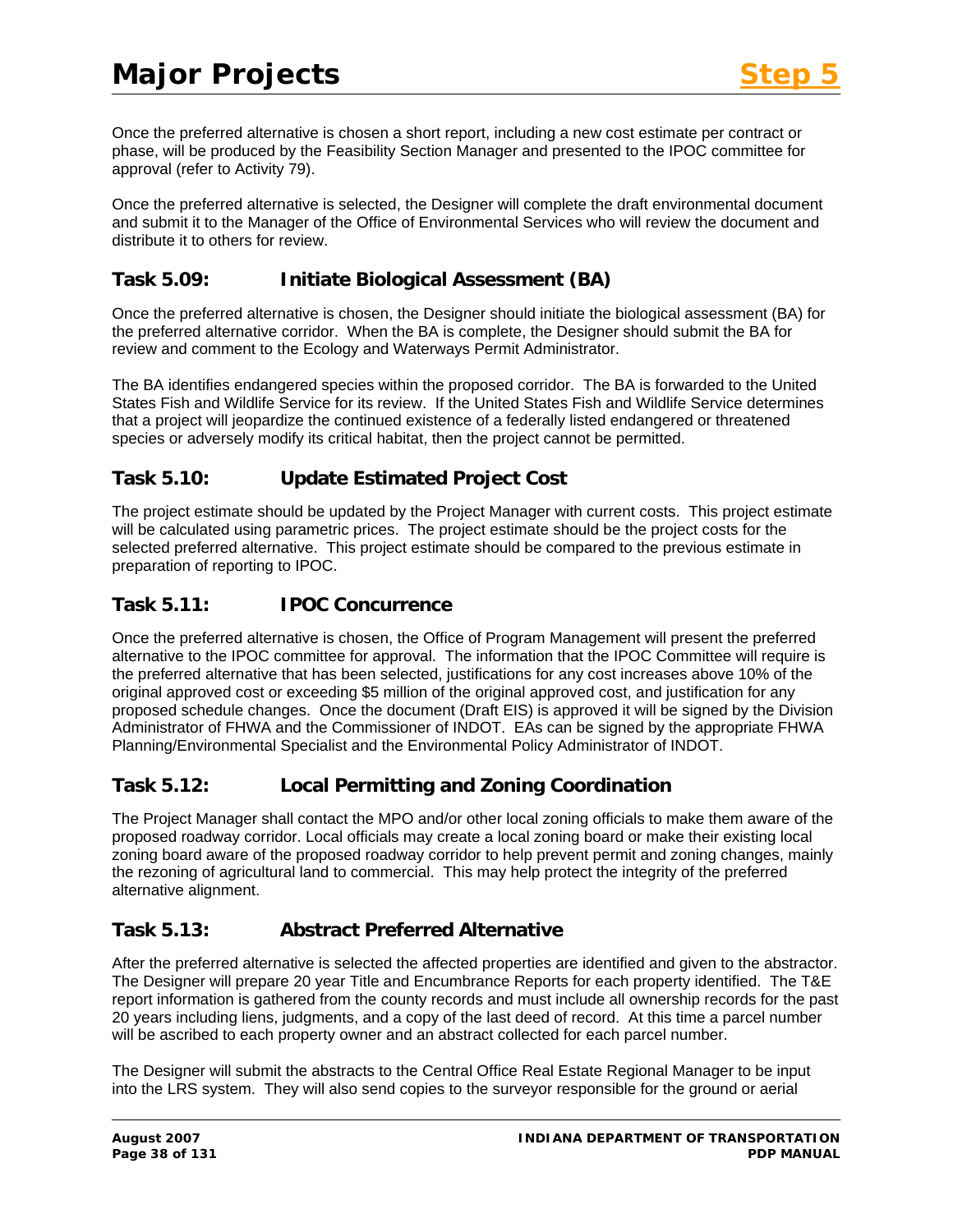survey in Step 6 to help send out notice of survey and create the route survey plat sheet. The reports are also essential for the development of Preliminary Right-of-Way Plans in Step 7.

#### **Task 5.14: Publish and Distribute Draft Environmental Document**

After the preferred alternative has been approved by IPOC, the Designer will publish and distribute the draft environmental document to the Project Manager, the Office of Environmental Services, FHWA, and the MPO. The availability of the DEIS is published in the Federal Register. The draft environmental document will be made available to the public and other stakeholders no later than the time the DEIS is filed with the EPA for publication in the Federal Register and in accordance with INDOT's Public Involvement Procedures Manual.

# **Task 5.15: Hold Public Hearing**

Once the preferred alternative is approved by IPOC, FHWA and the draft environmental document has been published and released for public involvement, the Public Hearing can be held. The following should be submitted to the Public Hearings Program Coordinator to start the public hearing process:

- Three sets of design plans (10% to 15% complete)
- Three copies of the draft environmental document
- Names and addresses of effected property owners

The Public Hearings Program Coordinator will distribute the plans: one set of plans is for the Public Hearings Program Coordinator, one set of plans will be sent to the District Office, and one set is sent to a local location for public viewing (i.e. library, Mayor's Office, County Auditor, etc.).

The Public Hearings Program Coordinator will also set the meeting date, reserve the meeting venue, publish legal advertisements, and send out meeting invitations to project stakeholders.

Note this submittal can run concurrent with the publication and distribution of the draft environmental document. The public hearing should not be held any sooner than 15 days from publication of the EA legal notice of availability in the local newspaper or the DEIS notice of availability in the Federal Register.

For the NEPA hearing, a 45 day comment period is required for EIS projects and a 30 day comment period is required for EA projects. SAFETEA-LU mandates that the DEIS comment period not exceed 60 days unless a different comment period is agreed upon by the lead agencies, the project sponsor, and all participating agencies.

The INDOT Hearings Examiner will set up recording equipment and record the proceedings via microcassette. The tape will then be given to INDOT clerical staff for transcription. The transcript is then sent to the Designer and the INDOT Project Manager within 21 days after the public hearing is held. This time allows for written comments to be received within the above mentioned comment period of 30 or 45 days.

Speakers at the public hearing should include at least one member of a community advisory committee (CAC) and/or local official. This will help show local support for the project and the preferred alternative. The Designer should also provide a distribution of Title VI demographic surveys to the public.

# **Task 5.16: Address Comments**

The Designer will need to summarize all of the primary or major concerns recorded at the public hearing and provide responses. These issues/responses will be given to the INDOT Project Manager, and reviewed by FHWA and the appropriate INDOT managers so the issues are responded to correctly and with consistency. Once the list is complete, it will be posted to the INDOT website by the Public Hearings Office. After the responses have been posted to the INDOT website, the INDOT Commissioner shall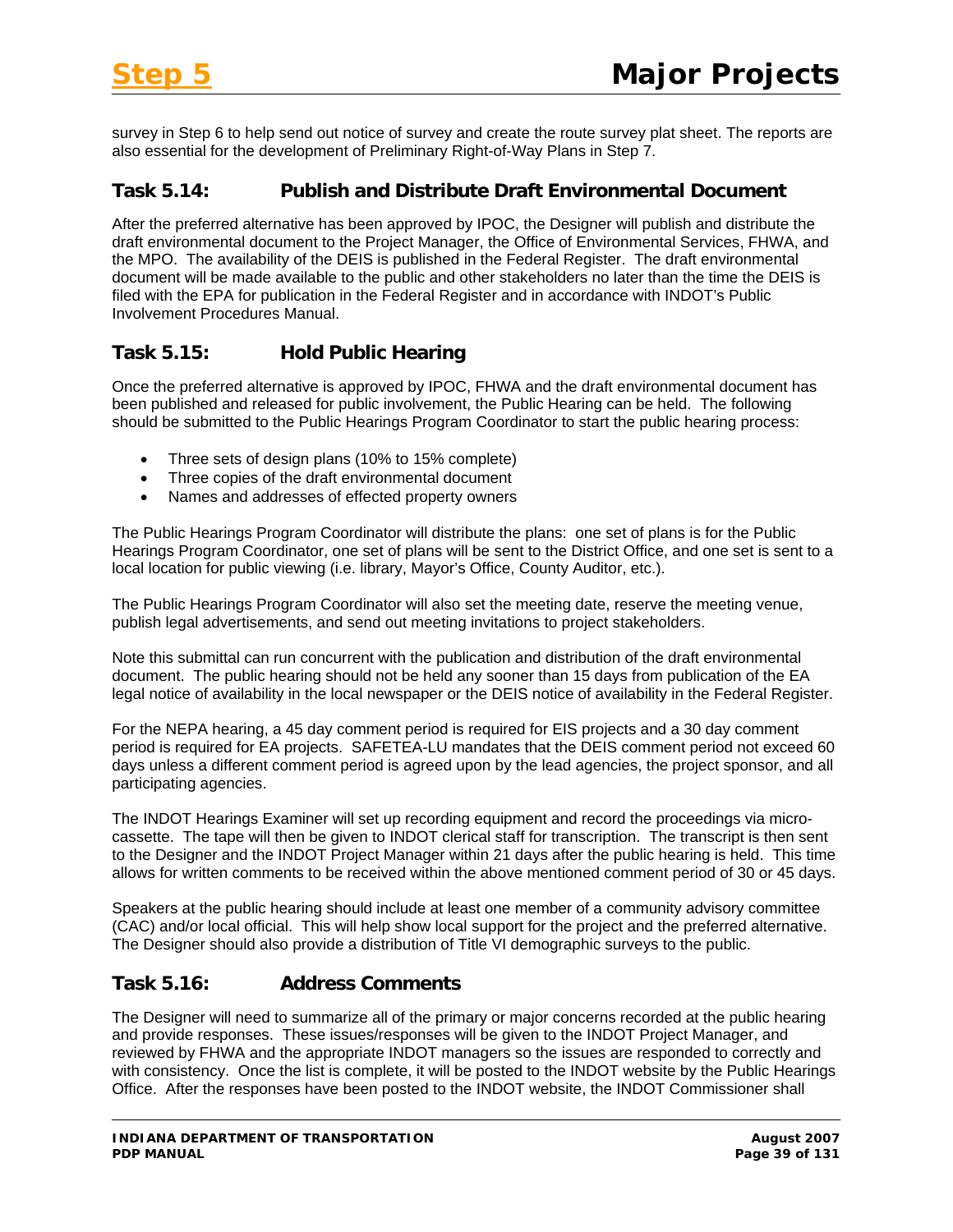send a letter to the FHWA Division Administrator requesting approval to perform detailed design on the preferred alternative described in the draft environmental document.

The lead agencies will decide whether to develop the preferred alternative, after it has been officially identified, to a higher level of detail than the other alternatives. The lead agencies must determine that this would not prevent the lead agencies from making an impartial decision on the appropriate course of action and is necessary to facilitate the development of mitigation measures or concurrent compliance with other environmental laws. The lead agencies must agree that a particular alternative is the preferred alternative and that the relevant conditions are met, before developing that alternative in greater detail.

SAFETEA-LU permits the preferred alternative to be developed to a higher level of detail than the other alternatives for only the following reasons:

- 1) To facilitate the development of mitigation measures, or
- 2) To facilitate concurrent compliance with other applicable environmental laws.

Normally, the non-Federal lead agency sponsoring the project will initiate the request to develop the preferred alternative to a higher level of detail. The request should be made by letter from the official authorized by the requesting agency to sign the EIS, or that official's authorized delegate, to the FHWA Division Office and to the appropriate offices of other lead agencies, if any. The request may be included in a letter requesting acceptance of the identification of a preferred alternative, if appropriate. The letter should request the concurrence of the other lead agencies in developing the preferred alternative to a higher level of detail. The request should provide the following information:

- Reasons why the agency wants to develop the preferred alternative to a higher level of detail before completion of NEPA review, including the specific Federal laws, impacts, resources, and mitigation measures whose processing would be facilitated by the proposed differential treatment of the alternatives;
- The general nature and extent of the work the agency would perform on the preferred alternative if the request is approved; and
- The reasons why greater design detail will not prejudice the lead agencies' consideration of other alternatives.

FHWA should document its determination that the relevant conditions described in Section 6002 are met before any work is done to develop a preferred alternative in greater detail. This documentation may be in the form of a response letter to the non-Federal lead agency's request. See Procedural Manual for Preparing Environmental Studies for further guidance.

In accordance with SAFETEA-LU, the additional development of the preferred alternative may not proceed beyond that level necessary to identify ways to avoid or further minimize impacts, to develop mitigation, or to comply with other applicable environmental laws, such as the **[Clean Water Act, Section](http://www.epa.gov/owow/wetlands/regs/sec404.html)  [404](http://www.epa.gov/owow/wetlands/regs/sec404.html)**; the **[Endangered Species Act, Section 7](http://www.fws.gov/Endangered/esa.html#Lnk07)**; the **[National Historic Preservation Act, Section 106](http://www.achp.gov/106summary.html)**; or the **[Transportation Act, Section 4\(f\)](http://environment.fhwa.dot.gov/projdev/pd5sec4f.asp)** The degree of additional development needed and allowable will depend on the specific nature of the impact being mitigated or resource being protected, or the level of information required to comply with other applicable laws.

# **Task 5.17: Evaluate Consultant**

Once the Preferred Alternative is selected, all the public hearing issues are addressed, and the draft environmental document is completed, the Project Manager, with input from other INDOT employees that have been involved with the development of the project, will evaluate the Consultant.

If the Consultant has been rated well, the Project Management Team will modify their contract to finish the project.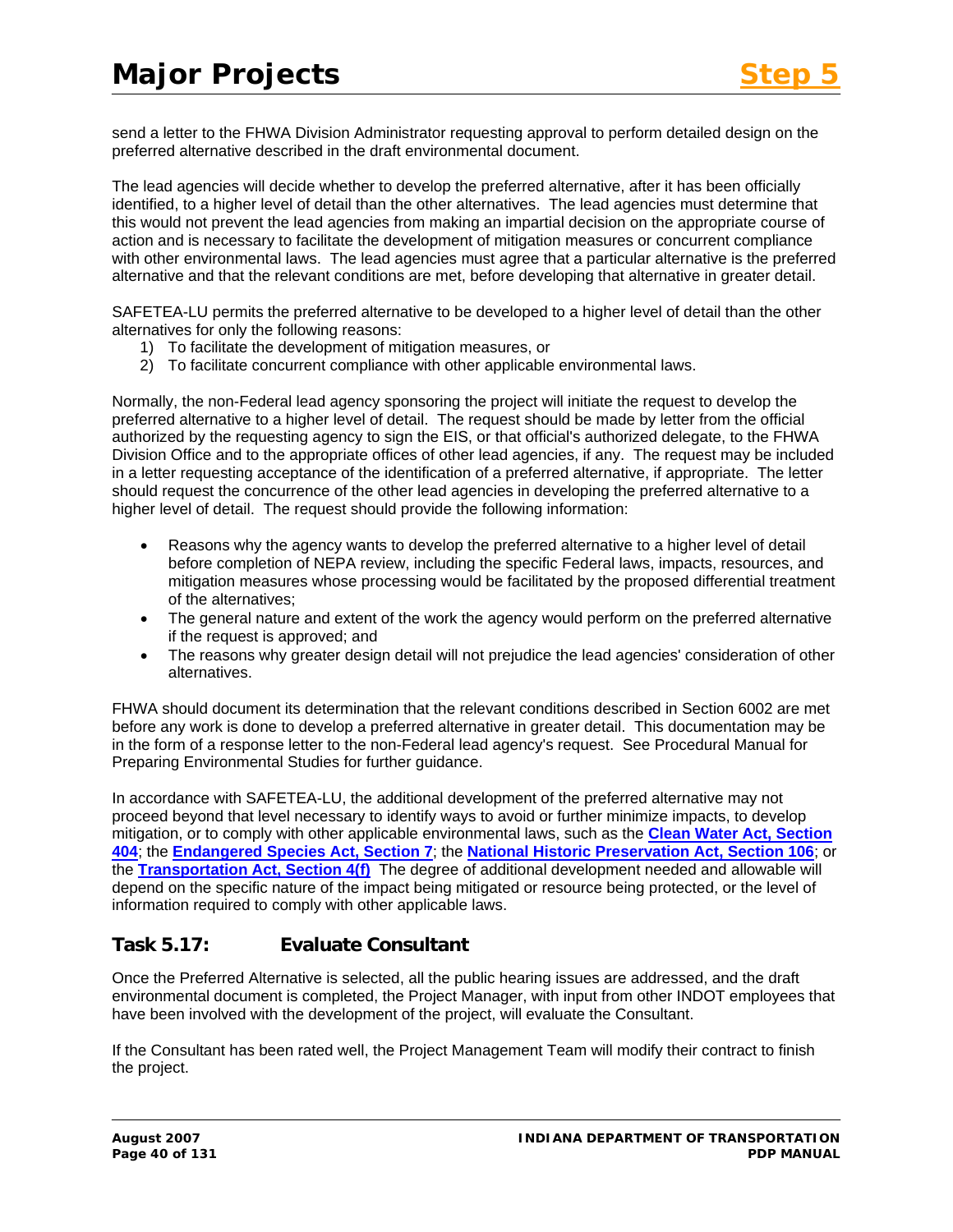If the Consultant has been rated poorly, the Project Manager will need to consider creating an RFP to hire a new Consultant to finish the project. The Project Manager will need to realize that this process will take approximately 12 months, so the RFP should be submitted after the completion of Step 5. The original Consultant will complete Step 6 and the final environmental document.

#### **Task 5.18: Contract Method Review**

The INDOT Project Manager will be responsible for setting a meeting with select individuals that have been working with the Consultant completing the project thru Step 5 of the PDP process. The result of the meeting will be to determine if the current Consultant will complete the project through the final step in the PDP progress.

#### **Task 5.19: Prepare Scope of Services (All Remaining Steps)**

The INDOT Project Manager will be responsible for submitting the required paperwork to the CO/CA if a new consultant is to be selected to complete the project.

The following forms are located in Appendix C:

- Contract Information Form
- RFP Item Description Form

#### **Task 5.20: Contract Modification (All Remaining Steps)**

If a new consultant is to be selected to complete the remaining steps of the project, INDOT will post the RFP for the remaining steps and a new consultant will be selected through the INDOT scoring system.

# **Task 5.21: Update Project Status**

The lead agencies may develop an updated schedule. Based upon this, the Project Manager will have the schedule updated in SPMS and verify the TIP and INSTIP status, requesting amendments where needed. Any revisions to the project commitment database should be made. As per SAFETEA-LU, any update in the project schedule for an EIS project must be made available to all participating agencies and the public.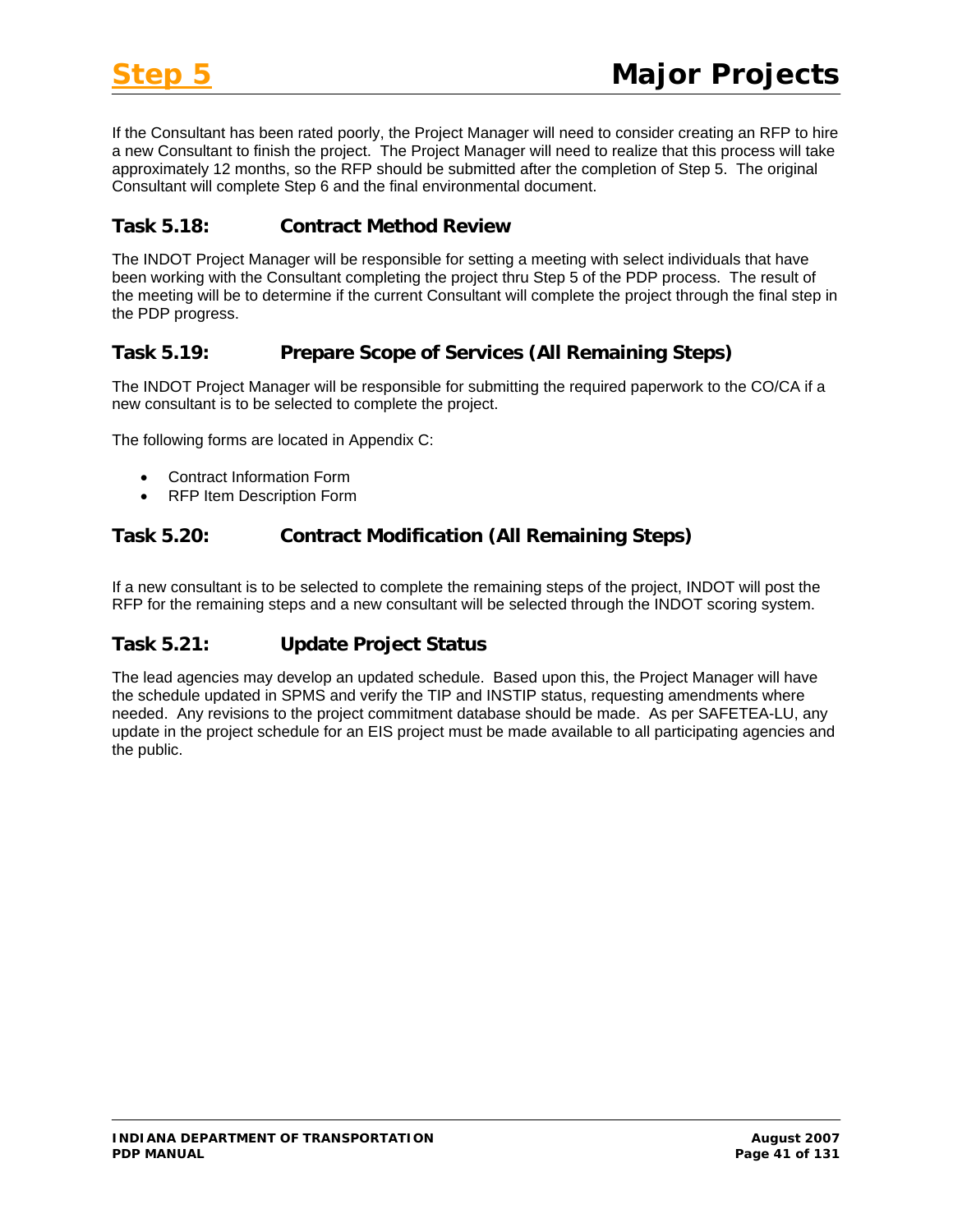# **Step 6 Stage 1 – Develop Preferred Alternative**

#### **Task 6.01: Ground or Aerial Survey**

The lead agencies will decide whether to develop the preferred alternative, after it has been officially identified, to a higher level of detail than the other alternatives. SAFETEA-LU permits the preferred alternative to be developed to a higher level of detail than the other alternatives for only the following reasons:

- 1) To facilitate the development of mitigation measures, or
- 2) To facilitate concurrent compliance with other applicable environmental laws.

Once the preferred alternative is approved by IPOC and the lead agencies concurred in the decision to develop it to a higher level of detail, the Designer will be responsible for completing the electronic survey and Survey Location Route Plat.

The project location, survey termini and survey width required will need to be provided by the Designer.

To assist in the location of existing utilities, a company who is qualified to perform Subsurface Utility Engineering may be requested to work along side the surveyor.

This activity is comprised of the following sub-activities:

| Sub-Task 6.01.01: | <b>Office Research</b>                                    |
|-------------------|-----------------------------------------------------------|
| Sub-Task 6.01.02: | <b>Utility Research</b>                                   |
| Sub-Task 6.01.03: | <b>Initial Notice to Utilities</b>                        |
| Sub-Task 6.01.04: | <b>Utility Marks Location (30 Calendar Days)</b>          |
| Sub-Task6.01.05:  | <b>Monument Reconnaissance</b>                            |
| Sub-Task 6.01.06: | <b>Centerline Review</b>                                  |
| Sub-Task 6.01.07: | <b>Centerline Monumentation / Establishing Benchmarks</b> |
| Sub-Task 6.01.08: | <b>Data Collection (Ground) - 2 Crews</b>                 |
| Sub-Task 6.01.09: | <b>Survey Book Review</b>                                 |
| Sub-Task 6.01.10: | <b>Electronic Data Review</b>                             |
| Sub-Task 6.01.11: | <b>Develop Route Plat</b>                                 |
| Sub-Task 6.01.12: | <b>Survey Transmittal</b>                                 |
|                   |                                                           |

**Task 6.02: Perform Subsurface Utility Engineering** 

If Subsurface Utility Engineering (SUE) is going to be used on a project, the Designer should have the SUE provider and the survey provider coordinate work to locate all the underground utilities horizontally. This will help insure that the utilities are located accurately on the survey.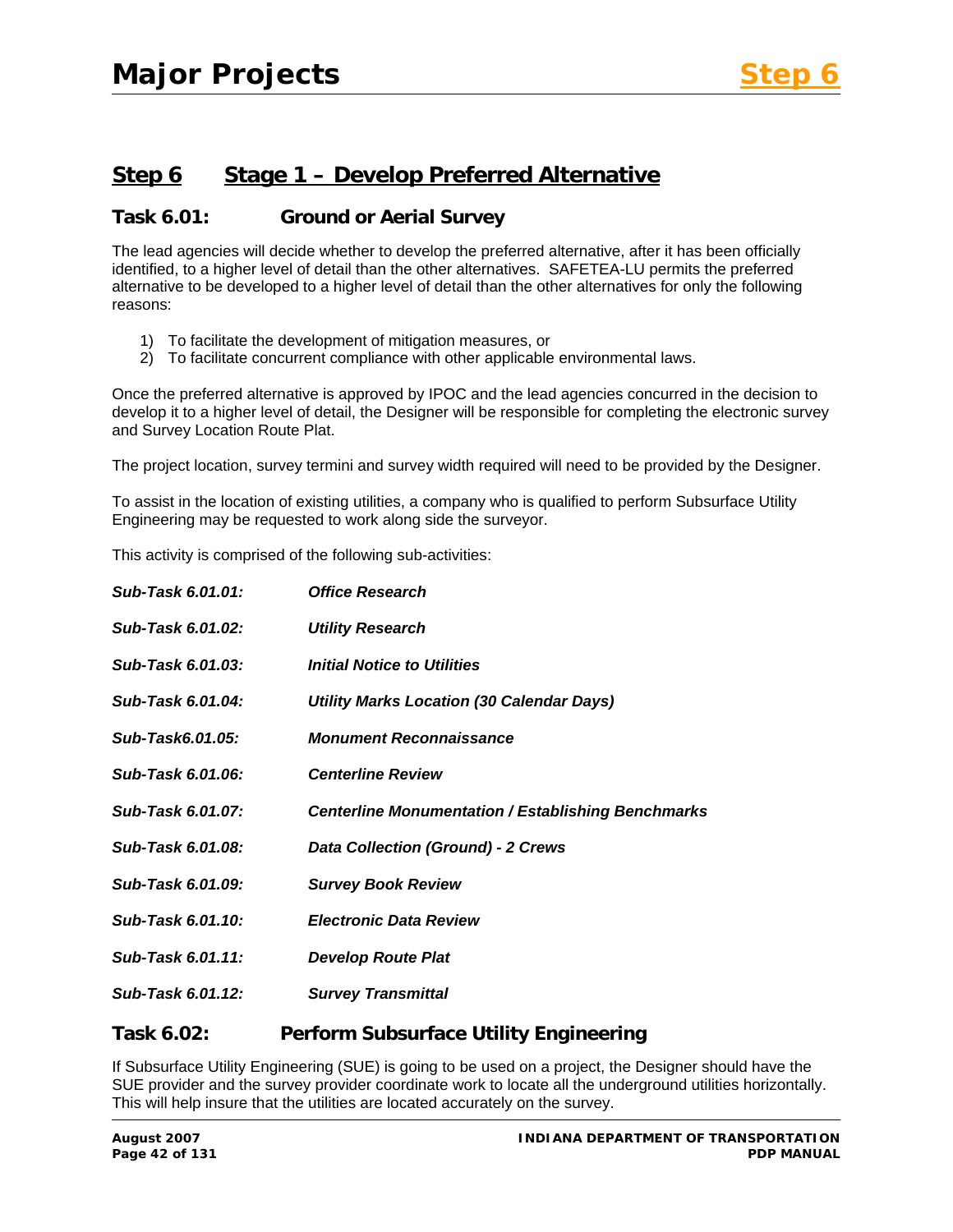Once the Designer has completed the Stage 1 detailed design plans they should coordinate with the SUE provider and discuss where vertical exploratory locations should be located to investigate possible points of conflict. If the estimate for SUE investigation is greater than the previously estimated cost, the Designer will be responsible for submitting a supplemental and justifying the extra cost.

The SUE information should be used to help decide what utilities can be avoided and which ones have to be relocated. Any utilities that can be avoided will save money in relocation costs for INDOT or possibly even the utility. Any possible redesign to avoid a utility should be discussed at the field check, the Cost to Benefit ratio checked and then, if found beneficial, incorporated in the development of the stage 2 detail design plans in Step 7.

#### **Task 6.03: Develop Stage 1 Detailed Design Plans**

Once the survey is complete and the preferred alternative is approved by IPOC, the Designer can begin the development of the Stage 1 Detailed Design Plans. The Designer should consult the Indiana Design Manual, Chapter 14 as a guide for what is to be included in the plans.

When the Designer prepares the Stage 1 Detailed Design Plans, the draft environmental document should also be incorporated into the plans to minimize or avoid environmentally sensitive areas identified by the Production Management Division's Office of Environmental Services (i.e., 4(f) properties, wetlands, critical habitat, endangered species, hazardous waste sites, cemeteries, etc.). At the end of this step, the Designer should have a complete set of Stage 1 Detailed Design Plans ready for review.

# **Task 6.04: Hydraulic Design Review**

The Designer will submit the hydraulic design for review to the Production Management Division's Hydraulic Section a minimum of sixty days before the review of the Stage 1 Detailed Design Plans.

# **Task 6.05: Identify Potential Design Exceptions**

The Designer shall identify any Potential Design Exceptions and prepare the required documentation for submittal with the Stage 1 Detailed Design Plans.

#### **Task 6.06: Complete Environmental Studies**

Once the preferred alternative has been chosen and all of the public hearing comments have been addressed, the Environmental studies will be completed by the Designer. The studies must be completed and submitted to the Environmental Policy Administrator. That person will then distribute the studies to the proper reviewer for review and approval.

All of the following studies are described in the Procedural Manual for Preparing Environmental Studies, provided by the Office of Environmental Services.

#### *Sub-Task 6.06.01: Complete Draft Archaeological Survey and Draft History/Architecture Survey*

This will be reviewed by the Cultural Resources Administrator.

#### *Sub-Task 6.06.02: Draft Noise Analysis*

This will be reviewed by the Environmental Policy Administrator.

#### *Sub-Task 6.06.03: Complete Draft Final Section 4(f) Determinations*

This will be reviewed and approved by the Environmental Policy Administrator and Cultural Resources Administrators.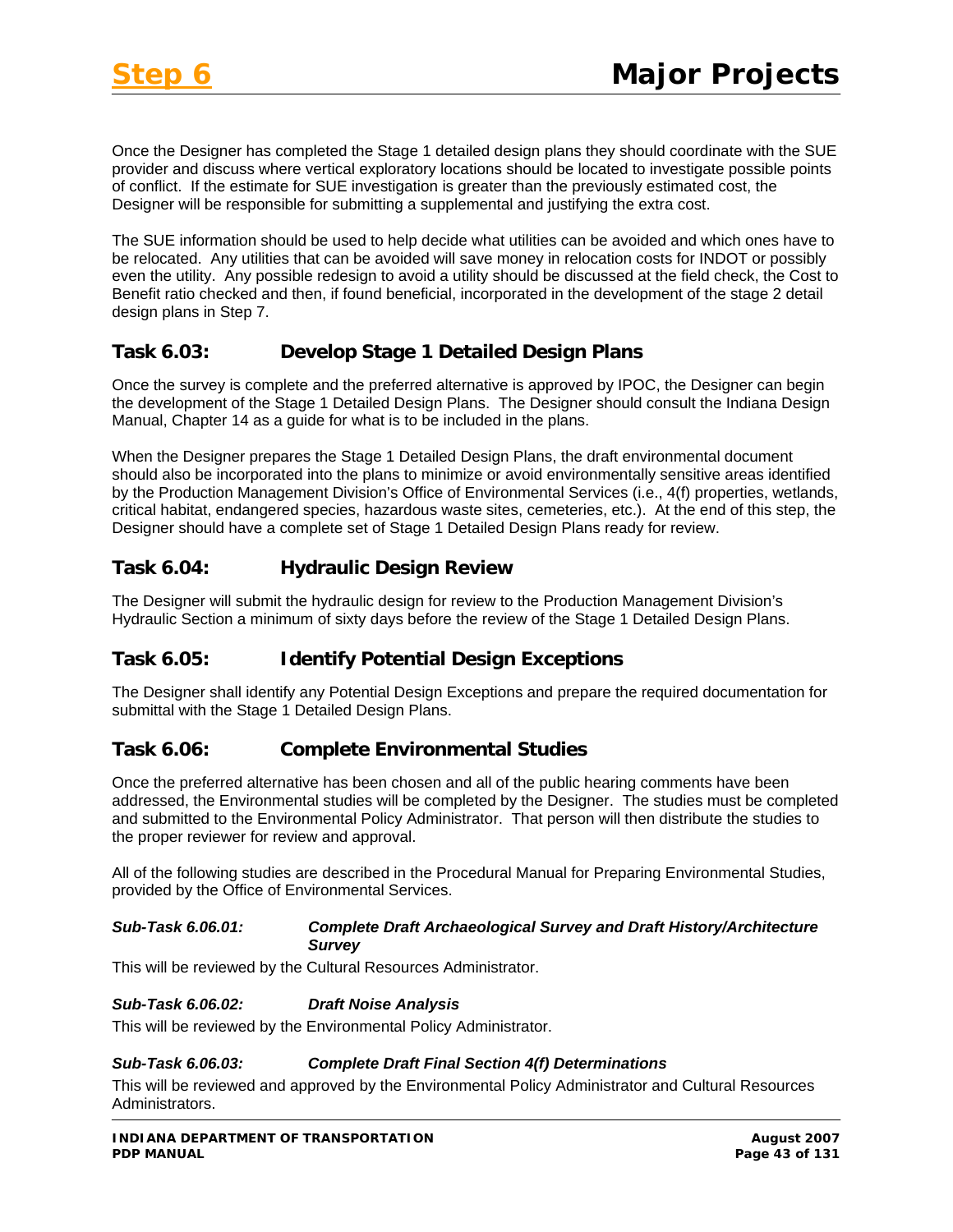

#### *Sub-Task 6.06.04: Complete Draft Ecological Survey Report*

This will be reviewed by the Ecology and Waterways Permit Administrator.

#### *Sub-Task 6.06.05: Complete 404/401 Permit Determination*

The Ecology and Waterways Permit Administrator will need to review the completed stage 1 detailed design plans to be able to determine what permits will be required.

#### *Sub-Task 6.06.06: Complete Documentation for Section 106 and Memorandum of Agreement*

This will be reviewed by the Cultural Resources Administrator and the Manager of Office of Environmental Services. INDOT will also send a copy to FHWA for its review and approval.

#### *Sub-Task 6.06.07: Complete Final Air Quality Hot Spot Analysis*

This will be reviewed by the Environmental Policy Administrator. The Hot Spot Analysis is only required if the AADT is over 125,000 with 8% or more trucks (approximately 10,000 AADT truck traffic).

#### *Sub-Task 6.06.08: Complete Phase 2 Environmental Site Assessment*

This will consist of a Phase 2 Hazmat Study, if needed, which will be reviewed by the Environmental Policy Administrator. A Phase 2 Archaeology study, if needed, will be reviewed by the Cultural Resources Administrator.

Once all of the environmental study information is completed, reviewed and approved, the final environmental document assembly will begin.

#### **Task 6.07: Submit Stage 1 Detailed Design Plans**

The Stage 1 Detailed Design Plans will be electronically submitted by the Designer and reviewed by the Office of Roadway Services, the Office of Structural Services, or the appropriate District staff as directed. The Reviewer has 30 days to review the plans and return them to the Designer. The Designer should consult the Indiana Design Manual, Chapter 14 as a guide for what is to be included in the submittal.

The Designer should submit the plans electronically into the INDOT Electronic Records Management System (ERMS). Non-IPOC projects are to be submitted to the District Coordinator and IPOC projects are to be submitted to the Central Office Coordinator. The Coordinators are listed as follows:

- Coordinator 1 ......... Crawfordsville District
- Coordinator 2 ......... Fort Wayne District
- Coordinator 3 ......... Greenfield District
- Coordinator 4 ......... LaPorte District
- Coordinator 5 ......... Seymour District
- Coordinator 6 ......... Vincennes District
- Coordinator 7 ......... Central Office

The Designer should notify the Coordinator and the Project Manager that the plans have been submitted into ERMS. The Coordinator then notifies the Project Manager that the submittal is ready for review. The Project Manager will review the submittal documents and determine which reviews need to be completed. After concurring that the submittal is complete, the Project Manager will inform the Coordinator of the required reviews. The Coordinator will then route the plans to the Reviewer. As part of the review, the Reviewer will provide markups and an evaluation. If a resubmittal is needed, the Reviewer should notify the Coordinator and the Project Manager, and the Project Manager must decide whether to adjust the schedule accordingly.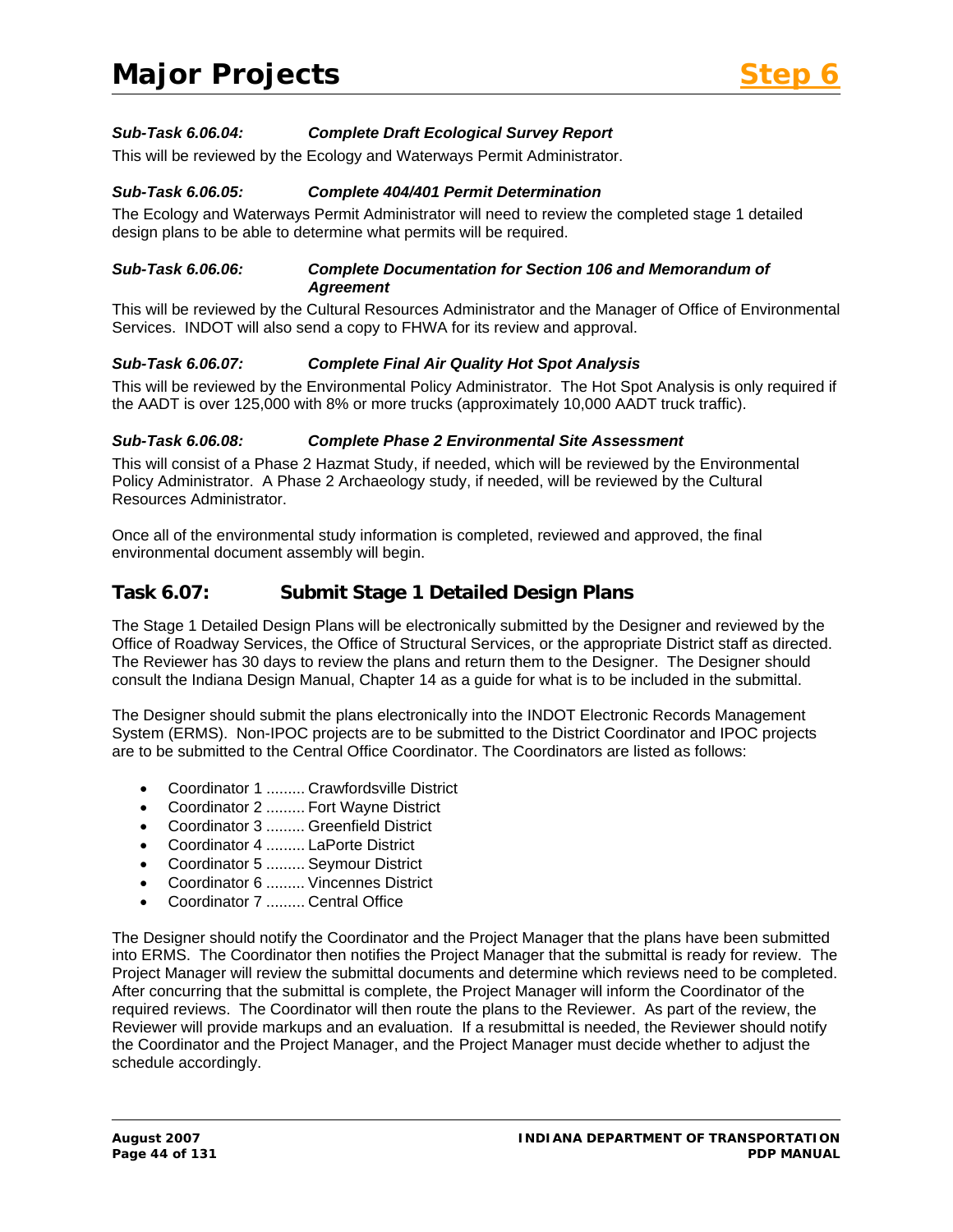After completing the review and the evaluation, the Reviewer will return the plans, any markups, and the evaluation back to the Coordinator through ERMS. The Coordinator will notify the Project Manager and the Designer of the completed review, and that the review comments and evaluation are available in ERMS for the Project Manager to review. The Project Manager will review the markups and the evaluation for concurrence, noting if there are any further concerns to be addressed. The Project Manager will then notify the Designer and the Coordinator that the review and evaluation are complete. The Coordinator will then process the review and the evaluation for the Designer. At this time, the Designer will be able to view any markups and the evaluation.

A flowchart illustrating this plan submittal and review process is provided in the Appendix.

#### **Task 6.08: Review Stage 1 Detailed Design Plans for Environmental Impacts**

Once the detailed design plans are completed, the Designer should submit one set of plans to the Environmental Policy Administrator and one set to the Ecology and Waterways Permit Administrator for their review and comment. If any historic properties are involved, the Office of Environmental Services will forward a set of plans to the Cultural Resources Administrator.

Markups will be returned to the Designer and the appropriate revisions should be made to the plans before the field check.

#### **Task 6.09: Review Air Quality Conformity with MPO / Complete Air Quality Conformity Analysis for Rural Non-Attainment Areas**

Once the stage 1 detailed design plans and preliminary phasing of the project are complete, the Designer will request a Conformity Analysis from the local MPO through the Manager of Urban and Corridor Planning. If the project is in Greene or Jackson County, a Conformity Analysis for Rural Non-Attainment Area will need to be requested through the Manager of Urban and Corridor Planning. MPOs normally do Conformity Analysis once a year.

Once the Conformity Analysis is complete a copy should be given to the Environmental Policy Administrator who will distribute the copies to the appropriate individuals.

# **Task 6.10: Review and Approval of Design Exception(s) by Production Management Division**

After the design exception(s) has been identified, the Designer should submit the completed design exception(s) to the Project Manager for routing to either the Manager of the Office of Roadway Services for road elements or the Manager of the Office of Structural Services for bridge elements. The Designer should refer to Sections 40-8.0 through 40-8.05 of the Indiana Design Manual to prepare the appropriate design exception.

If the project is located on Indiana's Non-NHS system, the design exception will be reviewed and approved by the appropriate Office Manager (Roadway Services or Structural Services). If the exception is requested on Indiana's NHS System, the reviewer and appropriate Office Manager will review the design exception for completeness and then submit the design exception for approval to the Director of Production Management. If the design exception is approved, it will be logged and returned to the Project Manager and the Designer for their records.

The signature process for the design exception(s) is as follows for IPOC projects: Designer  $\rightarrow$  Reviewer  $\rightarrow$  Project Manager  $\rightarrow$  Roadway/Structural Services  $\rightarrow$  Production Management Director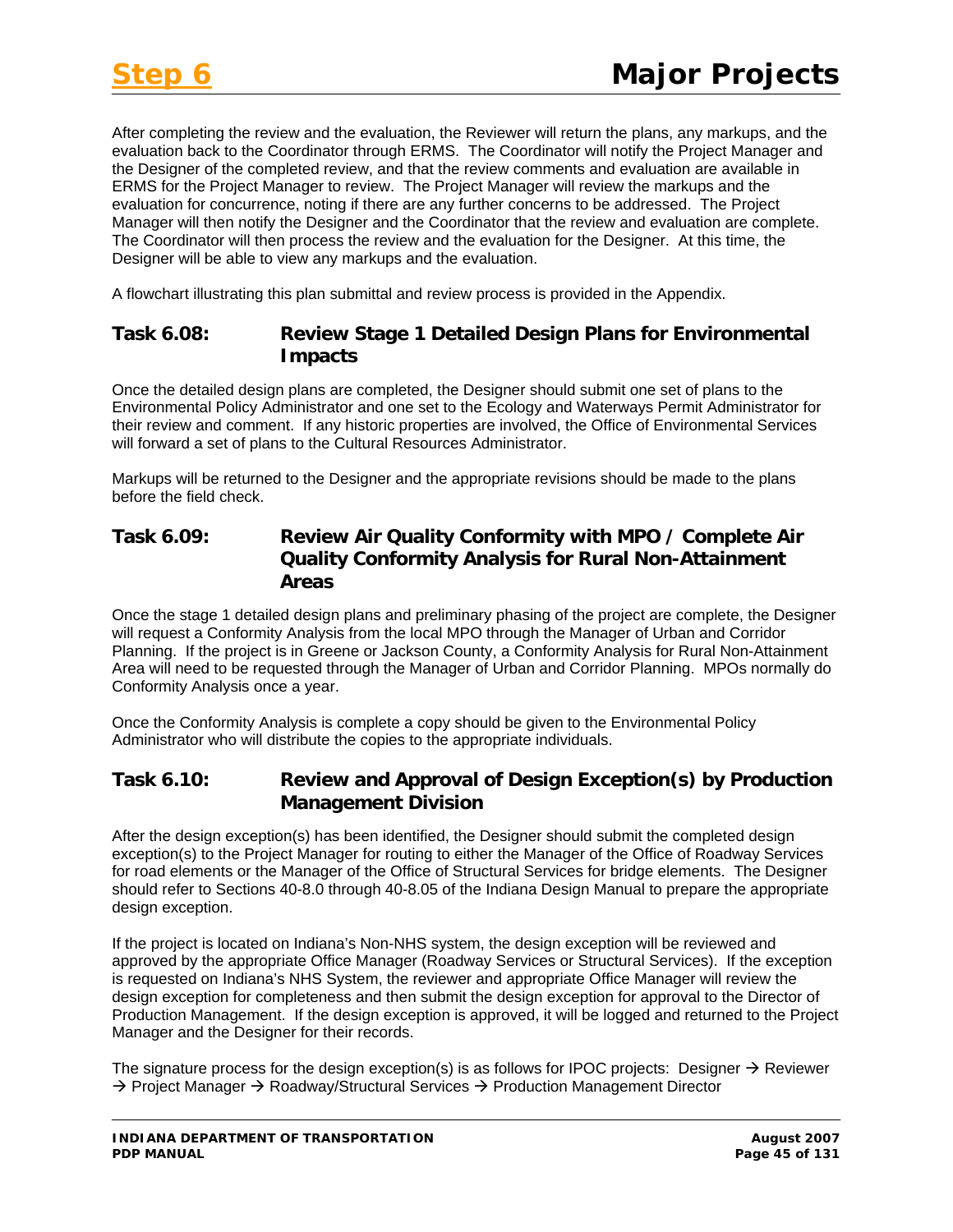The signature process for the design exception(s) is as follows for non-IPOC projects: Designer  $\rightarrow$ Reviewer  $\rightarrow$  Project Manager  $\rightarrow$  District Production Director  $\rightarrow$  Roadway/Structural Services  $\rightarrow$ Production Management Director

The above is a brief description of the routing process for design exceptions. The Designer should refer to the Indiana Design Manual, Section 40-8.04 for the Level One Design Exception Approval Procedure. **(NOTE: Currently, this section is superseded by Indiana Design Memorandum No. 06-05.)** 

#### **Task 6:11: Review and Approval of Design Exception(s) by FHWA**

If a project requires Federal Oversight, the Office of Roadway Services or the Office of Structural Services, as appropriate, will forward the design exception(s) to the Federal Highway Administration Division Administrator for review and approval. FHWA will only approve after INDOT has approved the design exception(s).

If the design exception is approved by both INDOT and FHWA, it will be logged and returned to the Project Manager and the Designer for their records.

The signature process for the design exception(s) is as follows for IPOC projects: Designer  $\rightarrow$  Reviewer  $\rightarrow$  Project Manager  $\rightarrow$  Roadway/Structural Services  $\rightarrow$  Production Management Director  $\rightarrow$  FHWA Division Administrator

The signature process for the design exception(s) is as follows for non-IPOC projects: Designer  $\rightarrow$ Reviewer  $\rightarrow$  Project Manager  $\rightarrow$  District Production Director  $\rightarrow$  Roadway/Structural Services  $\rightarrow$ Production Management Director  $\rightarrow$  FHWA Division Administrator

The above is a brief description of the routing process for design exceptions. The Designer should refer to the Indiana Design Manual, Section 40-8.04 for the Level One Design Exception Approval Procedure. **(NOTE: Currently, this section is superseded by Indiana Design Memorandum No. 06-05.)** 

#### **Task 6.12: Perform Subsurface Investigation**

Once the survey and the Stage 1 Detailed Design Plans are complete, bridges, culverts and/or pipes are sized and approximate foundation loads are known, the Designer will submit the following plan sheets and information to the Manager of Office of Geotechnical Engineering to request the Soils Subsurface Investigation:

- Title Sheet
- Typical Section Sheet(s)
- Plan and Profile Sheet(s) with all bridge and culvert locations marked
- Layout Sheets for Bridges and Culverts
- MSE Wall or Retaining Wall Layout Information
- Cross Sections
- Names and addresses of effected property owners
- Requested pile and foundation loads for culverts and bridges

Once the soils investigation is complete and the required laboratory tests are conducted, all related soils recommendations will be collected and organized to create the Soils Investigation Report. This report will give the recommended CBR rating for the pavement design, the recommended foundation information for all the bridges, culverts, MSE walls, retaining walls and pipes and any other soils related information.

The Geotechnical Section should be involved with every project as early as possible, and no later than the preliminary field check. See the Policy for Geotechnical Investigation or Geotechnical Waiver to determine if a geotechnical investigation is required.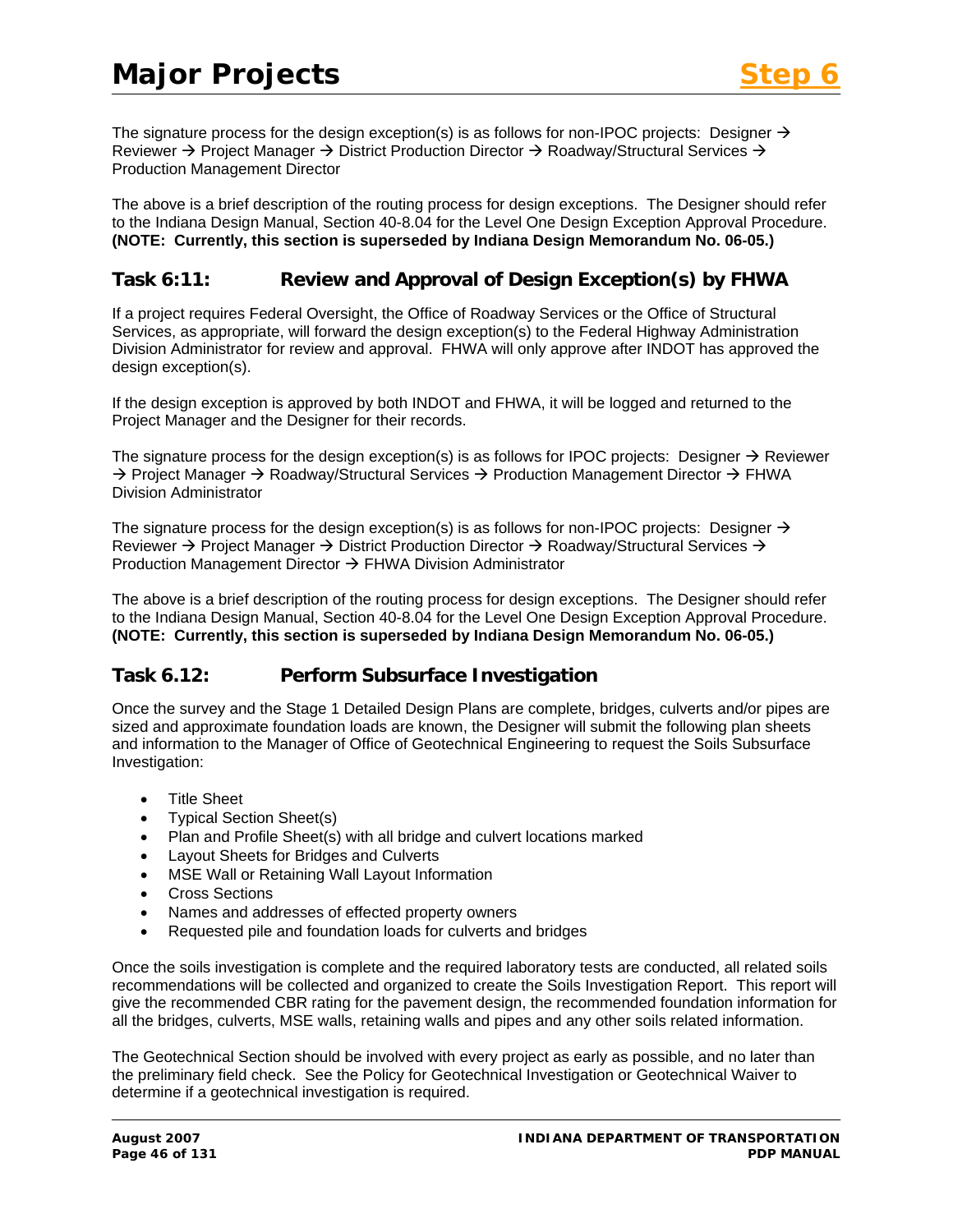This activity is comprised of the following sub-activities:

| Sub-Task 6.12.01: | <b>Field Investigation</b> |
|-------------------|----------------------------|
| Sub-Task 6.12.02: | Laboratory                 |
| Sub-Task 6.12.03: | <b>Engineering</b>         |

#### **Task 6.13: Pavement Design Requested and Received**

The Pavement Design Request form is transmitted to the Pavement Design Engineer after the geotechnical report is complete and the CBR value is known. The geotechnical report is not required for resurface projects but is required for widening, replacement, crack and seat and rubblization projects.

The pavement design request form can be found in the Indiana Design Manual, Chapter 52, or online at **<http://www.in.gov/dot/div/contracts/design/dmforms/App52-14A.pdf>**. This request should be sent to the Pavement Design Engineer. The Indiana Design Manual, Section 52-8.02 provides more information about the pavement design request process. The pavement steering committee meets once a month. The pavement design request should be returned within 4 to 6 weeks.

#### **Task 6.14: Hold Design Field Check**

Once the stage 1 detailed design plans have been reviewed and approved by the reviewer and environmental avoidance measures have been incorporated into the plans, the Designer will be responsible for scheduling and transmitting invitations and plan sets (if required) for the field check.

Three weeks notice should be given for the field check. The Designer should schedule the field check date with the District Construction Engineer, INDOT Project Manager and the District Highway Operations Director.

The Designer will also be responsible for inviting local Community Advisory Committees (CACs) and other local officials to the field check to receive their comments and concerns and consider possible CSS strategies.

A sample Field Check Notification letter can be found on the INDOT website at **<http://www.in.gov/dot/div/contracts/design/dmforms/Cov14-1B.pdf>**

At this stage the Designer should submit an updated cost estimate to the INDOT Project Manager.

At the field check, the Designer should be prepared to suggest the following:

- Maintenance of Traffic Scheme: Phasing of the project and how it will work with utility relocations.
- Schedule Timing of Construction: Determination of the best time of year to let the project given, stream work limitation, tree clearing limitation, town festivals, school schedules, etc.
- Suggest Break Locations: Segment the project into different contracts and/or phases (large corridor projects).

After the field check is held, the District Construction Engineer and Construction Management Division's Field Construction Engineer will return marked up plans and suggestions for the previously mentioned topics. Given the complexity of the project, a meeting may need to be held.

The Construction Management Division's Field Construction Engineer should be sent plans and invited to only Major Project field checks.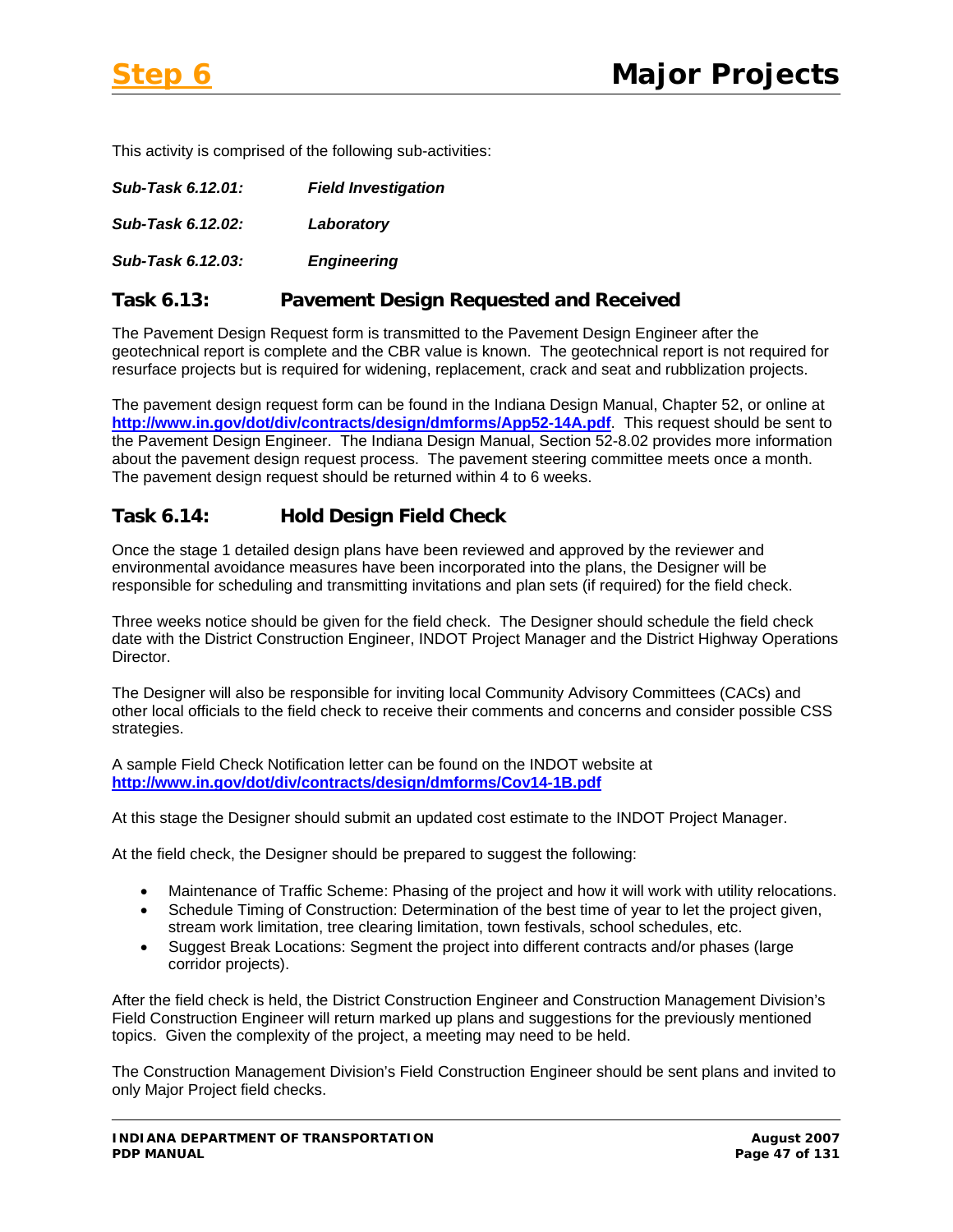# **Task 6.15: Notification to Utilities to Verify Location Information**

The Designer will be responsible for transmitting the following information to each utility so the utility locations can be verified:

- Plan and Profile Sheets
- Construction Detail Sheets (if they show the utilities)
- Cross Sections (if they show the utilities)

#### **Task 6.16: Utilities Verify Location Information (30 Calendar Days)**

The Utility companies will have 30 calendar days to review and note any location discrepancies. The Designer should receive plans back from every utility whether there are discrepancies or not. If discrepancies are noted, the Designer will be responsible for updating the plans and locating any other possible conflict points due to the corrected discrepancies.

# **Task 6.17: Notify Railroad to Verify Operation Status**

The Designer will be responsible for transmitting the following information to each railroad so the railroad operation status can be verified:

- Plan and Profile Sheets
- Construction Detail Sheets

# **Task 6.18: Complete Preferred Alternative Verification Review**

The Preferred Alternative Verification refines the construction limits on the recommended alternative. Assumptions made during the Assessment of Reasonable Alternatives are further investigated.

# **Task 6.19: Detailed Design Value Engineering Study (> \$ 25 Million)**

Upon completion of Stage 1 design, a value engineering study is conducted. Through the use of creative techniques, value engineering looks at alternative ways to accomplish the necessary function and reliability at the lowest overall cost. CSS strategies can be discussed at this time to determine if they are practicable.

#### **Task 6.20: Stage 1 Detailed Design/Constructability/Operational and Risk Review**

The Designer will send the Stage 1 detailed design plans to the District Construction Engineer, Construction Management Division's Construction Field Engineer and INDOT Project Manager for review and comment.

#### **Task 6.21: Evaluate Consultant**

Once the Stage 1 Detailed Design Plans have been completed, the Field Check has been held, and the preferred alternative verification review has been completed, the Project Manager, with input from other INDOT employees that have been involved with the development of the project, will evaluate the Consultant.

# **Task 6.22: Update Project Status**

The lead agencies may develop an updated schedule. Based upon this, the Project Manager will have the schedule updated in SPMS and verify the TIP and INSTIP status, requesting amendments where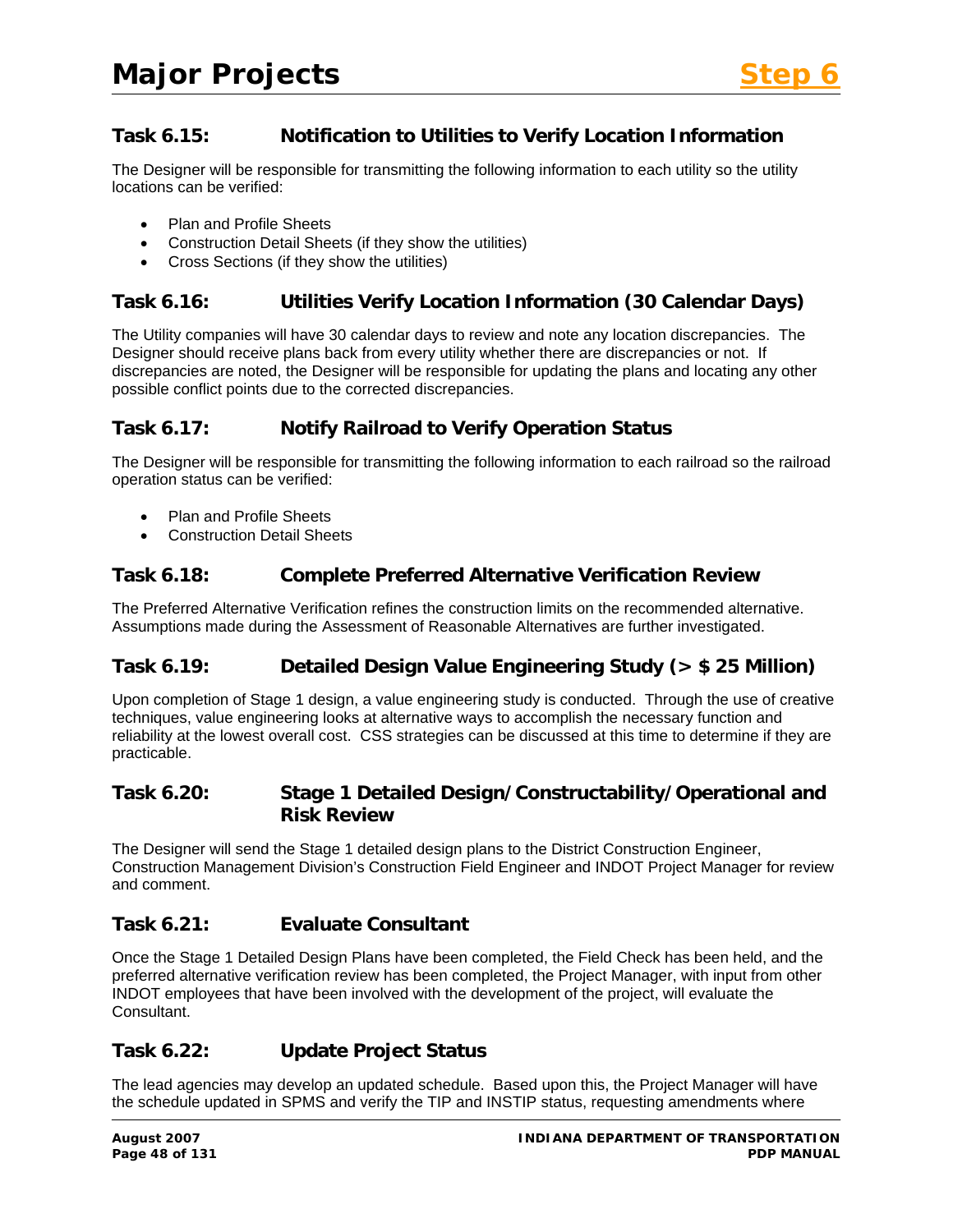

needed. Any revisions to the project commitment database should be made. As per SAFETEA-LU, any update in the project schedule for an EIS project must be made available to all participating agencies and the public.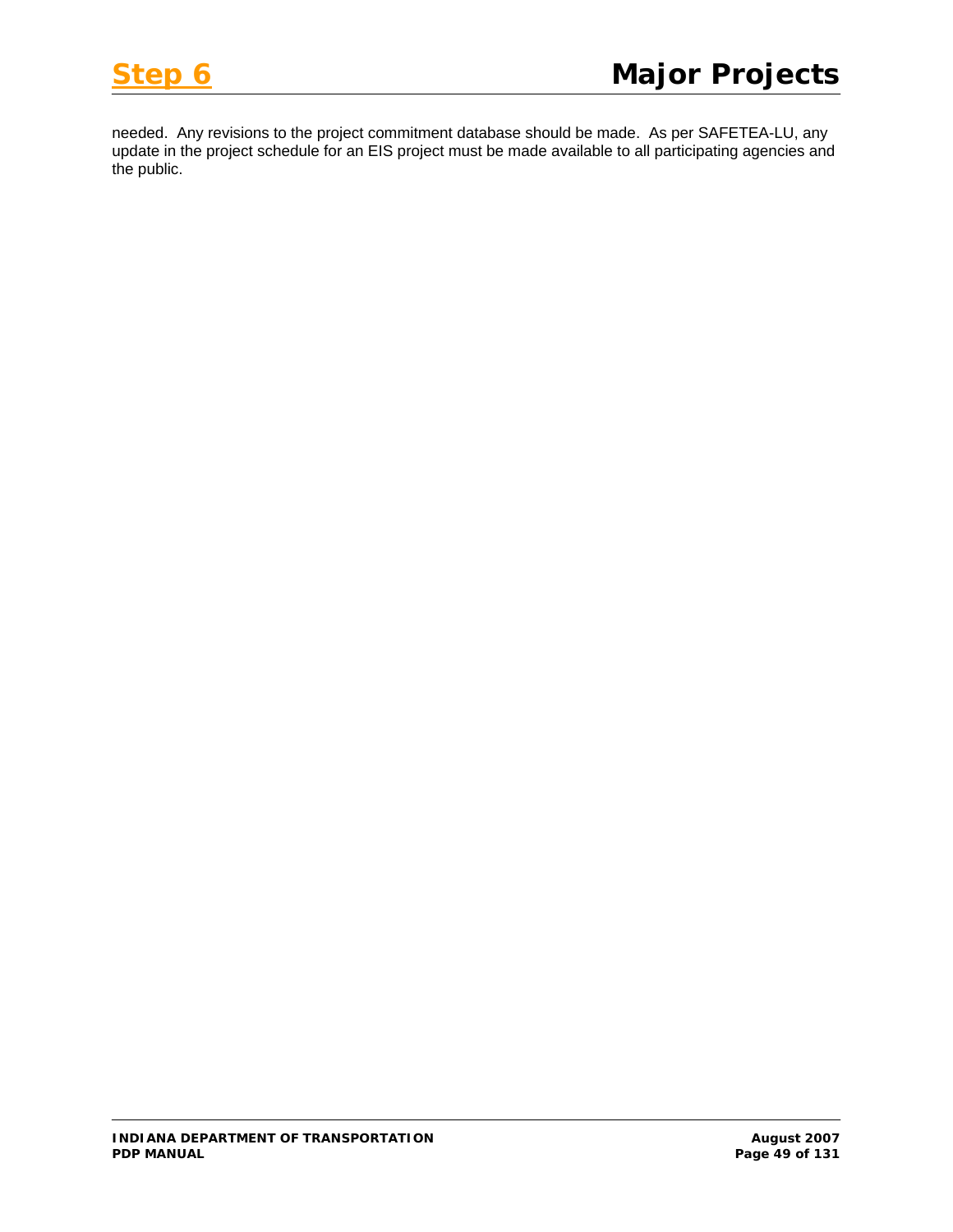# **Step 7 Stage 2 – Advance Preferred Alternative**

#### **Task 7.01: Develop Stage 2 Detailed Design Plans**

Once the preferred alternative verification review has been completed, the Designer can begin the development of the Stage 2 Detailed Design Plans. The Designer should consult the Indiana Design Manual, Chapter 14 as a guide for what is to be included in the plans.

During this step, the plans will continue to be developed in greater detail. Coordination with the environmental agencies and the public and private utilities to minimize any adverse effects is vital in the development of Preliminary Right-of-Way Plans and Environmental Plans.

When the Designer prepares the Stage 2 Detailed Design Plans, the draft environmental document should also be incorporated into the plans to minimize or avoid environmentally sensitive areas identified by the Production Management Division's Office of Environmental Services (i.e., 4(f) properties, wetlands, critical habitat, endangered species, hazardous waste sites, cemeteries, etc.). At the end of this step, the Designer should have a complete set of Stage 2 Detailed Design Plans ready for review.

#### **Task 7.02: Resource Agency Consultation – Preferred Alternative & Mitigation Package (PAMP)**

For EIS projects (not required for EA projects), the draft PAMP will need to be approved by the Project Management Team (which should include FHWA, the Division of Production Management, District Planning and Production, and the local MPO) prior to presentation to the agencies. This review will involve a formal electronic submission and Project Management Team meeting to discuss comments.

The PAMP will be submitted to the involved regulatory agencies for review by the Office of Environmental Services, in accordance with the Procedural Manual for Preparing Environmental Studies. The review will involve an electronic submission and interagency review meeting/conference call to discuss agency comments. The Designer will write the agency meeting minutes and distribute them electronically to the agencies within 5 work days of the meeting.

# **Task 7.03 Complete Draft Waterway Permit Applications**

The following list provides brief descriptions of waterway activities that are regulated by various agencies:

- The discharge of either temporary and permanent dredge or fill materials into waters of the United States, regardless of amount or length, is regulated by the U.S. Army Corps of Engineers (USACE) and the Indiana Department of Environmental Management (IDEM) through the waterway permitting process.
- The USACE regulates impacts to navigable waters under Section 10 of the Rivers and Harbors Act of 1899 and the discharge of dredge and fill materials into waters of the United States under Section 404 of the Clean Water Act (CWA).
- The IDEM, under authority of Section 401 of the CWA, regulates the state water quality through the 401 Water Quality Certification process and impacts to isolated wetlands.
- The U.S. Coast Guard (USCG) regulates impacts to, or crossing of, navigable rivers in Indiana under Section 9 of the Rivers and Harbors Act of 1899. A completed 401 Water Quality Certification is required by the USCG for a Section 9 Permit.

During Step 7, projects are evaluated by the Office of Environment Services to determine if there are potential impacts to aquatic resources subject to waterway permits. If aquatic resources are not impacted, no waterway permits are required. If however, aquatic resources subject to waterway permits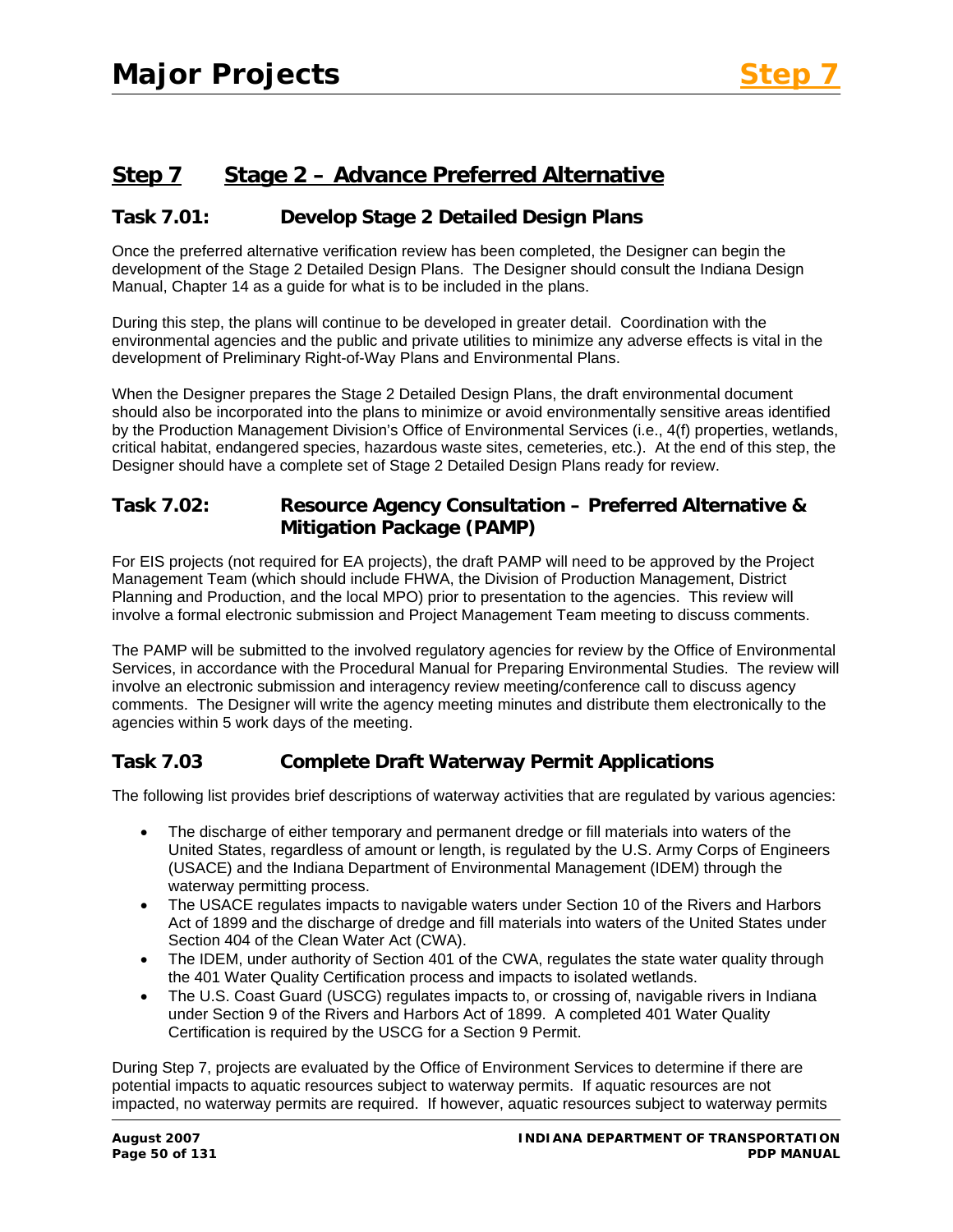are impacted, a draft of the pertinent sections of the Preferred Alternative Verification is completed by Permit Unit for permit determination. The Permit Unit returns the permit determination to the Designer. This determination will include the type and level of waterway permits required. This permit determination is included as part of the final submission of the Preferred Alternative Verification. Also during this phase, the determination will be made if an IDNR floodway permit will be required. This will be done by determination of the waterway drainage area and determining if the site is an urban or rural area if the drainage area is over 1 square mile or under 50 square miles. If there is any channel relocation on a drainage area over 1 square mile this will also result in a need for IDNR floodway permit.

Typical permit authorization options include:

- No waterway permits are required.
- Authorization under the 404 Nationwide Permit Program.
- Authorization under individual 404 Permit and 401 Water Quality Certification.
- Projects over commercially navigable waters require a Section 9 Permit from the USCG in addition to a 404 Permit and 401 Water Quality Certification.
- Projects impacting isolated wetlands require an IDEM Isolated Wetlands Permit in addition to any option above.

If required mitigation site will be identified and coordinated with the permitting agencies for acceptance. Once a site is selected and approved site and mitigation plans will be determined and submitted to the permitting agencies.

For a detailed list of requirements and a checklist of required documentation see the Indiana Waterway Permits Manual provided by the Office of Environmental Services which can be found online at **<http://www.in.gov/dot/pdf/WaterwayManual.pdf>**.

This activity is comprised of the following sub-activities:

| Sub-Task 7.03.01: | <b>Prepare Draft Applications</b>       |
|-------------------|-----------------------------------------|
| Sub-Task 7.03.02: | <b>Review and Approval by INDOT OES</b> |
| Sub-Task 7.03.03: | <b>Mitigation Site Identification</b>   |
| Sub-Task 7.03.04: | <b>Permit Agency Coordination</b>       |
| Sub-Task 7.03.05: | <b>Mitigation Site Design</b>           |
| Sub-Task 7.03.06: | <b>Mitigation Plan Implementation</b>   |
| Tacl 7 N1.        | Noice Analycic Deculte Deviewer         |

# **Task 7.04: Noise Analysis Results Reviewed by INDOT Noise Committee**

Once the Noise Analysis is completed, the results are submitted to INDOT Noise Committee through the Environmental Policy Administrator for verification and approval.

#### **Task 7.05: Final Detailed Noise Analysis**

Summarize INDOT Noise Committee meeting results and develop Final Noise Wall Recommendations.

This activity is comprised of the following sub-activities:

*Sub-Task 7.05.01: Summarize Meeting Results*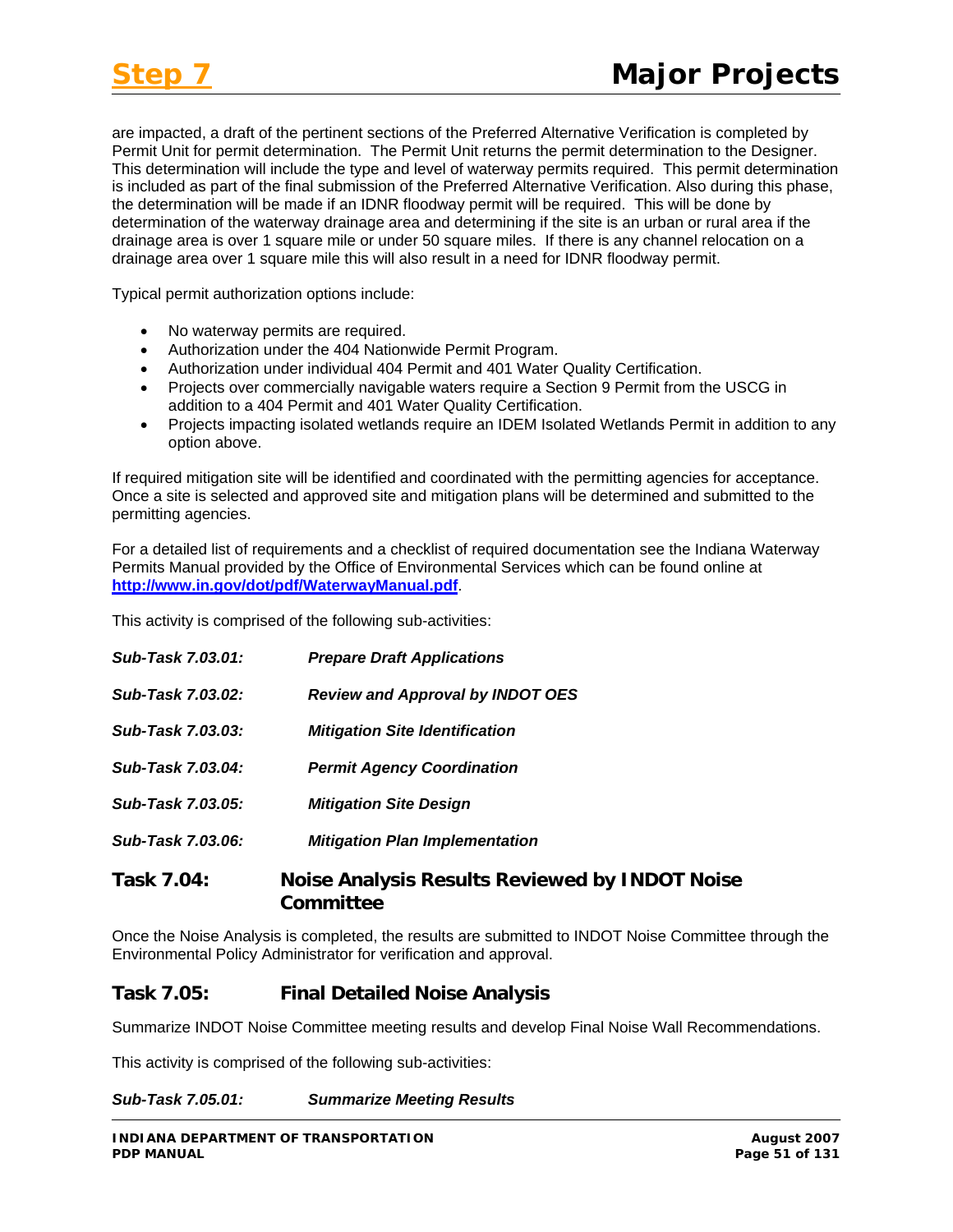The meeting results and Committee recommendations are summarized by the Chairman of the Noise Committee and forwarded to the Chief Engineer.

#### *Sub-Task 7.05.02: Final Noise Wall Recommendations Approval*

The Chief Engineer approves the final Noise Wall recommendations and approves them for inclusion in the project design.

# **Task 7.06: Coordinate and Develop with Utilities Relocation Plans**

The Project Design Team will continue to work with public and private utility companies on relocation plans. This will include meetings with the District Utility Coordinator, the public and private utility companies, and the Project Design Team. Utilities will typically have 60 days to identify any potential conflicts. During these meetings, the design will continue to be developed to either add in or reduce the amount of utility relocations. Once the plans are completed to Stage 2 level of completeness, the plans will be reviewed for any additional conflicts and coordination will continue with the affected utilities.

# **Task 7.07: INDOT Reviews Utility Conflicts and Considers Use of Utility Corridor**

During this time INDOT Office of Utility Coordination will also investigate the use of a utility corridor. The creation of utility corridors is necessitated by an increased demand from the growth and expansion of utility companies. The growth and expansion of underground utilities results in an increased demand and competition for the space available on roadway right-of-way for public utilities.

It is important to note that in Indiana "Utility Corridors" per se have not been commonly created. The development of this concept is still highly conceptual and FHWA encourages INDOT to study methods currently in use in Europe. To date, the main method of utility corridor simulation is joint trenching, but this topic is still highly underdeveloped in Indiana.

# **Task 7.08: Construction and Utility Relocation Plans**

Project design team will conduct a constructability and utility relocation review during this stage of the project.

# **Task 7.09: Prepare Preliminary Right-of-Way Plans**

All right-of-way shall be shown in accordance with Chapter 85 of the Design Manual. All plan-profile and construction detail sheets shall show existing and proposed right-of-way. The right-of-way callouts for both permanent and temporary right-of-way on the plan-profile sheets shall be labeled by station and offset in units of feet. There are several right-of-way plan checklists in Chapter 85 of the Design Manual. They include sample right-of-way indices for road and bridge plans (figures 85-2A and 85-2B), the checklist for Plat No. 1 (figure 85-2CF) and the checklist for right-of-way plans (figure 85-2F). The Designer should use these lists to provide complete right-of-way plans.

# **Task 7.10: Update Property Abstracts**

After the preliminary right-of-way plans are developed, affected properties should be re-evaluated. Refer to Activity 81 in Step 5 for original abstracting activity. The Designer who did the original abstracting shall take all affected properties (parcels that have been numbered) and update all Title and Encumbrance Reports for any additional liens on the property (i.e., mortgages, tax liens, etc.) and parcel splits that may have occurred from the time of original abstracting to the present time. Any parcels that have been split since the original abstracting shall be incorporated into the right-of-way plans. All transactions that have occurred during the time period since original abstracting should be reported on the update.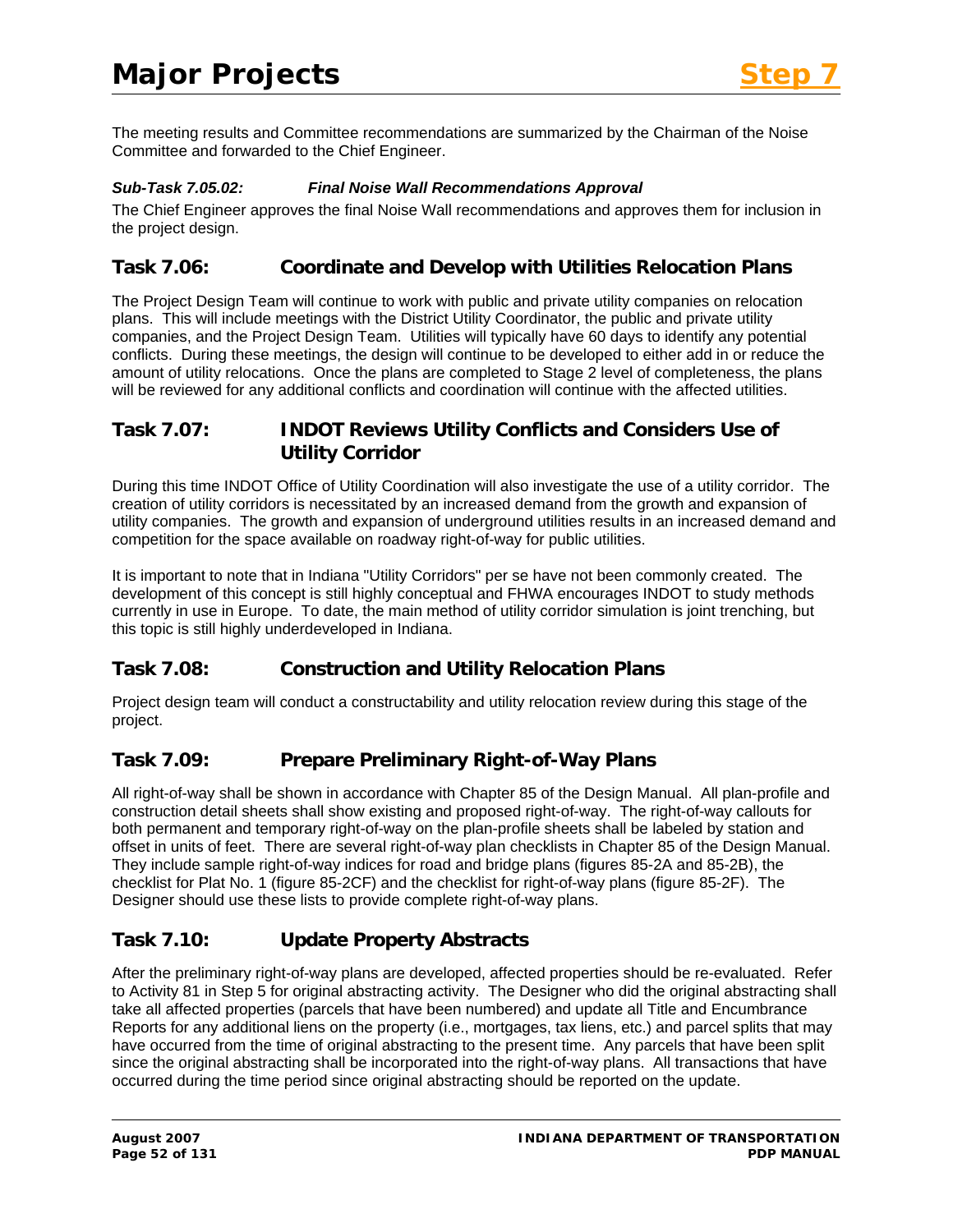The Designer will submit the abstract updates to the Central Office Real Estate Regional Manager to be input into the LRS. A copy of ownership changes should be submitted to the Designer working the rightof-way engineering.

# **Task 7.11: Preliminary Right-of-Way Plans are Developed and Reviewed by INDOT**

The Designer will develop Preliminary Right-of-Way Plans for submittal to INDOT. This submittal will provide INDOT a review of the right-of-way needs for the project and begin the development of a purchasing timeline. During the review of the plans the District will determine if there are any conflicts. The right-of-way engineering will be reviewed by the Designer under its own QC/QA plan.

# **Task 7.12: Hold Public Information Meeting (Noise Wall and Design)**

INDOT will hold a Public Information Meeting to provide the citizens information on the proposed Design and the potential for the use of Noise Wall if the project warrants the use of sound walls. Public input will be taken to determine whether affected property owners do or do not desire traffic noise abatement.

#### **Task 7.13: Final Environmental Document Activities**

During this phase of the environmental document the Designer with the aid of the Office of Environmental Services will finish addressing all individual comments from the public hearings, finalize the Phase 2 site assessment including finalizing the Archaeological survey. This process will result in showing how the project has met the requirements to avoid or minimize the affects that the project will have on key environmental or cultural sites on the project site or area.

This activity is comprised of the following sub-activities:

#### *Sub-Task 7.13.01: Prepare Final Environmental Document*

All documentation justifying design and environmental decisions is organized and presented in a final format. Additional documentation (study results, field data, agency correspondence, responses to substantive public comment, etc.) is included as appendices.

#### *Sub-Task 7.13.01: Review Final Environmental Document*

The final environmental document is reviewed and approved by the Office of Environmental Services.

#### **Task 7.14: Railroad Design Information Gathered**

The Railroad companies will have 60 calendar days to review and note design needs or active railroads in the project area. The Designer should receive comments back from the Railroad whether there are active or not. The Designer will be responsible for updating the plans and meeting the railroad needs.

# **Task 7.15: Submit Stage 2 Detailed Design Plans**

The Stage 2 Detailed Design Plans will be electronically submitted by the Designer and reviewed by the Office of Roadway Services, the Office of Structural Services, or the appropriate District staff as directed. The Reviewer has 30 days to review the plans and return them to the Designer. The Designer should consult the Indiana Design Manual, Chapter 14 as a guide for what is to be included in the submittal.

The Designer should submit the plans electronically into ERMS. Non-IPOC projects are to be submitted to the appropriate District Coordinator (Coordinators 1-6) and IPOC projects are to be submitted to the Central Office Coordinator (Coordinator 7). The Designer should notify the Coordinator and the Project Manager that the plans have been submitted into ERMS. The Coordinator then notifies the Project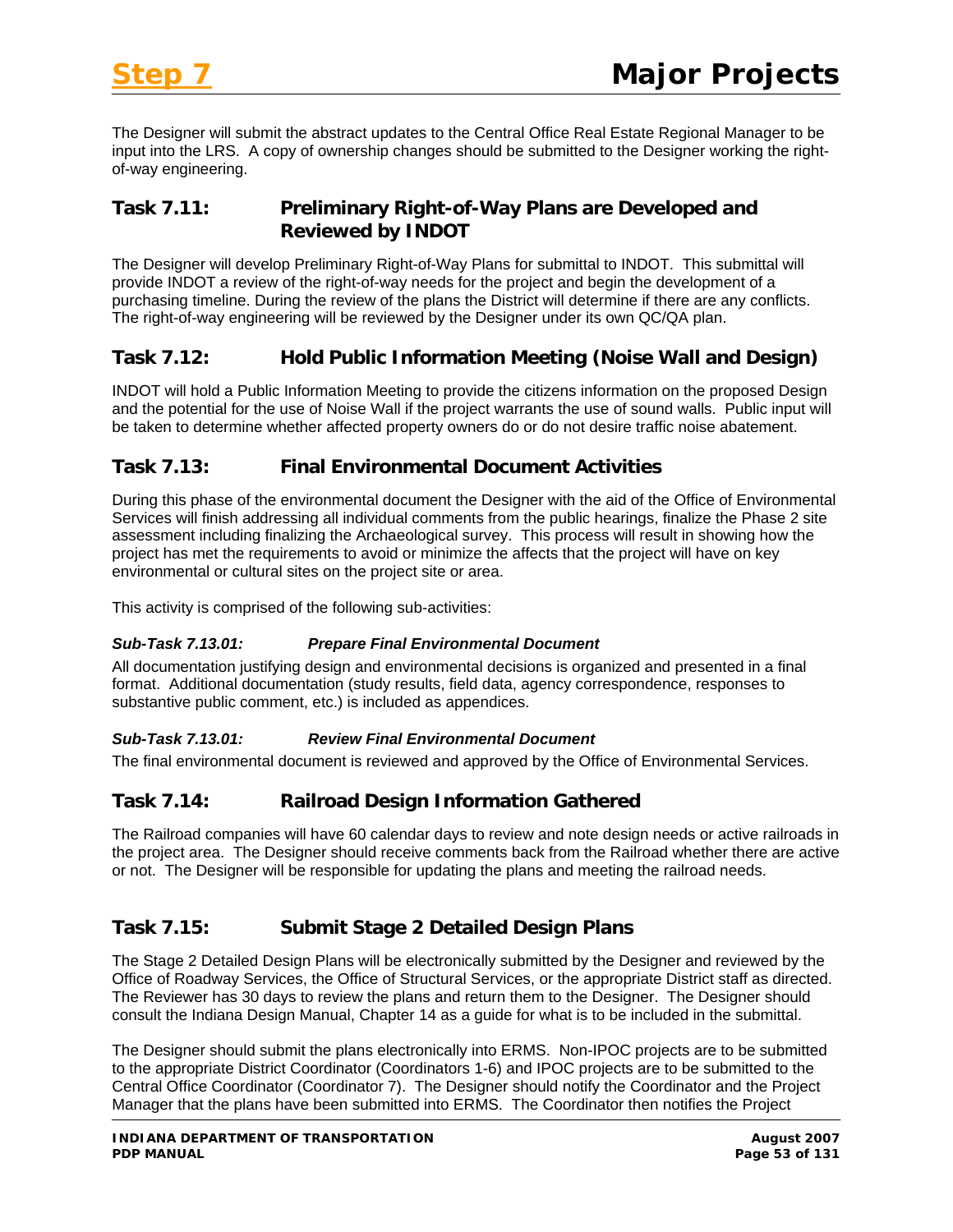Manager that the submittal is ready for review. The Project Manager will review the submittal documents and determine which reviews need to be completed. After concurring that the submittal is complete, the Project Manager will inform the Coordinator of the required reviews. The Coordinator will then route the plans to the Reviewer. As part of the review, the Reviewer will provide markups and an evaluation. If a resubmittal is needed, the Reviewer should notify the Coordinator and the Project Manager, and the Project Manager must decide whether to adjust the schedule accordingly.

After completing the review and the evaluation, the Reviewer will return the plans, any markups, and the evaluation back to the Coordinator through ERMS. The Coordinator will notify the Project Manager and the Designer of the completed review, and that the review comments and evaluation are available in ERMS for the Project Manager to review. The Project Manager will review the markups and the evaluation for concurrence, noting if there are any further concerns to be addressed. The Project Manager will then notify the Designer and the Coordinator that the review and evaluation are complete. The Coordinator will then process the review and the evaluation for the Designer. At this time, the Designer will be able to view any markups and the evaluation.

A flowchart illustrating this plan submittal and review process is provided in the Appendix.

#### **Task 7.16: Stage 2 Detailed Design/Constructability/Operational and Risk Review**

The Designer will send the Stage 2 detailed design plans to the District Construction Engineer, Construction Management Division's Construction Field Engineer and INDOT Project Manager for review and comment.

# **Task 7.17: Update Project Status**

The lead agencies may develop an updated schedule. Based upon this, the Project Manager will have the schedule updated in SPMS and verify the TIP and INSTIP status, requesting amendments where needed. Any revisions to the project commitment database should be made. As per SAFETEA-LU, any update in the project schedule for an EIS project must be made available to all participating agencies and the public.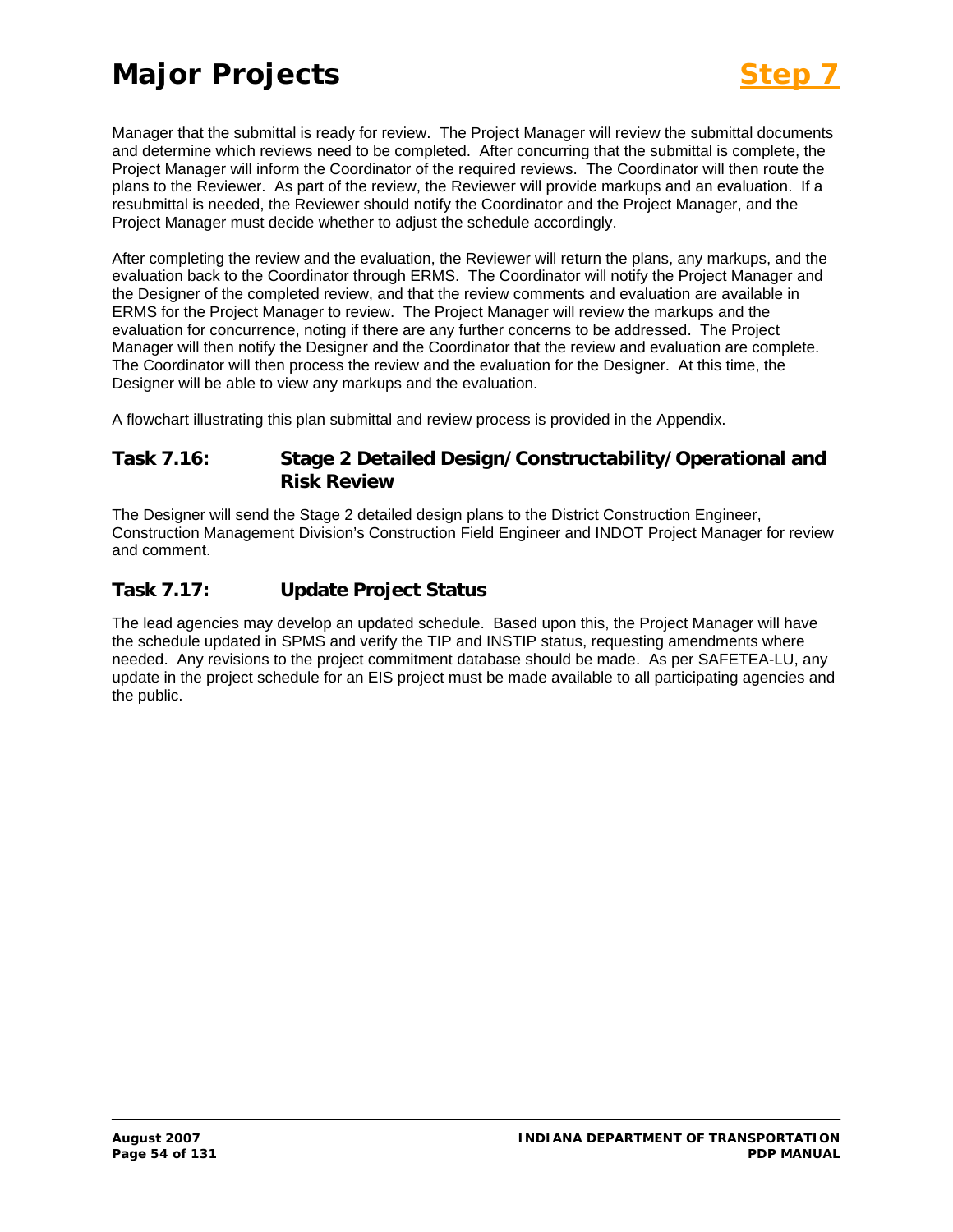# **Step 8 Environmental Approval**

# **Task 8.01: Publish and Distribute Final Environmental Document**

The preliminary FEIS or FONSI request is circulated to the Project Management Team for their review and comments. Once the updates have been completed, it is forwarded to FHWA for legal sufficiency and final approval.

# **Task 8.02: Obtain FONSI or ROD**

The Office of Environmental Services will work jointly with FHWA to approve, publish, and distribute the final environmental documents, including obtaining the Finding of No Significant Impact (FONSI) or Record of Decision (ROD), in accordance with the Procedural Manual for Preparing Environmental Studies. The availability of the FEIS is published in the Federal Register. Distribution must be made no later than the time the document is filed with EPA for Federal Register publication and must allow for a minimum 30-day review period before the Record of Decision is approved.

Once the ROD has been signed, the mitigation, commitments, and recommendations section from the FEIS should be incorporated into the appropriate design and construction phases of project development. The **Commitments Summary Form** should be completed based on commitments made in the NEPA process. This form shall follow the project through design, land acquisition, and construction and must be updated as appropriate through the Project Development Process. Commitments made in the environmental document are to be included in the Project Commitments Summary and plans.

For those mitigation items with firm commitments to implement through the approval of the environmental document, the Project Manager will ensure that they are incorporated into the project plans and specifications or otherwise implemented. If the Project Manager determines that any of these listed firm commitments cannot be implemented, then the reasons will be formally documented and agreed to by the Office of Environmental Services.

For those mitigation items with a commitment to further evaluate its implementation, the Project Manager will ensure that they are thoroughly evaluated to determine the practicability of implementation. All mitigation items that are determined to be feasible and prudent to implement will be incorporated into the project plans and specifications or otherwise implemented. If the Project Manager determines that any of these listed commitments to consider are not feasible and prudent, then the reasons will be formally documented and agreed to by the Office of Environmental Services.

A similar process will be followed when the project proceeds through subsequent project development phases with the Office of Real Estate, Contract Administration, and the Division of Construction. The Indiana Design Manual and the General Instructions to Field Employees has more information on implementing environmental commitments. The final Project Commitments Summary will document the final status of all the environmental commitments made in or subsequent to the FEIS/ROD, including any commitments associated with required permits.

# **Task 8.03: Verify Activities in TIP and INSTIP**

During this stage of the project development, the Project Manager needs to verify with the Planning Division's Office of Urban and Corridor Planning that all remaining activities (PE, CN, and RW) are stated in the TIP and INSTIP for the community and the state.

The Project Manager will verify the project is placed in the TIP/INSTIP in a timely manner to prevent any delays in the project.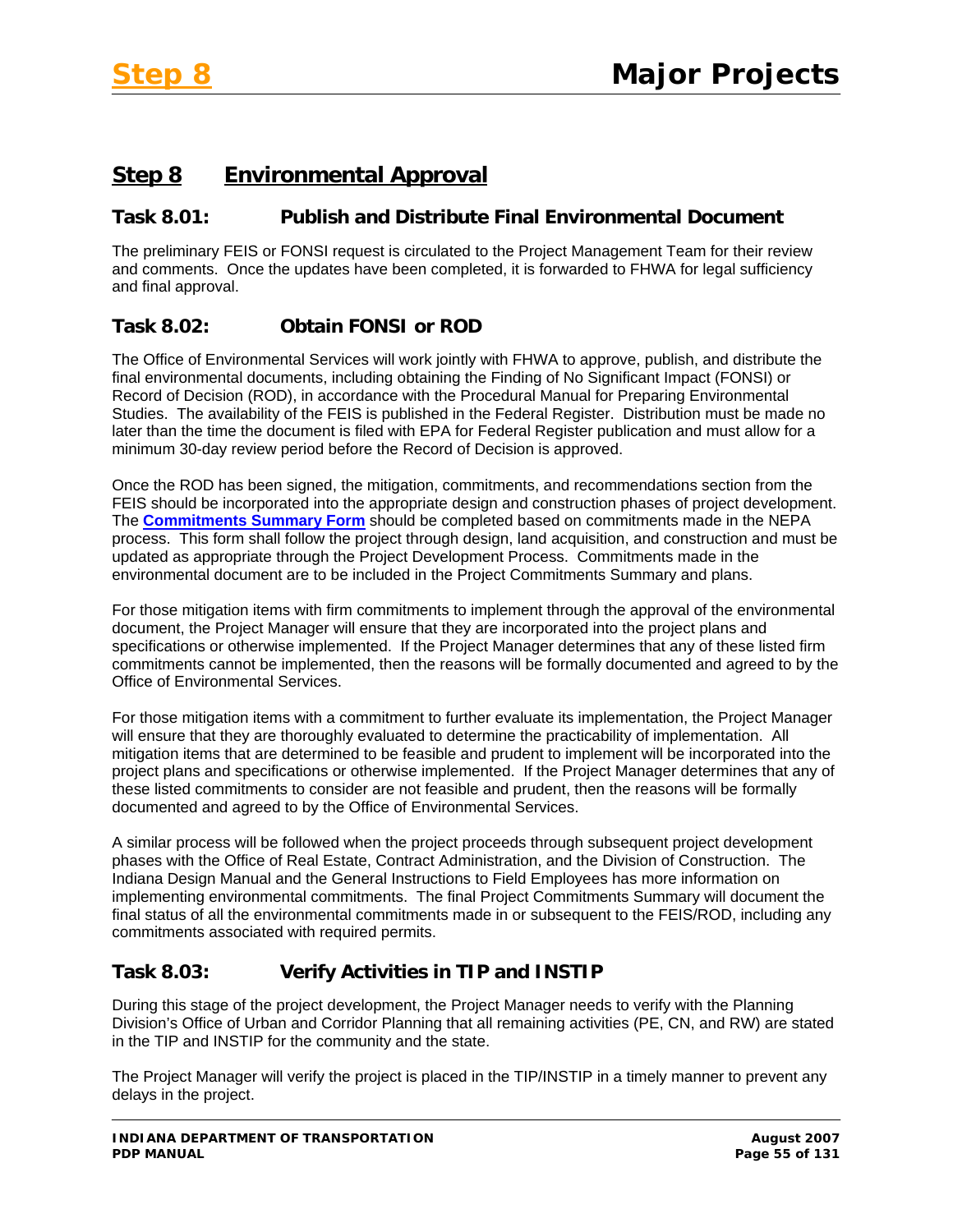# **Task 8.04: Submit Funding for FHWA Authorization**

Land Acquisition cannot begin until INDOT has obtained an approved environmental document including required public hearings and FHWA funding authorization. The Real Estate Administrative Office will submit the funding request to FHWA. INDOT must comply with processes established in FHWA Regulations 49 CFR Part 24 and Indiana Code Title 32. Additional information can be found in the various manuals from the Production Management Division's Office of Real Estate. These manuals are located on the INDOT website at **<http://www.state.in.us/dot/div/pubs/manuals/rightofway/>** and consist of the Appraisal Manual, Buying Manual, Relocation Manual, and Property Management Manual.

#### **Task 8.05: Invoking the Statute of Limitations for Environmental Documents in the Federal Register**

SAFETEA-LU Section 6002 established a 180-day Statute of Limitations (SOL) on claims against USDOT and other federal agencies for certain environmental and other approval actions. The **[SOL established](http://www.fhwa.dot.gov/hep/section6002/appx.htm#LimitationsOnClaims)  [by SAFETEA-LU](http://www.fhwa.dot.gov/hep/section6002/appx.htm#LimitationsOnClaims)** applies to a permit, license, or approval action by a federal agency if:

- 1) The action relates to a transportation project (as **[defined above](http://www.fhwa.dot.gov/hep/section6002/1.htm#Toc148770547)**); and
- 2) A SOL notification is published in the Federal Register (FR) announcing that a federal agency has taken an action on a transportation project that is final under the federal law pursuant to which the action was taken.

The decision whether to use the SOL notice process is one that the FHWA Division Office will make in consultation with the other lead agencies. The INDOT Office of Environmental Services will forward a draft Federal Register Notice of Limitation on Claims to FHWA for review and action. FHWA will review and approve the Notice and forward it to the Federal Register for publication to invoke the 180-day SOL provision included in SAFTEA-LU.

# **Task 8.06: Evaluate Consultant**

INDOT will evaluate the Consultant during this stage of the project. A copy of the evaluation form may be found in the appendix.

# **Task 8.07: Update Project Status**

The lead agencies may develop an updated schedule. Based upon this, the Project Manager will have the schedule updated in SPMS and verify the TIP and INSTIP status, requesting amendments where needed. Any revisions to the project commitment database should be made. As per SAFETEA-LU, any update in the project schedule for an EIS project must be made available to all participating agencies and the public.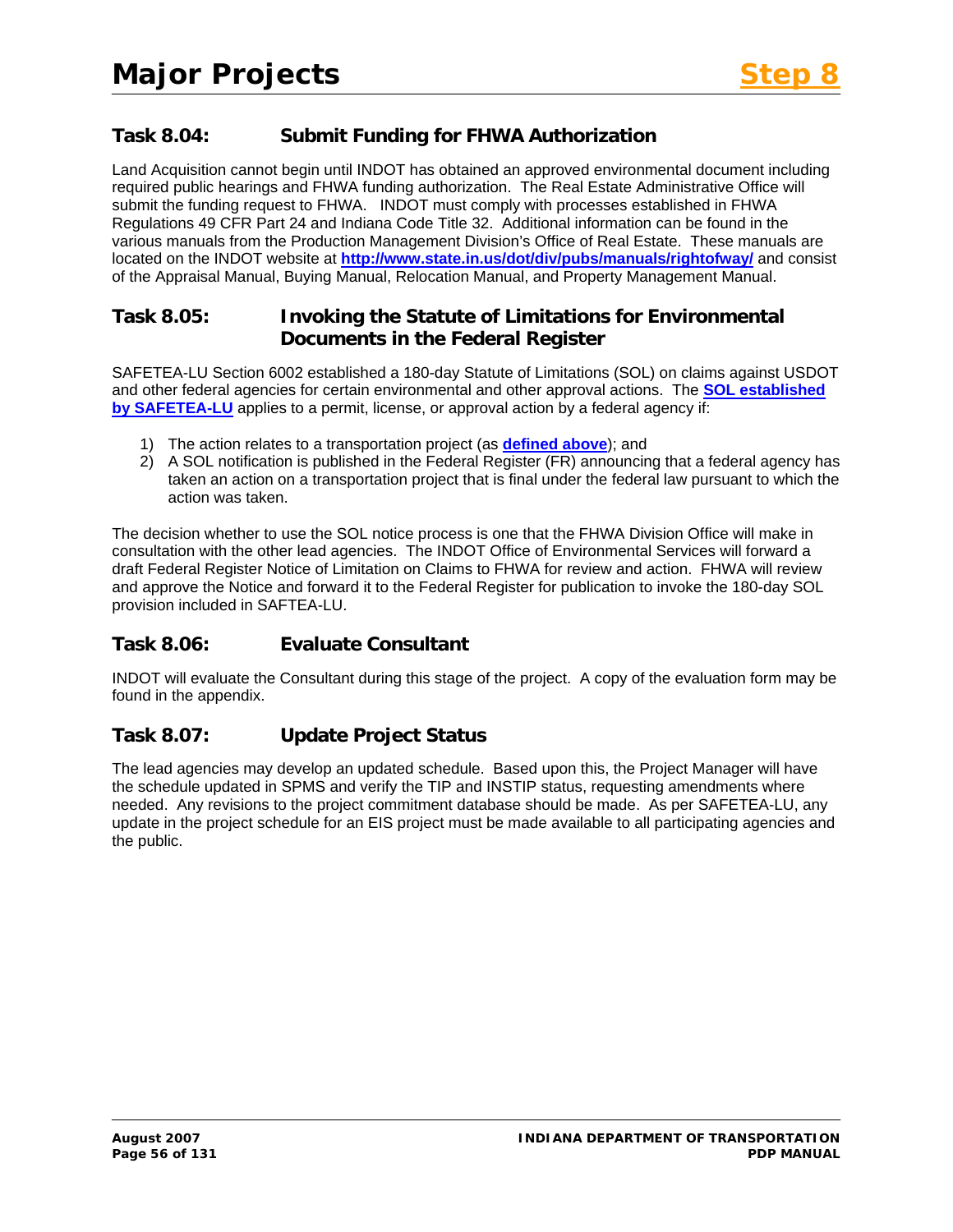# **Step 9 Prepare Final Right-of-Way Plans**

# **Task 9.01 Submit Final Right-of-Way Plans**

Preliminary Right-of-Way Plans are developed by the Designer in Step 7 using Abstract information from Step 5 and the plans. Final Right-of-Way Plans incorporate Preliminary Right-of-Way Plan comments and any Stage 2 Detailed Design comments that affect the right-of-way. Legal descriptions and area calculations also are included in the Final

#### **Objectives:**

- Complete and submit Final Right-of-Way Plans for review
- Complete and submit Right-of-Way Tracings

Right-of-Way Plans. These Final Right-of-Way Plans can be developed concurrently with the Stage 2 Detailed Design in Step 9; however, any Stage 2 design issues that may affect right-of-way must be resolved prior to submission of the Final Right-of-Way Plans.

Right-of-way plans must be as accurate as source documents in all cases. Right-of-way plans are used to display the findings of ownership of the properties required. The information displayed is based on research performed in prior steps. INDOT uses the Final Right-of-Way Plans and approved Stage 2 construction plans to estimate compensation for the part taken and damages, if any, to the residence. The Final Right-of-Way Plans also identify service providers needing relocation in conjunction with the project.

The Designer that is responsible for the development of the project will be responsible for reviewing the right-of-way engineering and the resulting right-of-way plans through its QC/QA process.

# **Task 9.02: Final Right-of-Way Tracings**

The Final Right-of-Way Tracings incorporate all the Final Right-of-Way Plan review comments. Before submitting the Final Right-of-Way Tracings, an in-depth review of courthouse records is conducted to verify property owners and determine if there are new ownership transactions. In addition a field review is conducted to identify changes to topographic features, structures, or utilities. The Final Right-of-Way Tracings are revised to accurately reflect new information identified in the final field verification.

# **Task 9.03: Update Project Status**

The lead agencies may develop an updated schedule. Based upon this, the Project Manager will have the schedule updated in SPMS and verify the TIP and INSTIP status, requesting amendments where needed. Any revisions to the project commitment database should be made. As per SAFETEA-LU, any update in the project schedule for an EIS project must be made available to all participating agencies and the public.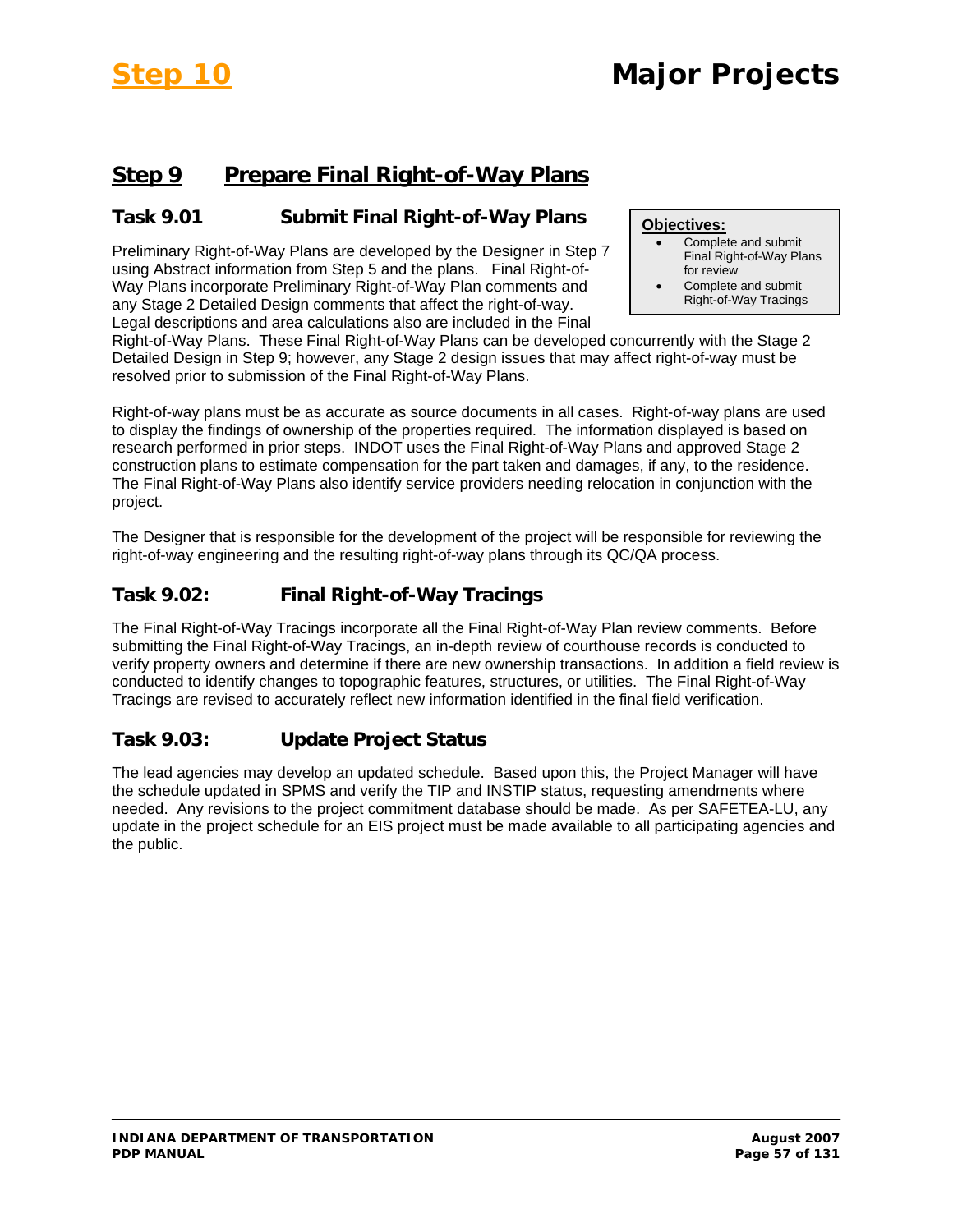**Objectives/Deliverables**: • ROW Appraisals • Secured ROW Parcels • Certification Letter • Consultant Evaluation

# **Step 10 Begin Land Acquisition**

# **Task 10.01: Appraisal Problem Analysis**

INDOT'S Review appraisers or consultants will perform the APA (Appraisal Problem Analysis). The purpose is to correctly analyze the necessary appraisal types for each property, either a waiver valuation or full appraisal, what is to be appraised, and the pertinent issues involved. The appraisal report will then be assigned to either consultant or INDOT staff.

#### **Task 10.02: Prepare Appraisals/Valuations**

Qualified appraisal personnel complete certified appraisals and/or waiver valuations to determine property values in the area. Only Staff Appraisers or those from the INDOT approved list may be used to conduct appraisals. These appraisal reports/waiver valuations are the basis for developing the Statement of Just Compensation and making offers to the affected property owners. Agreement on acquisition is then sought through presentation of the SJC and the proposed construction plans. INDOT estimates fair market value of the property acquired plus damages to any remaining property. It is important to identify Priority Parcels for early processing. Priority Parcels are those with Relocation issues, those on bridges where construction may begin earlier, those with total takes, and those with major severance damages and/or high likelihood of condemnation. The priority parcels should be appraised and acquired first.

# **Task 10.03: Concurrent Review of Appraisals by INDOT**

Because the Land Acquisition process weighs heavily on the PDP it is critical that the appraisal review process take place concurrently with the completion of the appraisals. Review appraisers review the SJC and appraisal report. Once the appraisal is reviewed and recommended as a basis for the SJC the acquisition process can begin. For more information see INDOT'S Appraisal Manual and the "How Land is Purchased Pamphlet."

# **Task 10.04: Concurrent Right-of-Way Acquisition**

Acquisition of parcels is done by consultants or INDOT Realty Specialists. Upon INDOT determining the fair market value, the buyer will present the offer to the owner following mandated procedures found in the Buyer's Manual. When the parcel is secured the parcel packet is submitted to the INDOT Real Estate Regional Manager for review assignment. The secured parcel packet will proceed through the voucher process for payment. Payment is processed through the Property Management Section. Only Staff Buyers or those from the INDOT approved list may be used to conduct acquisitions.

INDOT must inform all owners of their rights under the law; the law will fully protect these rights. State and Federal laws prohibit discrimination on the grounds of race, color, religion, sex, national origin, age, or disability. The right-of-way acquisition process requires INDOT to take certain steps to ensure the protection of all rights and interests of property owners. These steps include:

- Making every effort to acquire the property in a timely manner.
- Making every reasonable effort to contact each property owner and present the owner with a written offer of the approved valuation for the required property.
- Offering the full fair market value for the property being acquired in compliance with both federal and state laws.

For more information see INDOT'S Buyer's Manual.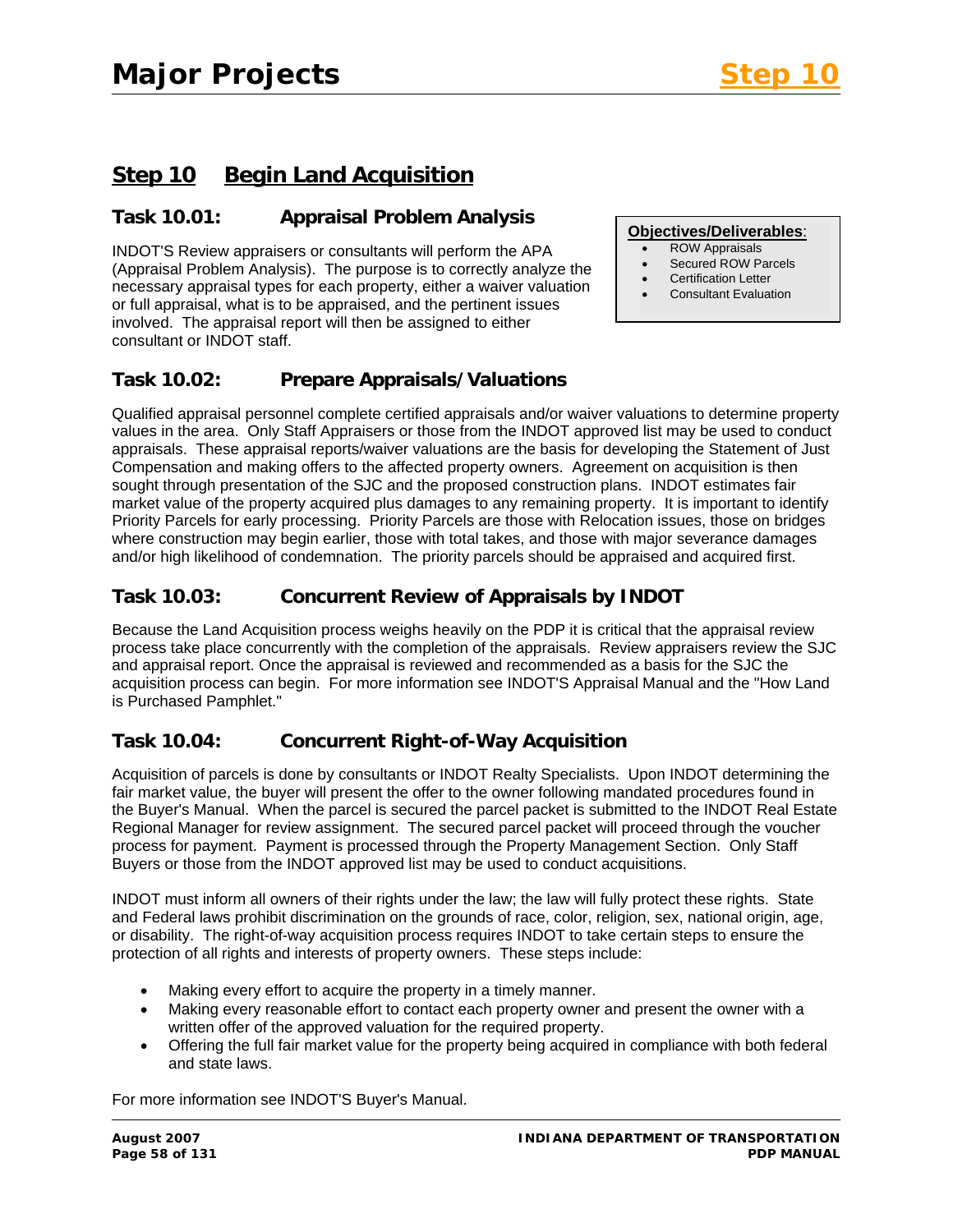# **Task 10.05: Concurrent Relocation Assistance**

When the buying process is being done by INDOT staff and the buyer initiates contact with an owner who may be entitled to Relocation assistance, the buyer will notify the Chief Relocation Specialist through the Daily Notice form. The Chief Relocation Specialist will assign the parcel to an INDOT Realty Specialist to make contact with the owner and assist them through the relocation process.

If the Buying and Relocation processes are being done by a consultant, the Consultant will notify INDOT's Chief Relocation Specialist before initial contact with owners to verify the Relocation Consultant has met INDOT's minimum qualifications and are on the current Approved Fee List for Relocation. At that time, the Chief Relocation Specialist will determine mandatory check points for review throughout the process.

INDOT must inform any displaced businesses or persons of their rights and benefits under the Relocation Assistance Program outlined in the Uniform Relocation and Real Property Acquisition Policies Act of 1970.

Refer to the Relocation Manual and the Relocation Assistance Program pamphlet for more details.

# **Task 10.06 Concurrent Condemnation**

If INDOT and the property owner cannot reach an agreement through negotiation, the Indiana Code permits INDOT to acquire property for a public improvement through eminent domain. The Attorney General's Office, Transportation Practice Group, handles all condemnations for INDOT. The INDOT Office of Real Estate Acquisition Section serves as the liaison to the Attorney General's Office for all condemnations. More details on this process can be found in INDOT'S Buyer's Manual.

#### **Task 10.07 Right-of-Way Clearance and Certification**

After the acquisition of property, INDOT makes arrangements for the clearance of the property. Once property owners have been paid and issued the proper notices to vacate personal property from acquired right-of-way, INDOT Real Estate Property Management will turn the parcel over to the district for clearing. Clearance activities include relocation of utilities, environmental mitigation, asbestos inspections and demolition of all structures. If buildings or other structures have been acquired, it may be desirable to demolish these structures as soon as possible to minimize vandalism and trespassing. When time permits, the District Real Estate Office can rent the structures until needed for construction, or the District Real Estate Office can attempt to sell the structures through public auction. For more information on clearing right-of-way, see INDOT's, Real Estate, Property Management Manual.

The primary objective of land acquisition is to acquire and clear right-of-way for construction. INDOT Real Estate Property Management will certify the status of the acquired right-of-way as clear or clear with exception and that all Federal and State regulations have been followed in the acquisition process. This documented status is a primary milestone in the Project Development Process and will be forwarded to appropriate INDOT staff for distribution and inclusion in the PSE. Federal Highway Administration requires the certification letter before approving the PSE.

#### **Task 10.08 Record Deeds**

The Regional Real Estate manager ensures that a complete record of all negotiation activities is kept for INDOT. These files include:

- Applicable right-of-way plan sheets
- Title reports
- Negotiation notes
- Signed offer letters and signed contracts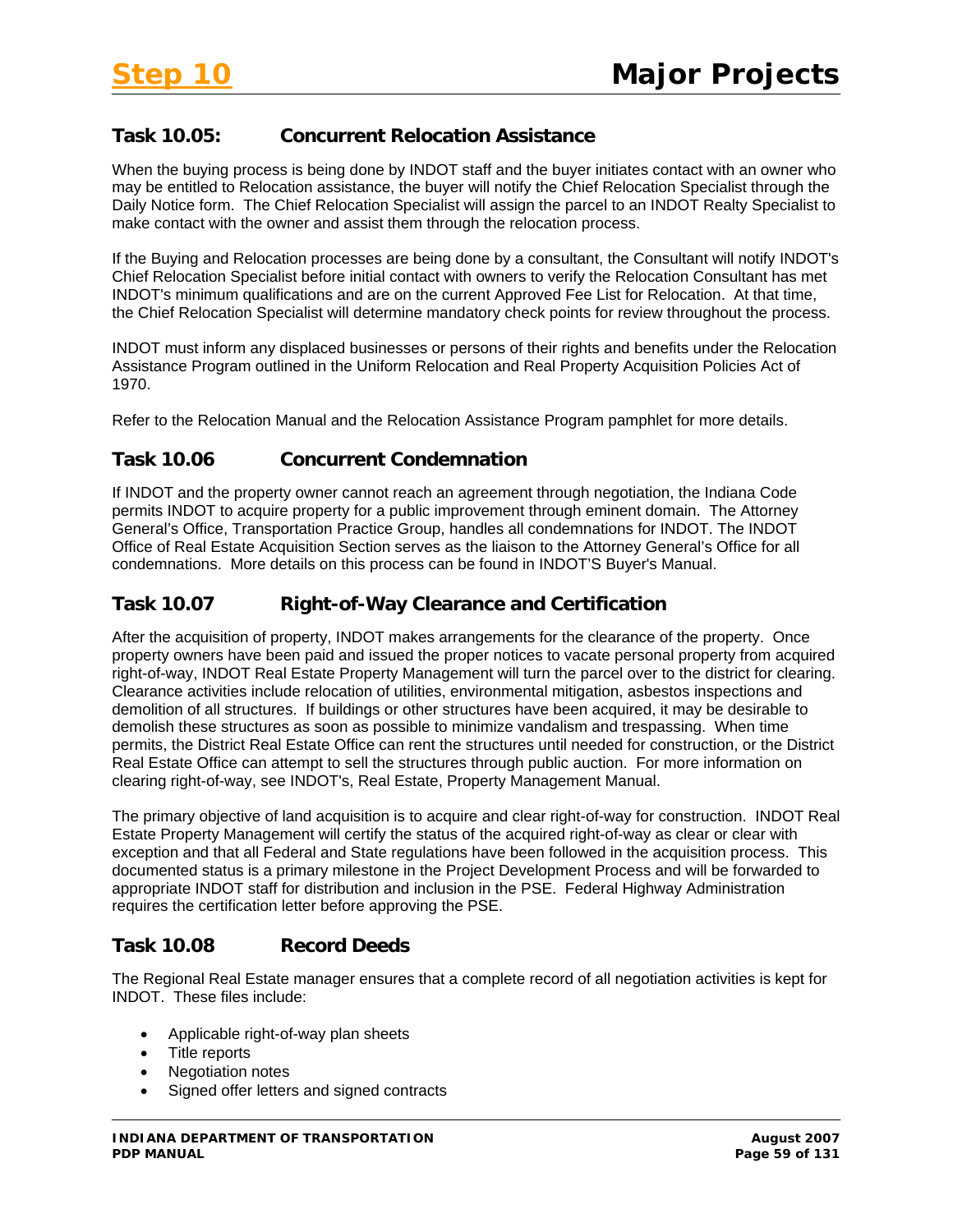It is critically important to have on file all fully executed and recorded conveyance instruments. These files are kept in the INDOT Records Unit.

Close coordination among the Project Manager, property acquisition, and design teams is necessary at all stages of right-of-way acquisition in Step 10. This coordination should include a review of impacts to local property owners in the early stages of this process. Right-of-way acquisition is an important milestone that often dictates the project completion schedule. Therefore, the Project Manager should coordinate with the Office of Real Estate to verify project status. In cases where INDOT cannot reach agreement with property owners, close coordination with the Attorney General's Office as early as possible is also necessary.

# **Task 10.09 Update Project Status**

Based on the right-of-way activities, the Project Manager should update the right-of-way acquisition cost estimates in SPMS prior to starting Step 11. The Project Manager will complete Consultant Evaluations with input from Right-of-Way Regional Managers.

The required products for this item include:

- Right-of-Way Clearance Certification Letter which signifies that all affected properties have been acquired under State and Federal regulations and that the right-of-way is clear for construction.
- Consultant Evaluation
- Updated costs in SPMS

The lead agencies may develop an updated schedule. Based upon this, the Project Manager will have the schedule updated in SPMS and verify the TIP and INSTIP status, requesting amendments where needed. Any revisions to the project commitment database should be made. As per SAFETEA-LU, any update in the project schedule for an EIS project must be made available to all participating agencies and the public.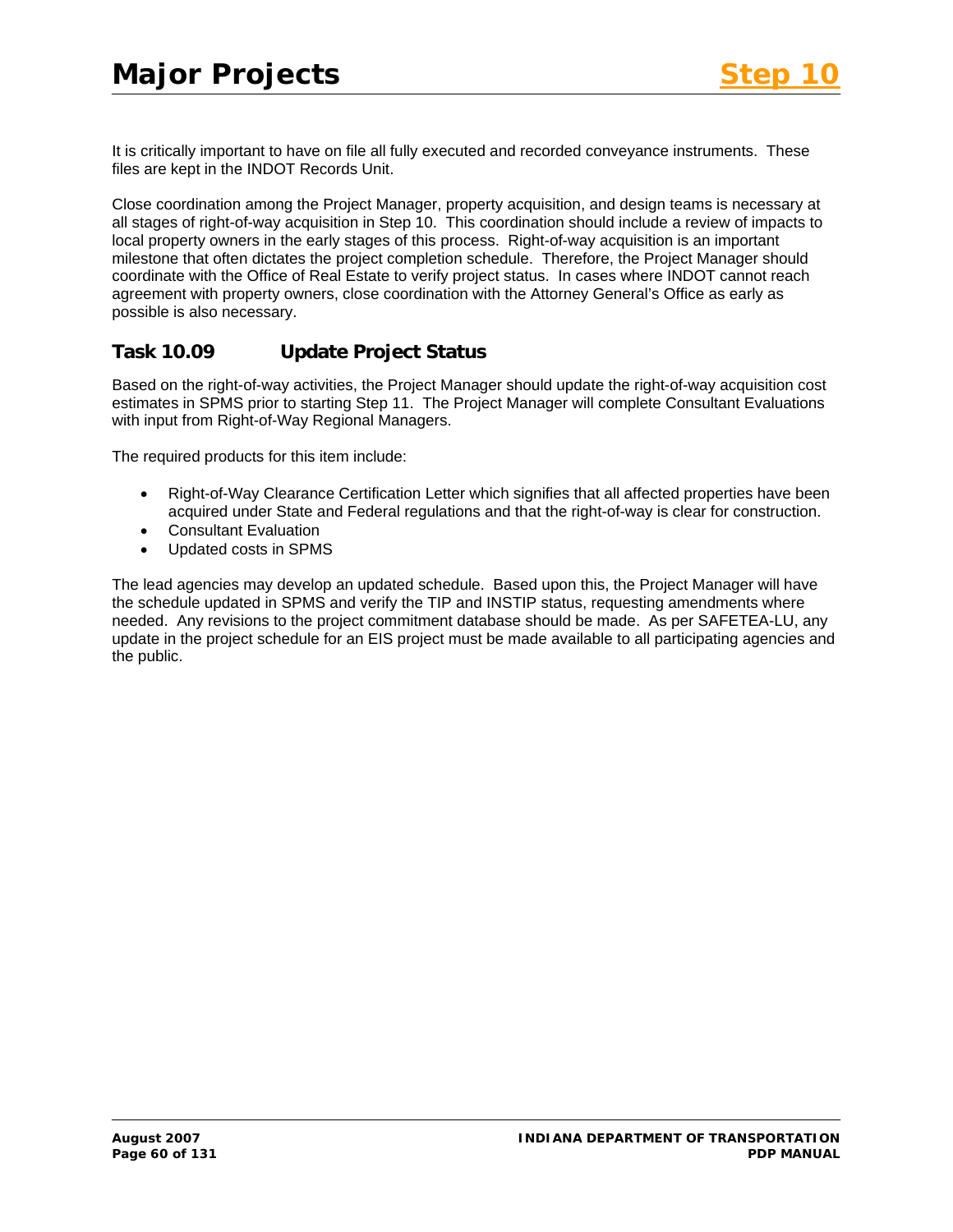# **Step 11 Stage 3 – Complete Preferred Alternative**

#### **Task 11.01: Develop Stage 3 Detailed Design Plans**

Once the Right-of-Way Clearance and Certification has been completed, the Designer can begin the development of the Stage 3 Detailed Design Plans. The Designer should consult the Indiana Design Manual, Chapter 14 as a guide for what is to be included in the plans.

Stage 3 Detailed Design Plans should represent a completed design although changes still might be made due to revisions to existing conditions, right-of-way negotiations, and so forth. The principal work items in Stage 3 include the bridge design, the addition of quantities to the plans, a final cost estimate, and the PSE from FHWA.

The plans and Project Commitments Summary are reviewed by the Designer for consistency with the final environmental document. The Commitments Summary Form will be used during design to keep track of how each of the environmental commitments are being implemented or considered. Additional commitments (either firm commitments or others to be considered later) may be made during design, land acquisition, or construction and should be added to the Commitments Summary Form.

When the Designer prepares the Stage 3 Detailed Design Plans, the final environmental document should also be incorporated into the plans to minimize or avoid environmentally sensitive areas identified by the Production Management Division's Office of Environmental Services (i.e., 4(f) properties, wetlands, critical habitat, endangered species, hazardous waste sites, cemeteries, etc.). At the end of this step, the Designer should have a complete set of Stage 3 Detailed Design Plans ready for review.

#### **Task 11.02: Notify Utility to Prepare Relocation Plans**

The Designer will submit electronic and paper copies of the project plan sheets to the Production Management Division's Utility Section in order to get the utility companies within the project right-of-way to develop their relocation plans. The Utility Section will notify the utility companies that the plan sheets are available within 2 days of receipt.

# **Task 11.03: Relocation Design by Utility (180 Calendar days)**

The utility companies will have 180 calendar days to complete the relocation plans from the time they are notified of the availability of project plan sheets by the Utility Section.

# **Task 11.04: INDOT Review of Public Utility Relocation Plans**

The Utility Section will review the utility relocation plans for conflicts with the road construction project and other utilities within the proposed project right-of-way.

#### **Task 11.05: Prepare Utility Agreements**

The Utility Section will prepare and submit utility agreements to the affected public utilities within the project limits.

#### **Task 11.06 Utility Work Plan Negotiations**

The Utility Section will negotiate with the utility to develop an acceptable utility work plan.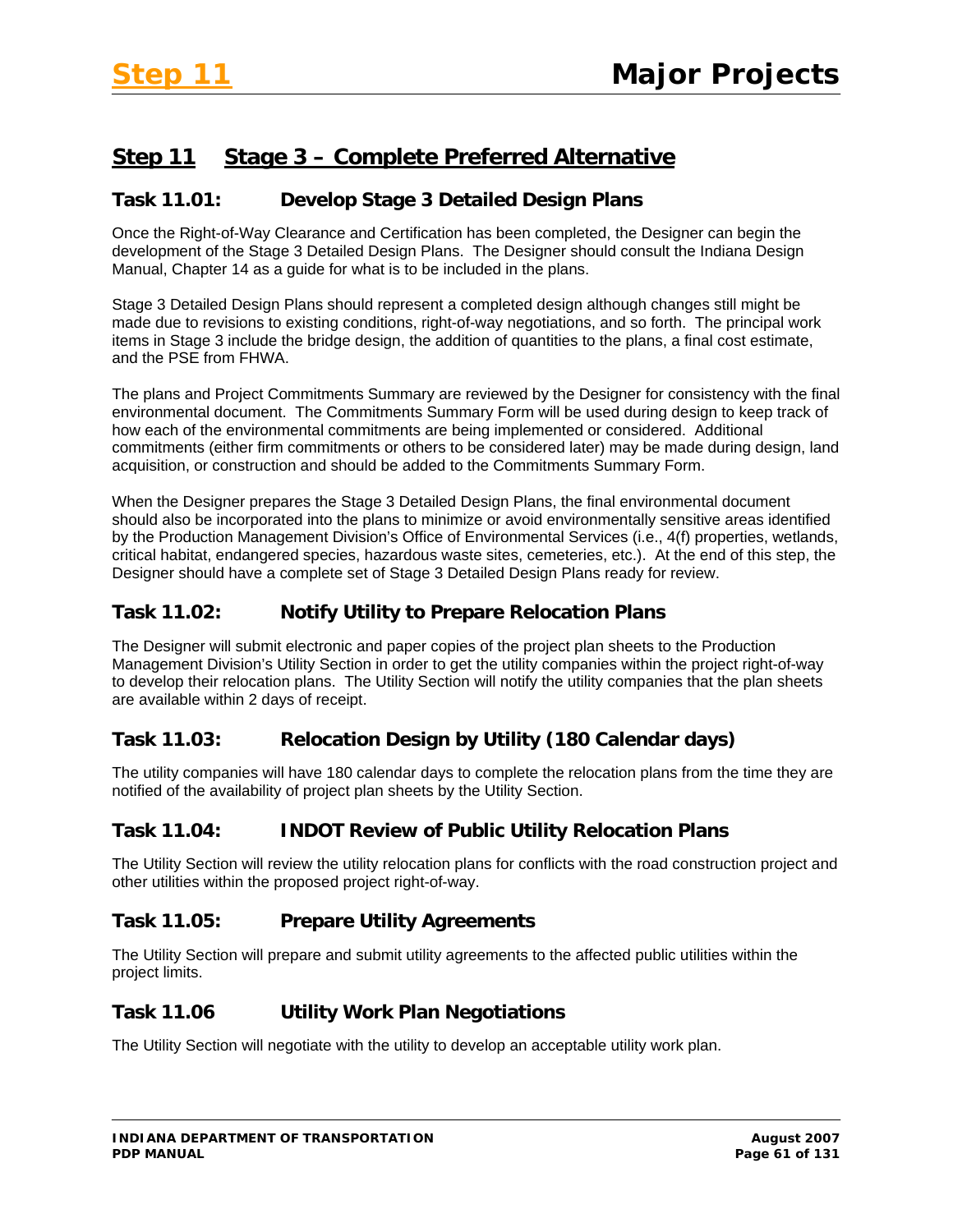# **Task 11.07: Signed Agreements by Public Utility Received**

The Utility Section will receive the signed utility agreements from the affected public utilities. The agreement will be submitted for necessary signatures from State of Indiana personnel.

#### **Task 11.08: Agreement Approval**

The Utility Section will receive signed and approved utility agreements from the Indiana Attorney General. Upon receipt, the OUE will update SPMS.

#### **Task 11.09: Issue Utility Permits / Notice to Proceed**

Upon receipt of executed agreement documents between INDOT and affected public utilities, the Utility Section will issue the permits for the utility to proceed with relocation efforts.

#### **Task 11.10: Notify Railroad to Prepare Force Account Estimate**

The Railroad section will notify the affected Railroads within the project limits to prepare force account agreements.

| Sub-Task 11.10.01: | <b>Force Account Estimate Supplied by Railroad</b>     |
|--------------------|--------------------------------------------------------|
| Sub-Task 11.10.02: | <b>INDOT Review of Railroad Force Account Estimate</b> |
| Sub-Task 11.10.03: | <b>Prepare Railroad Agreements</b>                     |
| Sub-Task 11.10.04: | <b>Signed Agreements by Railroad received</b>          |
| Sub-Task 11.10.05: | <b>Railroad Agreements approved by INDOT</b>           |
| Sub-Task 11.10.06: | <b>Issue Railroad Permits/Notice to Proceed</b>        |
| Sub-Task 11.10.07: | <b>Railroad Permits and NTP issued</b>                 |
|                    |                                                        |

#### **Task 11.11: Complete Final Waterway Permit Applications**

The Production Management Division's Waterway Permits Section will complete the necessary waterway permit applications required by the various resource agencies with jurisdiction over the body of water being affected by the project.

#### **Task 11.12: Submit and Receive Permits**

The Waterway Permits Section will submit and receive the necessary permit applications required by the various resource agencies with jurisdiction over the body of water affected by the project. The Waterway Permits Section will keep the permit on file and provide the Project Manager with a copy of the permit for the project file. Additionally, the Waterway Permits Section will provide a copy of the permit to the Project Engineer upon successful letting of the project to be posted on site as required by resource agency. Any permit conditions not already reflected in the design will be incorporated into the design of the project. At this time, a 180-day statute of limitations (SOL) on claims against USDOT and other Federal Agencies may be published in the Federal Register announcing the federal permitting action.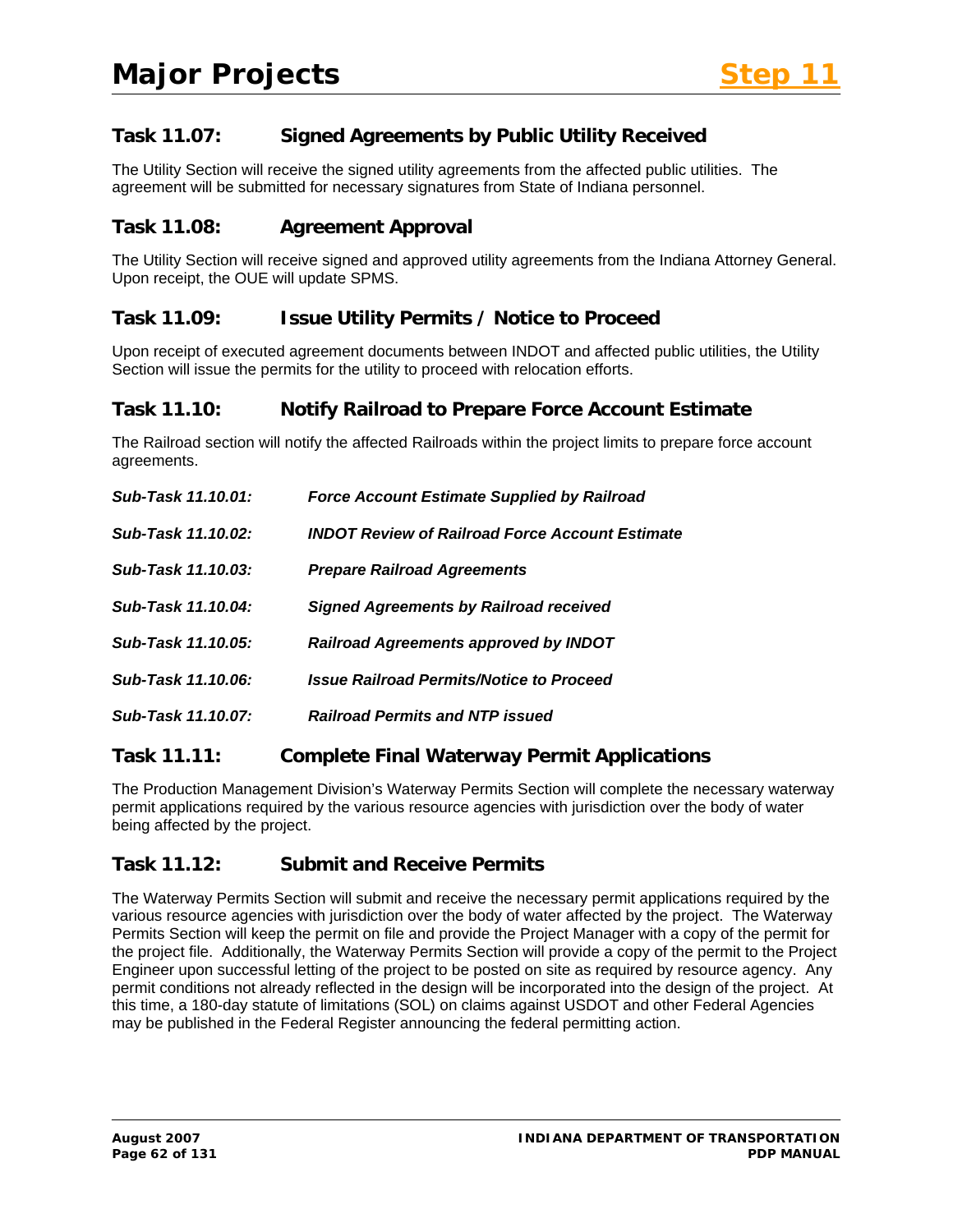# **Task 11.13: Final Field Check / Constructability/ Risk Review**

When project plans are 90% complete, the Designer will hold a Final Field Check with the Project Manager, District Construction, utility representatives (if necessary), and design review personnel as appropriate. The project should be reviewed for consistency with the NEPA document. Mitigation commitments should be incorporated into the project. The District Construction personnel will also discuss constructability/risk of the project as laid out by the Designer and make suggested modifications to the plans for the Designer to incorporate prior to the submission of the next plan review stage.

# **Task 11.14: Submit Stage 3 Detailed Design Plans**

The Stage 3 Detailed Design Plans will be electronically submitted by the Designer and reviewed by the Office of Roadway Services, the Office of Structural Services, or the appropriate District staff as directed. The Reviewer has 30 days to review the plans and return them to the Designer. The Designer should consult the Indiana Design Manual, Chapter 14 as a guide for what is to be included in the submittal.

The Designer should submit the plans electronically into ERMS. Non-IPOC projects are to be submitted to the appropriate District Coordinator (Coordinators 1-6) and IPOC projects are to be submitted to the Central Office Coordinator (Coordinator 7). The Designer should notify the Coordinator and the Project Manager that the plans have been submitted into ERMS. The Coordinator then notifies the Project Manager that the submittal is ready for review. The Project Manager will review the submittal documents and determine which reviews need to be completed. After concurring that the submittal is complete, the Project Manager will inform the Coordinator of the required reviews. The Coordinator will then route the plans to the Reviewer. As part of the review, the Reviewer will provide markups and an evaluation. If a resubmittal is needed, the Reviewer should notify the Coordinator and the Project Manager, and the Project Manager must decide whether to adjust the schedule accordingly. Also, the Reviewer should notify the Coordinator and the Project Manager if a review of the Final Tracings will likely be needed.

After completing the review and the evaluation, the Reviewer will return the plans, any markups, and the evaluation back to the Coordinator through ERMS. The Coordinator will notify the Project Manager and the Designer of the completed review, and that the review comments and evaluation are available in ERMS for the Project Manager to review. The Project Manager will review the markups and the evaluation for concurrence, noting if there are any further concerns to be addressed such as failure to incorporate committed mitigation measures into the design of the project. The Project Manager will review the Project Commitments Summary for consistency with the final environmental document and to ensure that all commitments have been incorporated into the project plans and specifications or otherwise implemented as agreed to by the Office of Environmental Services. Once satisfied that all commitments have been met and that the review is complete, the Project Manager will then notify the Designer and the Coordinator that the review and evaluation are complete. The Coordinator will then process the review and the evaluation for the Designer. At this time, the Designer will be able to view any markups and the evaluation.

A flowchart illustrating this plan submittal and review process is provided in the Appendix.

# **Task 11.15: Contract Time Sets**

The project plans will be submitted to the District Construction Engineer who will develop contract time sets for the project. The District Construction Engineer will typically require a minimum of two weeks to complete this activity.

# **Task 11.16 Final Geotechnical Engineering Review**

The Designer will be responsible for submitting the Final Geotechnical Review form and a complete set of plans (including cross sections) to the geotechnical engineer that completed the geotechnical report. Once the plans have been reviewed the Final Geotechnical Review form should be returned to the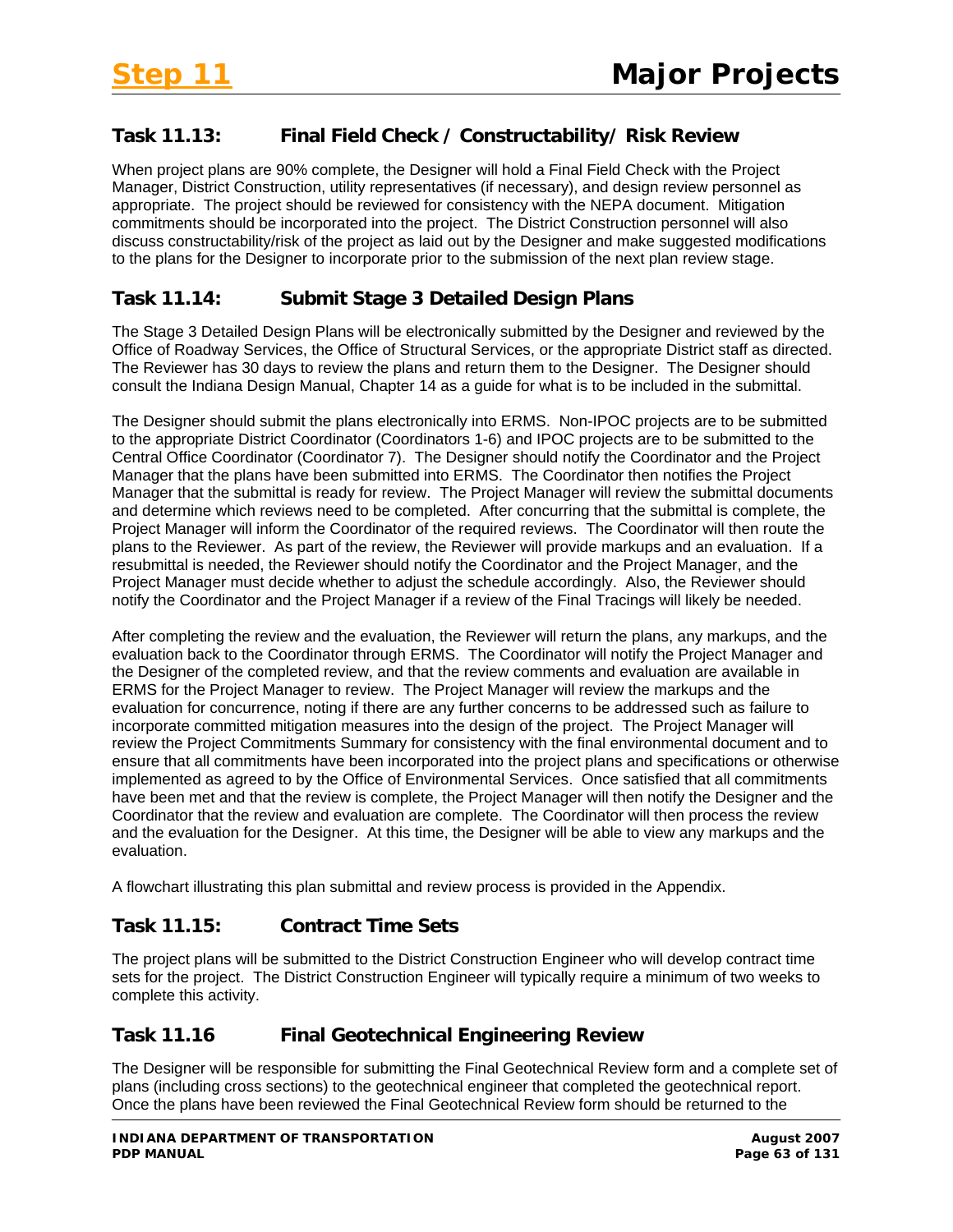Designer either showing that the plans comply with geotechnical report or that the plans need some modifications. If the plans require modifications, the corrections should be made and plans and a new form should be resubmitted to the above noted geotechnical engineer.

# **Task 11.17: Hold Public Information Meeting**

The Project Manager will work with the INDOT Public Hearings Office to set up a public information meeting to inform the public of the final configuration the project will have and the proposed sequencing of the project construction.

# **Task 11.18: Update Project Status**

The lead agencies may develop an updated schedule. Based upon this, the Project Manager will have the schedule updated in SPMS and verify the TIP and INSTIP status, requesting amendments where needed. Any revisions to the project commitment database should be made. As per SAFETEA-LU, any update in the project schedule for an EIS project must be made available to all participating agencies and the public.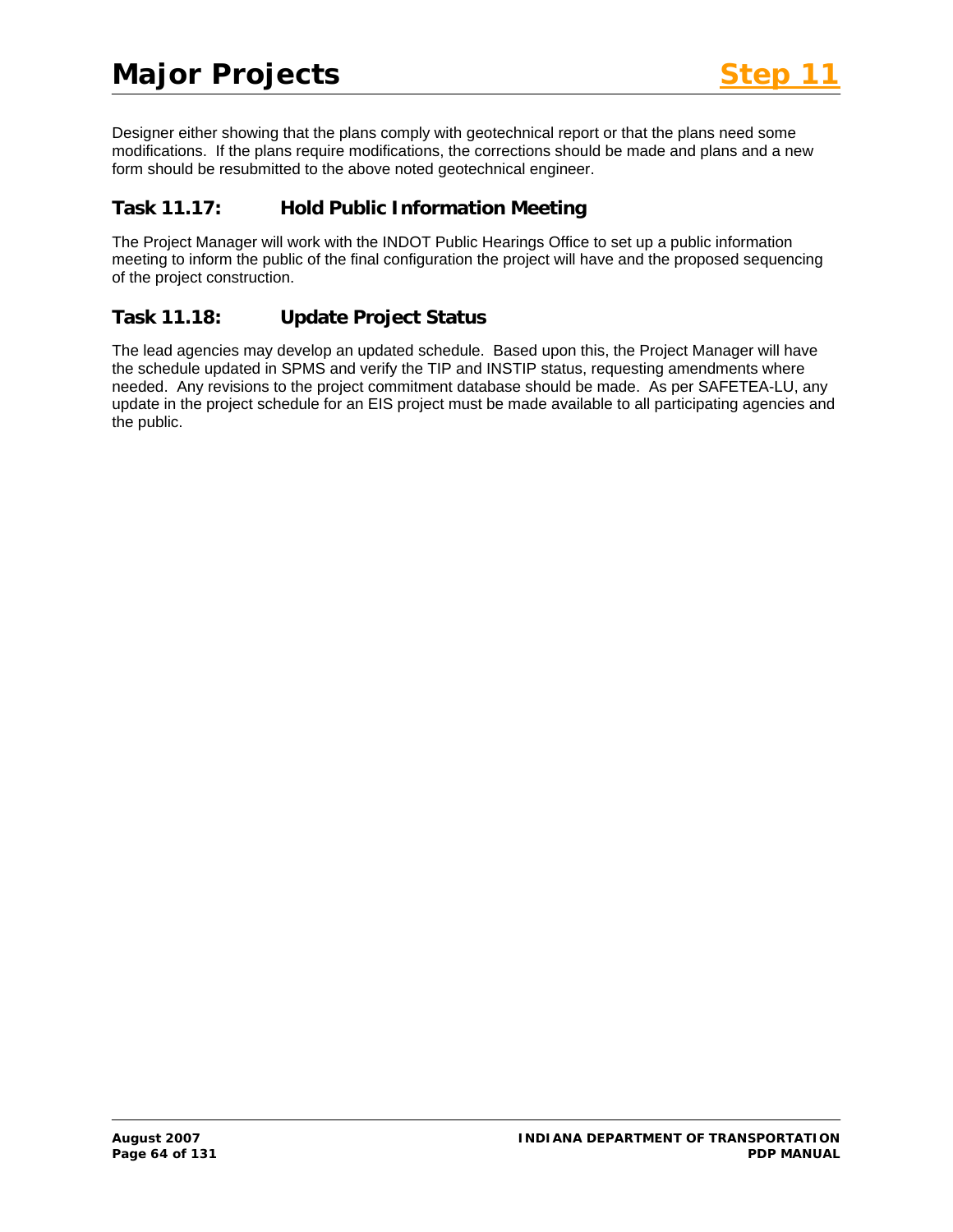# **Step 12 Prepare Final Tracings Package**

#### **Task 12.01 Prepare Final Construction Cost Estimate**

The Designer will prepare the final construction cost estimate for submission with the contract package. This estimate will include specifications and quantities of materials required for the project utilizing the latest cost analysis information obtained from the most recent letting trends.

# **Task 12.02: Prepare Final Special Provisions (Including All Waterway Permits)**

The Designer will prepare the special provisions document for submission with the contract package.

# **Task 12.03: Prepare Final Tracings**

The Designer will prepare the final tracings for the project to be submitted electronically through ERMS.

# **Task 12.04: Final Project Document Review**

The Designer will submit the final contract document to the Project Manager for review. The Project Manager will be responsible for checking that all comments given by the Reviewer from the previous submission have been addressed. The project is again reviewed for consistency with the NEPA document. The **Commitments Summary Form** and a copy of the NEPA document is provided to the appropriate INDOT District Office and included in the letting documents for the project. These documents are to be forwarded by the Project Manager to the Project Engineer responsible for the construction of the project

# **Task 12.05: Production Project Team Review**

Upon the end of the project's development, a Production Project Team Review is held to give information and feedback amongst all the production units concerning successful and unsuccessful activities which occurred during the project's development. A report documenting these activities is prepared by the Project Manager or the Designer and submitted to the Director of Production Management.

# **Task 12.06: Project Time Float Reservoir**

This maximum allotment of 60 days is built into the project schedule and is to be managed by and used at the discretion of the Project Manager for unforeseen issues that arise throughout the project's development.

# **Task 12.07: Project Documents Submitted to Contracts Division**

The Designer will submit the project document to INDOT Document Management via ERMS 90 days prior to the letting date. The document will contain the project cost estimate, specifications, quantities, special provisions, permits, phasing/constructability and project plans.

The Project Manger will be responsible for making sure all of the hard copy documents have been submitted by the Designer. Once this review is complete, the project Manager will submit plans and documentation to the INDOT Records Unit.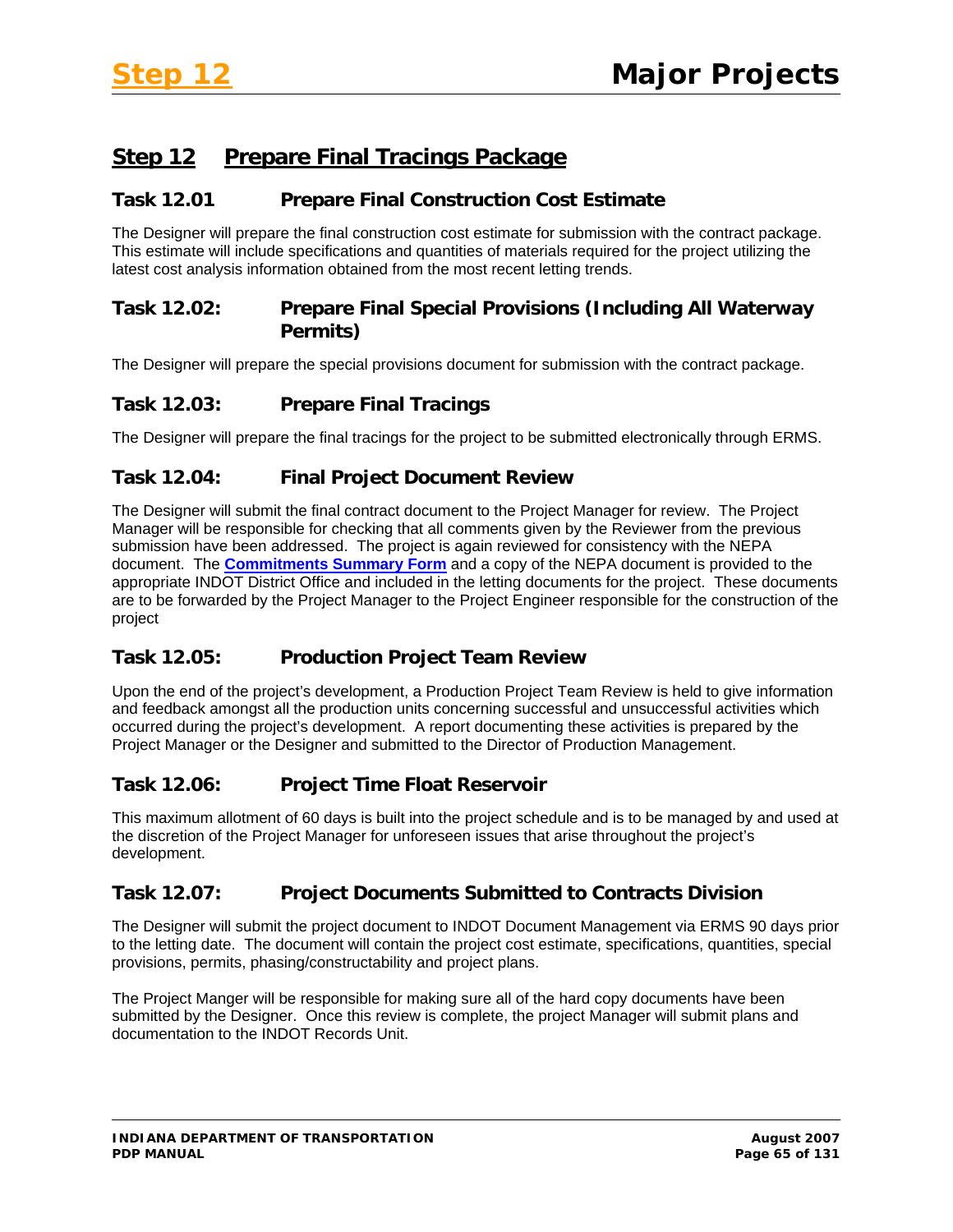# **Task 12.08: Update Project Status**

The lead agencies may develop an updated schedule. Based upon this, the Project Manager will have the schedule updated in SPMS and verify the TIP and INSTIP status, requesting amendments where needed. Any revisions to the project commitment database should be made. As per SAFETEA-LU, any update in the project schedule for an EIS project must be made available to all participating agencies and the public.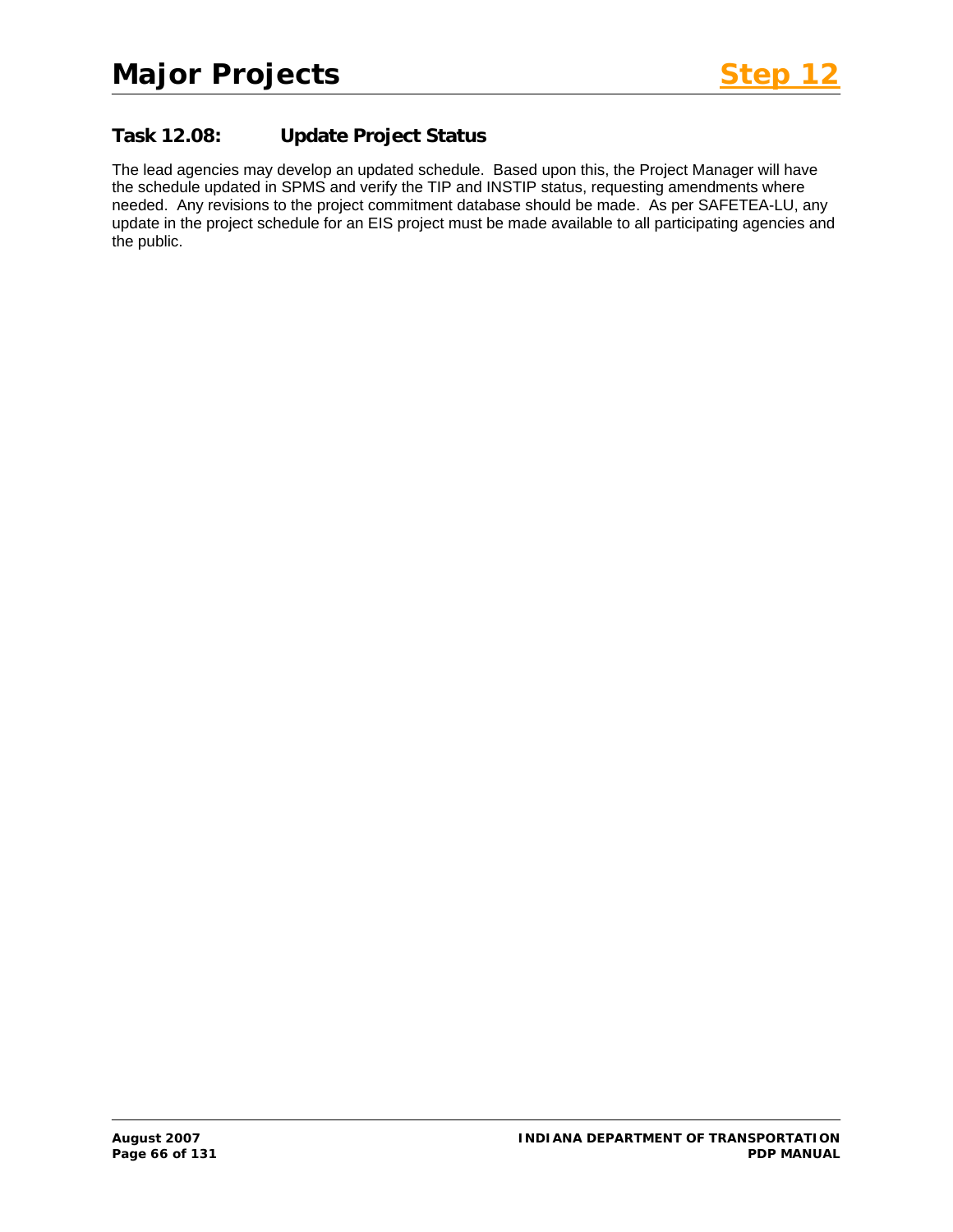# **300.0 Minor Projects**

The following chapter describes the Project Development Process for Minor Projects. Key steps are outlined, and individual activities and sub-activities are explained. Specifically, each activity will state:

- What is the work to be done?
- Who performs the work?
- What is needed to complete the work?
- What must occur before work can begin?
- What is the product or deliverable that comes from the work?

The stakeholders involved in each activity are identified, areas of public involvement are indicated, and instances of IPOC Concurrence are detailed. Please refer to the Minor PDP Gantt Chart in the appendix.

# **Step 0 System-Wide Analysis / Project Identification / Draft Purpose and Need**

Project candidates can be identified through statewide system analysis completed by the Office of Urban & Corridor Planning, District Planning/Programming Office or by local government or constituent requests. The Office of Urban & Corridor Planning is responsible for analyzing current and future transportation mobility needs and scoring/prioritizing projects in the "Major New" project program. Some proposed project candidates are discarded after various levels of analysis if no need is found. However, if a project is determined to have sufficient statewide system need, the office prioritizes it and presents it annually to the INDOT Planning Oversight Committee (IPOC) for approval of the initial schedule delivery and budget of each fiscal year's new projects.

Alternatively, another source of new candidate projects, the Office of Urban & Corridor Planning develops a Long Range Plan that looks at a minimum of 20 years into the future according to US DOT Statewide Planning Regulations. INDOT's Long Range Plan focuses on identifying capacity-adding projects. As the projects are identified by the Long Range Planning section within the Office of Urban & Corridor Planning, the Office of Budget and Finance develops the fiscal forecast for the specified 20-25 year period.

The majority of minor projects will consist of road and bridge preservation. These projects will be data driven gathered through sufficiency ratings. There should be a four year pavement and six year bridge preservation program.

Fiscal constraint is then applied to develop a project specific statewide Long Range plan which is approved by the Commissioner. The Long Range plan is used to not only fulfill the CFR and state requirements listed above but also for:

- a. Air Quality modeling in non-attainment and maintenance areas throughout the state.
- b. Provide information to INDOT customers and legislature about major transportation investments statewide.
- c. Provide candidate projects for the Major New CO program
- d. Identify future funding needs of the agency
- e. Allows coordination with pavement preservation programs and other infrastructure investments.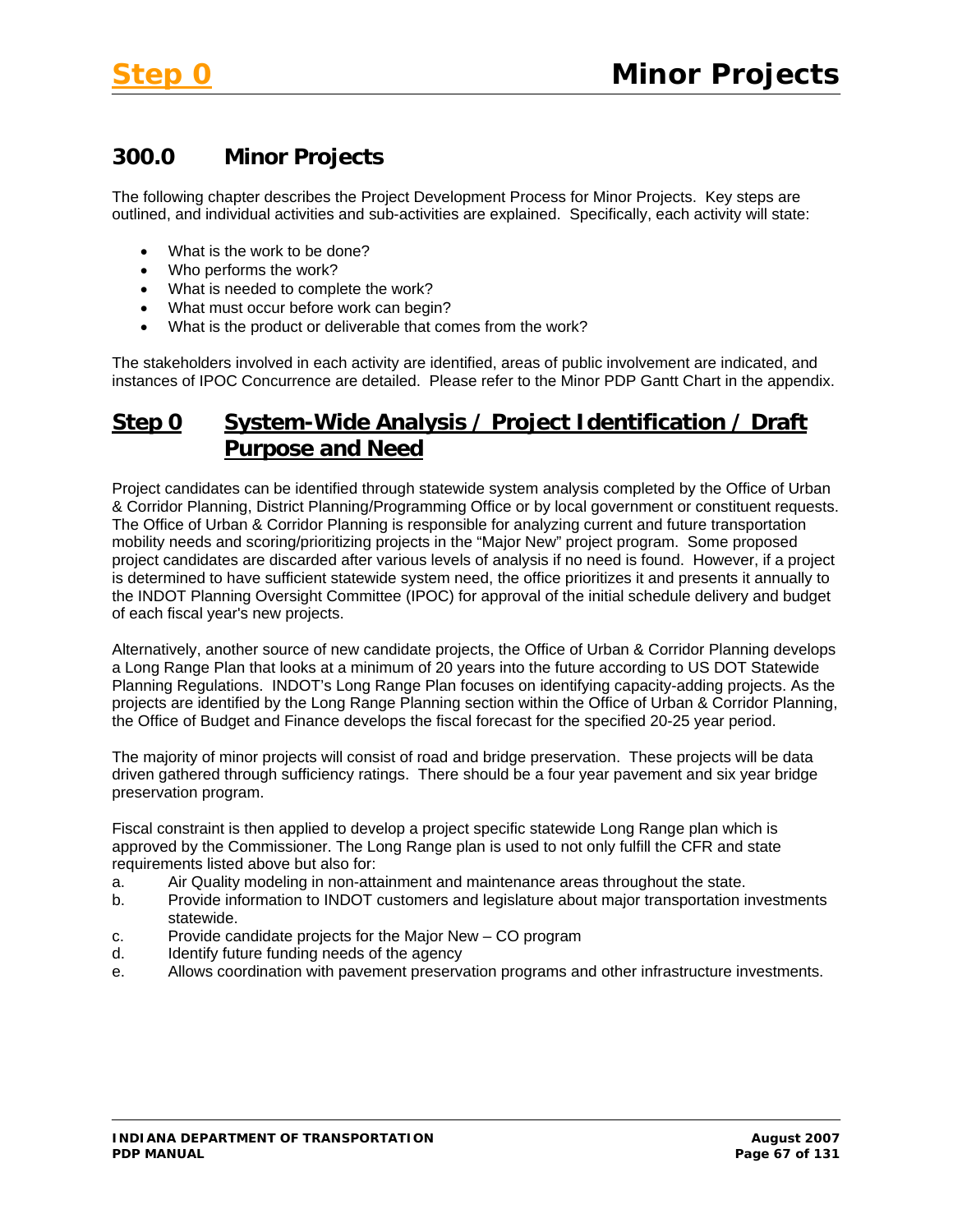# **Step 1 Professional Services**

#### **Task 1.01: IPOC Concurrence – Authorization of Project Identification and Schedule**

Most projects will be added to INDOT's 10 year list at the approval of the IPOC committee. The IPOC committee will approve a schedule and budget. At this time, this minor project will either be transferred to the Division of Production Management (Central Office) or remain in the home District and a Project Manager will be assigned a project and associated Des Number.

Note: Some projects with IPOC committee approval will be approved over a shorter planning horizon and not be in the initial 10 year plan.

#### **Task 1.02: Project Manager Assigned**

The District Consultant Services Manager or Office Manager of the Production Management Division's Office of Project Management will assign a member of their staff as Project Manager for an IPOC/Non-IPOC project. At this time, the Project Manager will accept ownership of the project.

#### **Task 1.03: Prepare Business Case**

The Project Manager will develop a business case for an IPOC/Non-IPOC project. The business case will include the following items:

- A. Project Transfer: The Project Manager will work with the Project Sponsor the Office of Urban and Corridor Planning to transfer or copy all relevant information on this project.
- B. Confirm Project Limits: The Project Manager with the Project Sponsor or the Office of Urban and Corridor Planning will confirm the study area and project terminus.

Defining an adequate study area is critical to project success. The study area size determines the general area for which data is to be collected and from which the stakeholders are to be identified and engaged. The initial study area limits should have been identified from INDOT's Long Range Plan or systems analysis that identified the problem. The study area must be big enough to include all areas that contribute to the transportation problem and encompass the range of alternative solutions appropriate to solving the problem.

- C. Draft Purpose and Need Statement: At this time, the Project Manager will confirm the initial purpose and need developed by the Project Sponsor or the Office of Urban and Corridor Planning.
- D. Milestone Dates: The Project Manager shall develop the project's milestone dates and review the preliminary cost estimate as prepared by the Project Sponsor or the Office of Urban and Corridor Planning. While there is still no determination of reasonable alternatives or project solutions, there should be enough information to update the magnitude of the construction right-of-way acquisition to develop a cost estimate and provide a milestone of minor events.
- E. Confirm that the project is in the TIP and INSTIP.

# **Task 1.04: Conduct Red Flag Summary**

The Project Manager will request that a representative of the Office of Environmental Services and other District Production or Production Management Division staff as appropriate conduct a Red Flag summary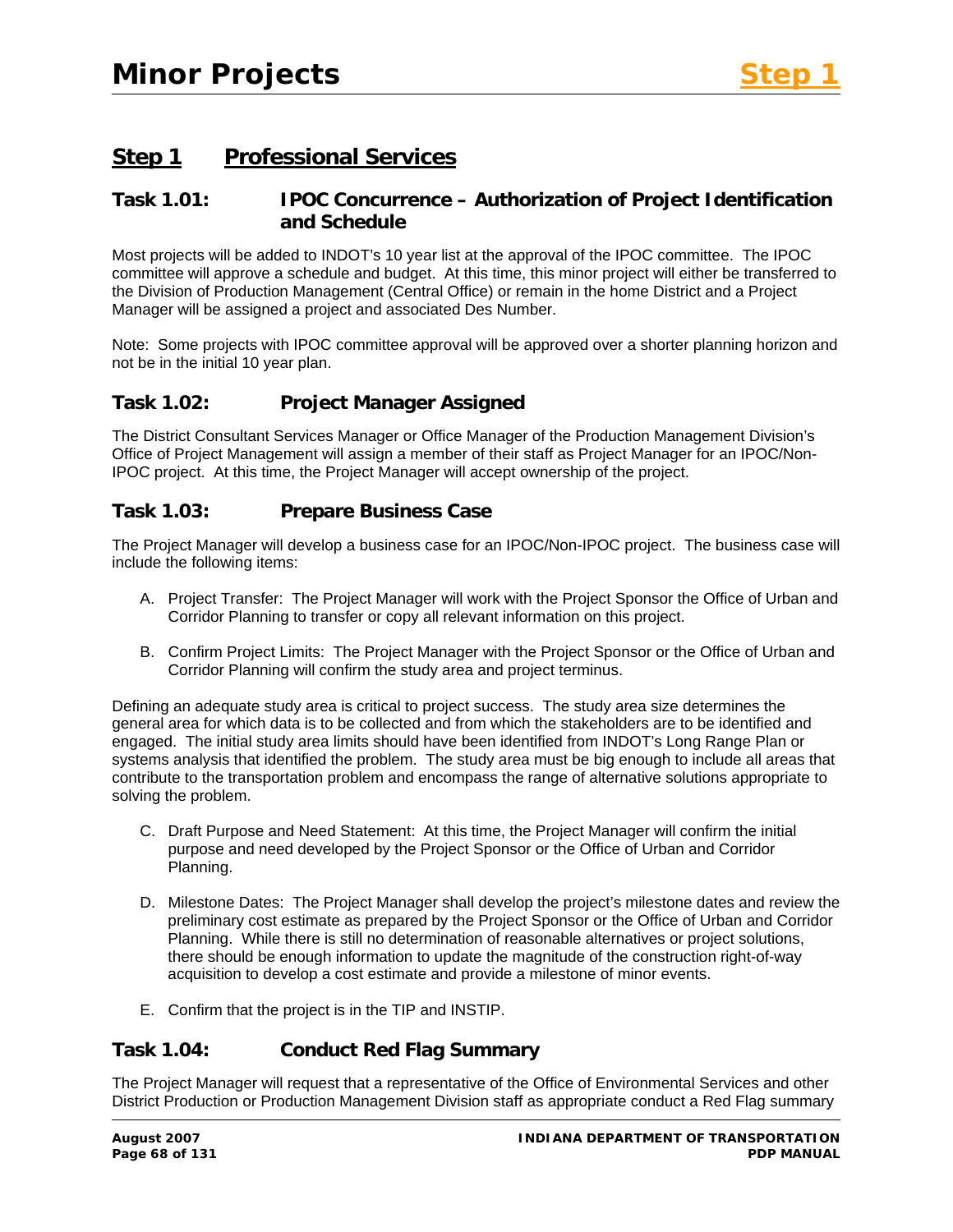for this project. Red Flags, including environmental, right-of-way, utility, and engineering issues, are locations of concern within the study area. Red Flags do not necessarily identify locations that must be avoided, but rather identify locations that may entail additional study coordination, creative management or design approaches, or increased right-of-way or construction costs. Locations that must be avoided are considered and referred to as "fatal flaws". A "fatal flaw" could involve significant, negative economic, environmental or historical impact in an area. The Project Manager should ensure consultation with the appropriate specialists to determine the level of concern for each Red Flag item.

There are several ways to identify Red Flag locations. It is recommended that the first data source consulted be secondary sources. A site visit is the next level or source for Red Flag analysis conducted during planning. More in depth analysis, requiring additional work such as borings or "digs" are typically conducted during later steps of the PDP. Areas of potential concern are utility locations, existing structures, drainage problems, waterways, geotechnical issues, topography and existing right-of-way and/or land use issues.

The appendix contains a sample of the Red Flag summary that can be used to identify potential Red Flags. It is intended as a guide to what items and issues should be considered and addressed in the required "Red Flag Summary Report". For minor projects, "Red Flags" must be identified on one of the study area base maps. It is understood that not all information may be applicable to mapping.

# **Task 1.05: Develop Public Involvement Plan**

Stakeholder involvement is essential for every step in the minor PDP. Stakeholders provide information and offer a unique perspective in identifying the problem and what changes or improvements are needed to have a successful project. Stakeholder involvement is also required by the FHWA during the planning and environmental processes.

Stakeholders are individuals and groups who are or may be impacted by or have an interest in the project. In some cases, federal regulations define who stakeholders are. Typically stakeholders include professional and technical staff from INDOT and affected local governments and agencies, elected and appointed officials, the general public, people and businesses. Stakeholders for environmental justice include low-income and minority populations within the study area. Below is a list of potential initial stakeholders.

#### **Examples of Stakeholders**

- INDOT
- District Offices
- Federal Highway Administration
- Federal Transit Agency
- Local Transit Agency
- Metropolitan Planning Organization
- Local Public Agency
- Civic and Community Associations
- General Public
- Environmental Justice Population
- Resource Agencies
- Special Interest Groups
- Major Commercial Facilities
- Schools and Educational Institutions

Every minor project should have a documented public involvement plan (PIP). The Project Manager is responsible for the development and coordination of the PIP with the Public Hearings Office and the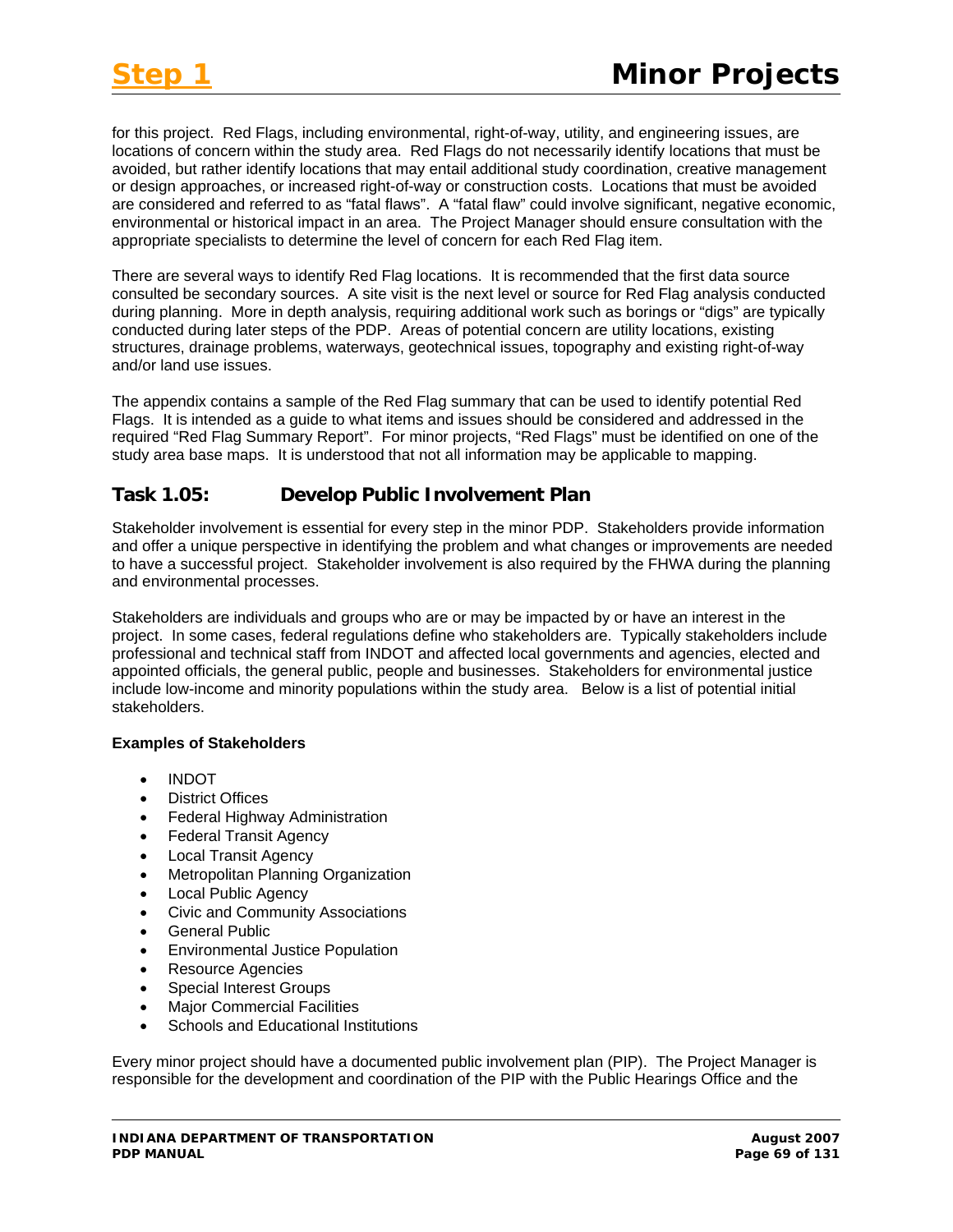Office of Environmental Services. The PIP outlines the strategy and responsibilities for informing and involving stakeholders during the planning phase and all the steps of the PDP.

For projects being developed as Environmental Assessments (EAs), the INDOT Environmental Policy Administrator will consult with the FHWA Environmental Program Manager to determine which EAs will require a Community Advisory Committee (CAC) and public/agency meeting(s) during the development of purpose and need and alternatives screening. The Office of Environmental Services will assure that these PIP activities are included in the associated project PIPs.

PIP development should be during the "kick off" meeting and should evolve as the stakeholders have an opportunity to comment and contribute ideas to it. Technically, the PIP continues through construction and may need to be revised to address changing public and stakeholder concerns and needs throughout the project.

The PIP can include a mix of informational meetings, newsletters, web pages, special events, educational handouts and booths at a local event, or more formal meetings. The magnitude of the project should be the guide to the extensiveness of the PIP. In general, the PIP should:

- Define and describe public involvement actions, activities and publications to be conducted in each step in the PDP.
- Define the strategy to engage and solicit information, ideas and opinions from stakeholders (for example, the stakeholders' definition of the problem and idea of an acceptable solution).
- Explain how stakeholders' ideas and opinions will be incorporated into the PDP decision-making process.
- Identify the actions and approaches to inform stakeholders about the problem being studied, planning process, potential project alternatives under evaluation, justification for eliminating alternatives, and recommendations.
- Identify responsibilities for managing and implementing the actions, responses, the timing and funding for the public involvement activities.
- Clarify how, where and who will implement and document the activities, actions and materials used during the process.

# **Task 1.06: Prepare Scope of Services**

At the appropriate time (with respect to projects on the long range planning list and schedule), the Project Manager will develop and submit the following to the Division of Contract Administration (CO/CA):

- Request For Proposal Form (RFP) see Appendix C for form and submittal information.
- Contract Information Form (CIF) see Appendix C for form.

This request should be placed on the proposed 18 month RFP list and later updated (2 months) before advertisement. Advertisement of RFPs will be monthly. The Scope of Services is written which outlines the intent of the contract. The scope of services will become Appendix A of the Consultant's contract. A brief description of the services and required prequalification for the related work types are included in the advertisement for RFP. These work types cover the work to be performed by the prime consultant and sub consultants.

#### **Engineering Assessment Studies**

Develop purpose and need, proposed design guidelines, preliminary alternatives, necessary coordination with public agencies and stakeholders, development of preliminary project costs, etc.

Environmental and Engineering Assessment studies proceed together. Engineering recommendations consider the associated social, economic, and environmental impacts.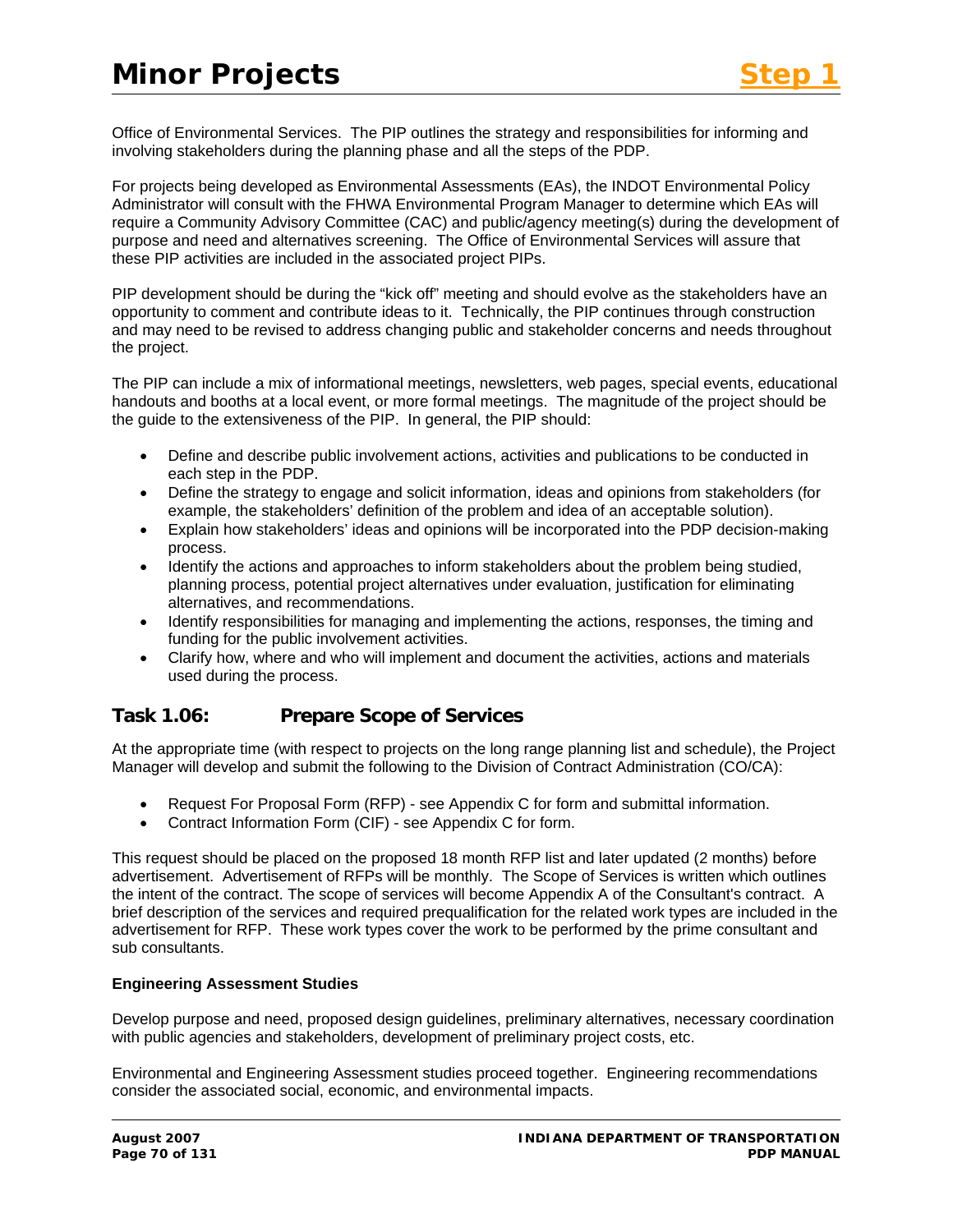#### **Environmental Studies**

These studies use the engineering assessment studies. On minor projects, the document will be a Categorical Exclusion (CE). A CE does not involve significant environmental impacts. If an Environmental Impact Statement (EIS) and Record of Decision (ROD) or Environmental Assessment (EA) and Finding of No Significant Impact (FONSI) become necessary, the project will become a major project. See the Procedural Manual for Preparing Environmental Studies.

#### **Plan Development**

This phase may include the following:

- Topographic Survey Data Collection
- Geotechnical Engineering
- Roadway Design
- Bridge Design
- Traffic Analysis
- Traffic Signal Design
- Sign Design
- Lighting Design
- Utility Relocation and Coordination
- Subsurface Utility Engineering (SUE)
- Right-of-Way Plan Development
- Environmental Mitigation Design
- Title VI Demographic Collection

#### **Real Estate Phase**

This phase may include the following:

- Project Management for Acquisition Services
- Title Search
- Value Analysis
- Appraisal
- Appraisal Review
- Negotiations
- Closing (INDOT function)
- Buying
- Relocation
- Relocation Review (INDOT function)

#### **Construction Phase**

Construction inspection is normally included in open-ended construction inspection contracts.

The description of the required work will be expanded to provide details, requirements and guidance to the Consultant. The details may provide:

- Project length
- Number of bridges to be replaced/rehabilitated
- Number of small structures
- Number of traffic signals to be designed/modernized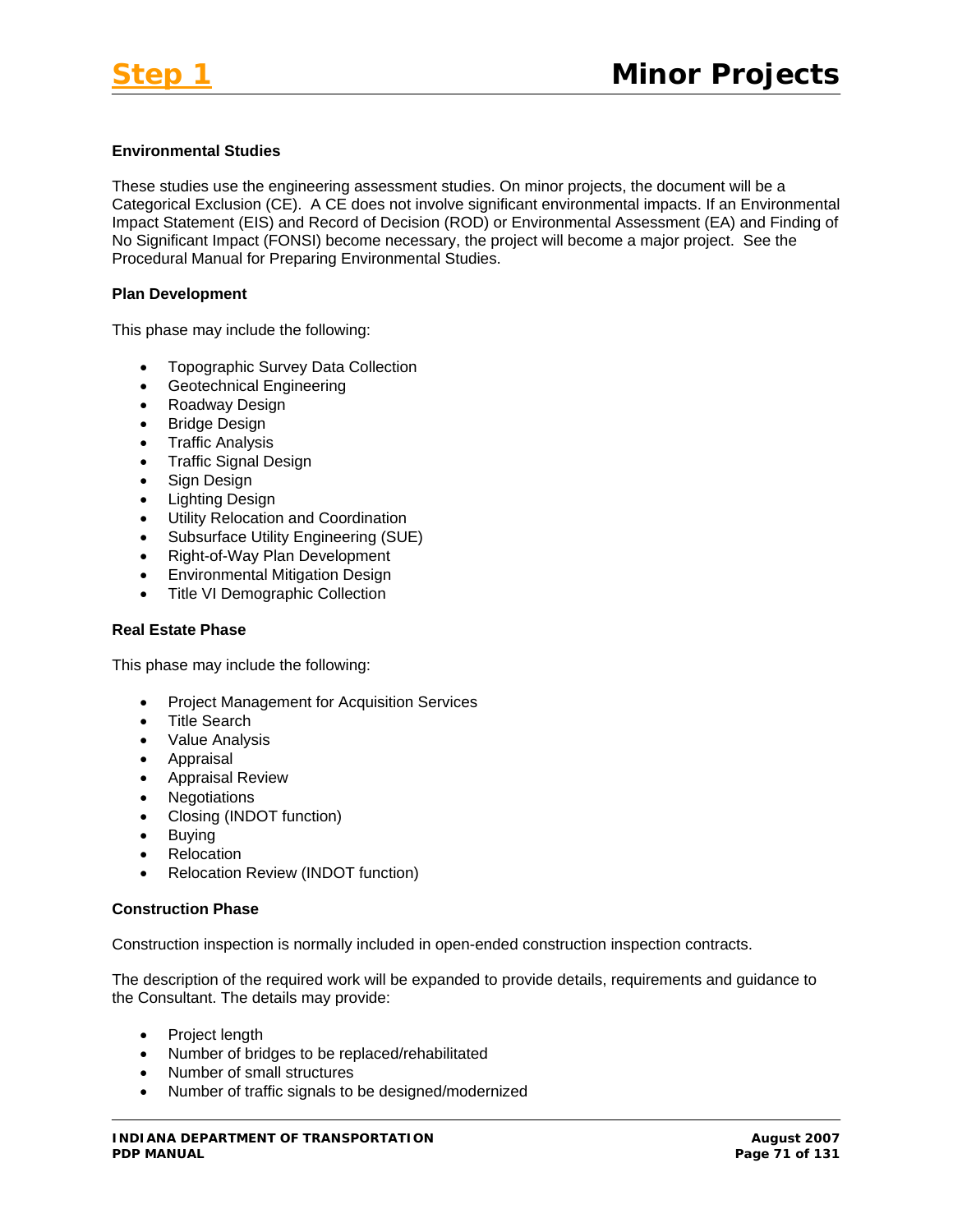- If some type of geotechnical services are required
- If additional right-of-way/relocations are required
- Construction of mitigation sites
- Any other items

#### **Task 1.07: Advertise RFP**

The CO/CA will advertise the RFP for 21 calendar days. During that period of time, they will receive Letters of Interest (LOI) from a list of pre-qualified consultants. The CO/CA will prepare and request scoring or rating of the interested consulting firms.

#### **Task 1.08: Review and Evaluate RFP Responses**

The Project Selection Team Leader of the managing office (depending on the project classification) will prepare a team of 3 to 5 members to score the LOI for each item submitted by the interested consulting firms.

The scoring team should complete the scoring, signed tabulation form and selection score agreement then submit results to the Project Selection Team Leader, who will tabulate the scoring and rankings and return the results to the CO/CA.

#### **Task 1.09: Recommend and Approve RFP Selection**

The CO/CA will submit the scoring to the Consultant Selection Review Committee who will review scoring tabulations, capacity and DBE/MBE/WBE compliance statement and forward recommendations to the Commissioner. The CO/CA will then publish a list of selected firms on the INDOT website.

#### **Task 1.10: Scope Meeting and Fee Preparation**

The Project Manager and the CO/CA Consultant Service Section will send notification letters and schedule scope of work meeting with selected consultants. The consultant notification letter will include:

- Meeting date
- Known scope of work
- Appendices A to D for open ended contracts
- Ask for overhead rates, Federal Contract Compliance Manual (FCCM), and audit data
- Certified payroll, billing rates
- Prime and sub-consultants prequalification
- Direct and non-salary costs

At the meetings the Project Manager will provide the following information as available:

- Mini-Scope or Engineer's Report (if available)
- Draft Purpose and Need Statement
- Red Flag Summary
- Other relevant materials or studies

The selected consultant will then prepare and submit a fee proposal to the CO/CA Consultant Services Section. The Project Manager and the CO/CA representative will analyze and comment on the fee proposal.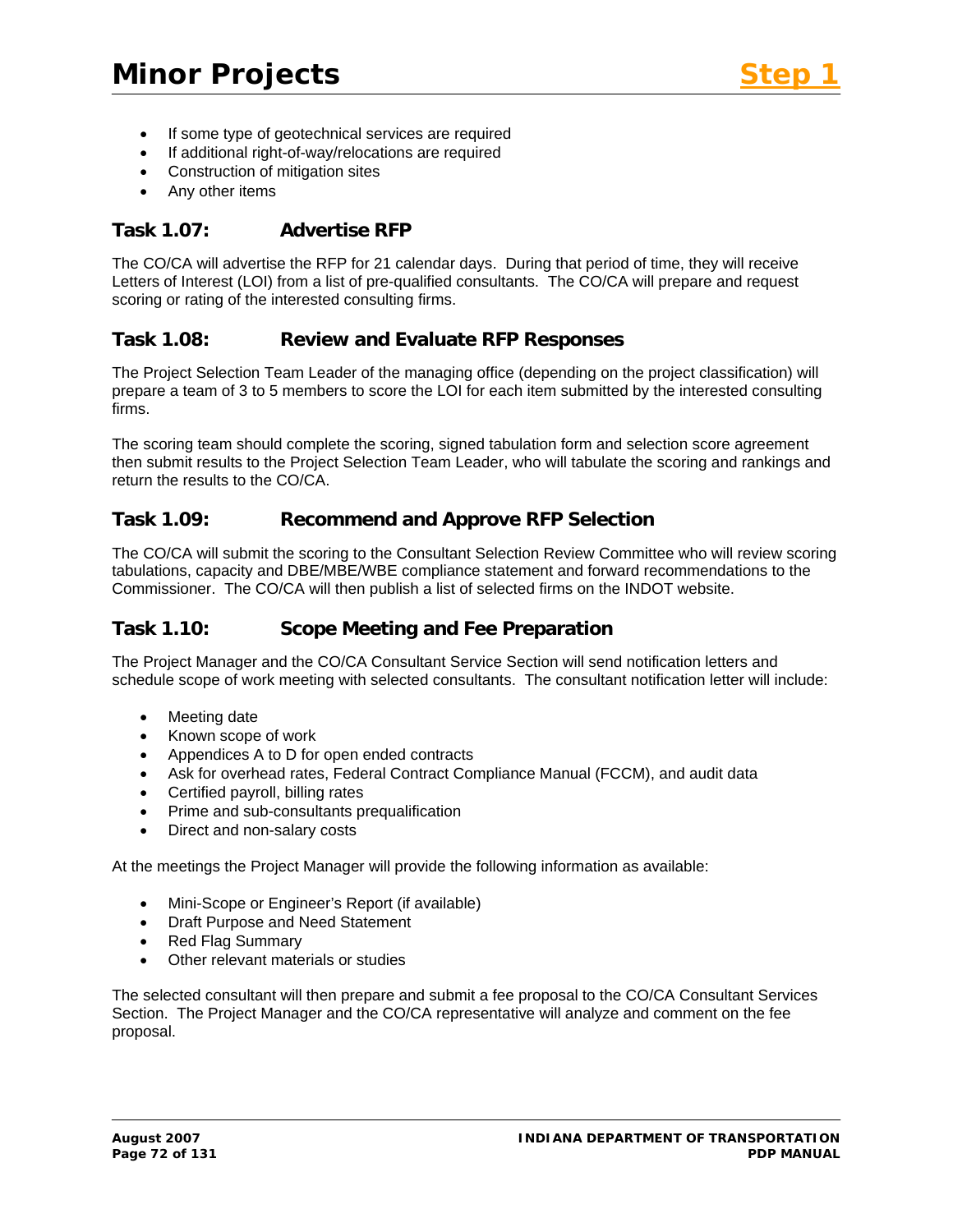# **Task 1.11: Contract Negotiations**

The CO/CA Consultant Service Section will negotiate fees with the Consultants. If unable to reach an agreement on the negotiated fees, the CO/CA will contact the next ranked Consultant and will start the scope of work process anew.

# **Task 1.12: Agreement Preparations**

Once the fees are negotiated and agreed upon with CO/CA, the CO/CA Consultant Services Section will fill out the work order request and FMIS form for the FHWA approval for federally funded contracts. After FHWA's approval, the funds will be posted to the proper account.

After funds have been posted, a draft contract will be prepared by the CO/CA Consultant Service Section. It will include predefined appendices that serve specific purposes. This document will be submitted to the CO/CA Document Control Section.

# **Task 1.13: Agreement Approval and Signatures**

The CO/CA Document Control Section will transmit an agreement to Consultants for signatures. The Document Control Section will email the Department of Workforce Development and the Department of Revenue to verify status.

The Document Control Section obtains INDOT signatures on the contract and forwards to the Department of Administration, State Budget Agency and the Attorney General's Office for approval.

## **Task 1.14: Signed PO Number Assigned / Issue Notice to Proceed**

After the signature process, the CO/CA Consultant Service Section will issue a notice to proceed. The Project Manager will update the schedule and verify the TIP and INSTIP status.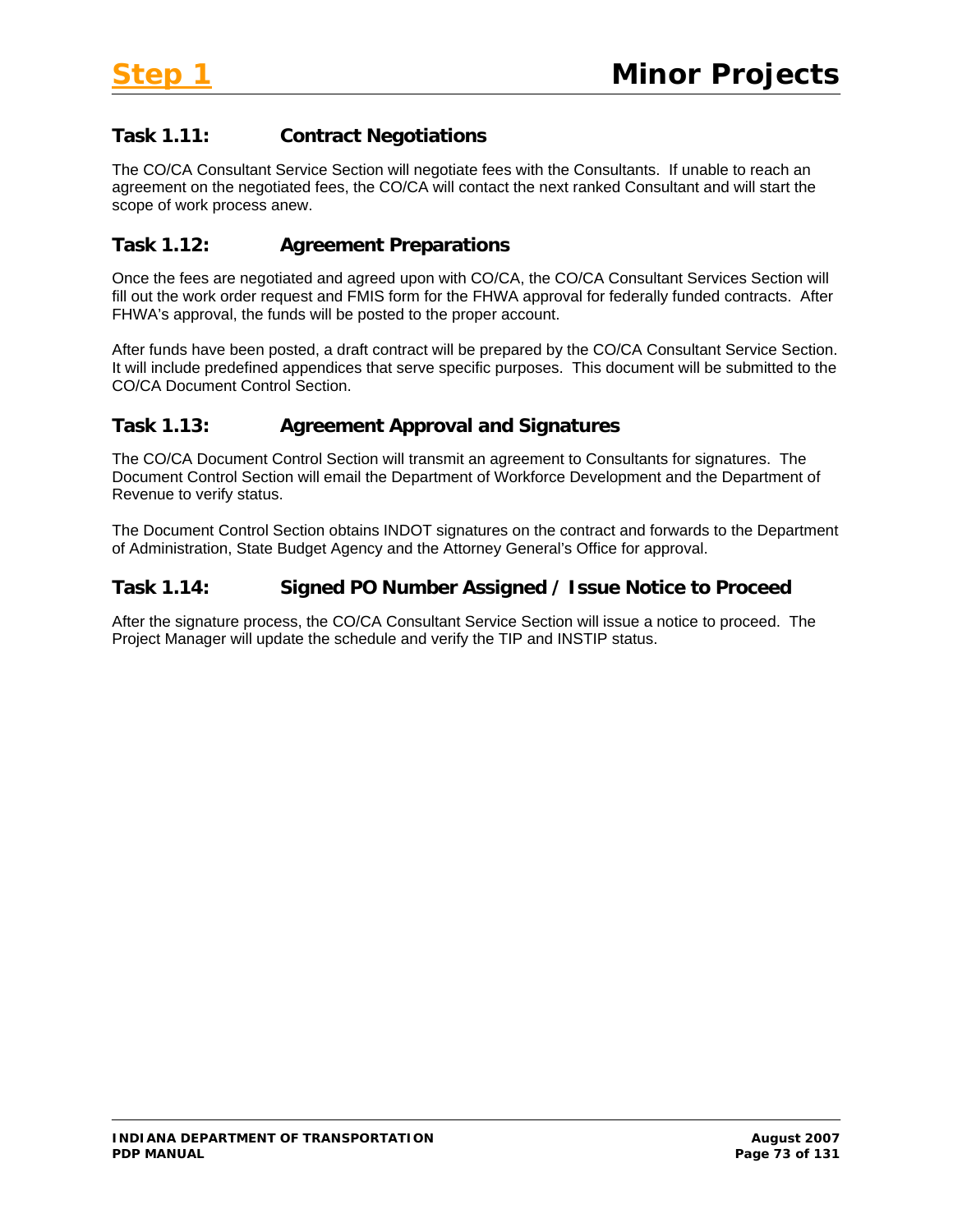# **Step 2 Conduct Research and Technical Studies**

## **Task 2.01: Initial Technical Analysis**

In deciding what data is needed and what should be collected, the Project Manager should consider how stakeholders define the problems or issues and what data is needed to confirm their issues and what data is needed to confirm or quantify the problem from their perspective. The Project Manager should determine the type and level of analyses necessary to clarify the draft purpose and need statement. Typical analysis could include:

- GIS Research
- **Utilities**
- Traffic modeling and diversion analysis
- Capacity analysis
- Crash data
- Right-of-way impacts
- Geological and environmental
- Geometric analysis

To avoid unnecessary study costs and save time, prior to collecting new data, existing data sources should be collected and reviewed. This may include prior studies, secondary sources and previous reports. This review should include a thorough evaluation of existing aerial photography, geotechnical analysis, travel patterns, system performance, crash data and transportation solutions that have been analyzed and proposed for the area in the past. This review should also identify key areas where available data is insufficient to define or analyze the problem. Only then should new data be collected. Some existing resources for use in technical analysis include:

- Existing INDOT and MPO planning studies
- Transportation and land use plans
- Population figures and projections
- Economic indicators
- Traffic counts and planning level traffic projections
- Origin and destination surveys
- Speed and delay studies
- Geographic Information Systems (GIS) analyses including databases form other state agencies such as DNR, IDEM, geological and cultural resource maps.
- Early Environmental Justice and Title VI/Demographic Evaluation

# **Task 2.02: Contact Resources Agency (Early Coordination)**

### **Early Coordination for Projects Likely to Require an EA or a CE**

Issue an Early Coordination Letter to solicit input from agencies. The Early Coordination Letter will include a map of the study area and a description of the proposed action. For more information, please refer to the Early Coordination section of the *Indiana Categorical Exclusion Manual.*

Information in the Early Coordination Letter should include:

- Mini-scope
- Draft purpose and need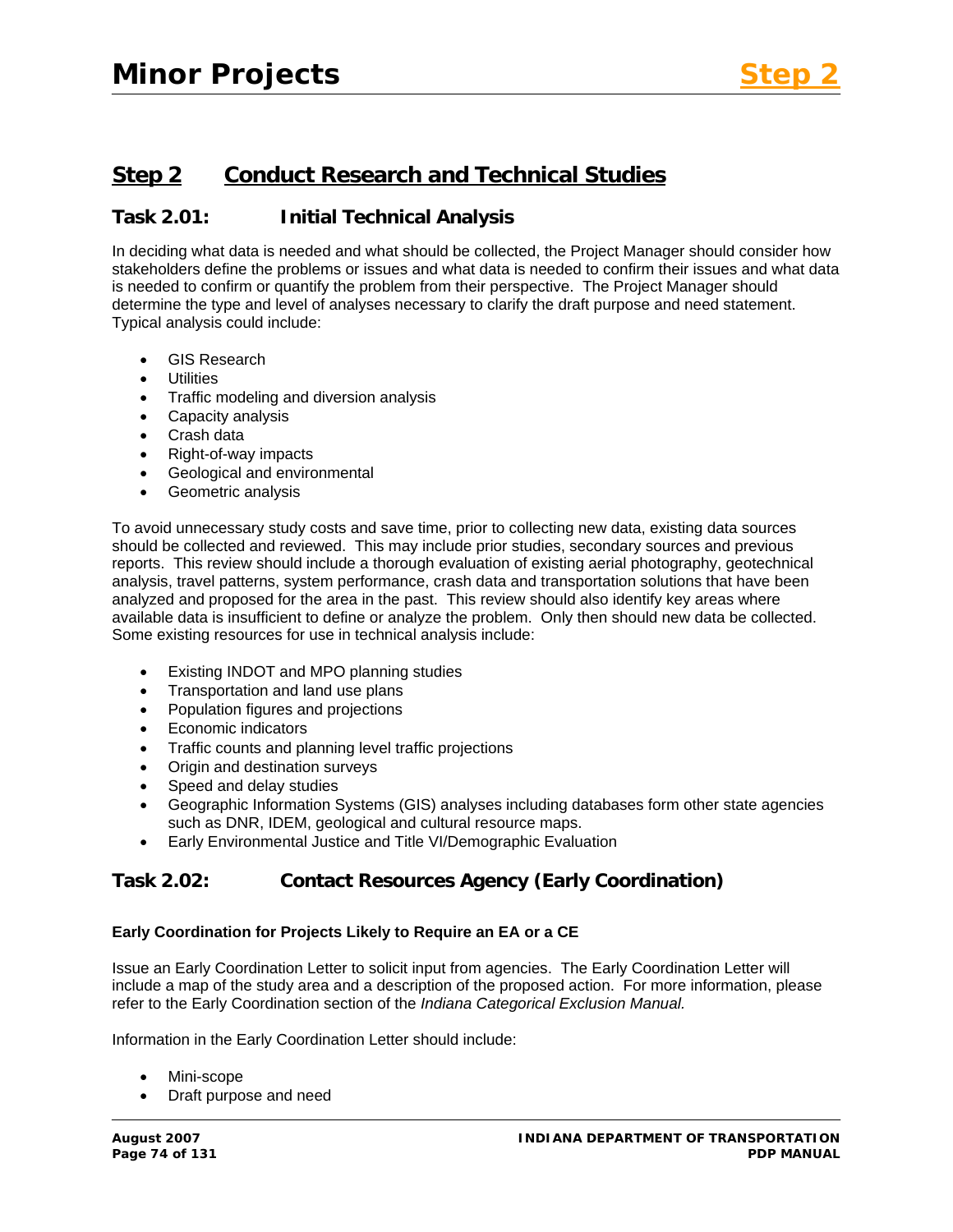

- Study area and project termini
- Preliminary schedule

## **Task 2.03 Collect Traffic Data and Analyze**

Current Counts and Traffic Statistics: The Project Design Team will contact the Planning Division's Traffic Monitoring Section to get current counts and traffic statistics.

Forecasting: The Project Design Team shall contact the Senior Traffic Forecasting Technician of the Modeling and Forecasting Section at the Corridor and Urban Planning to request forecasting numbers. The Project Design Team will submit the traffic projection request form to the Modeling and Forecasting Section. It is important to include a marked location map of the study area. The traffic projection request form can be found online at **<http://www.state.in.us/dot/div/contracts/design/dmforms/App05-2B.pdf>**.

Crash Data: The Project Design Team shall contact the Safety Management Engineer of System Assessment and Planning Section of the Division of Planning to get a password and ID number. Crash Data is available on the State Police website: **<http://www.crashreports.in.gov/Public/Home.aspx>**.

## **Task 2.04: Update Project Status**

The agencies may develop an updated schedule. Based upon this, the Project Manager will have the schedule updated in SPMS and verify the TIP and INSTIP status, requesting amendments where needed. Any revisions to the project commitment database should be made.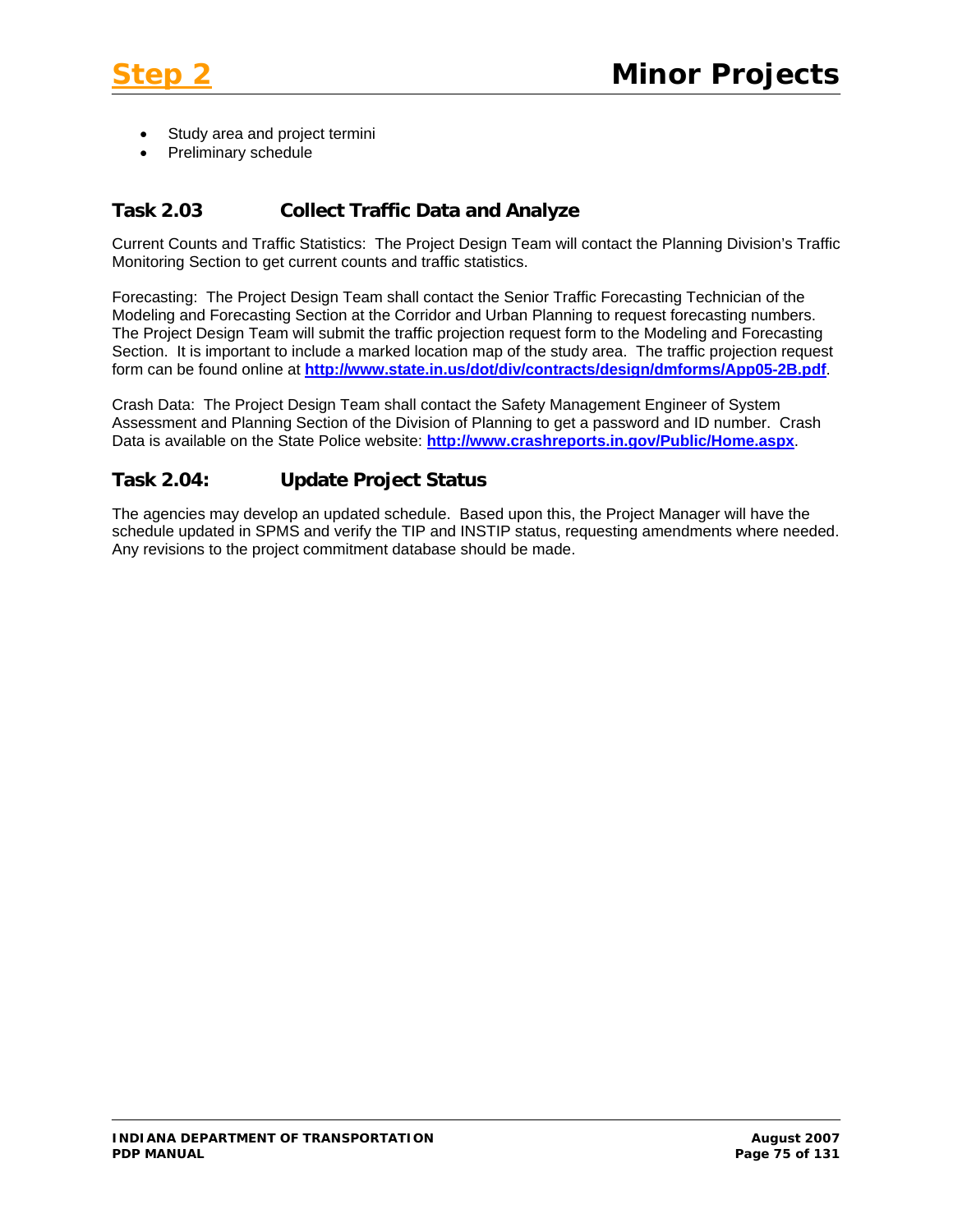# **Step 3 Identify and Evaluate Alternatives**

## **Task 3.01: Perform Engineering Studies**

The Designer will most likely want to field check the area of interest. The Project Design Team will be working from aerial photographs, topographic maps and existing road plans. Crash data and history should be available; the traffic data will likely be just coverage counts. Preliminary engineering is conducted to develop alternative(s) concurrent with the environmental studies.

## **Task 3.02: Perform Environmental Field Studies**

The Designer will be providing the six reports as outlined below. The affected parcel owners within the study area shall be notified prior to carrying out these activities by the party developing the NEPA documentation. The Designer, with assistance from the Office of Environmental Services, will be responsible for mailing out Notices to affected property owners if borings are required.

#### *Sub-Task 3.02.01: Complete Phase 1 Archaeological and History/Architecture Surveys*

The Archaeological Survey and History/Architecture Survey are detailed field inspections that seek to locate, identify, and evaluate the cultural resources within a project area. In both cases, the cultural resources that are identified (above or below ground) are evaluated to determine their potential eligibility for listing on the National Register of Historic Places. Archaeological and Historic/Architecture Surveys may include records research, site walkthroughs (with photo documentation), or exploratory subsurface investigations. Varying levels of reports and coordination with resource agencies may be needed depending on the level of investigation conducted.

These reports will be submitted electronically. The survey will be forwarded to the Cultural Resources Administrator in the Office of Environmental Services, who is responsible for approving reports and requesting further work.

### *Sub-Task 3.02.02: Complete Phase 1 Level Ecological Surveys*

Ecological Surveys must be conducted by qualified personnel and should be commensurate with the scope of the project and as directed by resource agencies. They may include database searches as well as field studies and reports.

These reports will be submitted electronically and forwarded to the Ecology/Permits Administrator in the Office of Environmental Services, who is responsible for approving reports and requesting further work.

#### *Sub-Task 3.02.03: Complete Environmental Site Assessment Screening*

Environmental Site Assessment Screening must be done by qualified personnel. It can include reviews of historical databases to ascertain historical property uses or contamination histories as well as site visits and property owner interviews. A report will be prepared that summarizes findings and recommends further (subsurface) investigation if necessary.

These reports will be submitted electronically and forwarded to the Environmental Policy Administrator in the Office of Environmental Services, who is responsible for approving reports and requesting further work.

### *Sub-Task 3.02.04: Complete Relocation Assistance Program Conceptual Survey*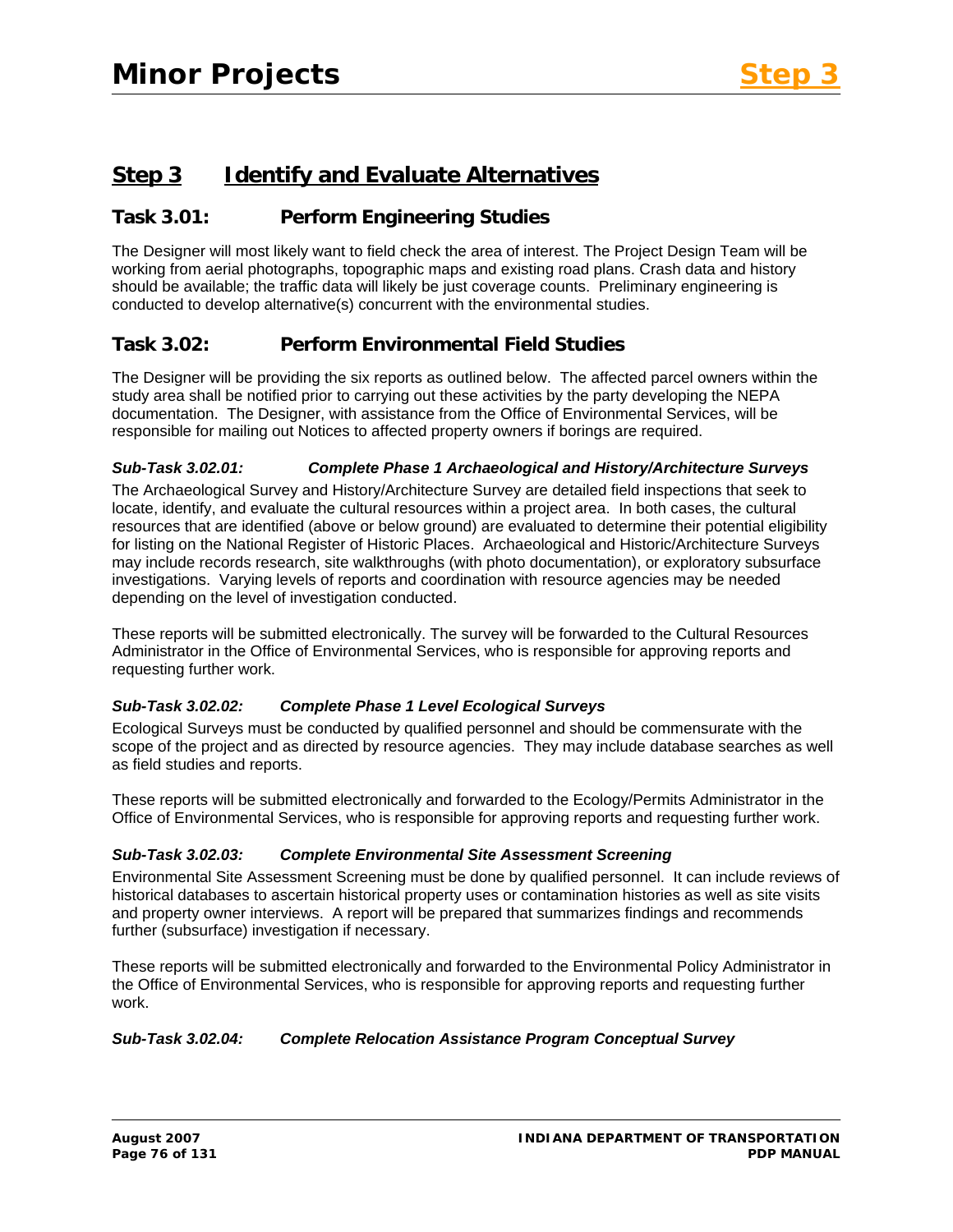The Relocation Survey provides a report of the potential impacts to residences and businesses, the availability of comparable properties, an analysis of the financial impact to the project cost, and other variables that will be taken into consideration for each potential alignment.

The Conceptual Stage Report will be used to develop the preliminary plan that should be forwarded to the Project Manager.

The conceptual Survey and Reports are discussed fully in the *Relocation Manual* in the Production Management Division's Office of Real Estate.

### *Sub-Task 3.02.05: Preliminary Air Quality Hot Spot Analysis*

Project-level air quality analyses may be necessary for projects that are anticipated to add a large amount of traffic capacity to the system, especially when high volumes of truck traffic are expected (more than 10,000 trucks). As part of the NEPA process, the Environmental Policy Administrator, in coordination with FHWA, will determine whether an analysis is necessary. If any studies are necessary, they will be initiated by and reviewed by the Office of Environmental Services. The results of any studies will be incorporated into the NEPA document.

#### *Sub-Task 3.02.06: Complete Social and Economic Resource Reports*

These reports will address possible social and economic impacts of proposed projects, and may include Environmental Justice Assessments, Business Needs Surveys, and other related studies as outlined in INDOT's *Environmental Procedural Manual*. Studies may be conducted as stand-alone documents or may be incorporated into the overall Environmental Document. This would be an appropriate time to discuss Title VI requirements under 23 CFR 200.9(b)(4) – demographic data collection – as appropriate.

These reports will be submitted electronically and forwarded to the Environmental Policy Administrator in the Office of Environmental Services, who is responsible for approving reports and requesting further work.

# **Task 3.03: Analyze and Screen Preliminary Alternatives**

This is the second phase of analysis. The cost analysis will still be parametric as it was in the first analysis. The practicality of the various conceptual solutions due to cost and overall effectiveness will be determined. All planning studies must include a cost analysis for each reasonable alternative considered. This is needed both to compare the alternatives and to identify the ranking of the alternatives. A planning level cost analysis may range from simple comparisons of capital costs to detailed life cycle cost analyses. Capital costs are usually developed from a build cost comprised of estimating typical segments, atypical segments, system-wide elements, and other needs such as real estate costs. Cost estimates should be adjusted appropriately for inflation using a construction cost index. A consistent base year should be used in comparing dollar amounts between alternatives.

# **Task 3.04: Hold Public Information Meeting**

The report with the preliminary alternatives is now to be presented to the public for input concerning defining the range of alternatives as well as requesting input on methodologies used to analyze alternatives. The public should be encouraged to suggest CSS strategies that should be considered during project development. This public information meeting should be an informal presentation of the various alternatives seeking the response of the public. The Public Hearings Office will schedule and advertise the meeting. The Designer will write the public meeting minutes, will document the comments of the meeting, and provide the distribution of Title VI demographic surveys to the public.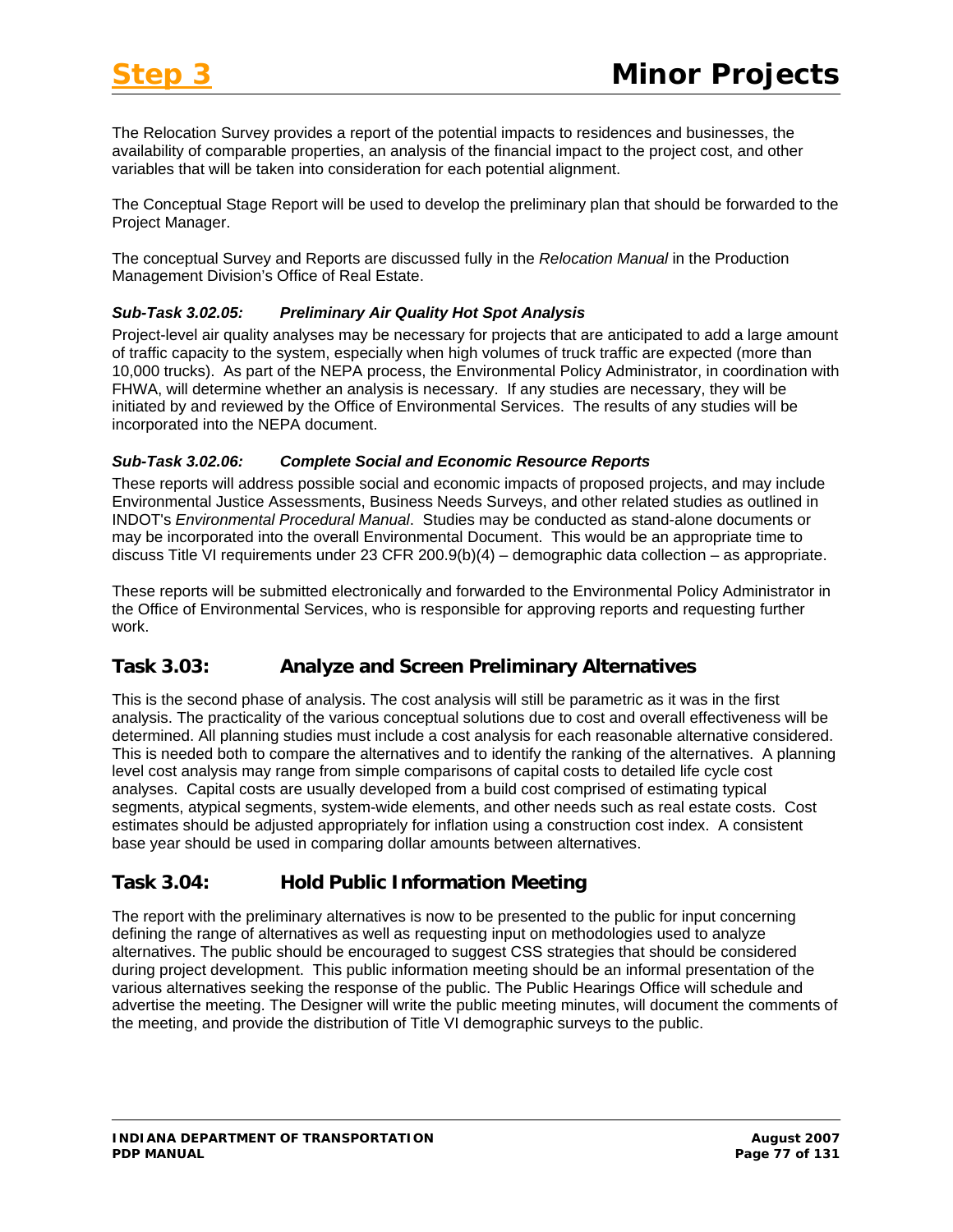# **Task 3.05: Environmental Review**

The Designer will be responsible for preparing the Environmental Review. All of the following topics are described in the *Procedural Manual for Preparing Environmental Studies*.

The following information is required for each alternative to start the environmental review:

- Alignments and project termini
- Estimate of corridor widths for each alternative alignment
- Names and addresses of affected property owners (from the Office of Environmental Services or from the County Court House, or from the information already obtained in Activity 46 and/or 64)

The following studies (Sub-Activities 66 through 70) must be completed and submitted to the Environmental Policy Administrator. That person then will distribute the studies to the proper reviewer for review and comment. Refer to the *Indiana CE Manual* for more details.

### *Sub-Task 3.05.01: Complete Phase 1 Environmental Site Assessment*

This will be reviewed by the Hazardous Materials Unit Supervisor.

### *Sub-Task 3.05.02: Complete Preliminary Noise Analysis*

This will be reviewed by the Environmental Policy Administrator.

### *Sub-Task 3.05.03: Complete Farmland Coordination*

This will be reviewed by the Environmental Policy Administrator.

### *Sub-Task 3.05.04: Complete Determination of Effects for Historic Properties*

This will be reviewed by the Cultural Resources Administrator.

### *Sub-Task 3.05.05: Complete Preliminary Air Hot Spot Analysis*

This will be reviewed by the Environmental Policy Administrator.

### **Task 3.06: Update Estimated Project Cost**

The project estimate should be updated by the Project Manager with current costs. This project estimate will be calculated using parametric prices. The project estimate should be based on the mean project cost of the viable alternatives. This project estimate should be compared to the previous estimate in preparation of reporting to IPOC.

### **Task 3.07: IPOC/District Concurrence**

The project will be presented to the committee for concurrence. This will be a formal electronic submission which will include the final concept solution screening report and the scope of services.

# **Task 3.08: Update Project Status**

The agencies may develop an updated schedule. Based upon this, the Project Manager will have the schedule updated in SPMS and verify the TIP and INSTIP status, requesting amendments where needed. Any revisions to the project commitment database should be made.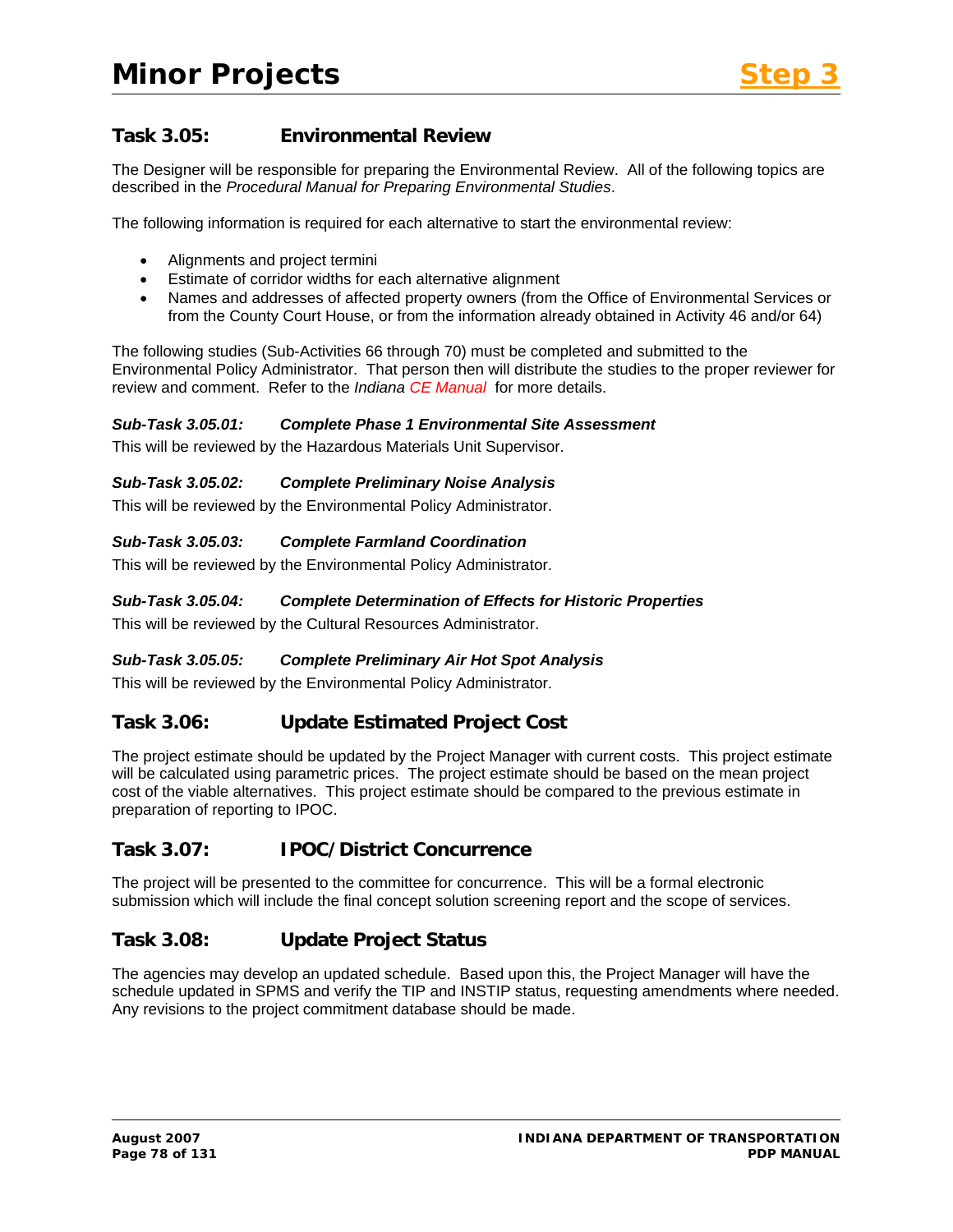# **Step 4 Identify Preferred Alternative**

# **Task 4.01: Develop Design Elements for Assessment of Alternatives**

The Designer will develop the design for the alternatives. That design will include and not be limited to Horizontal/Vertical Alignment, Typical Section, Intersection Design, Interchange Design and preliminary drainage (open ditch or curb and gutter). The curb and gutter and open ditch design do not need to be elaborate, just enough to establish the approximate construction limits. The Office of Environmental Services may request additional design for roadways near or in environmentally sensitive areas. These design elements should follow all INDOT Standards and Specifications as well as the *Indiana Design Manual*, in particular, Part V.

This design of the alternatives will assist in selecting the Preferred Alternative.

# **Task 4.02: Soil Borings at Critical Locations**

The Designer will submit the following plan sheets to the Manager of Office of Geotechnical Engineering to request soil borings at critical locations:

- Title Sheet
- Typical Section Sheet(s)
- Plan and Profile Sheet(s) with all bridge and culvert locations marked

Soil borings will be done if the Office of Geotechnical Engineering suspects peat, marshy areas, or karst (sinkholes), and where there will be rock cuts. Also, soil borings are required in urban areas, where some utilities may have large pipelines or cross county towers, and on historical or recreational properties. Soil Borings would be required to insure that the aforementioned facilities do not become unstable when piles are driven or large amounts of cut are required.

Any poor soils discovered from this review should be considered when selecting a preferred alternative.

The Office of Geotechnical Engineering will be responsible for mailing out Notices to affected property owners if borings are required.

This activity is comprised of the following sub-activities:

*Sub-Task 4.02.02: Laboratory* 

*Sub-Task 4.02.03: Engineering* 

### **Task 4.03: Prepare Environmental Document**

The Designer will take the findings from the Environmental Review and create the Environmental Document. Details of what is required for a Environmental Document can be found in the *Procedural Manual for Preparing Environmental Studies (replace with Indiana CE Manual*, provided by the Office of Environmental Services.

The Environmental Document will be submitted to the appropriate reviewer as outline in the CE Manual.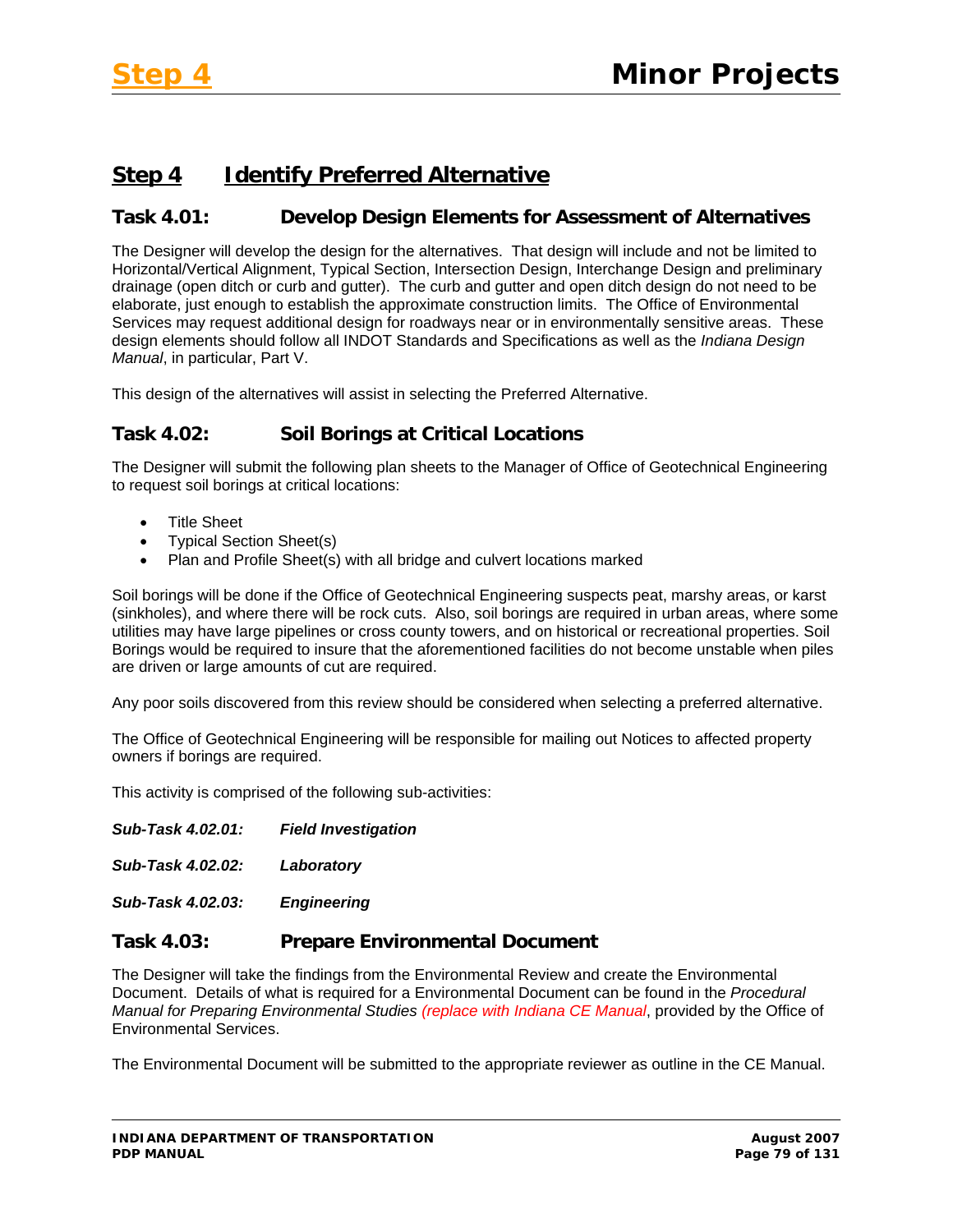This document will give the Designer and INDOT an idea of problem areas or "Fatal Flaws" for the proposed alternatives, if any (e.g. 4(f) Historic Properties or Endangered Species).

## **Task 4.04: Complete Step 4 Engineering Activities**

As the Designer collects Environmental Review information, any known environmentally sensitive areas should be identified so the design of the alternative(s) can be updated. Any modifications made due to environmentally sensitive areas should be documented in each environmental review step.

## **Task 4.05: Hold First Constructability/Risk Analysis and Operations Review**

The Designer will prepare the Design Elements for the Reasonable Alternatives and send these plans to the District Construction Engineer, Central Office Construction Field Engineer and Project Manager for review and comment. Construction can identify existence of parallel railroads, high tension lines, minor utility conflicts and offer comments on how the project will be built, for example, multiple contracts and/or phasing of the project. This information will be returned to the Designer and forwarded to the INDOT Project Manager. During this time the Project Manager will update the Red Flag Risk summary.

## **Task 4.06: Analyze and Screen Alternatives**

The Designer will submit the Design Alternatives after all environmental and construction comments have been addressed to the Feasibility Section Manager. That person will then evaluate the alternatives with FHWA. It is important to remember to seek input from the local officials and/or stakeholders during this process, especially regarding possible CSS strategies.

## **Task 4.07: Identify Preferred Alternative**

After the reasonable alternatives have been analyzed and screened, the Feasibility Section Manager will identify the Preferred Alternative with the help of but not limited to the INDOT Project Manger, FHWA, the Designer, the Environmental Policy Administrator, the Manager of the Office of Urban and Corridor Planning, the District Planning Administrator, and any required help from the Office of Production. The selection of the preferred alternative will be made by holding a meeting with the previously identified individuals.

Once the preferred alternative is chosen a short report, including a new cost estimate per contract or phase, will be produced by the Feasibility Section Manager and presented to the IPOC committee for approval (refer to Activity 79).

Once the preferred alternative is selected, the Designer will complete the environmental document and submit it to the Manager of the Office of Environmental Services who will review the document and distribute it to others for review.

# **Task 4.08: Initiate Biological Assessment (BA)**

Once the preferred alternative is chosen, the Designer should initiate the biological assessment (BA) for the preferred alternative. When the BA is complete, the Designer should submit the BA for review and comment to the Ecology and Waterways Permit Administrator.

The BA identifies endangered species within the proposed corridor. The BA is forwarded to the United States Fish and Wildlife Service for its review. If the United States Fish and Wildlife Service determines that a project will jeopardize the continued existence of a federally listed endangered or threatened species or adversely modify its critical habitat, then the project cannot be permitted.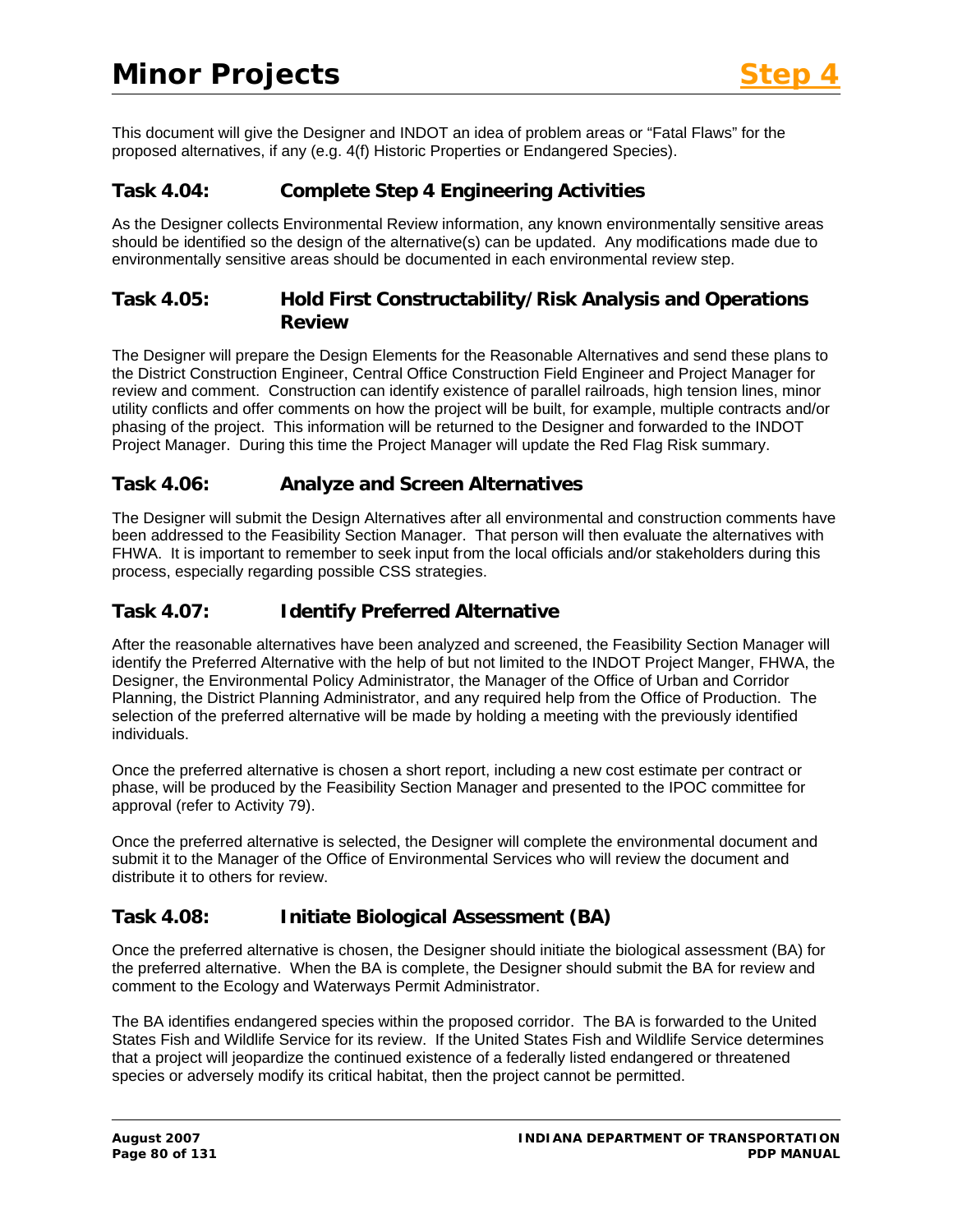# **Task 4.09: Update Estimated Project Cost**

The project estimate should be updated by the Project Manager with current costs. This project estimate will be calculated using parametric prices. The project estimate should be the project costs for the selected preferred alternative. This project estimate should be compared to the previous estimate in preparation of reporting to IPOC.

## **Task 4.10: IPOC/District Concurrence**

Once the preferred alternative is chosen, the Office of Program Management or District Project Management will present the preferred alternative to the IPOC/District committee for concurrence. The information that the IPOC/District Committee will require is the preferred alternative that has been selected, justifications for any cost increases above 10% of the original approved cost or exceeding \$5 million of the original approved cost, and justification for any proposed schedule changes. The CE/EA approval should be in accordance with the CE manual.

## **Task 4.11: Local Permitting and Zoning Coordination**

The Project Manager shall contact the MPO and/or other local zoning officials to make them aware of the proposed roadway corridor. Local officials may create a local zoning board or make their existing local zoning board aware of the proposed roadway corridor to help prevent permit and zoning changes, mainly the rezoning of agricultural land to commercial. This may help protect the integrity of the preferred alternative alignment.

## **Task 4.12: Abstract Preferred Alternative**

After the preferred alternative is selected the affected properties are identified and given to the abstractor. The Designer will prepare 20 year Title and Encumbrance Reports for each property identified. The T&E report information is gathered from the county records and must include all ownership records for the past 20 years including liens, judgments, and a copy of the last deed of record. At this time a parcel number will be ascribed to each property owner and an abstract collected for each parcel number.

The Designer will submit the abstracts to the Central Office Real Estate Regional Manager to be input into the LRS system. They will also send copies to the surveyor responsible for the ground or aerial survey in Step 6 to help send out notice of survey and create the route survey plat sheet. The reports are also essential for the development of Preliminary Right-of-Way Plans in Step 7.

# **Task 4.13: Publish and Distribute Environmental Document**

After the preferred alternative has been approved by IPOC, the Designer will publish and distribute the environmental document to the Project Manager, the Office of Environmental Services, FHWA, and the MPO. The environmental document will be made available to the public and other stakeholders.

# **Task 4.14: Hold Public Hearing**

Once the preferred alternative is approved by IPOC and the environmental document has been published and released for public involvement, the Public Hearing can be held. The following should be submitted to the Public Hearings Program Coordinator to start the public hearing process:

- Three sets of design plans (10% to 15% complete)
- Three copies of the Environmental Document
- Names and addresses of effected property owners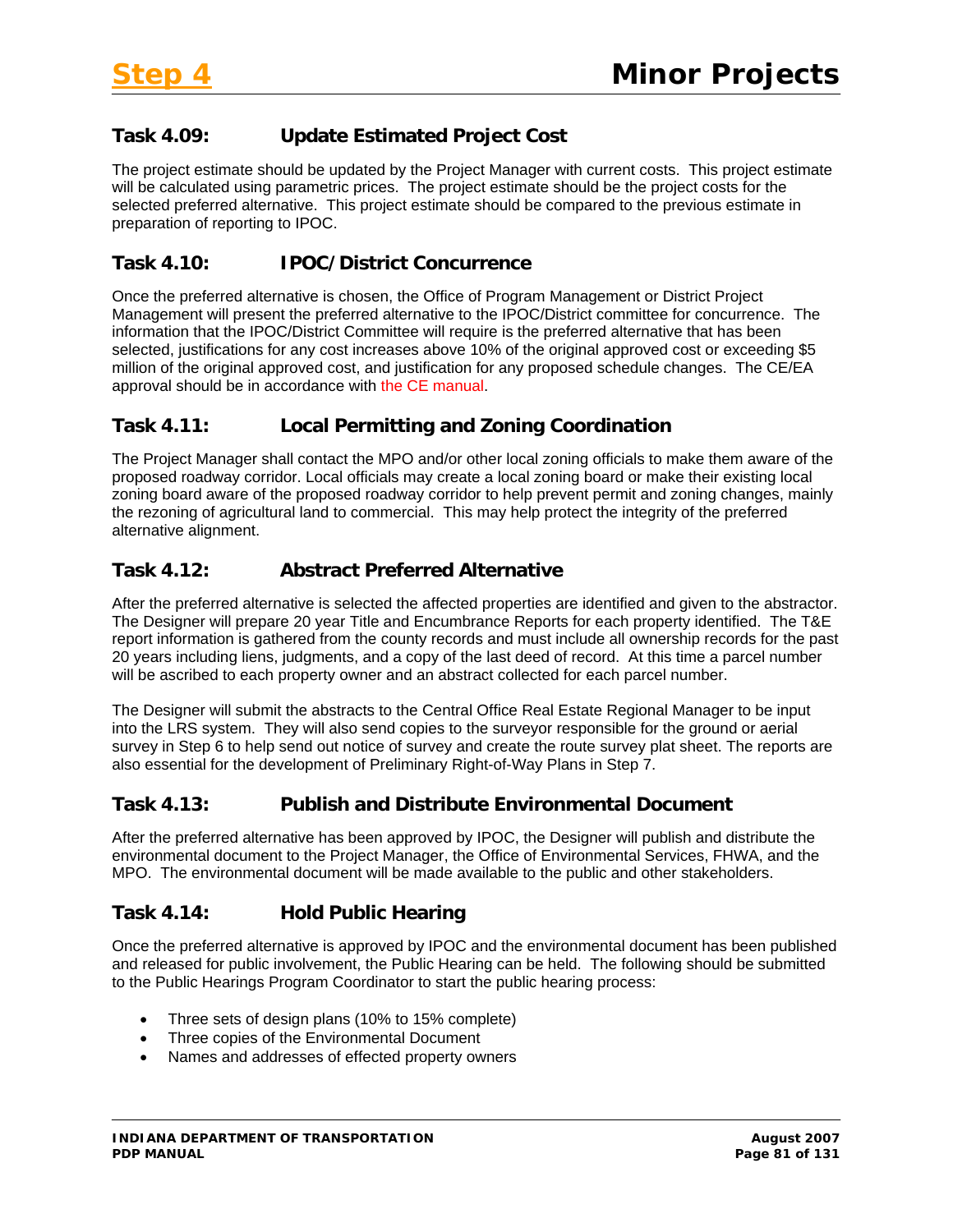The Public Hearings Program Coordinator will distribute the plans: one set of plans is for the Public Hearings Program Coordinator, one set of plans will be sent to the District Office, and one set is sent to a local location for public viewing (i.e. library, Mayor's Office, County Auditor, etc.).

The Public Hearings Program Coordinator will also set the meeting date, reserve the meeting venue, publish legal advertisements, and send out meeting invitations to project stakeholders.

Note this submittal can run concurrent with the publication and distribution of the Environmental Document. The public hearing should not be held any sooner than 15 days from publication of the legal notice of availability in the local newspaper.

For the NEPA hearing, a 30 day comment period is required for EA projects. SAFETEA-LU mandates that the DEIS comment period not exceed 60 days unless a different comment period is agreed upon by the agencies, the project sponsor, and all agencies.

The INDOT Hearings Examiner will set up recording equipment and record the proceedings via microcassette. The tape will then be given to INDOT clerical staff for transcription. The transcript is then sent to the Designer and the INDOT Project Manager within 21 days after the public hearing is held. This time allows for written comments to be received within the above mentioned comment period of 30 days.

Speakers at the public hearing should include at least one member of a community advisory committee (CAC) and/or local official. This will help show local support for the project and the preferred alternative. The Designer should also provide a distribution of Title VI demographic surveys to the public.

## **Task 4.15: Address Comments**

The Designer will need to summarize all of the primary or minor issues recorded at the public hearing and provide responses. These issues/responses will be given to the INDOT Project Manager and the appropriate INDOT managers so the issues are responded to correctly and with consistency.

# **Task 4.16: Evaluate Consultant**

Once the Preferred Alternative is selected, all the public hearing issues are addressed, and the environmental document is completed, the Project Manager, with input from other INDOT employees that have been involved with the development of the project, will evaluate the Consultant.

If the Consultant has been rated well, the Project Management Team will modify their contract to finish the project.

If the Consultant has been rated poorly, the Project Manager will need to consider creating an RFP to hire a new Consultant to finish the project. The Project Manager will need to realize that this process will take approximately 12 months, so the RFP should be submitted after the completion of Step 5. The original Consultant will complete Step 6 and the Final Environmental Document.

# **Task 4.17: Contract Method Review**

The INDOT Project Manager will be responsible for setting a meeting with select individuals that have been working with the Consultant completing the project thru Step 5 of the PDP process. The result of the meeting will be to determine if the current Consultant will complete the project through the final step in the PDP progress.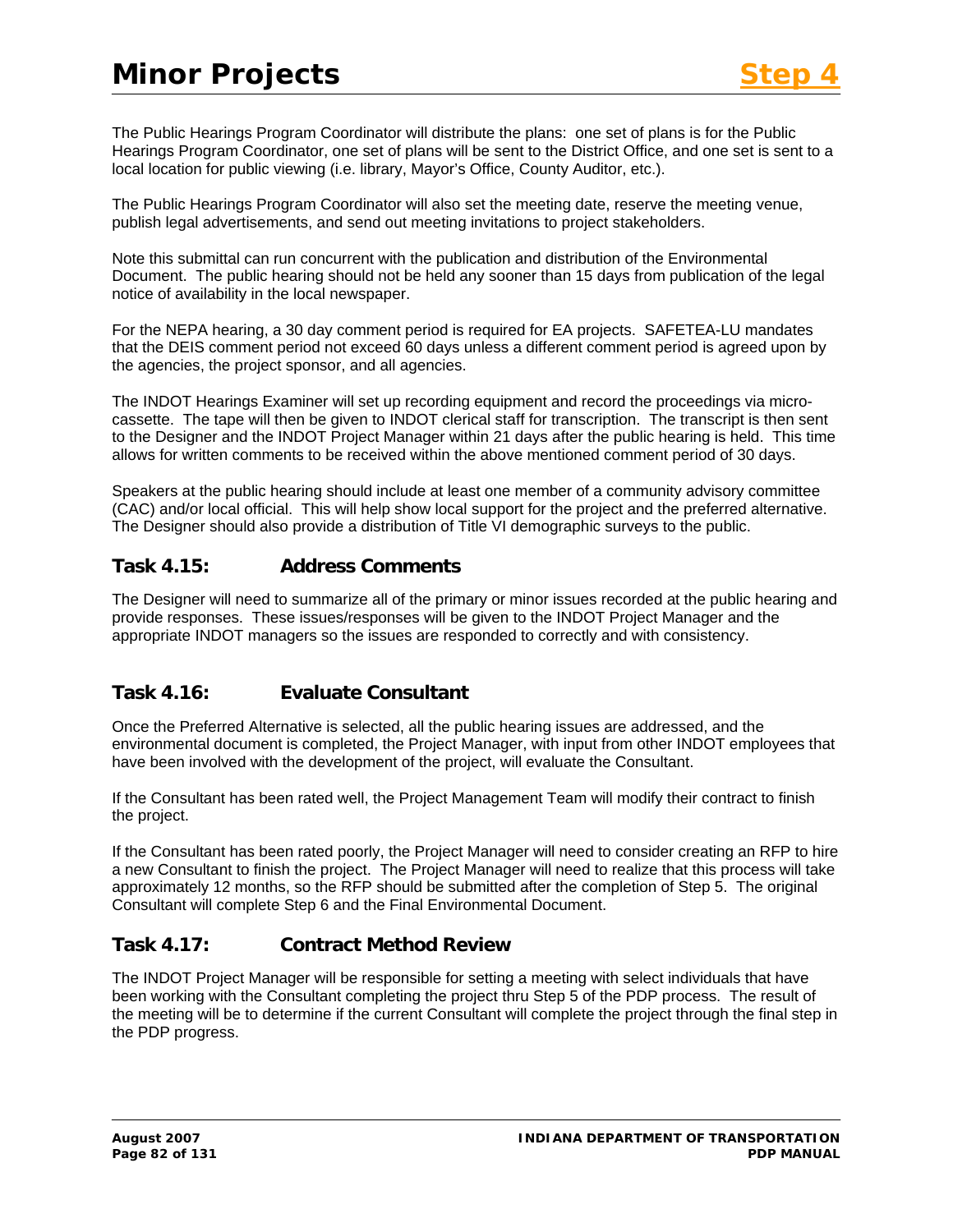# **Task 4.18: Prepare Scope of Services (All Remaining Steps)**

The INDOT Project Manager will be responsible for submitting the required paperwork to the CO/CA if a new consultant is to be selected to complete the project.

The following forms are located in Appendix C:

- Contract Information Form
- RFP Item Description Form

### **Task 4.19: Contract Modification (All Remaining Steps)**

If a new consultant is to be selected to complete the remaining steps of the project, INDOT will post the RFP for the remaining steps and a new consultant will be selected through the INDOT scoring system.

## **Task 4.20: Update Project Status**

The agencies may develop an updated schedule. Based upon this, the Project Manager will have the schedule updated in SPMS and verify the TIP and INSTIP status, requesting amendments where needed. Any revisions to the project commitment database should be made. As per SAFETEA-LU, any update in the project schedule for an EIS project must be made available to all agencies and the public.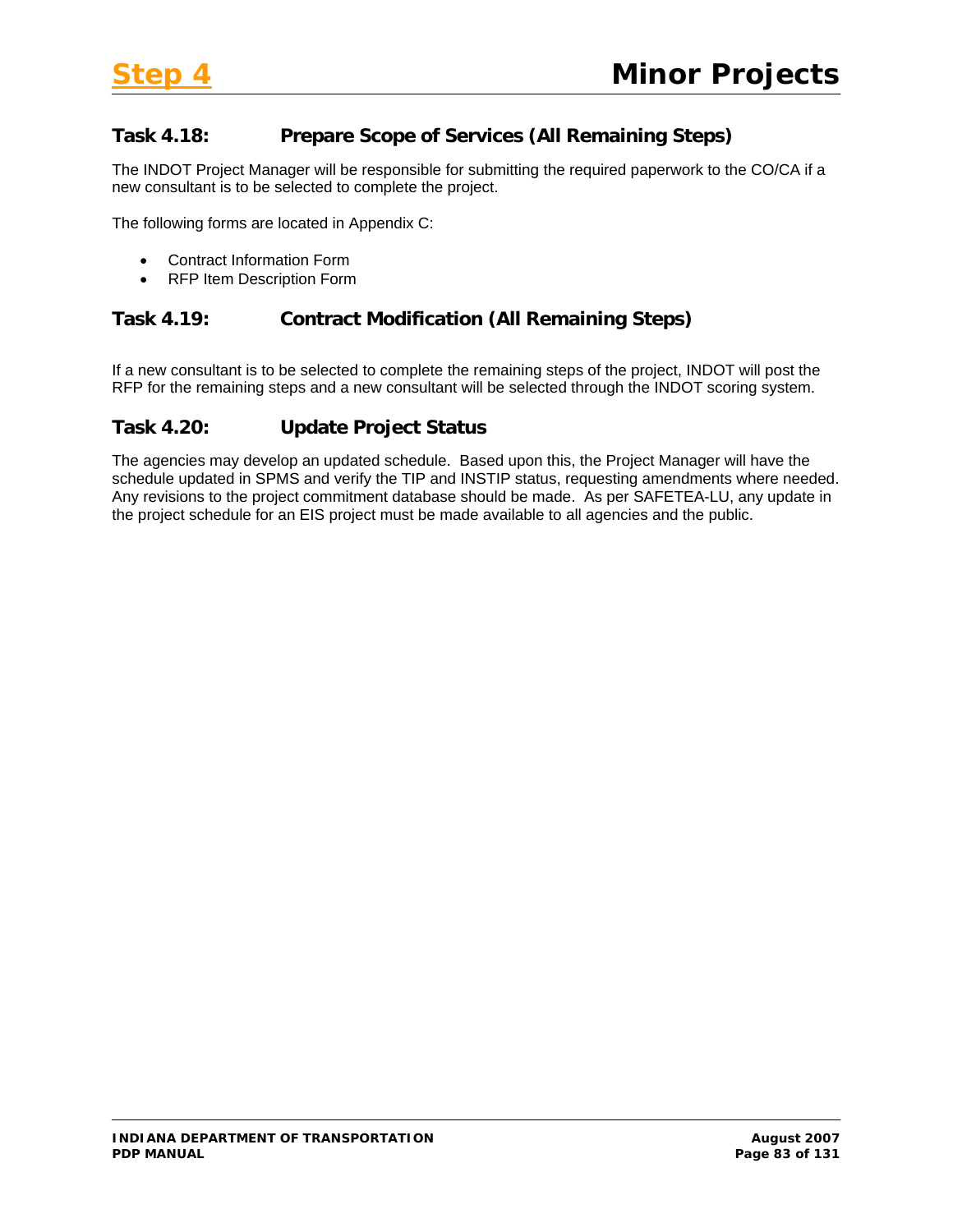# **Step 5 Stage 1 – Develop Preferred Alternative**

## **Task 5.01: Ground or Aerial Survey**

The agencies will decide whether to develop the preferred alternative, after it has been officially identified, to a higher level of detail than the other alternatives.

Once the preferred alternative has IPOC concurrence and the Designer will be responsible for completing the electronic survey and Survey Location Route Plat.

The project location, survey termini and survey width required will need to be provided by the Designer.

To assist in the location of existing utilities, a company who is qualified to perform Subsurface Utility Engineering may be requested to work along side the surveyor.

This activity is comprised of the following sub-activities:

| Sub-Task 5.01.01: | <b>Office Research</b>                                    |
|-------------------|-----------------------------------------------------------|
| Sub-Task 5.01.02: | <b>Utility Research</b>                                   |
| Sub-Task 5.01.03: | Initial Notice to Utilities                               |
| Sub-Task 5.01.04: | <b>Railroad Research</b>                                  |
| Sub-Task 5.01.05: | <b>Initial Notice to Railroad for Survey</b>              |
| Sub-Task 5.01.06: | <b>Utility Marks Location (30 Calendar Days)</b>          |
| Sub-Task 5.01.07: | <b>Monument Reconnaissance</b>                            |
| Sub-Task 5.01.08: | <b>Centerline Review</b>                                  |
| Sub-Task 5.01.09: | <b>Centerline Monumentation / Establishing Benchmarks</b> |
| Sub-Task 5.01.10: | <b>Data Collection (Ground) - 2 Crews</b>                 |
| Sub-Task 5.01.11: | <b>Survey Book Review</b>                                 |
| Sub-Task 5.01.12: | <b>Electronic Data Review</b>                             |
| Sub-Task 5.01.13: | <b>Develop Route Plat</b>                                 |
| Sub-Task 5.01.14: | <b>Survey Transmittal</b>                                 |
| Task 5.02:        | Perform Subsurface Utility Engineering                    |

If Subsurface Utility Engineering (SUE) is going to be used on a project, the Designer should have the SUE provider and the survey company coordinate work to locate all the underground utilities horizontally. This will help insure that the utilities are located accurately on the survey.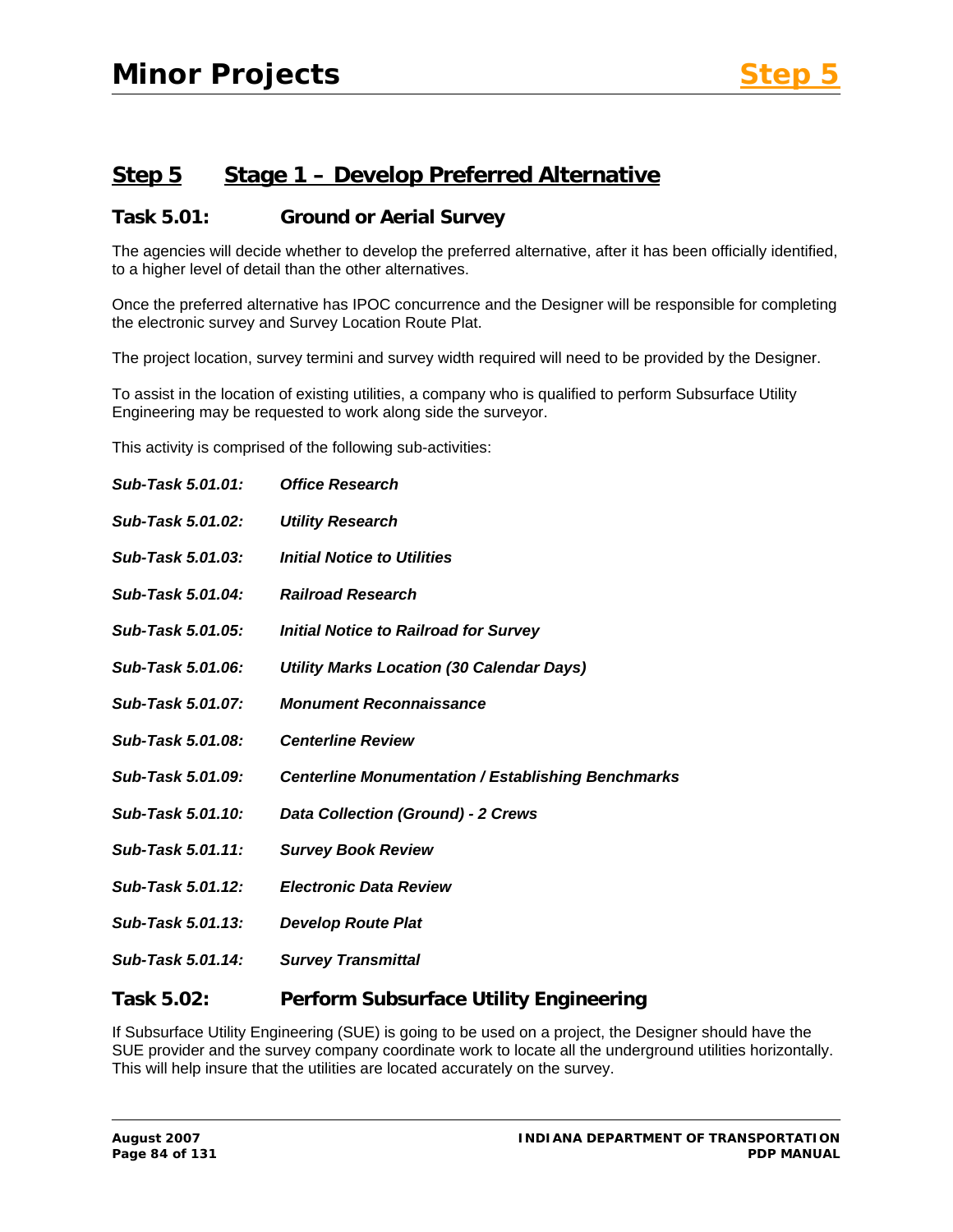Once the Designer has completed the Stage 1 detailed design plans they should coordinate with the SUE provider and discuss where vertical exploratory locations should be located to investigate possible points of conflict. If the estimate for SUE investigation is greater than the previously estimated cost, the Designer will be responsible for submitting a supplemental and justifying the extra cost.

The SUE information should be used to help decide what utilities can be avoided and which ones have to be relocated. Any utilities that can be avoided will save money in relocation costs for INDOT or possibly even the utility. Any possible redesign to avoid a utility should be discussed at the field check, the Cost to Benefit ratio checked and then, if found beneficial, incorporated in the development of the stage 2 detail design plans in Step 7.

# **Task 5.03: Develop Stage 1 Detailed Design Plans**

Once the survey is complete and the preferred alternative is approved by IPOC, the Designer can begin the development of the Stage 1 Detailed Design Plans. The Designer should consult the *Indiana Design Manual*, Chapter 14 as a guide for what is to be included in the plans.

When the Designer prepares the Stage 1 Detailed Design Plans, the environmental document should also be incorporated into the plans to minimize or avoid environmentally sensitive areas identified by the Production Management Division's Office of Environmental Services (i.e., 4(f) properties, wetlands, critical habitat, endangered species, hazardous waste sites, cemeteries, etc.). At the end of this step, the Designer should have a complete set of Stage 1 Detailed Design Plans ready for review.

# **Task 5.04: Hydraulic Design Review**

The Designer will submit the hydraulic design for review to the Production Management Division's Hydraulic Section or to the District a minimum of sixty days before the review of the Stage 1 Detailed Design Plans.

# **Task 5.05: Identify Potential Design Exceptions**

The Designer shall identify any Potential Design Exceptions and prepare the required documentation for submittal with the Stage 1 Detailed Design Plans.

# **Task 5.06: Complete Environmental Studies**

Once the preferred alternative has been chosen and all of the public hearing comments have been addressed, the Environmental studies will be completed by the Designer. The studies must be completed and submitted to the Environmental Policy Administrator. That person will then distribute the studies to the proper reviewer for review and approval.

All of the following studies are described in the ce manual, provided by the Office of Environmental Services.

### *Sub-Task 5.06.01: Complete Archaeological Survey and History/Architecture Survey*

This will be reviewed by the Cultural Resources Administrator.

### *Sub-Task 5.06.02: Noise Analysis*

This will be reviewed by the Environmental Policy Administrator.

### *Sub-Task 5.06.03: Complete Final Section 4(f) Determinations*

This will be reviewed and approved by the Environmental Policy Administrator and Cultural Resources Administrators.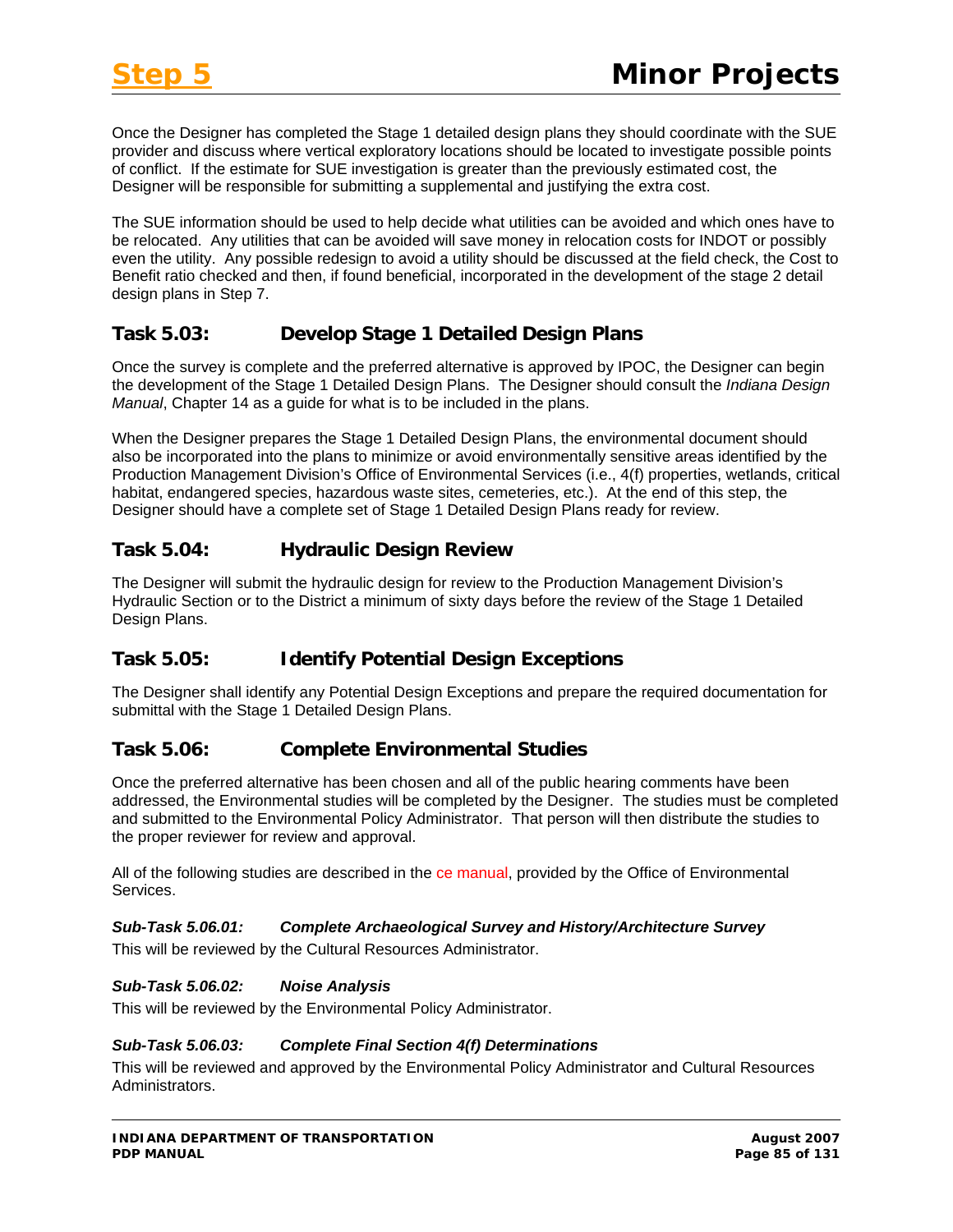### *Sub-Task 5.06.04: Complete Ecological Survey Report*

This will be reviewed by the Ecology and Waterways Permit Administrator.

#### *Sub-Task 5.06.05: Complete 404/401 Permit Determination*

The Ecology and Waterways Permit Administrator will need to review the completed stage 1 detailed design plans to be able to determine what permits will be required.

#### *Sub-Task 5.06.06: Complete Documentation for Section 106 and Memorandum of Agreement*

This will be reviewed by the Cultural Resources Administrator and the Manager of Office of Environmental Services. INDOT will also send a copy to FHWA for its review and approval.

#### *Sub-Task 5.06.07: Complete Final Air Quality Hot Spot Analysis*

This will be reviewed by the Environmental Policy Administrator. The Hot Spot Analysis is only required if the AADT is over 125,000 with 8% or more trucks (approximately 10,000 AADT truck traffic).

#### *Sub-Task 5.06.08: Complete Phase 2 Environmental Site Assessment*

This will consist of a Phase 2 Hazmat Study, if needed, which will be reviewed by the Environmental Policy Administrator. A Phase 2 Archaeology study, if needed, will be reviewed by the Cultural Resources Administrator.

Once all of the environmental study information is completed, reviewed and approved, the final Environmental Document assembly will begin.

### **Task 5.07: Submit Stage 1 Detailed Design Plans**

The Stage 1 Detailed Design Plans will be electronically submitted by the Designer and reviewed by the Office of Roadway Services, the Office of Structural Services, or the appropriate District staff as directed. The Reviewer has 30 days to review the plans and return them to the Designer. The Designer should consult the *Indiana Design Manual*, Chapter 14 as a guide for what is to be included in the submittal.

The Designer should submit the plans electronically into the INDOT Electronic Records Management System (ERMS). Non-IPOC projects are to be submitted to the District Coordinator and IPOC projects are to be submitted to the Central Office Coordinator. The Coordinators are listed as follows:

- Coordinator 1 ......... Crawfordsville District
- Coordinator 2 ......... Fort Wayne District
- Coordinator 3 ......... Greenfield District
- Coordinator 4 ......... LaPorte District
- Coordinator 5 ......... Seymour District
- Coordinator 6 ......... Vincennes District
- Coordinator 7 ......... Central Office

The Designer should notify the Coordinator and the Project Manager that the plans have been submitted into ERMS. The Coordinator then notifies the Project Manager that the submittal is ready for review. The Project Manager will review the submittal documents and determine which reviews need to be completed. After concurring that the submittal is complete, the Project Manager will inform the Coordinator of the required reviews. The Coordinator will then route the plans to the Reviewer. As part of the review, the Reviewer will provide markups and an evaluation. If a resubmittal is needed, the Reviewer should notify the Coordinator and the Project Manager, and the Project Manager must decide whether to adjust the schedule accordingly.

After completing the review and the evaluation, the Reviewer will return the plans, any markups, and the evaluation back to the Coordinator through ERMS. The Coordinator will notify the Project Manager and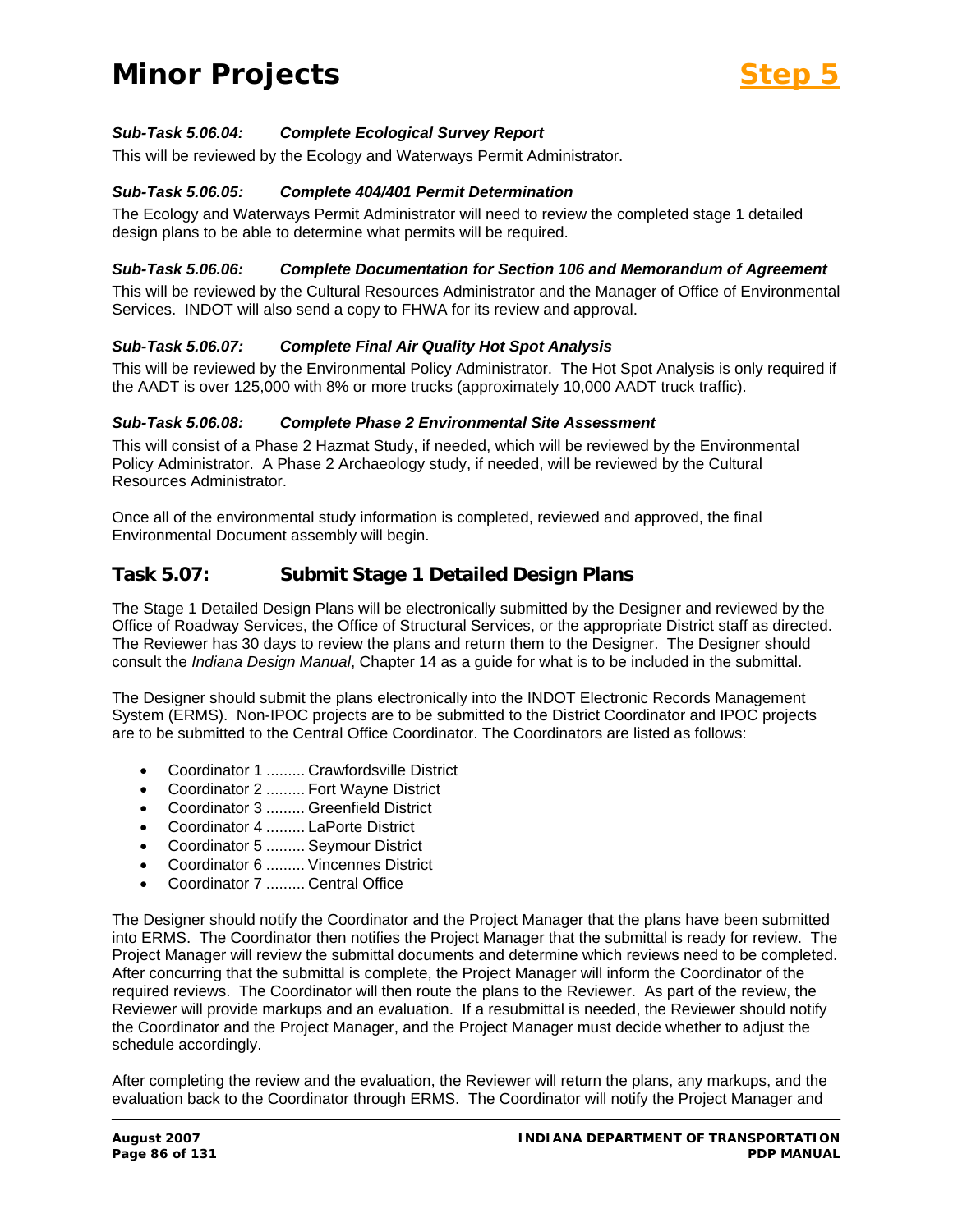the Designer of the completed review, and that the review comments and evaluation are available in ERMS for the Project Manager to review. The Project Manager will review the markups and the evaluation for concurrence, noting if there are any further concerns to be addressed. The Project Manager will then notify the Designer and the Coordinator that the review and evaluation are complete. The Coordinator will then process the review and the evaluation for the Designer. At this time, the Designer will be able to view any markups and the evaluation.

A flowchart illustrating this plan submittal and review process is provided in the Appendix.

### **Task 5.08: Review Stage 1 Detailed Design Plans for Environmental Impacts**

Once the detailed design plans are completed, the Designer should submit one set of plans to the Environmental Policy Administrator and one set to the Ecology and Waterways Permit Administrator for their review and comment. If any historic properties are involved, the Office of Environmental Services will forward a set of plans to the Cultural Resources Administrator.

Markups will be returned to the Designer and the appropriate revisions should be made to the plans before the field check.

## **Task 5.09: Review Air Quality Conformity with MPO / Complete Air Quality Conformity Analysis for Rural Non-Attainment Areas**

Once the stage 1 detailed design plans and preliminary phasing of the project are complete, the Designer will request a Conformity Analysis from the local MPO through the Manager of Urban and Corridor Planning. If the project is in Greene or Jackson County, a Conformity Analysis for Rural Non-Attainment Area will need to be requested through the Manager of Urban and Corridor Planning. MPOs normally do Conformity Analysis once a year.

Once the Conformity Analysis is complete a copy should be given to the Environmental Policy Administrator who will distribute the copies to the appropriate individuals.

## **Task 5.10: Review and Approval of Design Exception(s) by Production Management Division**

After the design exception(s) has been identified, the Designer should submit the completed design exception(s) to the Project Manager for routing to either the Manager of the Office of Roadway Services for road elements or the Manager of the Office of Structural Services for bridge elements. The Designer should refer to Sections 40-8.0 through 40-8.05 of the *Indiana Design Manual* to prepare the appropriate design exception.

If the project is located on Indiana's Non-NHS system, the design exception will be reviewed and approved by the appropriate Office Manager (Roadway Services or Structural Services). If the exception is requested on Indiana's NHS System, the reviewer and appropriate Office Manager will review the design exception for completeness and then submit the design exception for approval to the Director of Production Management. If the design exception is approved, it will be logged and returned to the Project Manager and the Designer for their records.

The signature process for the design exception(s) is as follows for IPOC projects: Designer  $\rightarrow$  Reviewer  $\rightarrow$  Project Manager  $\rightarrow$  Roadway/Structural Services  $\rightarrow$  Production Management Director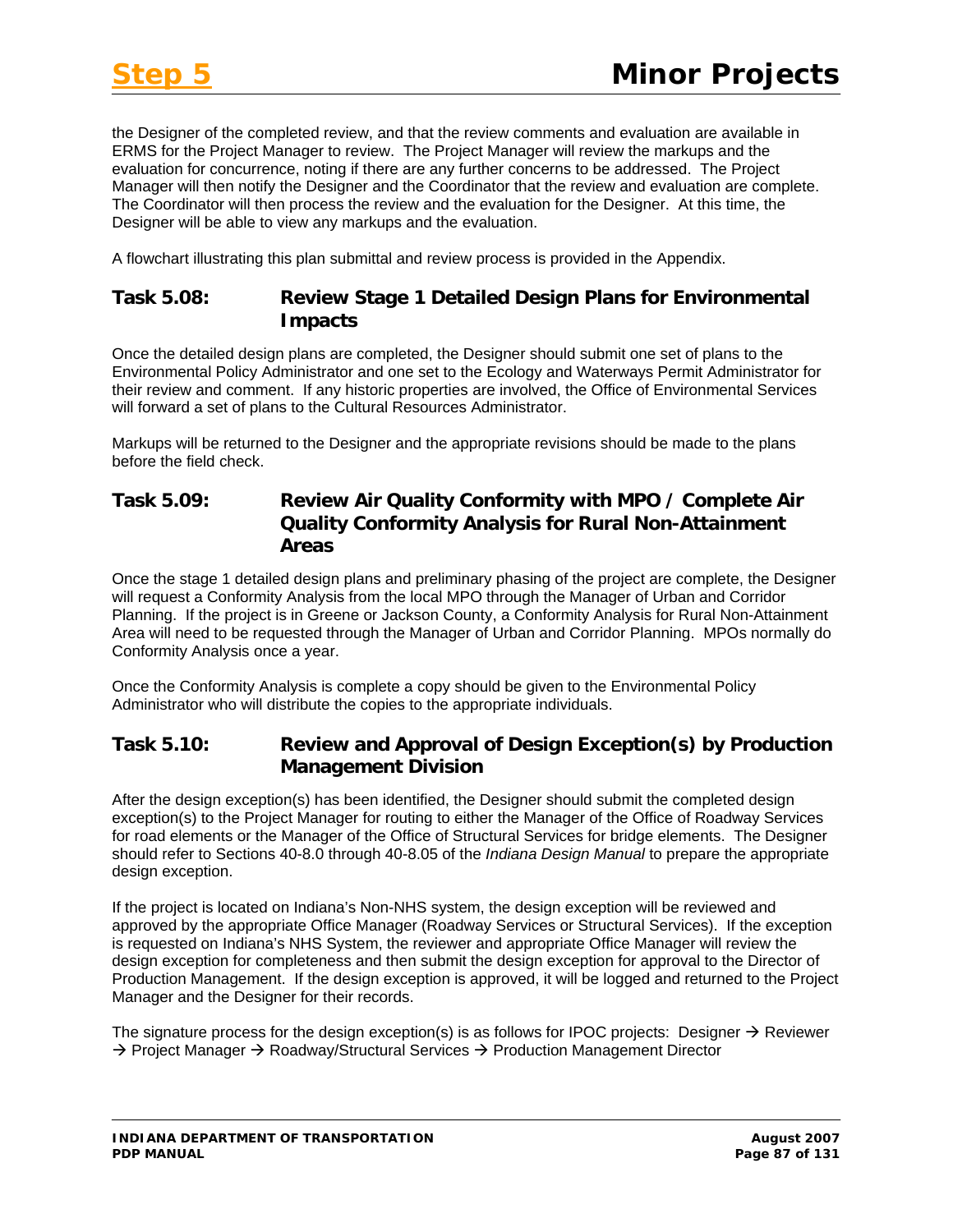The signature process for the design exception(s) is as follows for non-IPOC projects: Designer  $\rightarrow$ Reviewer  $\rightarrow$  Project Manager  $\rightarrow$  District Production Director  $\rightarrow$  Roadway/Structural Services  $\rightarrow$ Production Management Director

The above is a brief description of the routing process for design exceptions. The Designer should refer to the *Indiana Design Manual*, Section 40-8.04 for the Level One Design Exception Approval Procedure. **(NOTE: Currently, this section is superseded by Indiana Design Memorandum No. 06-05.)** 

### **Task 5.11: Review and Approval of Design Exception(s) by FHWA**

If a project requires Federal Oversight, the Office of Roadway Services or the Office of Structural Services, as appropriate, will forward the design exception(s) to the Federal Highway Administration Division Administrator for review and approval. FHWA will only approve after INDOT has approved the design exception(s).

If the design exception is approved by both INDOT and FHWA, it will be logged and returned to the Project Manager and the Designer for their records.

The signature process for the design exception(s) is as follows for IPOC projects: Designer  $\rightarrow$  Reviewer  $\rightarrow$  Project Manager  $\rightarrow$  Roadway/Structural Services  $\rightarrow$  Production Management Director  $\rightarrow$  FHWA Division Administrator

The signature process for the design exception(s) is as follows for non-IPOC projects: Designer  $\rightarrow$ Reviewer  $\rightarrow$  Project Manager  $\rightarrow$  District Production Director  $\rightarrow$  Roadway/Structural Services  $\rightarrow$ Production Management Director  $\rightarrow$  FHWA Division Administrator

The above is a brief description of the routing process for design exceptions. The Designer should refer to the *Indiana Design Manual*, Section 40-8.04 for the Level One Design Exception Approval Procedure. **(NOTE: Currently, this section is superseded by Indiana Design Memorandum No. 06-05.)** 

### **Task 5.12: Perform Subsurface Investigation**

Once the survey and the Stage 1 Detailed Design Plans are complete, bridges, culverts and/or pipes are sized and approximate foundation loads are known, the Designer will submit the following plan sheets and information to the Manager of Office of Geotechnical Engineering to request the Soils Subsurface Investigation:

- Title Sheet
- Typical Section Sheet(s)
- Plan and Profile Sheet(s) with all bridge and culvert locations marked
- Layout Sheets for Bridges and Culverts
- MSE Wall or Retaining Wall Layout Information
- Cross Sections
- Names and addresses of effected property owners
- Requested pile and foundation loads for culverts and bridges

Once the soils investigation is complete and the required laboratory tests are conducted, all related soils recommendations will be collected and organized to create the Soils Investigation Report. This report will give the recommended CBR rating for the pavement design, the recommended foundation information for all the bridges, culverts, MSE walls, retaining walls and pipes and any other soils related information.

The Geotechnical Section should be involved with every project as early as possible, and no later than the preliminary field check. See the *Policy for Geotechnical Investigation or Geotechnical Waiver* to determine if a geotechnical investigation is required.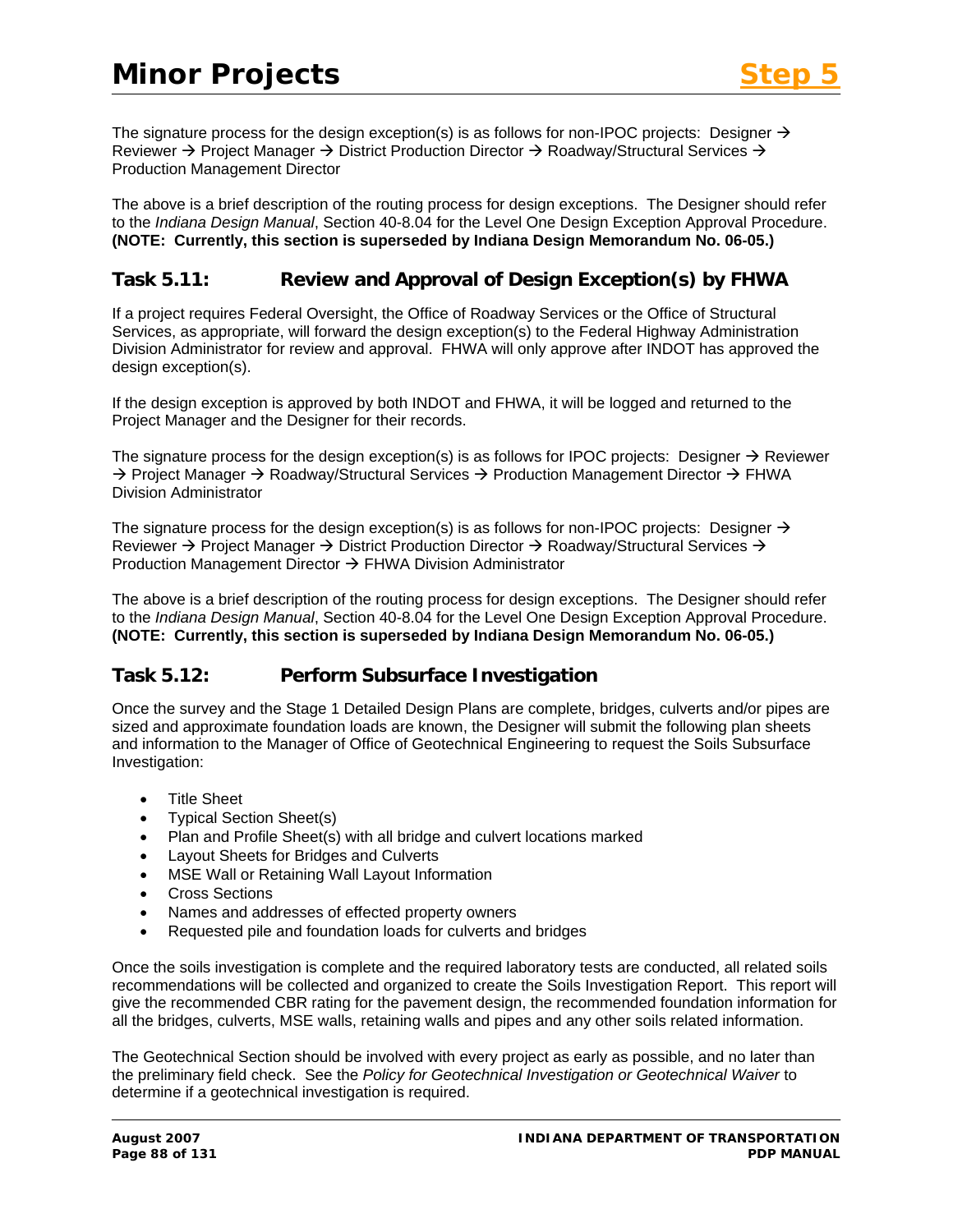This activity is comprised of the following sub-activities:

| Sub-Task 5.12.01: | <b>Field Investigation</b> |
|-------------------|----------------------------|
| Sub-Task 5.12.02: | Laboratory                 |
| Sub-Task 5.12.03: | <b>Engineering</b>         |

### **Task 5.13: Pavement Design Requested and Received**

The Pavement Design Request form is transmitted to the Pavement Design Engineer after the geotechnical report is complete and the CBR value is known. The geotechnical report is not required for resurface projects but is required for widening, replacement, crack and seat and rubblization projects.

The pavement design request form can be found in the *Indiana Design Manual, Chapter 52*, or online at **<http://www.in.gov/dot/div/contracts/design/dmforms/App52-14A.pdf>**. This request should be sent to the Pavement Design Engineer. The *Indiana Design Manual*, Section 52-8.02 provides more information about the pavement design request process. The pavement steering committee meets once a month. The pavement design request should be returned within 4 to 6 weeks.

## **Task 5.14: Hold Design Field Check**

Once the stage 1 detailed design plans have been reviewed and approved by the reviewer and environmental avoidance measures have been incorporated into the plans, the Designer will be responsible for scheduling and transmitting invitations and plan sets (if required) for the field check.

Three weeks notice should be given for the field check. The Designer should schedule the field check date with the District Construction Engineer, INDOT Project Manager and the District Highway Operations Director.

The Designer will also be responsible for inviting local Community Advisory Committees (CACs) and other local officials to the field check to receive their comments and concerns and consider possible CSS strategies.

A sample Field Check Notification letter can be found on the INDOT website at **<http://www.in.gov/dot/div/contracts/design/dmforms/Cov14-1B.pdf>**

At this stage the Designer should submit an updated cost estimate to the INDOT Project Manager.

At the field check, the Designer should be prepared to suggest the following:

- Maintenance of Traffic Scheme: Phasing of the project and how it will work with utility relocations.
- Schedule Timing of Construction: Determination of the best time of year to let the project given, stream work limitation, tree clearing limitation, town festivals, school schedules, etc.
- Suggest Break Locations: Segment the project into different contracts and/or phases (large corridor projects).

After the field check is held, the District Construction Engineer and Construction Management Division's Field Construction Engineer will return marked up plans and suggestions for the previously mentioned topics. Given the complexity of the project, a meeting may need to be held.

The Construction Management Division's Field Construction Engineer should be sent plans and invited to only Minor Project field checks.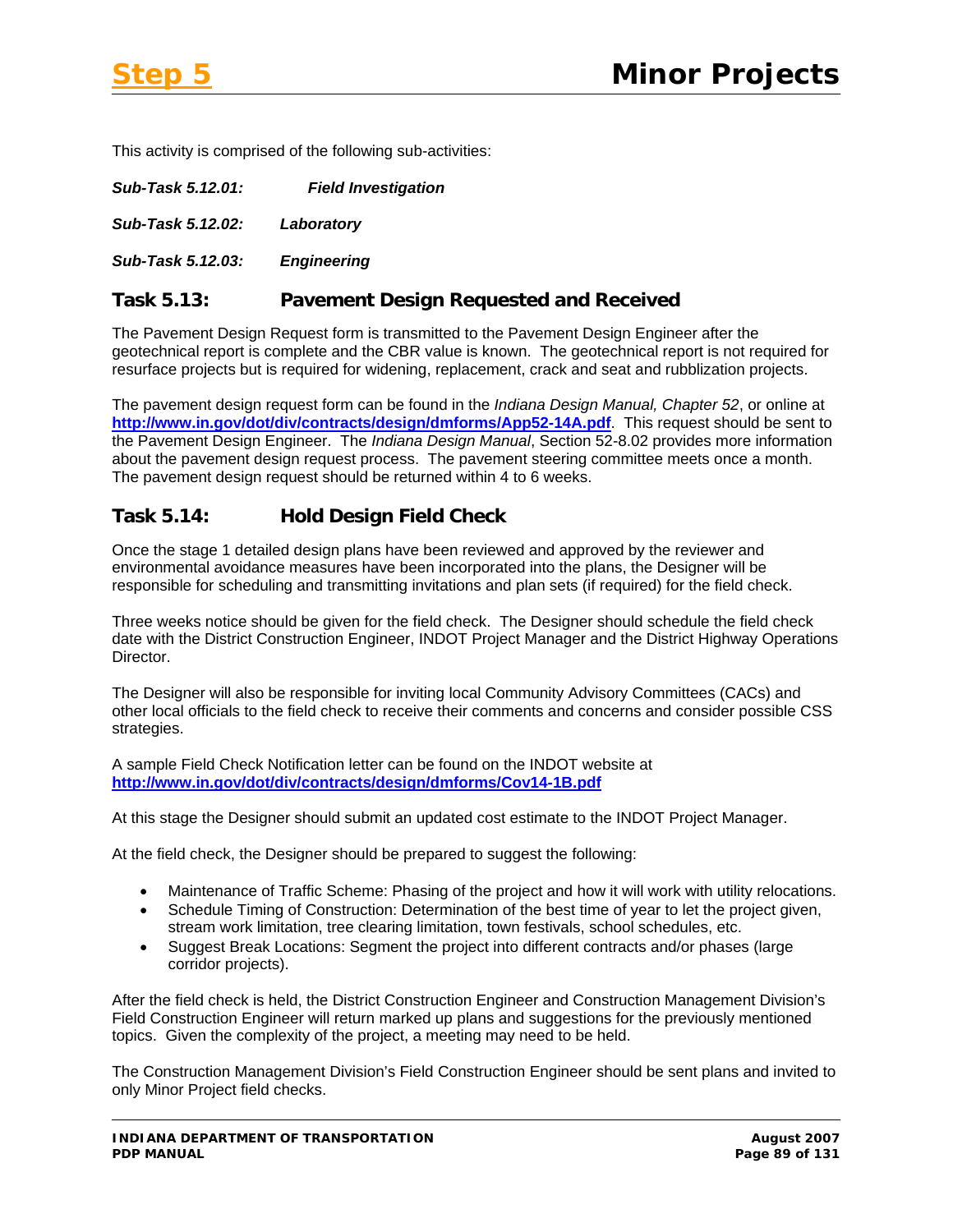## **Task 5.15: Notification to Utilities to Verify Location Information**

The Designer will be responsible for transmitting the following information to each utility so the utility locations can be verified:

- Plan and Profile Sheets
- Construction Detail Sheets (if they show the utilities)
- Cross Sections (if they show the utilities)

## **Task 5.16: Utilities Verify Location Information (30 Calendar Days)**

The Utility companies will have 30 calendar days to review and note any location discrepancies. The Designer should receive plans back from every utility whether there are discrepancies or not. If discrepancies are noted, the Designer will be responsible for updating the plans and locating any other possible conflict points due to the corrected discrepancies.

## **Task 5.17: Notify Railroad to Verify Operation Status**

The Designer will be responsible for transmitting the following information to each railroad so the railroad operation status can be verified:

- Plan and Profile Sheets
- Construction Detail Sheets

## **Task 5.18: Complete Preferred Alternative Verification Review**

The Preferred Alternative Verification refines the construction limits on the recommended alternative. Assumptions made during the Assessment of Alternatives are further investigated.

# **Task 5.19: Detailed Design Value Engineering Study (> \$ 25 Million)**

Upon completion of Stage 1 design, a value engineering study is conducted. Through the use of creative techniques, value engineering looks at alternative ways to accomplish the necessary function and reliability at the lowest overall cost. CSS strategies can be discussed at this time to determine if they are practicable.

## **Task 5.20: Stage 1Detailed Design Constructability/Operational and Risk Review**

The Designer will send the Stage 1 detailed design plans to the District Construction Engineer, Construction Management Division's Construction Field Engineer and INDOT Project Manager for review and comment.

### **Task 5.21: Evaluate Consultant**

Once the Stage 1 Detailed Design Plans have been completed, the Field Check has been held, and the preferred alternative verification review has been completed, the Project Manager, with input from other INDOT employees that have been involved with the development of the project, will evaluate the Consultant.

### **Task 5.22: Update Project Status**

The agencies may develop an updated schedule. Based upon this, the Project Manager will have the schedule updated in SPMS and verify the TIP and INSTIP status, requesting amendments where needed.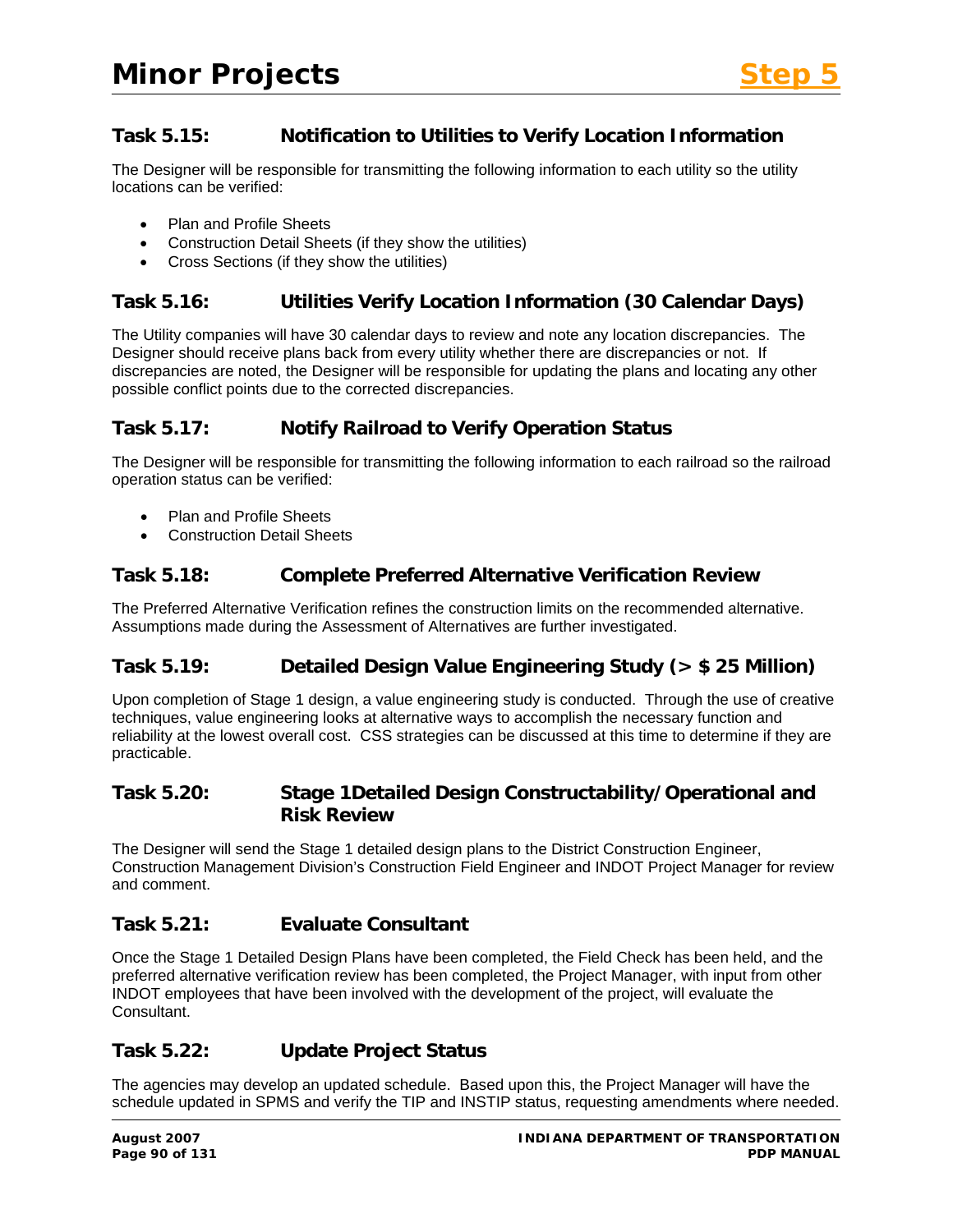Any revisions to the project commitment database should be made. As per SAFETEA-LU, any update in the project schedule for an EIS project must be made available to all agencies and the public.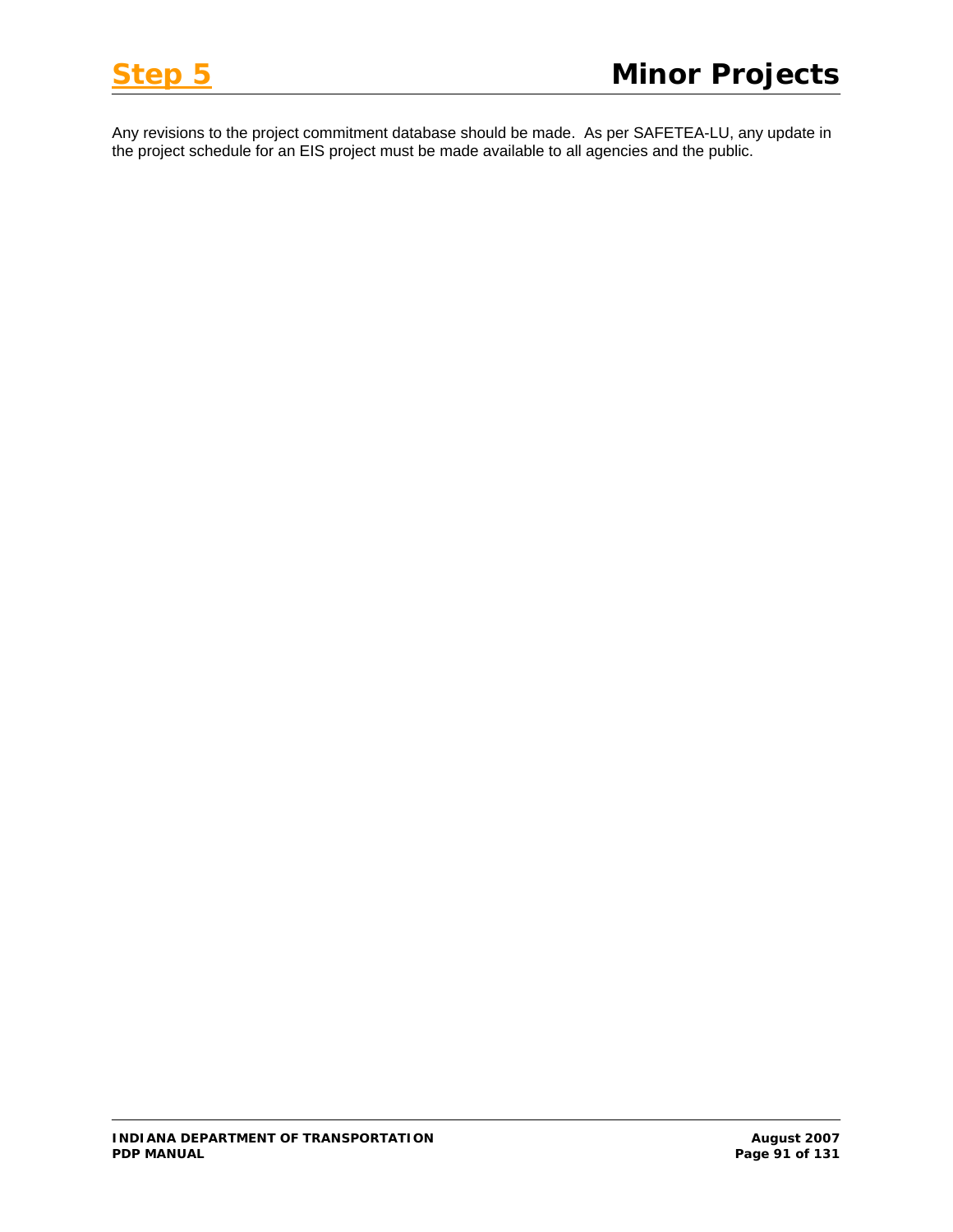# **Step 6 Stage 2 – Develop Stage 2 Detailed Design and Plans**

## **Task 6.01: Develop Stage 2 Detailed Design Plans**

Once the preferred alternative verification review has been completed, the Designer can begin the development of the Stage 2 Detailed Design Plans. The Designer should consult the *Indiana Design Manual*, Chapter 14 as a guide for what is to be included in the plans.

During this step, the plans will continue to be developed in greater detail. Coordination with the environmental agencies and the public and private utilities to minimize any adverse effects is vital in the development of Preliminary Right-of-Way Plans and Environmental Plans.

When the Designer prepares the Stage 2 Detailed Design Plans, the environmental document should also be incorporated into the plans to minimize or avoid environmentally sensitive areas identified by the Production Management Division's Office of Environmental Services (i.e., 4(f) properties, wetlands, critical habitat, endangered species, hazardous waste sites, cemeteries, etc.). At the end of this step, the Designer should have a complete set of Stage 2 Detailed Design Plans ready for review.

*Sub-Task 6.01.01: Prepare Environmental Document* 

*Sub-Task 6.01.02: Review Environmental Document* 

## **Task 6.02: Complete Draft Waterway Permit Applications**

The following list provides brief descriptions of waterway activities that are regulated by various agencies:

- The discharge of either temporary and permanent dredge or fill materials into waters of the United States, regardless of amount or length, is regulated by the U.S. Army Corps of Engineers (USACE) and the Indiana Department of Environmental Management (IDEM) through the waterway permitting process.
- The USACE regulates impacts to navigable waters under Section 10 of the Rivers and Harbors Act of 1899 and the discharge of dredge and fill materials into waters of the United States under Section 404 of the Clean Water Act (CWA).
- The IDEM, under authority of Section 401 of the CWA, regulates the state water quality through the 401 Water Quality Certification process and impacts to isolated wetlands.
- The U.S. Coast Guard (USCG) regulates impacts to, or crossing of, navigable rivers in Indiana under Section 9 of the Rivers and Harbors Act of 1899. A completed 401 Water Quality Certification is required by the USCG for a Section 9 Permit.

During Step 7, projects are evaluated by the Office of Environment Services to determine if there are potential impacts to aquatic resources subject to waterway permits. If aquatic resources are not impacted, no waterway permits are required. If however, aquatic resources subject to waterway permits are impacted, a draft of the pertinent sections of the Preferred Alternative Verification is completed by Permit Unit for permit determination. The Permit Unit returns the permit determination to the Designer. This determination will include the type and level of waterway permits required. This permit determination is included as part of the final submission of the Preferred Alternative Verification. Also during this phase, the determination will be made if an IDNR floodway permit will be required. This will be done by determination of the waterway drainage area and determining if the site is an urban or rural area if the drainage area is over 1 square mile or under 50 square miles. If there is any channel relocation on a drainage area over 1 square mile this will also result in a need for IDNR floodway permit.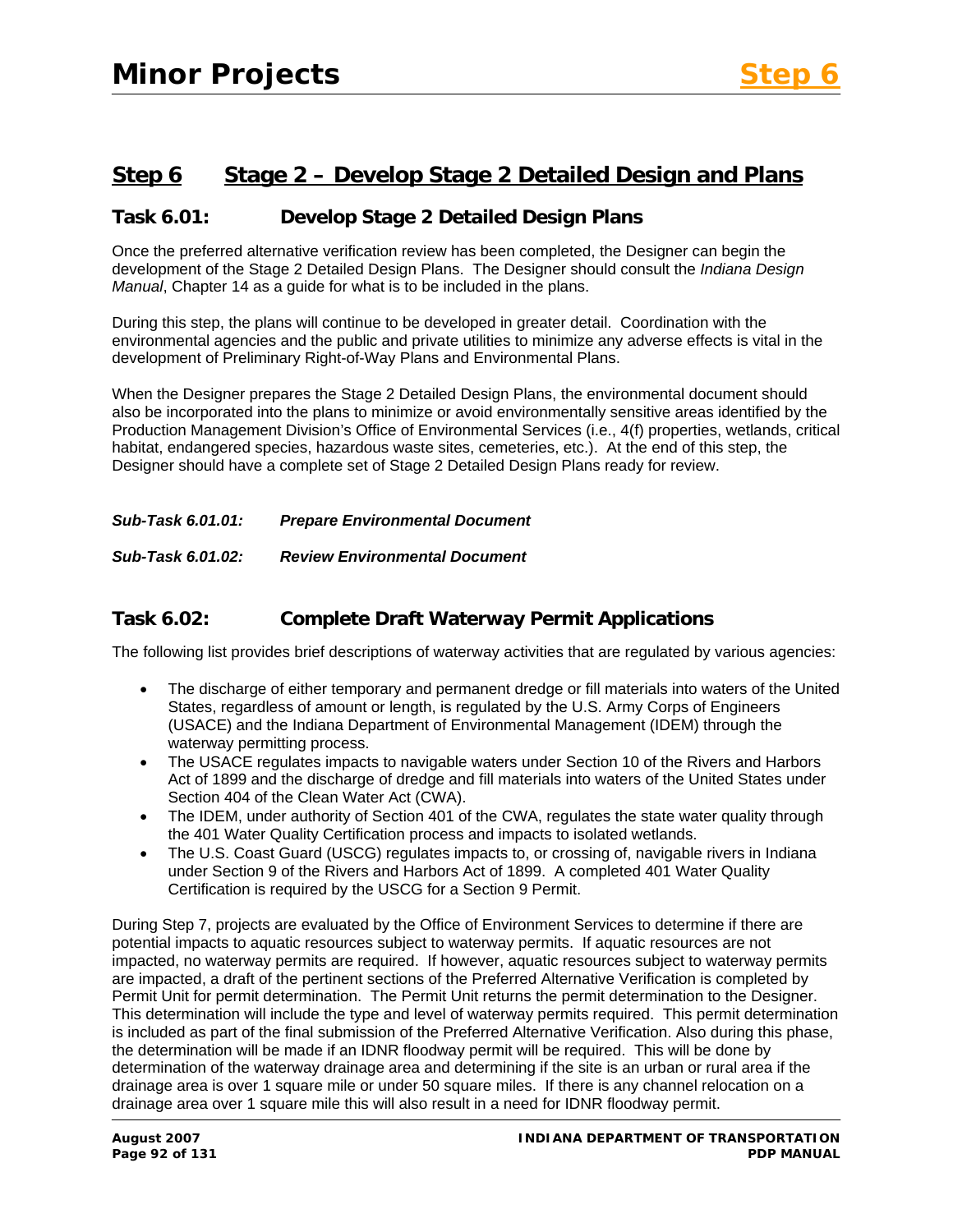

Typical permit authorization options include:

- No waterway permits are required.
- Authorization under the 404 Nationwide Permit Program.
- Authorization under individual 404 Permit and 401 Water Quality Certification.
- Projects over commercially navigable waters require a Section 9 Permit from the USCG in addition to a 404 Permit and 401 Water Quality Certification.
- Projects impacting isolated wetlands require an IDEM Isolated Wetlands Permit in addition to any option above.

If required mitigation site will be identified and coordinated with the permitting agencies for acceptance. Once a site is selected and approved site and mitigation plans will be determined and submitted to the permitting agencies.

For a detailed list of requirements and a checklist of required documentation see the *Indiana Waterway Permits Manual* provided by the Office of Environmental Services which can be found online at **<http://www.in.gov/dot/pdf/WaterwayManual.pdf>**.

This activity is comprised of the following sub-activities:

| Sub-Task 6.02.01: | <b>Prepare Draft Applications</b>                                  |
|-------------------|--------------------------------------------------------------------|
| Sub-Task 6.02.02: | <b>Review and Approval by INDOT OES</b>                            |
| Sub-Task 6.02.03: | <b>Mitigation Site Identification</b>                              |
| Sub-Task 6.02.04: | <b>Permit Agency Coordination</b>                                  |
| Sub-Task 6.02.05: | <b>Mitigation Site Design</b>                                      |
| Sub-Task 6.02.06: | <b>Mitigation Plan Implementation</b>                              |
| Task 6.03:        | <b>Noise Analysis Results Reviewed by INDOT Noise</b><br>Committee |

Once the Noise Analysis is completed, the results are submitted to INDOT Noise Committee through the Environmental Policy Administrator for verification and approval.

# **Task 6.04: Railroad Design Information Gathered**

The Railroad companies will have 60 calendar days to review and note design needs or active railroads in the project area. The Designer should receive comments back from the Railroad whether there are active or not. The Designer will be responsible for updating the plans and meeting the railroad needs.

# **Task 6.05: Final Detailed Noise Analysis**

Summarize INDOT Noise Committee meeting results and develop Final Noise Wall Recommendations.

This activity is comprised of the following sub-activities:

#### *Sub-Task 6.05.01: Summarize Meeting Results*

The meeting results and Committee recommendations are summarized by the Chairman of the Noise Committee and forwarded to the Chief Engineer.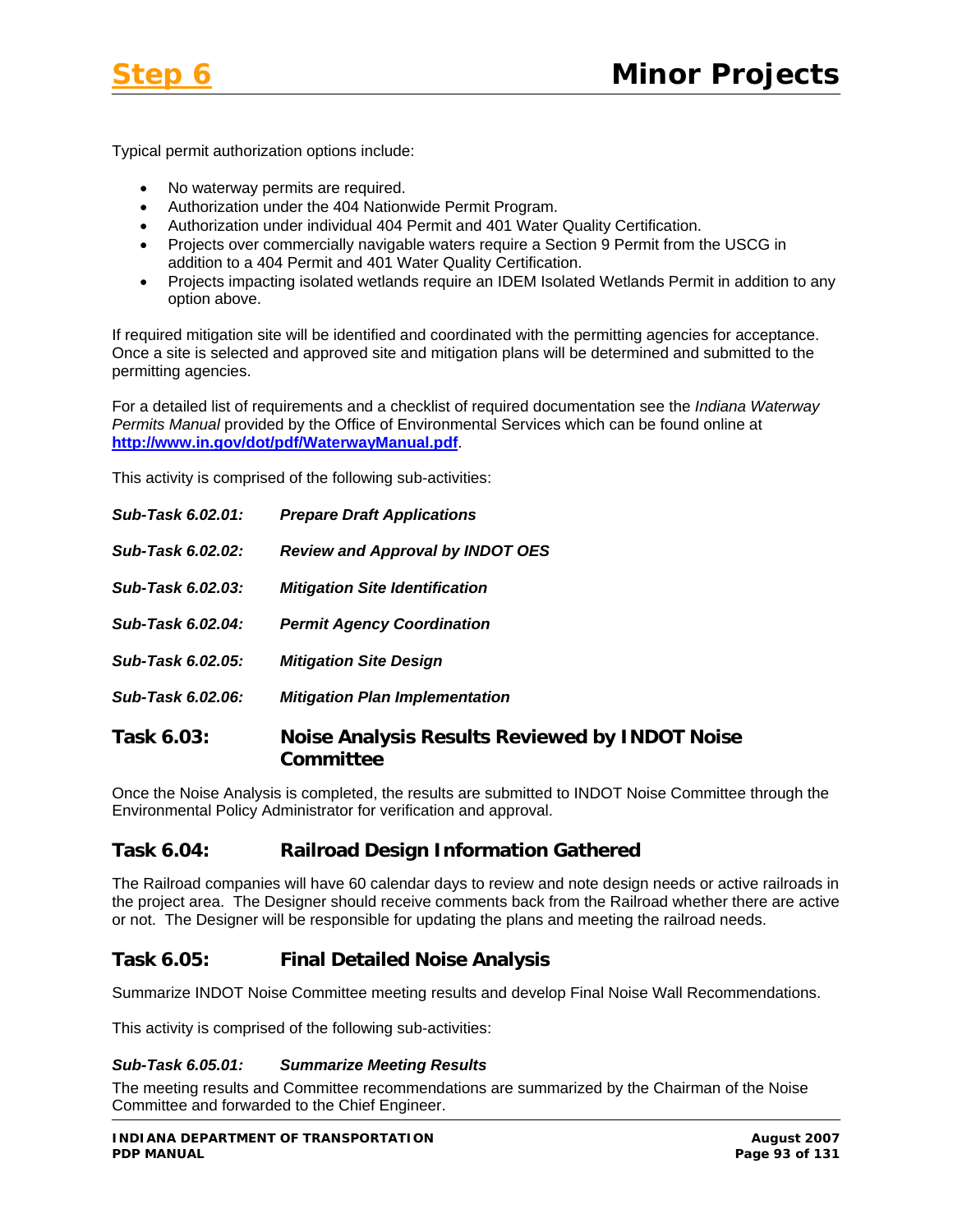

### *Sub-Task 6.05.02: Final Noise Wall Recommendations Approval*

The Chief Engineer approves the final Noise Wall recommendations and approves them for inclusion in the project design.

## **Task 6.06: Coordinate and Develop with Utilities Relocation Plans**

The Project Design Team will continue to work with public and private utility companies on relocation plans. This will include meetings with the District Utility Coordinator, the public and private utility companies, and the Project Design Team. Utilities will typically have 60 days to identify any potential conflicts. During these meetings, the design will continue to be developed to either add in or reduce the amount of utility relocations. Once the plans are completed to Stage 2 level of completeness, the plans will be reviewed for any additional conflicts and coordination will continue with the affected utilities.

## **Task 6.07: INDOT Reviews Utility Conflicts and Considers Use of Utility Corridor**

During this time INDOT Office of Utility Coordination will also investigate the use of a utility corridor. The creation of utility corridors is necessitated by an increased demand from the growth and expansion of utility companies. The growth and expansion of underground utilities results in an increased demand and competition for the space available on roadway right-of-way for public utilities.

It is important to note that in Indiana "Utility Corridors" per se have not been commonly created. The development of this concept is still highly conceptual and FHWA encourages INDOT to study methods currently in use in Europe. To date, the main method of utility corridor simulation is joint trenching, but this topic is still highly underdeveloped in Indiana.

# **Task 6.08: Construction and Utility Relocation Plans Review**

Project design team will conduct a constructability and utility relocation review during this stage of the project.

# **Task 6.09: Prepare Preliminary Right-of-Way Plans**

All right-of-way shall be shown in accordance with Chapter 85 of the Design Manual. All plan-profile and construction detail sheets shall show existing and proposed right-of-way. The right-of-way callouts for both permanent and temporary right-of-way on the plan-profile sheets shall be labeled by station and offset in units of feet. There are several right-of-way plan checklists in Chapter 85 of the Design Manual. They include sample right-of-way indices for road and bridge plans (figures 85-2A and 85-2B), the checklist for Plat No. 1 (figure 85-2CF) and the checklist for right-of-way plans (figure 85-2F). The Designer should use these lists to provide complete right-of-way plans.

# **Task 6.10: Update Property Abstracts**

After the preliminary right-of-way plans are developed, affected properties should be re-evaluated. Refer to Activity 81 in Step 5 for original abstracting activity. The Designer who did the original abstracting shall take all affected properties (parcels that have been numbered) and update all Title and Encumbrance Reports for any additional liens on the property (i.e., mortgages, tax liens, etc.) and parcel splits that may have occurred from the time of original abstracting to the present time. Any parcels that have been split since the original abstracting shall be incorporated into the right-of-way plans. All transactions that have occurred during the time period since original abstracting should be reported on the update.

The Designer will submit the abstract updates to the Central Office Real Estate Regional Manager to be input into the LRS. A copy of ownership changes should be submitted to the Designer working the rightof-way engineering.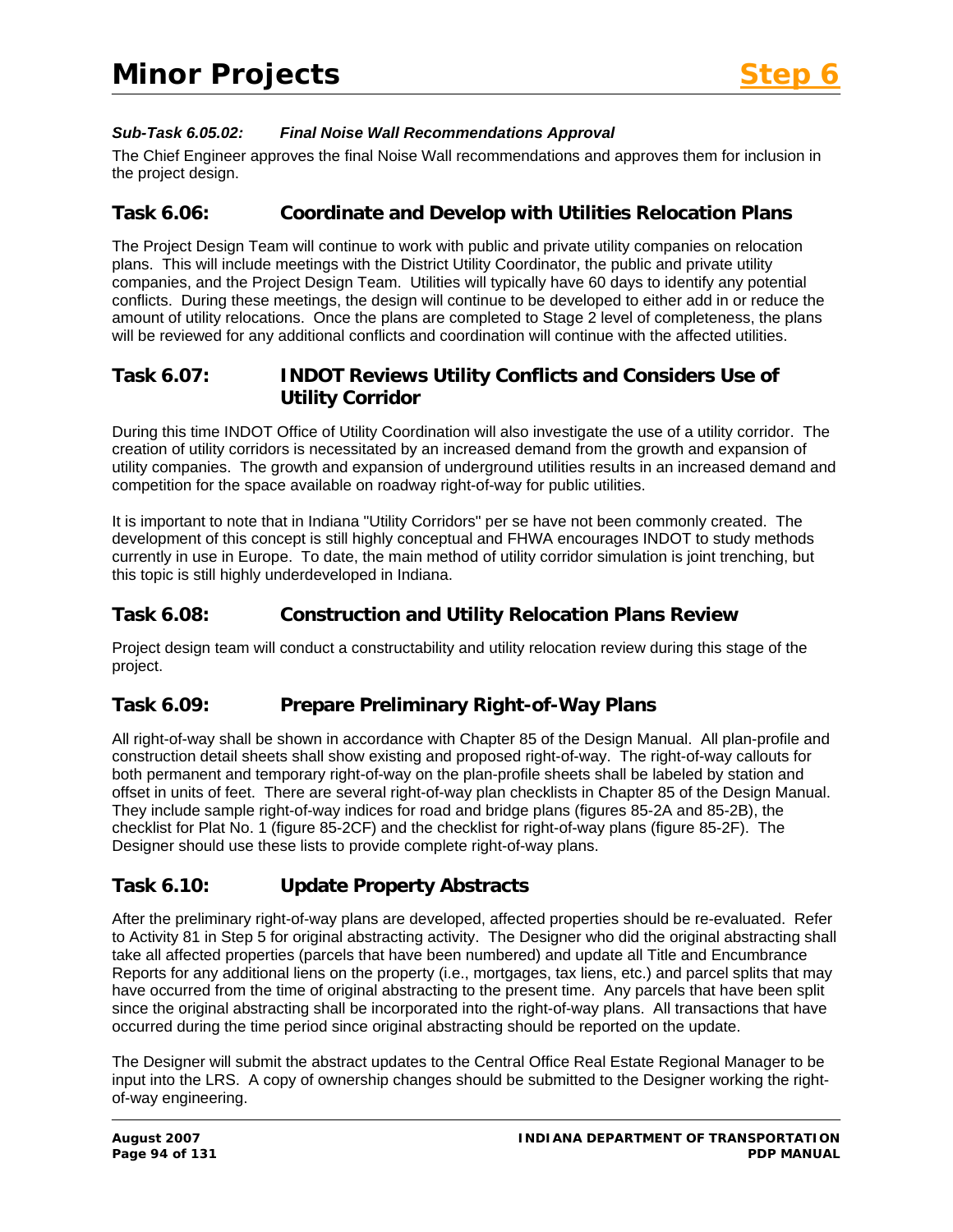# **Task 6.11: Preliminary Right-of-Way Plans are Developed and Reviewed by INDOT**

The Designer will develop Preliminary Right-of-Way Plans for submittal to INDOT. This submittal will provide INDOT a review of the right-of-way needs for the project and begin the development of a purchasing timeline. During the review of the plans the District will determine if there are any conflicts. The right-of-way engineering will be reviewed by the Designer under its own QC/QA plan.

# **Task 6.12: Hold Public Information Meeting (Noise Wall and Design)**

INDOT will hold a Public Information Meeting to provide the citizens information on the proposed Design and the potential for the use of Noise Wall if the project warrants the use of sound walls. Public input will be taken to determine whether affected property owners do or do not desire traffic noise abatement.

# **Task 6.13: Submit Stage 2 Detailed Design Plans**

The Stage 2 Detailed Design Plans will be electronically submitted by the Designer and reviewed by the Office of Roadway Services, the Office of Structural Services, or the appropriate District staff as directed. The Reviewer has 30 days to review the plans and return them to the Designer. The Designer should consult the *Indiana Design Manual*, Chapter 14 as a guide for what is to be included in the submittal.

The Designer should submit the plans electronically into ERMS. Non-IPOC projects are to be submitted to the appropriate District Coordinator (Coordinators 1-6) and IPOC projects are to be submitted to the Central Office Coordinator (Coordinator 7). The Designer should notify the Coordinator and the Project Manager that the plans have been submitted into ERMS. The Coordinator then notifies the Project Manager that the submittal is ready for review. The Project Manager will review the submittal documents and determine which reviews need to be completed. After concurring that the submittal is complete, the Project Manager will inform the Coordinator of the required reviews. The Coordinator will then route the plans to the Reviewer. As part of the review, the Reviewer will provide markups and an evaluation. If a resubmittal is needed, the Reviewer should notify the Coordinator and the Project Manager, and the Project Manager must decide whether to adjust the schedule accordingly.

After completing the review and the evaluation, the Reviewer will return the plans, any markups, and the evaluation back to the Coordinator through ERMS. The Coordinator will notify the Project Manager and the Designer of the completed review, and that the review comments and evaluation are available in ERMS for the Project Manager to review. The Project Manager will review the markups and the evaluation for concurrence, noting if there are any further concerns to be addressed. The Project Manager will then notify the Designer and the Coordinator that the review and evaluation are complete. The Coordinator will then process the review and the evaluation for the Designer. At this time, the Designer will be able to view any markups and the evaluation.

A flowchart illustrating this plan submittal and review process is provided in the Appendix.

## **Task 6.14: Stage 2 Detailed Design/Constructability/Operational and Risk Review**

The Designer will send the Stage 2 detailed design plans to the District Construction Engineer, Construction Management Division's Construction Field Engineer and INDOT Project Manager for review and comment.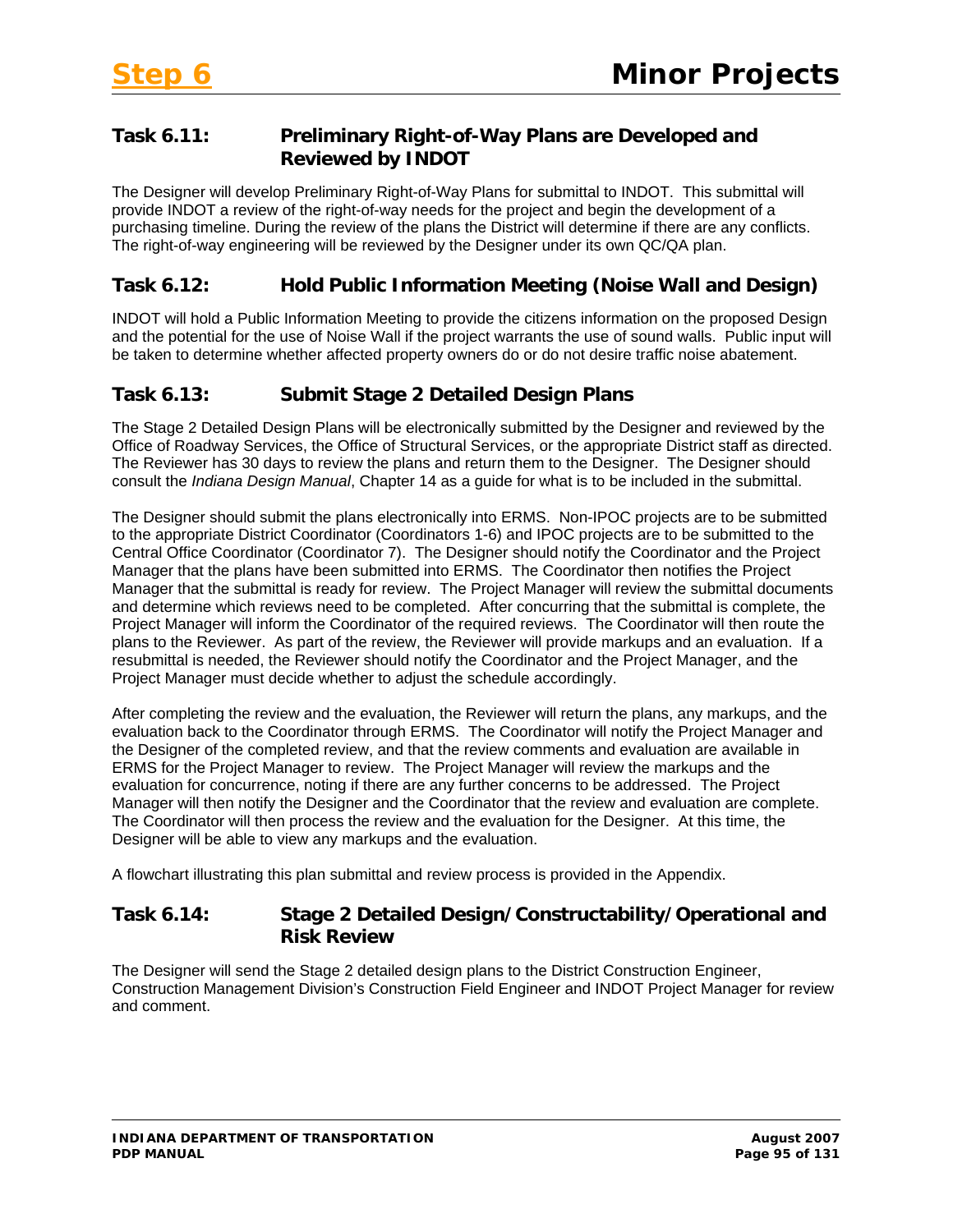

# **Task 6.15: Update Project Status**

The agencies may develop an updated schedule. Based upon this, the Project Manager will have the schedule updated in SPMS and verify the TIP and INSTIP status, requesting amendments where needed. Any revisions to the project commitment database should be made.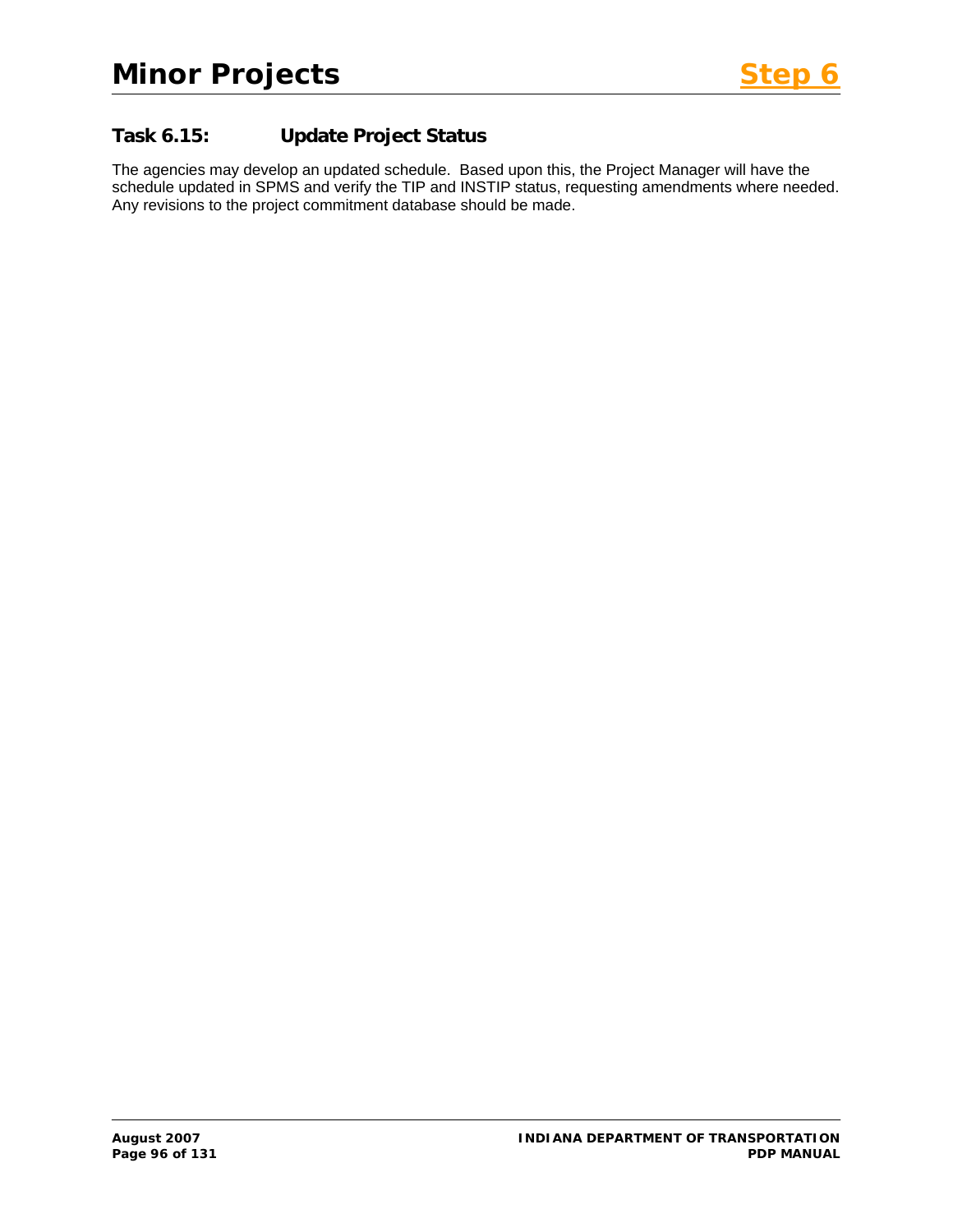# **Ste 7 Environmental Approval**

# **Task 7.01: Approve FONSI/CE**

The Office of Environmental Services will work jointly with FHWA to approve, publish, and distribute the CE or the Environmental Assessment/Finding of No Significant Impact (FONSI), in accordance with the Indiana CE Manual and the Procedural Manual for Preparing Environmental Studies.

The **Commitments Summary Form** should be completed based on commitments made in the NEPA process. This form shall follow the project through design, land acquisition, and construction and must be updated as appropriate through the Project Development Process. Commitments made in the environmental document are to be included in the Project Commitments Summary and plans.

For those mitigation items with firm commitments to implement through the approval of the environmental document, the Project Manager will ensure that they are incorporated into the project plans and specifications or otherwise implemented. If the Project Manager determines that any of these listed firm commitments cannot be implemented, then the reasons will be formally documented and agreed to by the Office of Environmental Services.

For those mitigation items with a commitment to further evaluate its implementation, the Project Manager will ensure that they are thoroughly evaluated to determine the practicability of implementation. All mitigation items that are determined to be feasible and prudent to implement will be incorporated into the project plans and specifications or otherwise implemented. If the Project Manager determines that any of these listed commitments to consider are not feasible and prudent, then the reasons will be formally documented and agreed to by the Office of Environmental Services.

A similar process will be followed when the project proceeds through subsequent project development phases with the Office of Real Estate, Contract Administration, and the Division of Construction. The Indiana Design Manual and the General Instructions to Field Employees has more information on implementing environmental commitments. The final Project Commitments Summary will document the final status of all the environmental commitments made in or subsequent to the environmental approval, including any commitments associated with required permits.

# **Task 7.02: Verify Activities in TIP and INSTIP**

During this stage of the project development, the Project Manager needs to verify with the Planning Division's Office of Urban and Corridor Planning that all remaining activities (PE, CN, and RW) are stated in the TIP and INSTIP for the community and the state.

The Project Manager will verify the project is placed in the TIP/INSTIP in a timely manner to prevent any delays in the project.

# **Task 7.03: Submit Funding for FHWA Authorization**

Land Acquisition cannot begin until INDOT has obtained an approved environmental document including required public hearings and FHWA funding authorization. The Real Estate Administrative Office will submit the funding request to FHWA. INDOT must comply with processes established in FHWA Regulations 49 CFR Part 24 and Indiana Code Title 32. Additional information can be found in the various manuals from the Production Management Division's Office of Real Estate. These manuals are located on the INDOT website at **<http://www.state.in.us/dot/div/pubs/manuals/rightofway/>** and consist of the *Appraisal Manual*, *Buying Manual*, *Relocation Manual*, and *Property Management Manual*.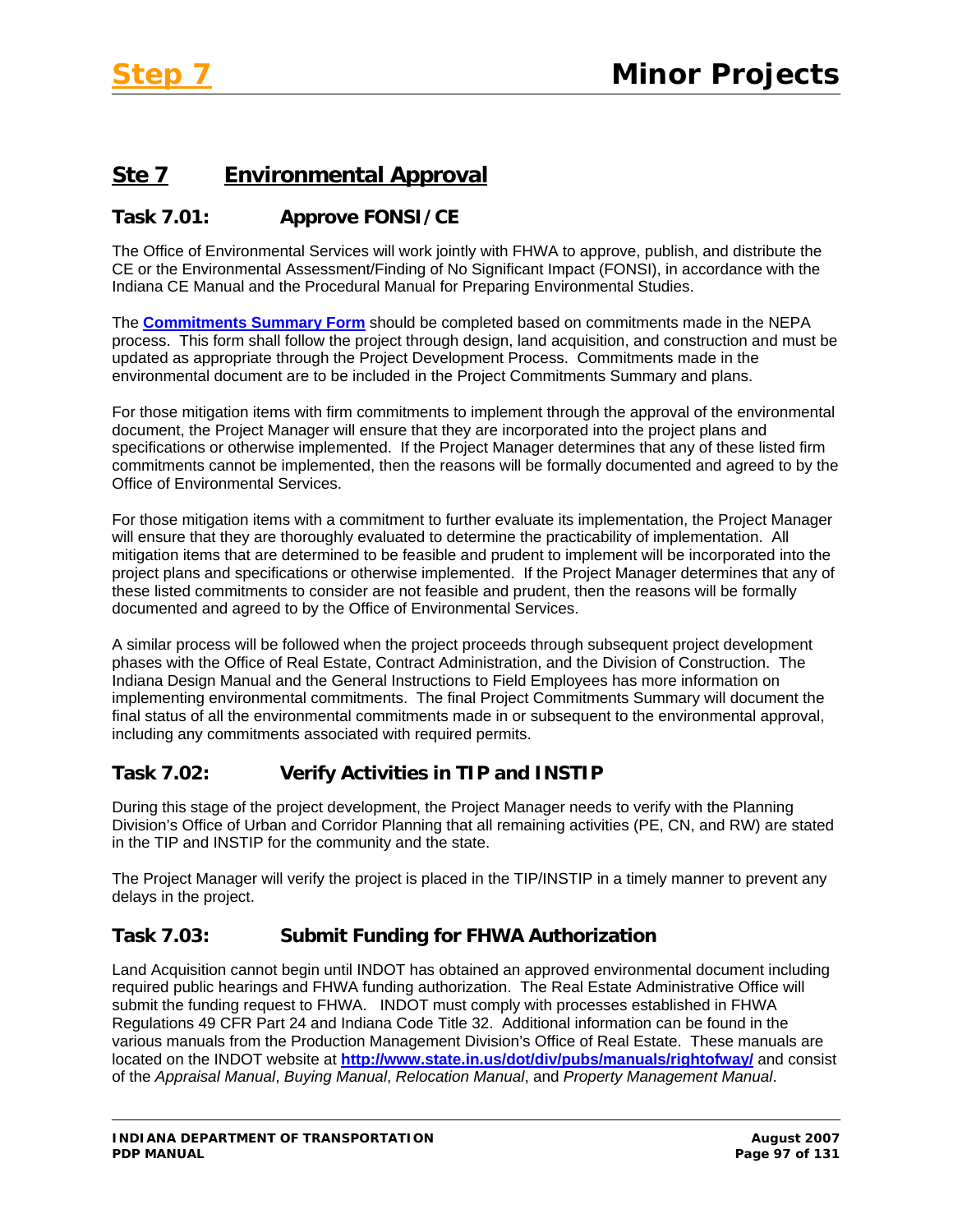# **Task 7.04: Evaluate Consultant**

INDOT will evaluate the Consultant during this stage of the project. A copy of the evaluation form may be found in the appendix.

# **Task 7.05: Update Project Status**

The agencies may develop an updated schedule. Based upon this, the Project Manager will have the schedule updated in SPMS and verify the TIP and INSTIP status, requesting amendments where needed. Any revisions to the project commitment database should be made. As per SAFETEA-LU, any update in the project schedule for an EIS project must be made available to all agencies and the public.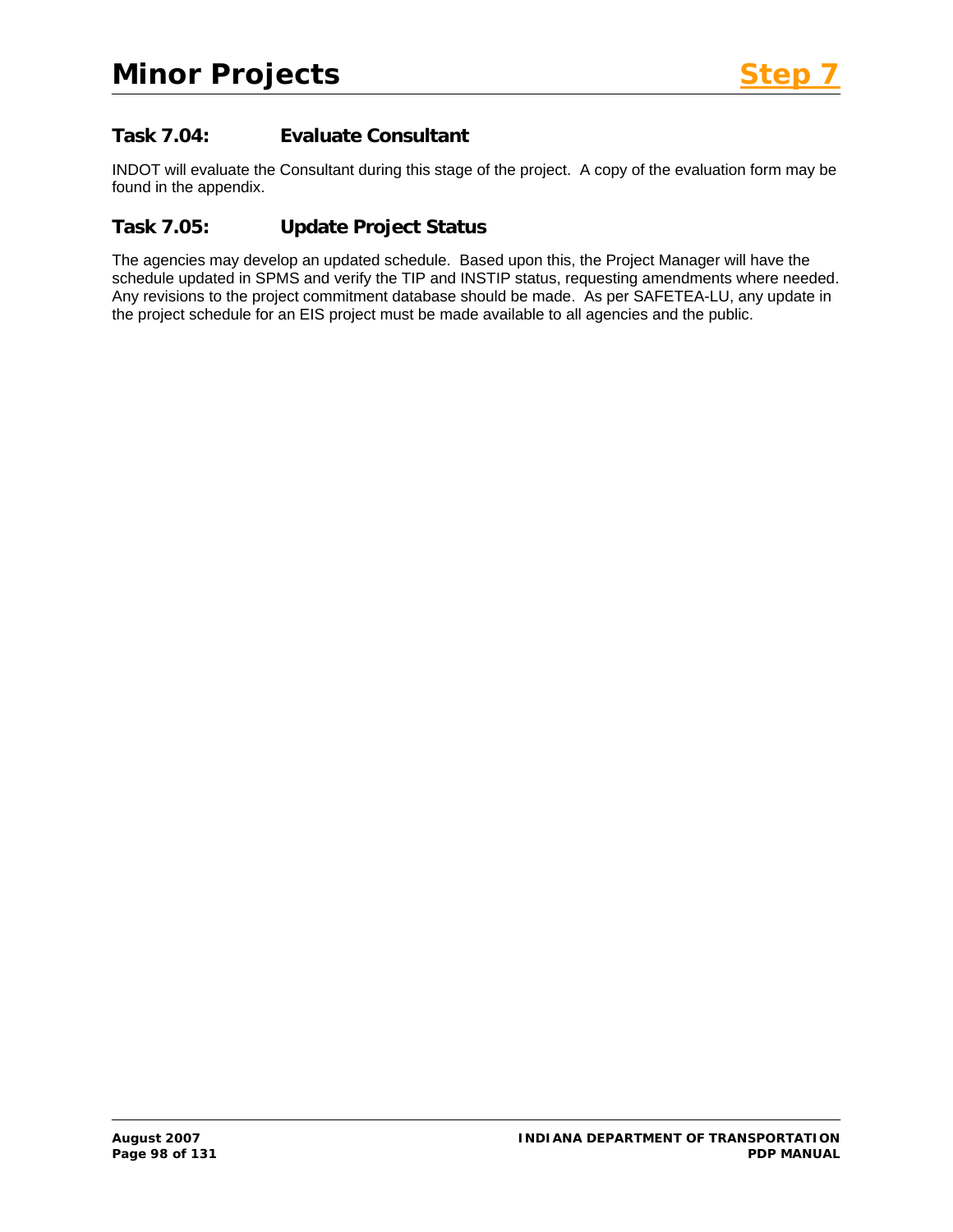# **Step 8 Prepare Final Right-of-Way Plans**

# **Task 8.01: Submit Final Right-of-Way Plans**

Preliminary Right-of-Way Plans are developed by the Designer in Step 7 using Abstract information from Step 5 and the plans. Final Right-of-Way Plans incorporate Preliminary Right-of-Way Plan comments and any Stage 2 Detailed Design comments that affect the right-of-way. Legal descriptions and area calculations also are included in the Final

#### **Objectives:**

- Complete and submit Final Right-of-Way Plans for review
- Complete and submit Right-of-Way Tracings

Right-of-Way Plans. These Final Right-of-Way Plans can be developed concurrently with the Stage 2 Detailed Design in Step 9; however, any Stage 2 design issues that may affect right-of-way must be resolved prior to submission of the Final Right-of-Way Plans.

Right-of-way plans must be as accurate as source documents in all cases. Right-of-way plans are used to display the findings of ownership of the properties required. The information displayed is based on research performed in prior steps. INDOT uses the Final Right-of-Way Plans and approved Stage 2 construction plans to estimate compensation for the part taken and damages, if any, to the residence. The Final Right-of-Way Plans also identify service providers needing relocation in conjunction with the project.

The Designer that is responsible for the development of the project will be responsible for reviewing the right-of-way engineering and the resulting right-of-way plans through its QC/QA process.

# **Task 8.02: Final Right-of-Way Tracings**

The Final Right-of-Way Tracings incorporate all the Final Right-of-Way Plan review comments. Before submitting the Final Right-of-Way Tracings, an in-depth review of courthouse records is conducted to verify property owners and determine if there are new ownership transactions. In addition a field review is conducted to identify changes to topographic features, structures, or utilities. The Final Right-of-Way Tracings are revised to accurately reflect new information identified in the final field verification.

# **Task 8.03: Update Project Status**

The agencies may develop an updated schedule. Based upon this, the Project Manager will have the schedule updated in SPMS and verify the TIP and INSTIP status, requesting amendments where needed. Any revisions to the project commitment database should be made. As per SAFETEA-LU, any update in the project schedule for an EIS project must be made available to all agencies and the public.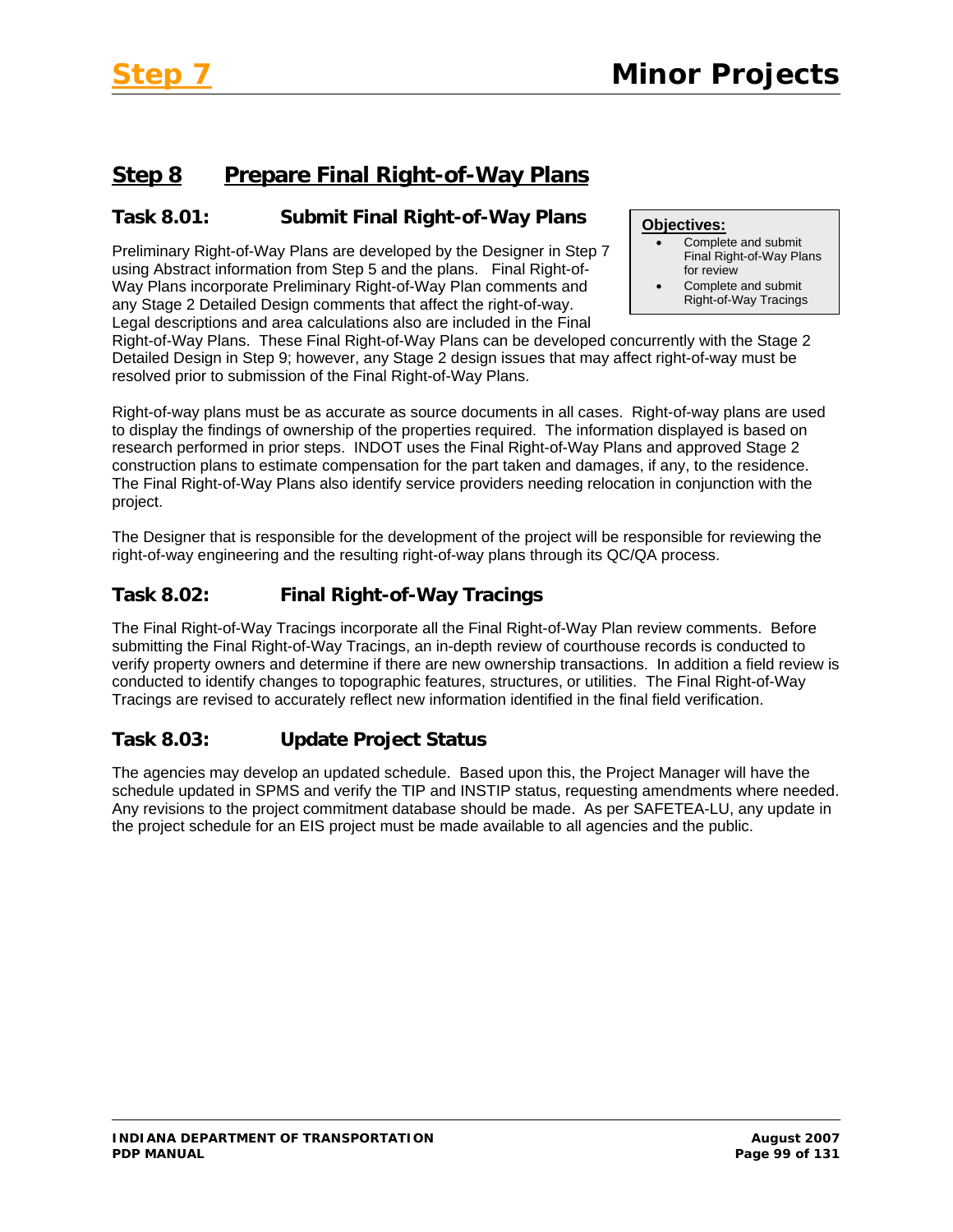**Objectives/Deliverables**: • ROW Appraisals • Secured ROW Parcels • Certification Letter • Consultant Evaluation

# **Step 9 Begin Land Acquisition**

## **Task 9.01: Appraisal Problem Analysis**

INDOT'S Review appraisers or consultants will perform the APA (Appraisal Problem Analysis). The purpose is to correctly analyze the necessary appraisal types for each property, either a waiver valuation or full appraisal, what is to be appraised, and the pertinent issues involved. The appraisal report will then be assigned to either consultant or INDOT staff.

## **Task 9.02: Prepare Appraisals/Valuations**

Qualified appraisal personnel complete certified appraisals and/or waiver valuations to determine property values in the area. Only Staff Appraisers or those from the INDOT approved list may be used to conduct appraisals. These appraisal reports/waiver valuations are the basis for developing the Statement of Just Compensation and making offers to the affected property owners. Agreement on acquisition is then sought through presentation of the SJC and the proposed construction plans. INDOT estimates fair market value of the property acquired plus damages to any remaining property. It is important to identify Priority Parcels for early processing. Priority Parcels are those with Relocation issues, those on bridges where construction may begin earlier, those with total takes, and those with minor severance damages and/or high likelihood of condemnation. The priority parcels should be appraised and acquired first.

# **Task 9.03: Concurrent Review of Appraisals by INDOT**

Because the Land Acquisition process weighs heavily on the PDP it is critical that the appraisal review process take place concurrently with the completion of the appraisals. Review appraisers review the SJC and appraisal report. Once the appraisal is reviewed and recommended as a basis for the SJC the acquisition process can begin. For more information see INDOT'S Appraisal Manual and the "How Land is Purchased Pamphlet."

### **Task 9.04: Concurrent Right-of-Way Acquisition**

Acquisition of parcels is done by consultants or INDOT Realty Specialists. Upon INDOT determining the fair market value, the buyer will present the offer to the owner following mandated procedures found in the Buyer's Manual. When the parcel is secured the parcel packet is submitted to the INDOT Real Estate Regional Manager for review assignment. The secured parcel packet will proceed through the voucher process for payment. Payment is processed through the Property Management Section. Only Staff Buyers or those from the INDOT approved list may be used to conduct acquisitions.

INDOT must inform all owners of their rights under the law; the law will fully protect these rights. State and Federal laws prohibit discrimination on the grounds of race, color, religion, sex, national origin, age, or disability. The right-of-way acquisition process requires INDOT to take certain steps to ensure the protection of all rights and interests of property owners. These steps include:

- Making every effort to acquire the property in a timely manner.
- Making every reasonable effort to contact each property owner and present the owner with a written offer of the approved valuation for the required property.
- Offering the full fair market value for the property being acquired in compliance with both federal and state laws.

For more information see INDOT'S Buyer's Manual.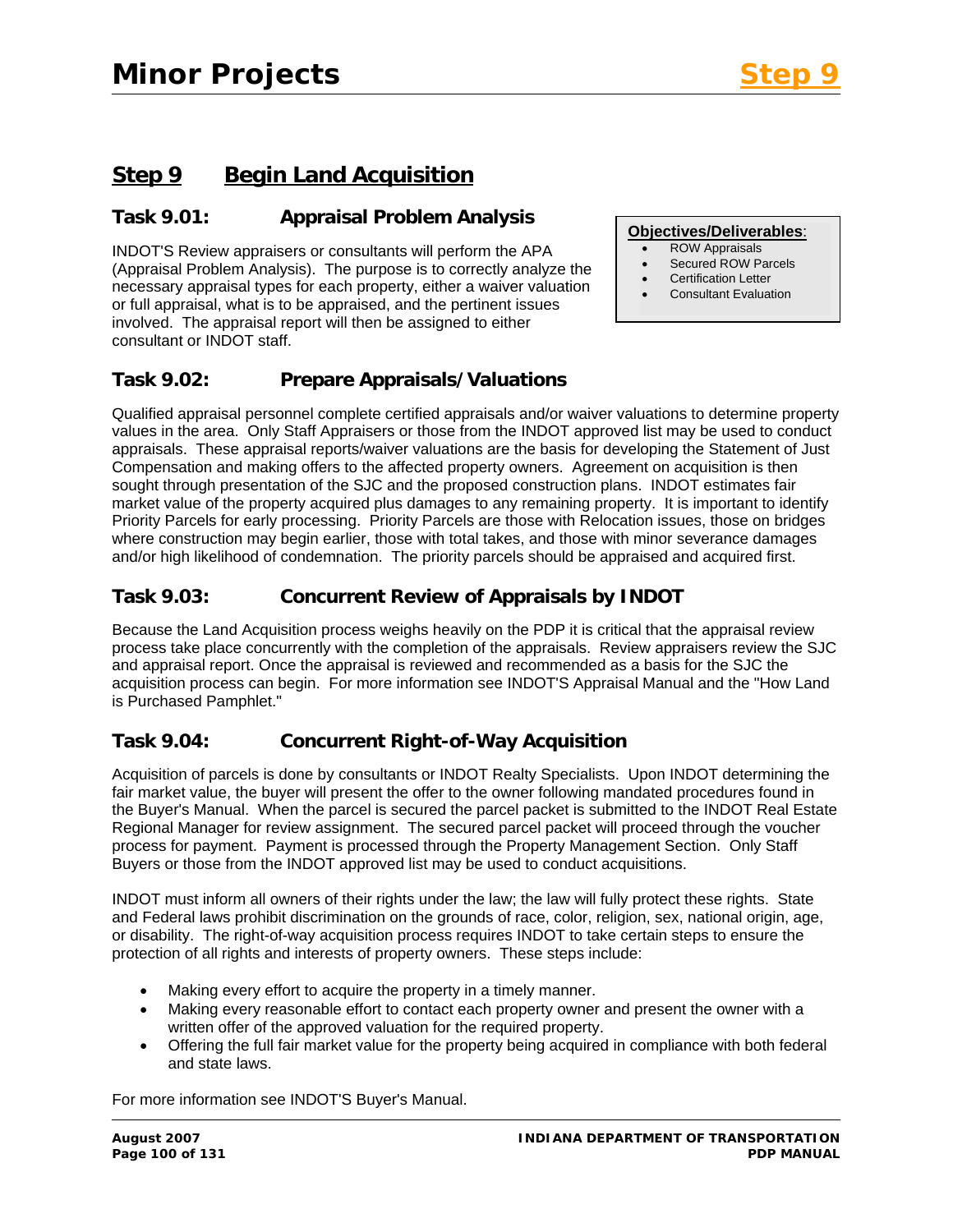# **Task 9.05: Concurrent Relocation Assistance**

When the buying process is being done by INDOT staff and the buyer initiates contact with an owner who may be entitled to Relocation assistance, the buyer will notify the Chief Relocation Specialist through the Daily Notice form. The Chief Relocation Specialist will assign the parcel to an INDOT Realty Specialist to make contact with the owner and assist them through the relocation process.

If the Buying and Relocation processes are being done by a consultant, the Consultant will notify INDOT's Chief Relocation Specialist before initial contact with owners to verify the Relocation Consultant has met INDOT's minimum qualifications and are on the current Approved Fee List for Relocation. At that time, the Chief Relocation Specialist will determine mandatory check points for review throughout the process.

INDOT must inform any displaced businesses or persons of their rights and benefits under the Relocation Assistance Program outlined in the Uniform Relocation and Real Property Acquisition Policies Act of 1970.

Refer to the Relocation Manual and the Relocation Assistance Program pamphlet for more details.

# **Task 9.06: Concurrent Condemnation**

If INDOT and the property owner cannot reach an agreement through negotiation, the Indiana Code permits INDOT to acquire property for a public improvement through eminent domain. The Attorney General's Office, Transportation Practice Group, handles all condemnations for INDOT. The INDOT Office of Real Estate Acquisition Section serves as the liaison to the Attorney General's Office for all condemnations. More details on this process can be found in INDOT'S Buyer's Manual.

## **Task 9.07: Right-of-Way Clearance and Certification**

After the acquisition of property, INDOT makes arrangements for the clearance of the property. Once property owners have been paid and issued the proper notices to vacate personal property from acquired right-of-way, INDOT Real Estate Property Management will turn the parcel over to the district for clearing. Clearance activities include relocation of utilities, environmental mitigation, asbestos inspections and demolition of all structures. If buildings or other structures have been acquired, it may be desirable to demolish these structures as soon as possible to minimize vandalism and trespassing. When time permits, the District Real Estate Office can rent the structures until needed for construction, or the District Real Estate Office can attempt to sell the structures through public auction. For more information on clearing right-of-way, see INDOT's, Real Estate, Property Management Manual.

The primary objective of land acquisition is to acquire and clear right-of-way for construction. INDOT Real Estate Property Management will certify the status of the acquired right-of-way as clear or clear with exception and that all Federal and State regulations have been followed in the acquisition process. This documented status is a primary milestone in the Project Development Process and will be forwarded to appropriate INDOT staff for distribution and inclusion in the PSE. Federal Highway Administration requires the certification letter before approving the PSE.

### **Task 9.08: Record Deeds**

The Regional Real Estate manager ensures that a complete record of all negotiation activities is kept for INDOT. These files include:

- Applicable right-of-way plan sheets
- Title reports
- Negotiation notes
- Signed offer letters and signed contracts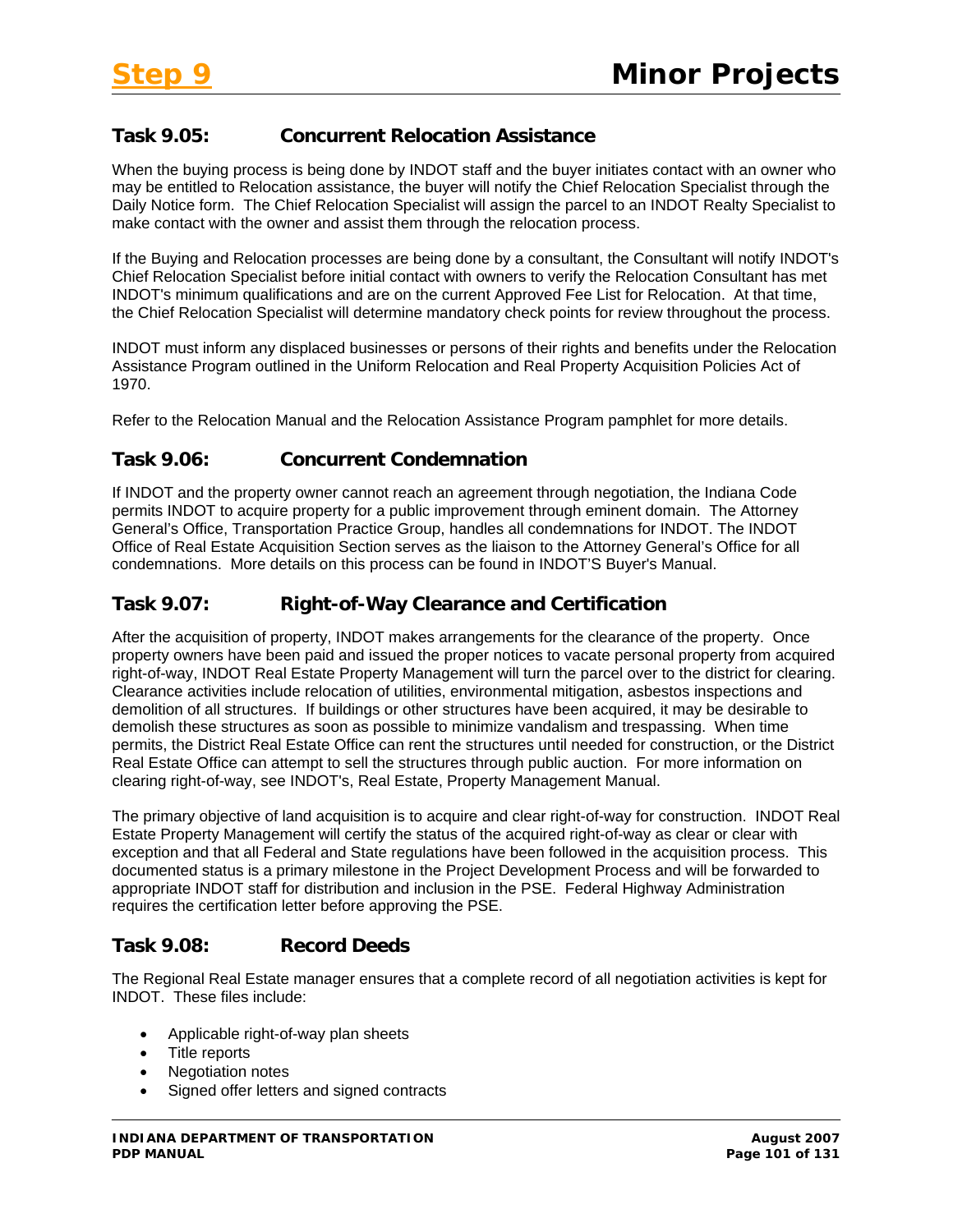It is critically important to have on file all fully executed and recorded conveyance instruments. These files are kept in the INDOT Records Unit.

Close coordination among the Project Manager, property acquisition, and design teams is necessary at all stages of right-of-way acquisition in Step 10. This coordination should include a review of impacts to local property owners in the early stages of this process. Right-of-way acquisition is an important milestone that often dictates the project completion schedule. Therefore, the Project Manager should coordinate with the Office of Real Estate to verify project status. In cases where INDOT cannot reach agreement with property owners, close coordination with the Attorney General's Office as early as possible is also necessary.

# **Task 9.09: Update Project Status**

Based on the right-of-way activities, the Project Manager should update the right-of-way acquisition cost estimates in SPMS prior to starting Step 11. The Project Manager will complete Consultant Evaluations with input from Right-of-Way Regional Managers.

The required products for this item include:

- Right-of-Way Clearance Certification Letter which signifies that all affected properties have been acquired under State and Federal regulations and that the right-of-way is clear for construction.
- Consultant Evaluation
- Updated costs in SPMS

The agencies may develop an updated schedule. Based upon this, the Project Manager will have the schedule updated in SPMS and verify the TIP and INSTIP status, requesting amendments where needed. Any revisions to the project commitment database should be made. As per SAFETEA-LU, any update in the project schedule for an EIS project must be made available to all agencies and the public.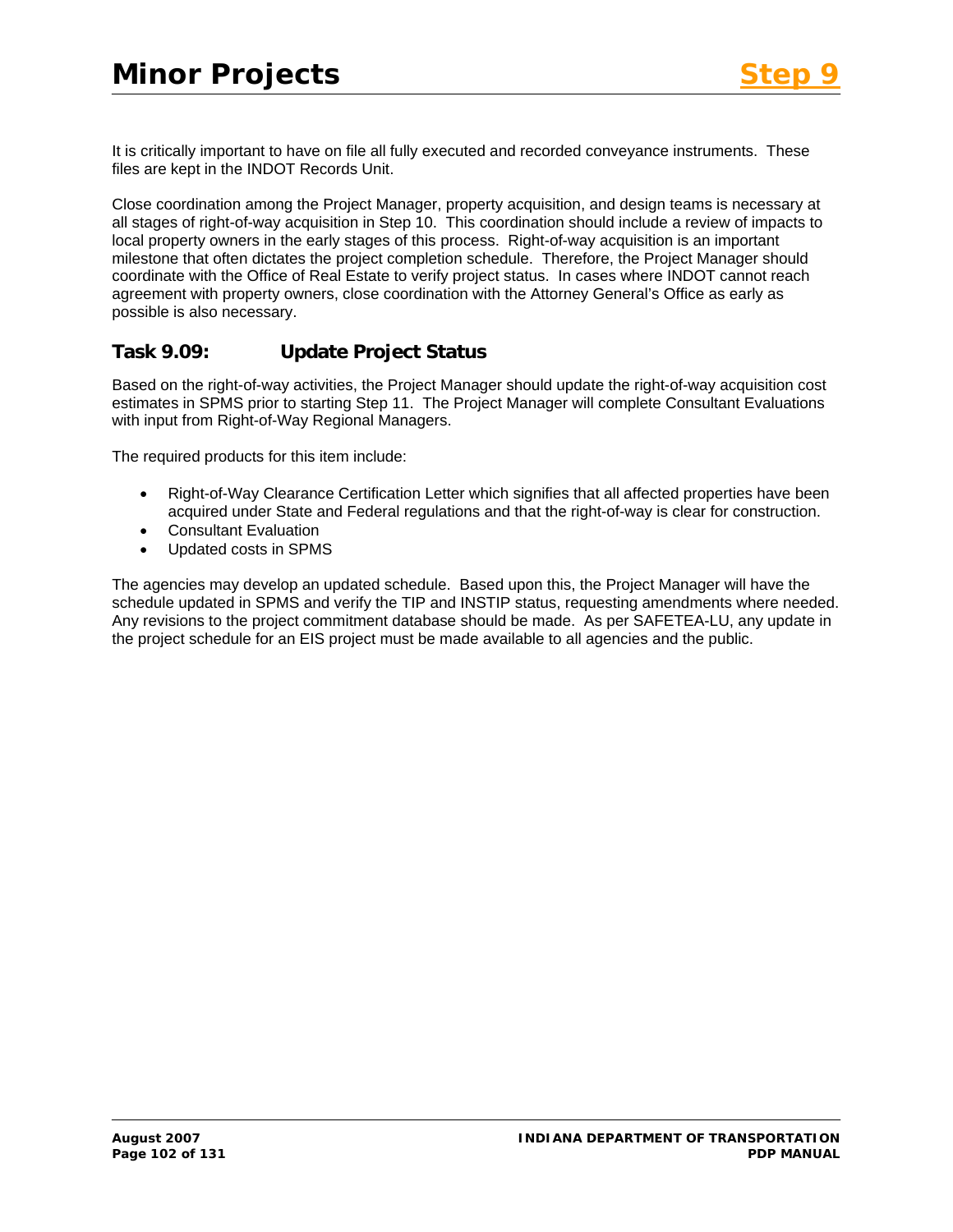# **Step 10 Stage 3 – Complete Preferred Alternative**

## **Task 10.01: Develop Stage 3 Detailed Design Plans**

Once the Right-of-Way Clearance and Certification has been completed, the Designer can begin the development of the Stage 3 Detailed Design Plans. The Designer should consult the *Indiana Design Manual*, Chapter 14 as a guide for what is to be included in the plans.

Stage 3 Detailed Design Plans should represent a completed design although changes still might be made due to revisions to existing conditions, right-of-way negotiations, and so forth. The principal work items in Stage 3 include the bridge design, the addition of quantities to the plans, a final cost estimate, and the PSE from FHWA.

The plans and *Project Commitments Summary* are reviewed by the Designer for consistency with the Final Environmental Document. The Commitments Summary Form will be used during design to keep track of how each of the environmental commitments are being implemented or considered. Additional commitments (either firm commitments or others to be considered later) may be made during design, land acquisition, or construction and should be added to the Commitments Summary Form.

When the Designer prepares the Stage 3 Detailed Design Plans, the Final Environmental Document should also be incorporated into the plans to minimize or avoid environmentally sensitive areas identified by the Production Management Division's Office of Environmental Services (i.e., 4(f) properties, wetlands, critical habitat, endangered species, hazardous waste sites, cemeteries, etc.). At the end of this step, the Designer should have a complete set of Stage 3 Detailed Design Plans ready for review.

## **Task 10.02: Notify Utility to Prepare Relocation Plans**

The Designer will submit electronic and paper copies of the project plan sheets to the Production Management Division's Utility Section in order to get the utility companies within the project right-of-way to develop their relocation plans. The Utility Section will notify the utility companies that the plan sheets are available within 2 days of receipt.

# **Task 10.03: Relocation Design By Utility (180 Calendar days)**

The utility companies will have 180 calendar days to complete the relocation plans from the time they are notified of the availability of project plan sheets by the Utility Section.

### **Task 10.04: INDOT Review of Public Utility Relocation Plans**

The Utility Section will review the utility relocation plans for conflicts with the road construction project and other utilities within the proposed project right-of-way.

### *Sub-Task 10.04.01: Utility Work Plan Negotiations*

### **Task 10.05: Prepare Utility Agreements**

The Utility Section will prepare and submit utility agreements to the affected public utilities within the project limits.

### **Task 10.06: Signed Agreements by Public Utility Received**

The Utility Section will receive the signed utility agreements from the affected public utilities. The agreement will be submitted for necessary signatures from State of Indiana personnel.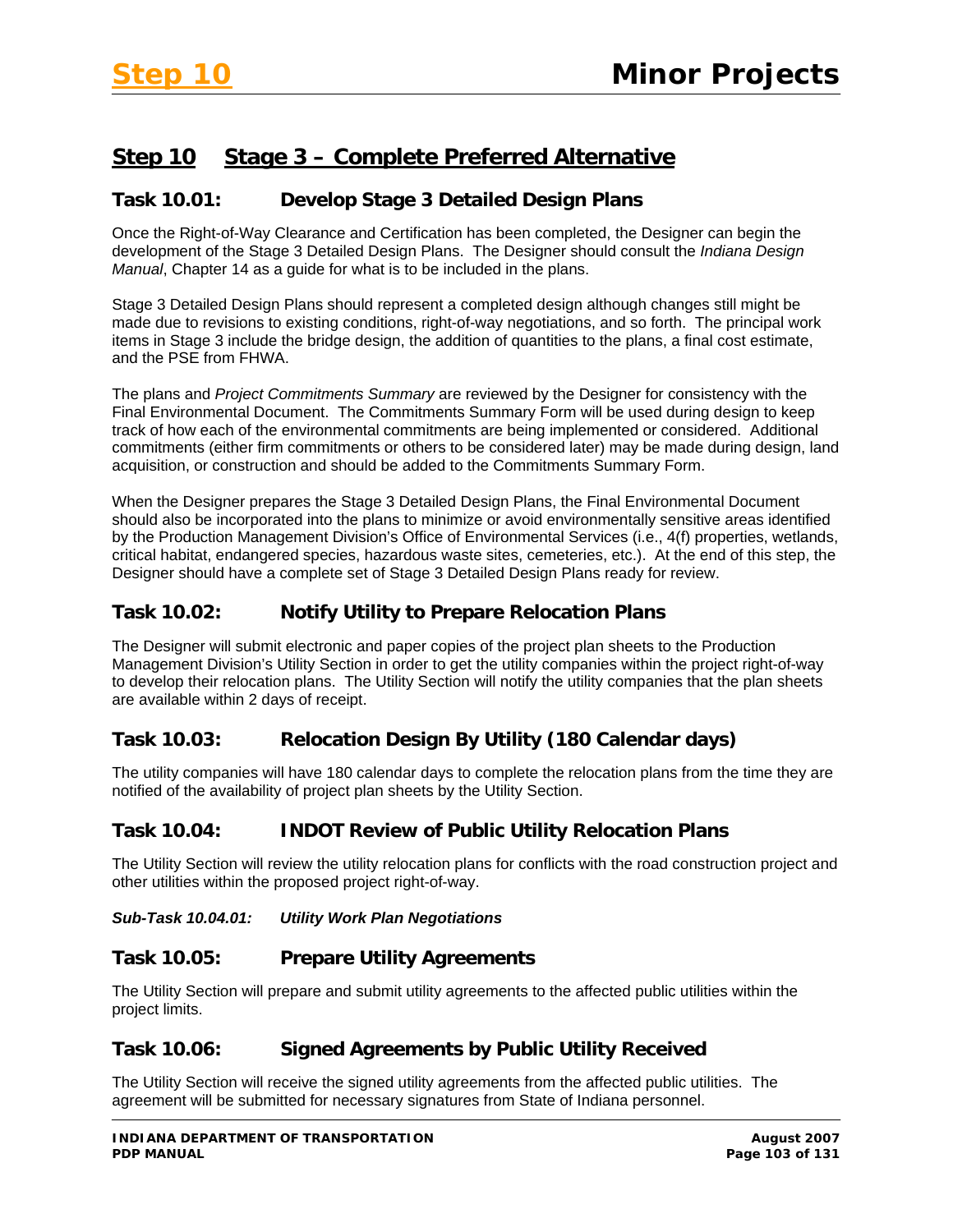# **Task 10.07: Utility Agreement Approval**

The Utility Section will receive signed and approved utility agreements from the Indiana Attorney General. Upon receipt, the OUE will update SPMS.

### **Task 10.08: Issue Utility Permits / Notice to Proceed**

Upon receipt of executed agreement documents between INDOT and affected public utilities, the Utility Section will issue the permits for the utility to proceed with relocation efforts.

### **Task 10.09: Notify Railroad to Prepare Force Account Estimate**

The Railroad section will notify the affected Railroads within the project limits to prepare force account agreements.

| Sub-Task 10.09.01: | <b>Force Account Estimate Supplied by Railroad</b>     |
|--------------------|--------------------------------------------------------|
| Sub-Task 10.09.02: | <b>INDOT Review of Railroad Force Account Estimate</b> |
| Sub-Task 10.09.03: | <b>Prepare Railroad Agreements</b>                     |
| Sub-Task 10.09.04: | <b>Signed Agreements by Railroad received</b>          |
| Sub-Task 10.09.05: | Railroad Agreements approved by INDOT                  |
| Sub-Task 10.09.06: | <b>Issue Railroad Permits/Notice to Proceed</b>        |
| Sub-Task 10.09.07: | <b>Railroad Permits and NTP issued</b>                 |

### **Task 10.10: Complete Final Waterway Permit Applications**

The Production Management Division's Waterway Permits Section will complete the necessary waterway permit applications required by the various resource agencies with jurisdiction over the body of water being affected by the project.

### **Task 10.11: Submit and Receive Permits**

The Waterway Permits Section will submit and receive the necessary permit applications required by the various resource agencies with jurisdiction over the body of water affected by the project. The Waterway Permits Section will keep the permit on file and provide the Project Manager with a copy of the permit for the project file. Additionally, the Waterway Permits Section will provide a copy of the permit to the Project Engineer upon successful letting of the project to be posted on site as required by resource agency. Any permit conditions not already reflected in the design will be incorporated into the design of the project. At this time, a 180-day statute of limitations (SOL) on claims against USDOT and other Federal Agencies may be published in the Federal Register announcing the federal permitting action.

### **Task 10.12: Final Field Check / Constructability and Risk Review**

When project plans are 90% complete, the Designer will hold a Final Field Check with the Project Manager, District Construction, utility representatives (if necessary), and design review personnel as appropriate. The project should be reviewed for consistency with the NEPA document. Mitigation commitments should be incorporated into the project. The District Construction personnel will also discuss constructability of the project as laid out by the Designer and make suggested modifications to the plans for the Designer to incorporate prior to the submission of the next plan review stage.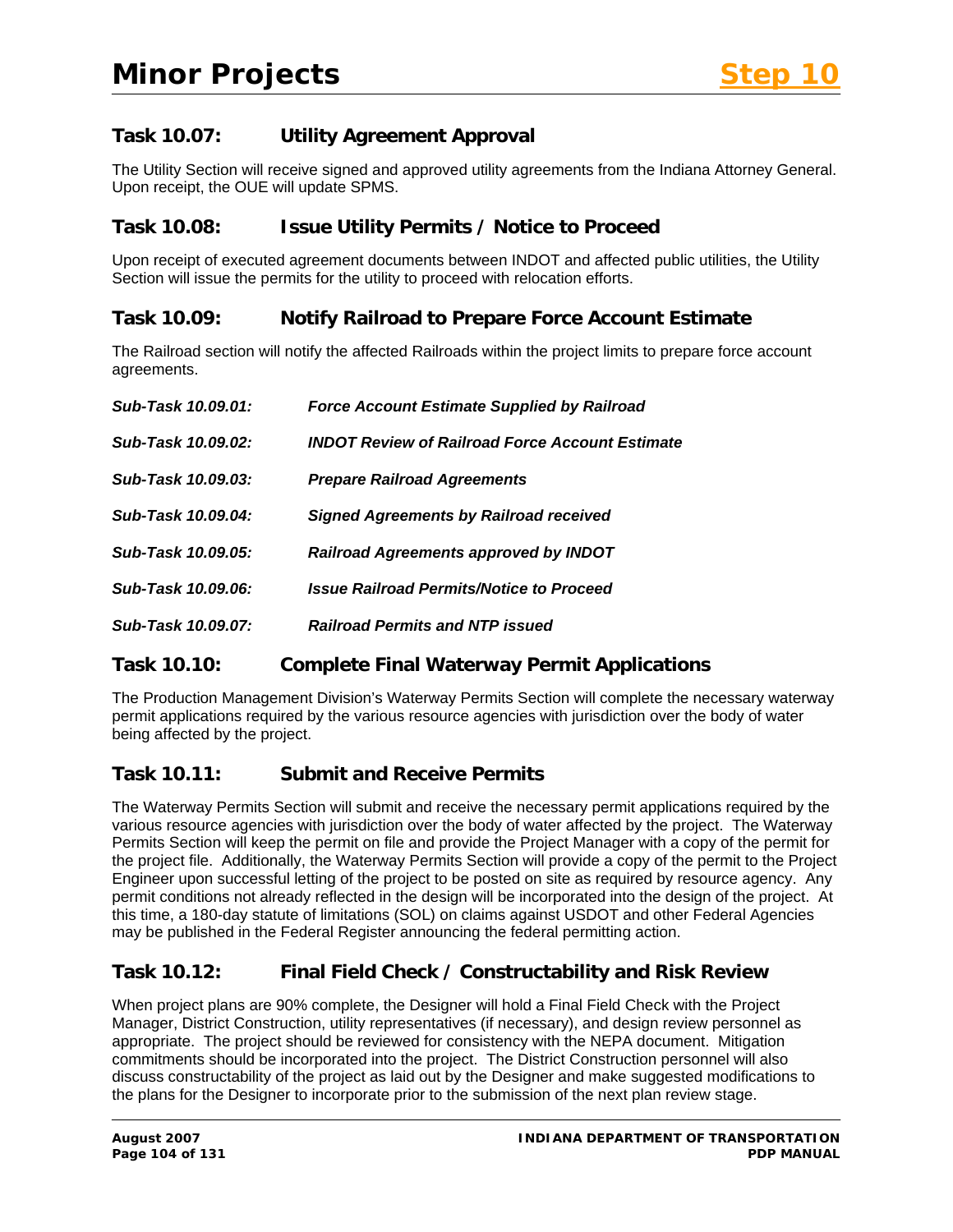# **Task 10.13: Submit/Review Stage 3 Detailed Design Plans**

The Stage 3 Detailed Design Plans will be electronically submitted by the Designer and reviewed by the Office of Roadway Services, the Office of Structural Services, or the appropriate District staff as directed. The Reviewer has 30 days to review the plans and return them to the Designer. The Designer should consult the *Indiana Design Manual*, Chapter 14 as a guide for what is to be included in the submittal.

The Designer should submit the plans electronically into ERMS. Non-IPOC projects are to be submitted to the appropriate District Coordinator (Coordinators 1-6) and IPOC projects are to be submitted to the Central Office Coordinator (Coordinator 7). The Designer should notify the Coordinator and the Project Manager that the plans have been submitted into ERMS. The Coordinator then notifies the Project Manager that the submittal is ready for review. The Project Manager will review the submittal documents and determine which reviews need to be completed. After concurring that the submittal is complete, the Project Manager will inform the Coordinator of the required reviews. The Coordinator will then route the plans to the Reviewer. As part of the review, the Reviewer will provide markups and an evaluation. If a resubmittal is needed, the Reviewer should notify the Coordinator and the Project Manager, and the Project Manager must decide whether to adjust the schedule accordingly. Also, the Reviewer should notify the Coordinator and the Project Manager if a review of the Final Tracings will likely be needed.

After completing the review and the evaluation, the Reviewer will return the plans, any markups, and the evaluation back to the Coordinator through ERMS. The Coordinator will notify the Project Manager and the Designer of the completed review, and that the review comments and evaluation are available in ERMS for the Project Manager to review. The Project Manager will review the markups and the evaluation for concurrence, noting if there are any further concerns to be addressed such as failure to incorporate committed mitigation measures into the design of the project. The Project Manager will review the *Project Commitments Summary* for consistency with the Final Environmental Document and to ensure that all commitments have been incorporated into the project plans and specifications or otherwise implemented as agreed to by the Office of Environmental Services. Once satisfied that all commitments have been met and that the review is complete, the Project Manager will then notify the Designer and the Coordinator that the review and evaluation are complete. The Coordinator will then process the review and the evaluation for the Designer. At this time, the Designer will be able to view any markups and the evaluation.

A flowchart illustrating this plan submittal and review process is provided in the Appendix.

### **Task 10.14: Contract Time Sets**

The project plans will be submitted to the District Construction Engineer who will develop contract time sets for the project. The District Construction Engineer will typically require a minimum of two weeks to complete this activity.

### **Task 10.15: Final Geotechnical Engineering Review**

The Designer will be responsible for submitting the Final Geotechnical Review form and a complete set of plans (including cross sections) to the geotechnical engineer that completed the geotechnical report. Once the plans have been reviewed the Final Geotechnical Review form should be returned to the Designer either showing that the plans comply with geotechnical report or that the plans need some modifications. If the plans require modifications, the corrections should be made and plans and a new form should be resubmitted to the above noted geotechnical engineer.

### **Task 10.16: Hold Public Information Meeting**

The Project Manager will work with the INDOT Public Hearings Office to set up a public information meeting to inform the public of the final configuration the project will have and the proposed sequencing of the project construction.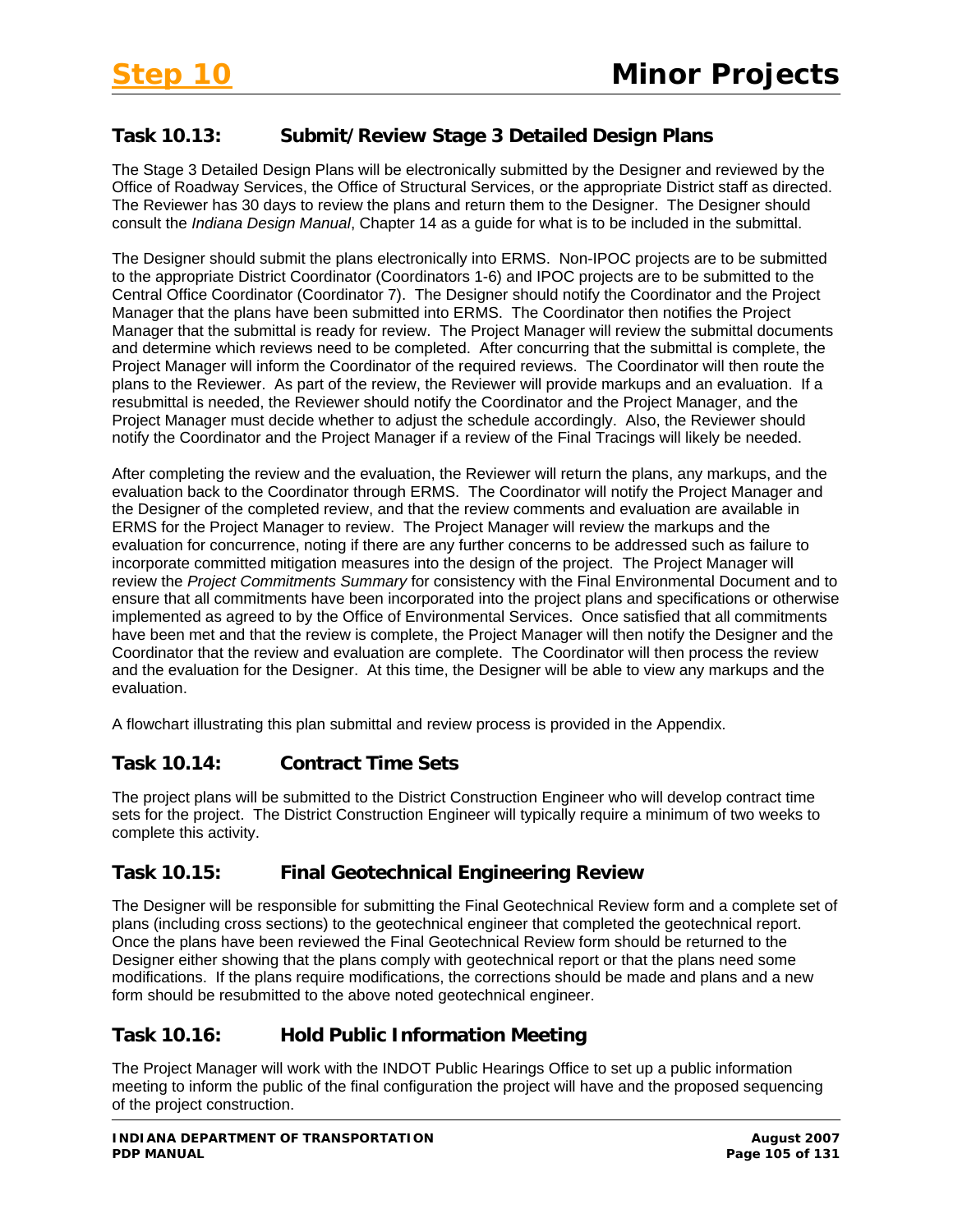# **Task 10.17: Stage 3 Detailed Design/Constructability/Operational and Risk Review**

The Designer will send the Stage 3 detailed design plans to the District Construction Engineer, Construction Management Division's Construction Field Engineer and INDOT Project Manager for review and comment.

# **Task 10.18: Update Project Status**

The agencies may develop an updated schedule. Based upon this, the Project Manager will have the schedule updated in SPMS and verify the TIP and INSTIP status, requesting amendments where needed. Any revisions to the project commitment database should be made. As per SAFETEA-LU, any update in the project schedule for an EIS project must be made available to all agencies and the public.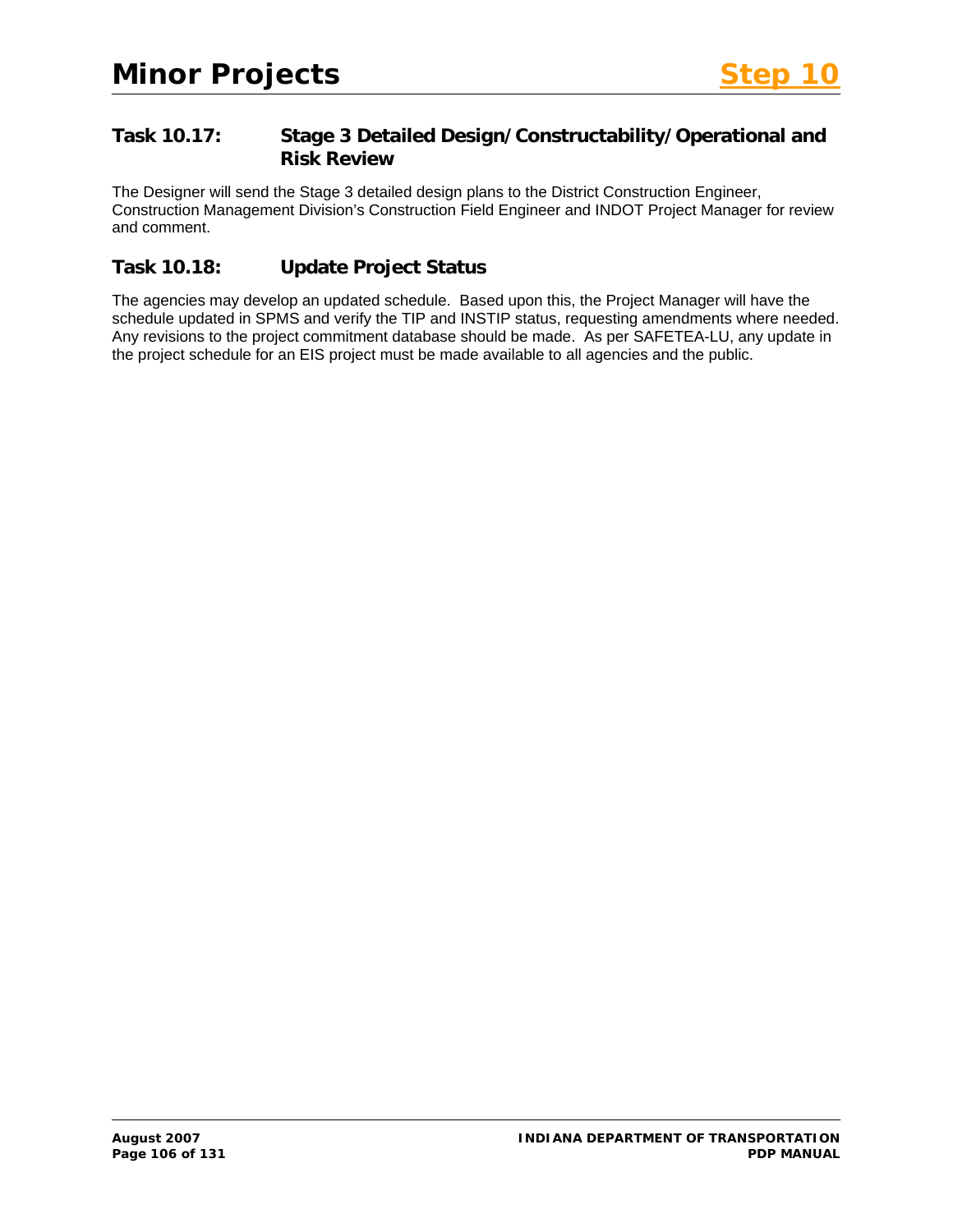# **Step 11 Prepare Final Tracings Package**

## **Task 11.01: Prepare Final Construction Cost Estimate**

The Designer will prepare the final construction cost estimate for submission with the contract package. This estimate will include specifications and quantities of materials required for the project utilizing the latest cost analysis information obtained from the most recent letting trends.

# **Task 11.02: Prepare Final Special Provisions (Including All Waterway Permits)**

The Designer will prepare the special provisions document for submission with the contract package.

# **Task 11.03: Prepare Final Tracings**

The Designer will prepare the final tracings for the project to be submitted electronically through ERMS.

# **Task 11.04: Final Project Document Review**

The Designer will submit the final contract document to the Project Manager for review. The Project Manager will be responsible for checking that all comments given by the Reviewer from the previous submission have been addressed. The project is again reviewed for consistency with the NEPA document. The **Commitments Summary Form** and a copy of the NEPA document is provided to the appropriate INDOT District Office and included in the letting documents for the project. These documents are to be forwarded by the Project Manager to the Project Engineer responsible for the construction of the project

# **Task 11.05: Production Project Team Review**

Upon the end of the project's development, a Production Project Team Review is held to give information and feedback amongst all the production units concerning successful and unsuccessful activities which occurred during the project's development. A report documenting these activities is prepared by the Project Manager or the Designer and submitted to the Director of Production Management.

# **Task 11.06: Project Time Float Reservoir**

This maximum allotment of 60 days is built into the project schedule and is to be managed by and used at the discretion of the Project Manager for unforeseen issues that arise throughout the project's development.

# **Task 11.07: Project Documents Submitted to Contracts Division**

The Designer will submit the project document to INDOT Document Management via ERMS 90 days prior to the letting date. The document will contain the project cost estimate, specifications, quantities, special provisions, permits, phasing/constructability and project plans.

The Project Manger will be responsible for making sure all of the hard copy documents have been submitted by the Designer. Once this review is complete, the project Manager will submit plans and documentation to the INDOT Records Unit.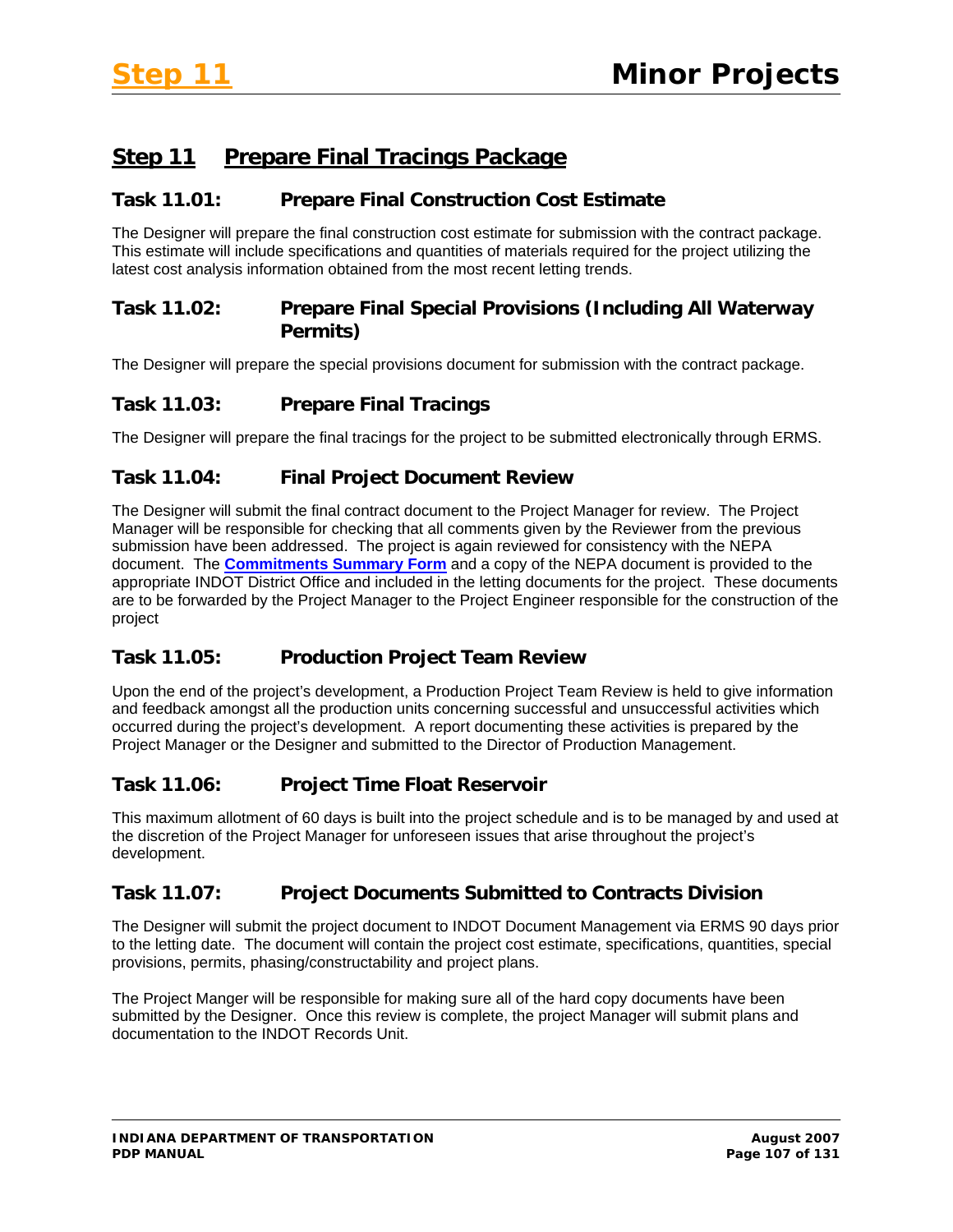# **Task 11.08: Update Project Status**

The agencies may develop an updated schedule. Based upon this, the Project Manager will have the schedule updated in SPMS and verify the TIP and INSTIP status, requesting amendments where needed. Any revisions to the project commitment database should be made. As per SAFETEA-LU, any update in the project schedule for an EIS project must be made available to all agencies and the public.

Information will be developed after completion of the Major Steps.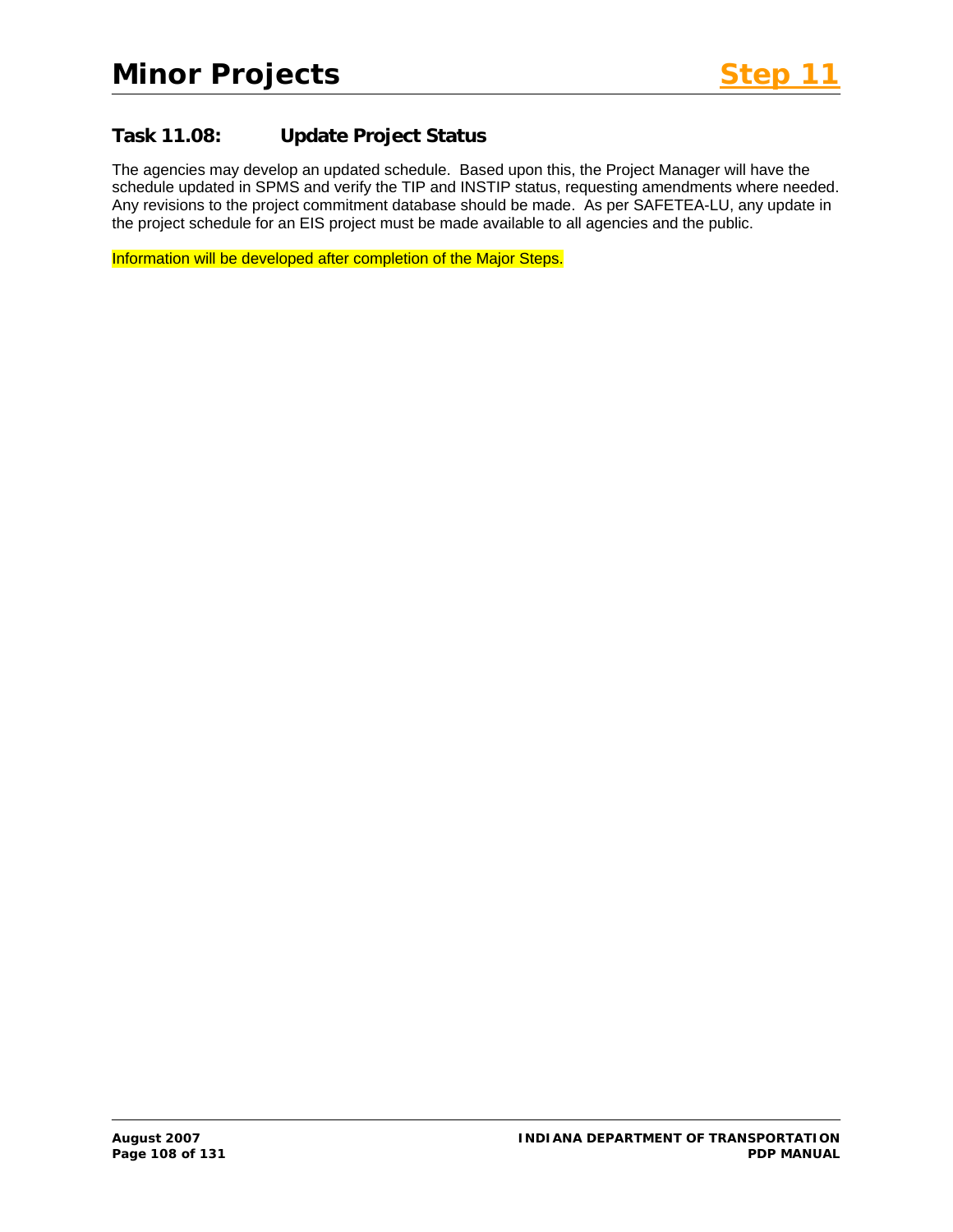

#### Maintenance Projects

The following chapter describes the Project Development Process for Maintenance Projects. Key steps are outlined, and individual activities and sub-activities are explained. Specifically, each activity will state:

- What is the work to be done?
- Who performs the work?
- What is needed to complete the work?
- What must occur before work can begin?
- What is the product or deliverable that comes from the work?

The stakeholders involved in each activity are identified, areas of public involvement are indicated, and instances of IPOC Concurrence are detailed. Please refer to the Maintenance PDP Gantt Chart in the appendix.

# **Step 0 System-Wide Analysis / Project Identification / Draft Purpose and Need**

#### **Task 0.01 Prepare Final Construction Cost Estimate**

#### **Task 0.02 Purpose and Need**

Project candidates can be identified through district wide system analysis completed by the District Planning Offices/Highway Operations or by local government or constituent requests. The Office of District Planning and Programming/Highway Management is responsible for analyzing current and future transportation mobility needs and scoring/prioritizing projects. Some proposed project candidates are discarded after various levels of analysis if no need is found. However, if a project is determined to have sufficient statewide system need, the office prioritizes it and presents it to the District Director for approval of the initial schedule delivery and budget of each fiscal year's new projects.

Fiscal constraint is then applied to develop a project specific district wide Long Range plan which is approved by the Commissioner. The Long Range plan is used to not only fulfill the CFR and state requirements listed above but also for:

- a. Air Quality modeling in non-attainment and maintenance areas throughout the state.
- b. Provide information to INDOT customers and legislature about major transportation investments statewide.
- c. Provide candidate projects for the Major New CO program
- d. Identify future funding needs of the agency
- e. Allows coordination with pavement preservation programs and other infrastructure investments.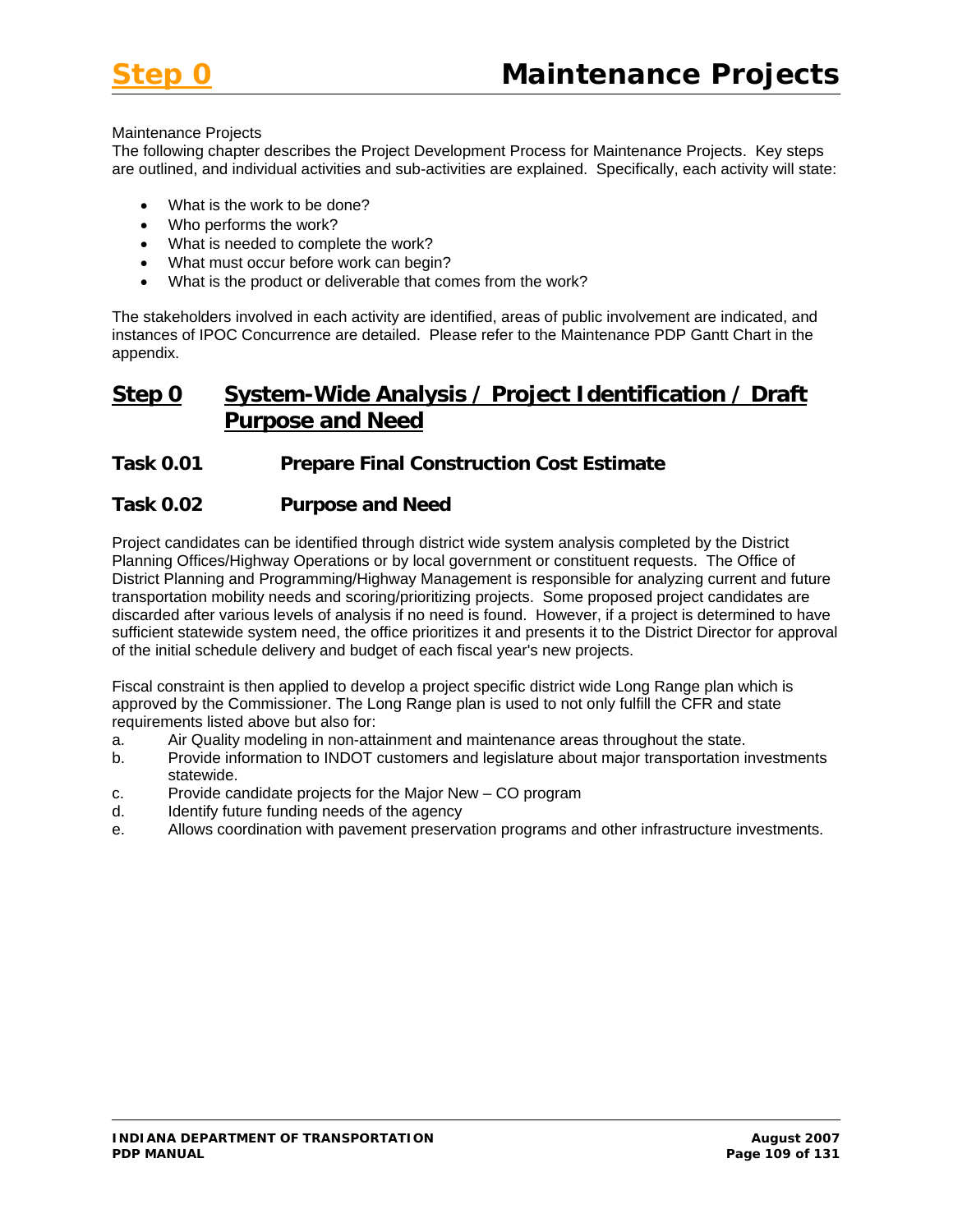# **Step 1 Project Compilation (Data Management and Inspections)**

## **Task 1.01: Districts/Subs Compile Projects from Continuous Inspection**

Potential projects are complied from bimonthly inspections by the Unit Foremen. Inspections are done by Sub-District crew members on the small culverts and under drains. District staff will inspect the large culverts in addition to the bridges.

#### **Task 1.02: Projects Gathered from Agency Systems and Personnel, Management, and Public**

Bridge inspectors, small structure inspectors, bridge crew supervisors, as well as crews from Traffic, Testing and District Operations will provide input for needed projects. The Department of Natural Resources (DNR) will also provide annual inspections from the district. Often requests from the public will provide valuable input as well as notes from INDOT's pavement preservation committee.

## **Task 1.03: Districts/Subs Begin Determining Greatest Need**

When proposed projects have been collected, the Sub-District Manager, Unit Foremen, Field Maintenance Engineer, Maintenance Engineer and/or the Highway Operations Director will discuss the urgency, scope of work to be done, budget constraints and what equipment is needed for each suggested project. This group of people will analyze the work requests, quantify and prioritize the work to be done and then allocate the resources.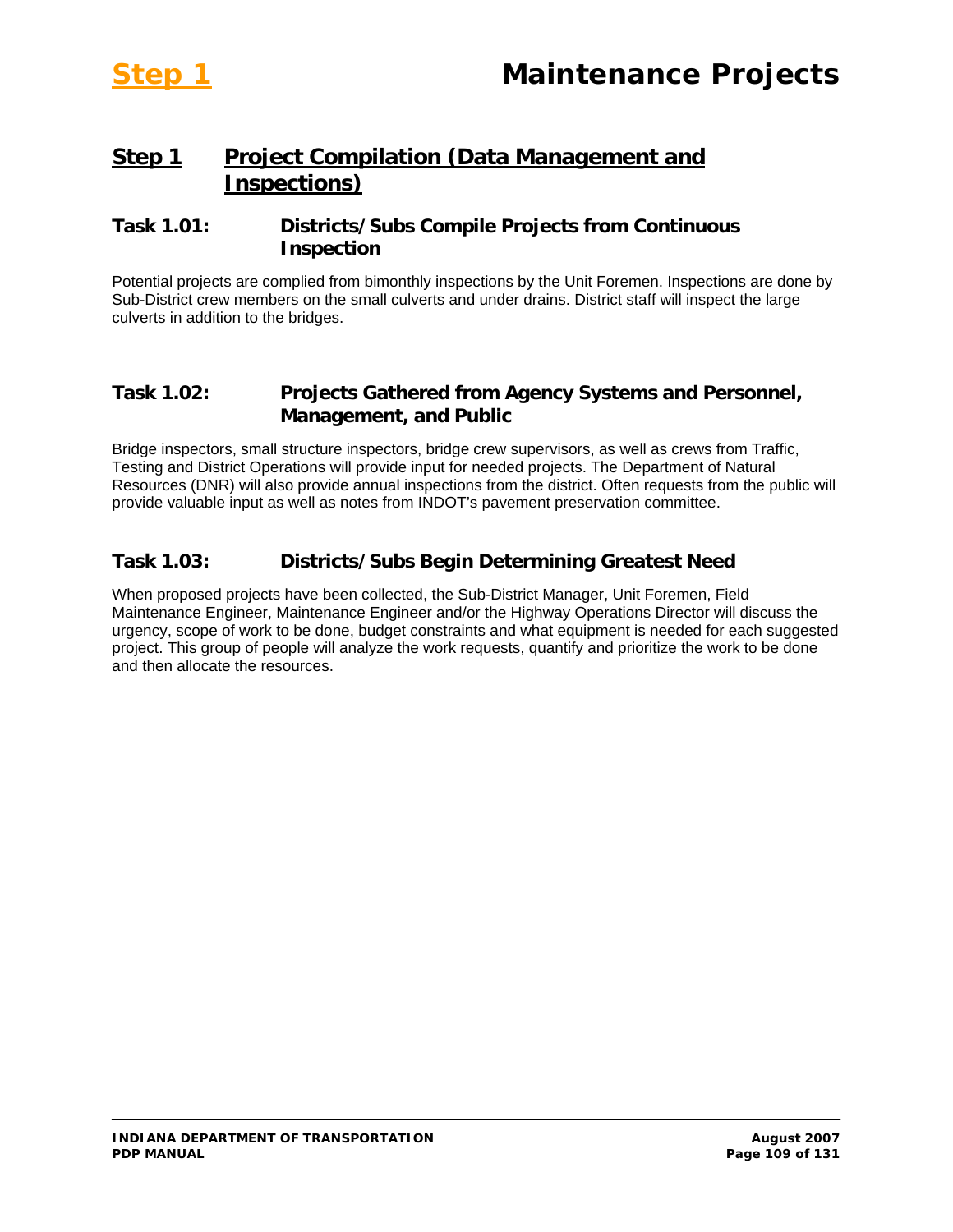# **Step 2 Project Identification**

| Task 2.01: | Districts Begin Prioritization Using Cost Benefit Analysis,<br><b>Resource Allocation, and Roadway Design Life</b> |
|------------|--------------------------------------------------------------------------------------------------------------------|
| Task 2.02: | <b>Cost Comparison Statement; to Determine</b><br><b>Workforce/Contract</b>                                        |
| Task 2.03: | <b>Projects Determined Workforce (Contracted See Gantt:</b><br><b>Maintenance Contracts)</b>                       |
| Task 2.04: | Determine WMS Plan vs. Emergency Projects                                                                          |

When emergencies occur, such as a large pipe failure, District Planning, Design, Operations, the Sub-District Manager, Construction and Traffic will ascertain the emergency and develop repairs (either maintenance or contract) that will facilitate the cost and time estimates. Resources, material purchases or emergency contract letting procedures with time line completion dates are needed to perform this work.

## **Task 2.05: Environmental and Permit Requirement**

Any projects having potential impact on environmental and permit requirements shall be reviewed by Office of Environmental Services (OES) or its district functional counterparts.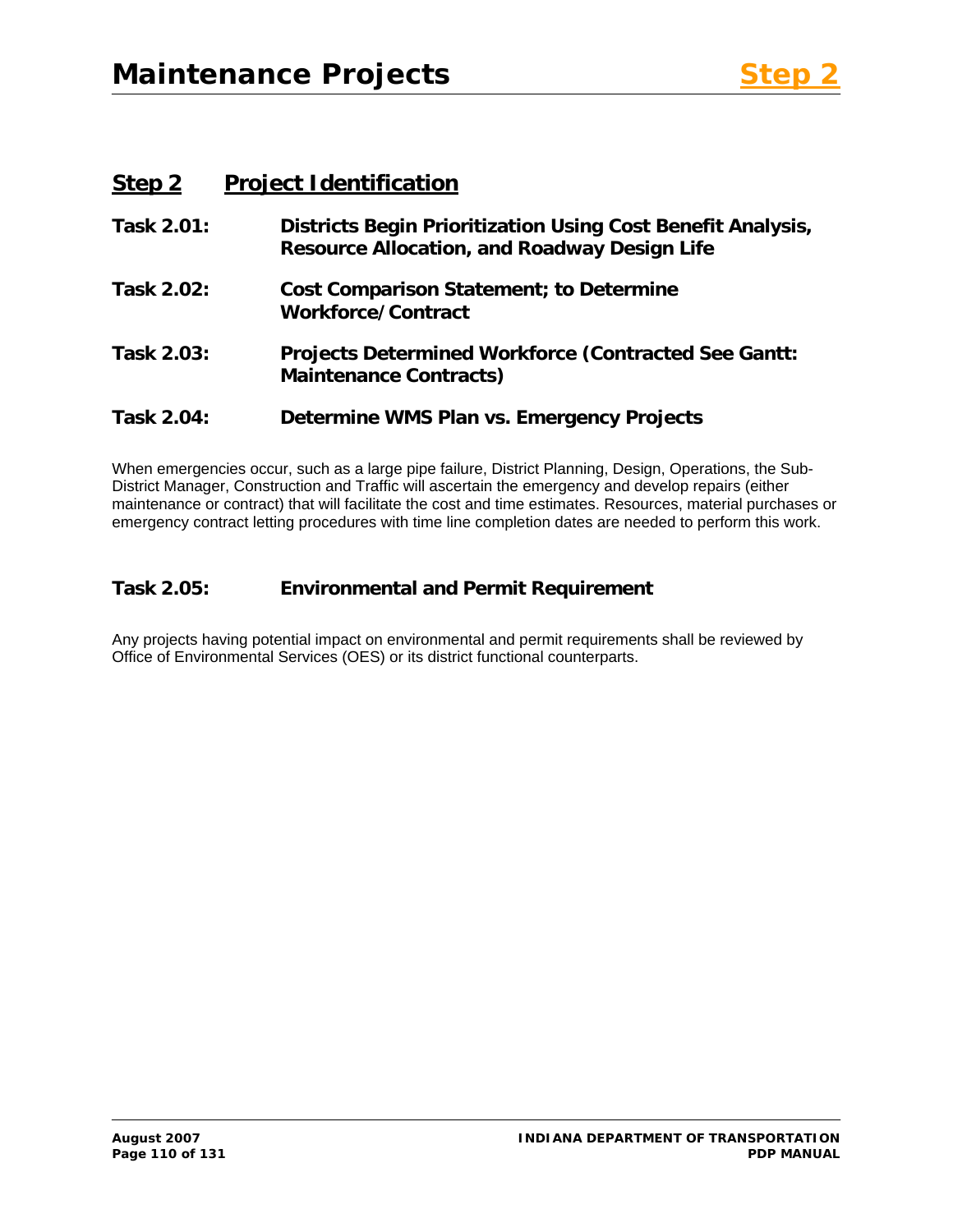# **Step 3 Prioritization of Selected Workforce Projects**

## **Task 3.01: Develop Roadway Preservation/Cost Sheets for WMS Plan Projects**

Roadway preservation projects such as chip seal, crumb rubber and crack seal are organized by the Office of Development using road history graphs; last resurface date, traffic counts and future contract graphs.

Maintenance high costs sheets are created for each Sub-District; identifying those projects that are high priority for the plan year. The information provided on these sheets is: project type, location, planned material type and quantity, and month of planned accomplishment.

## **Task 3.02: Districts/Subs Develop Scenario Work Management Annual Plans with Unit Personnel**

Before the Unit Foremen, Sub-District Manager and Field Maintenance Engineer can present a proposed plan to the Highway Operations Director, they must first review the current fiscal year work plan. To accomplish this task, the previous and current work plan must be reviewed as well as the requests for the next fiscal year work plan. With this information the Field Maintenance Engineer and the Sub-District Manager will enter all proposed work into the annual plan.

## **Task 3.03: Enter Workforce Projects into Scheduling System with Maintenance Tracking Number**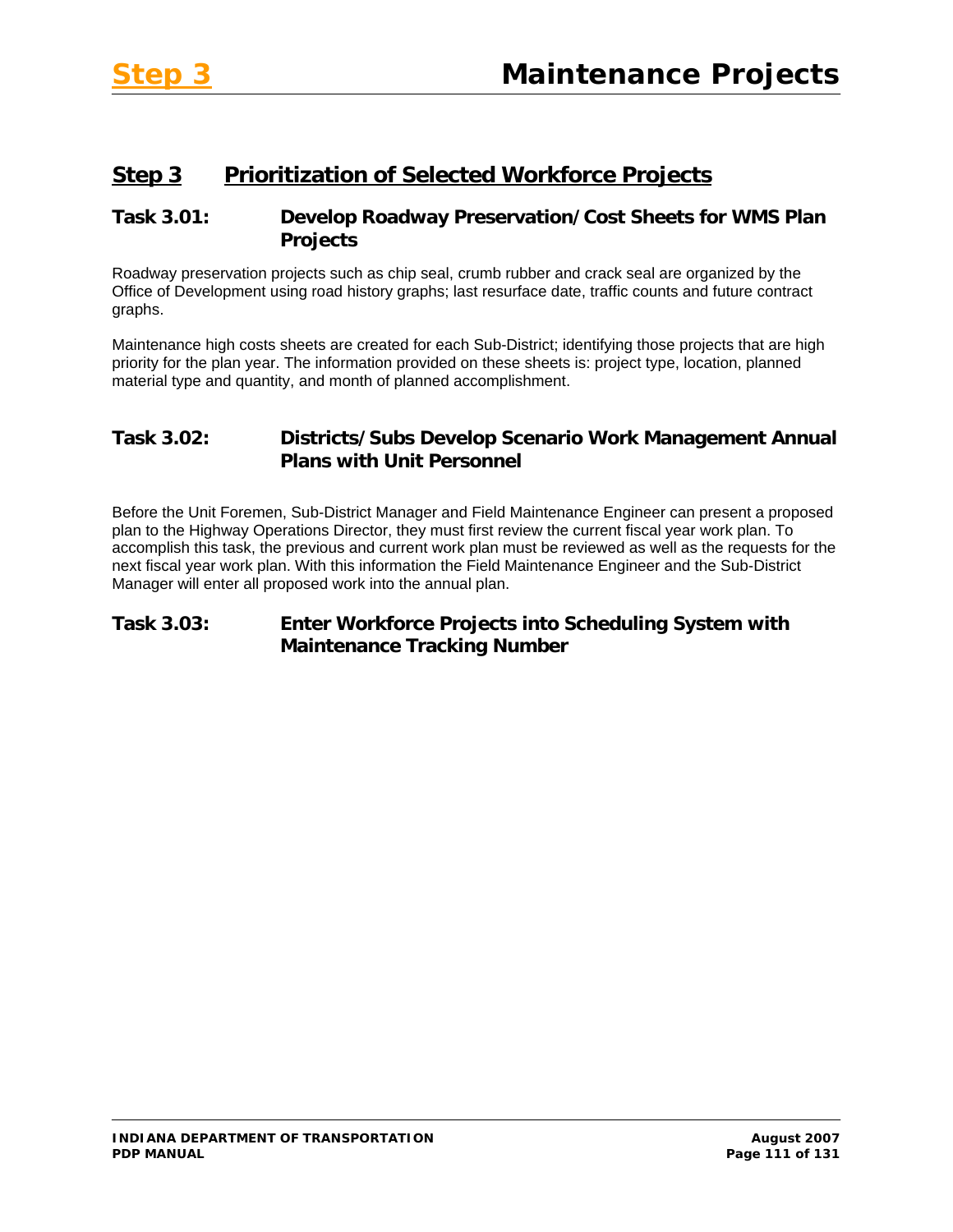## **Step 4 Budget Allotment**

- **Task 4.01: Maintenance Field Engineer Submits Sub-District Workforce Budget Requests to the Highway Operations Director**
- **Task 4.02: District Business, Human Resources and Highway Operations Director Allots Sub-Districts' Workforce Budgets**

The Finance Manager and Highway Operations Director will gather the budget requests and divide the allocated Work Plan Funds among the Sub-Districts and the Traffic Department.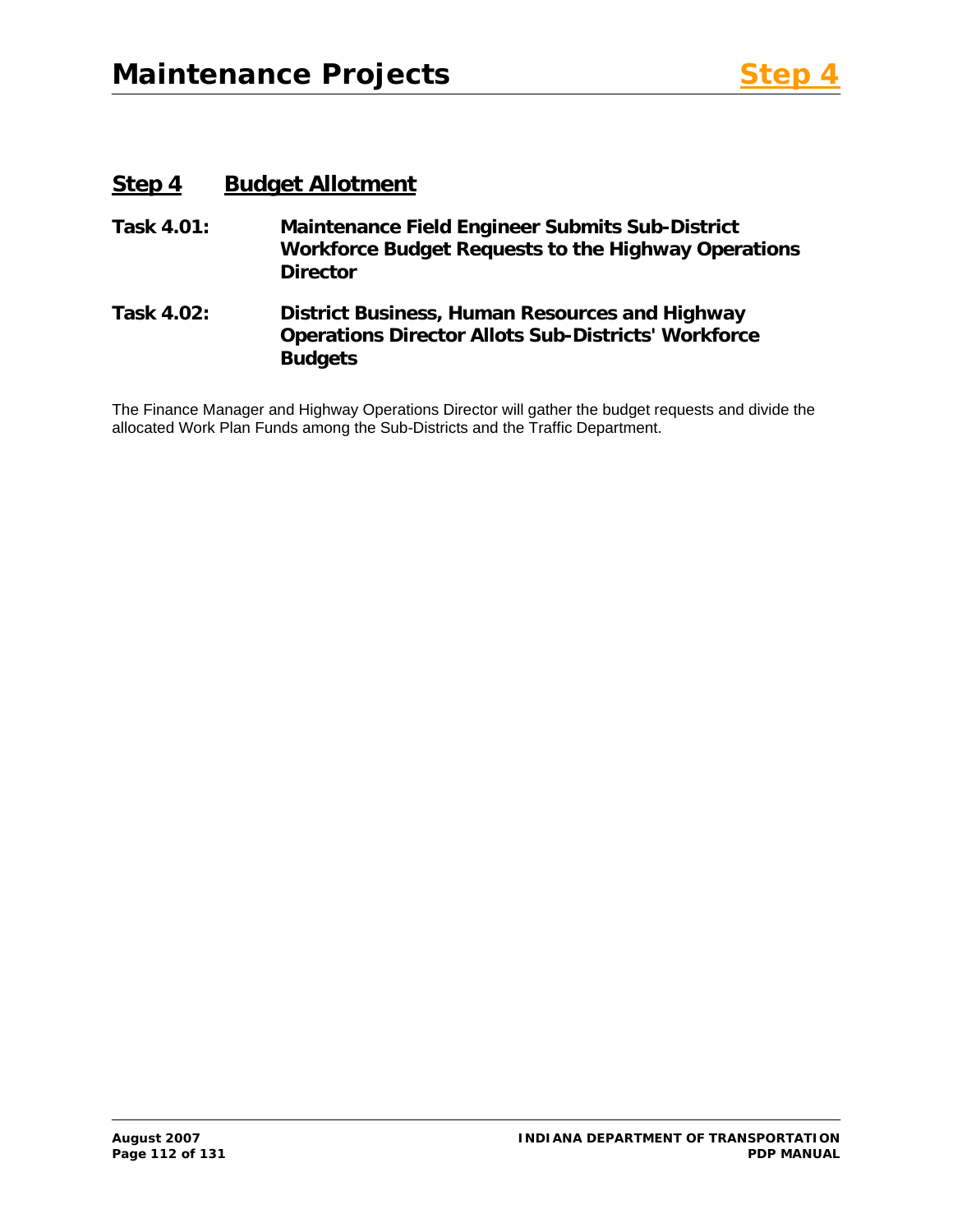# **Step 5 Work Management Annual Work Plan Created**

## **Task 5.01: Districts/Subs schedule Annual Work Plan Session with Office of Maintenance Administration**

Once the previous and proposed work plan analysis has been performed and balanced accordingly, the Sub-District Manager and Field Maintenance Engineer will gather together to review the budget resources report, equipment schedule, high cost sheet and work calendar status for the current work plan. With this information, the work plan for the next fiscal year is presented by the Sub-District Manager to the Maintenance Engineer, Highway Operations Director and WMS Officer for approval.

## **Task 5.02: Work Management Section Staff Enter/Approve Annual Work Plans, at Sub-Districts**

The WMS Officer, Field Maintenance Engineer and WMS Clerk, with hard copies of the new, reviewed, altered and accepted plan will now keypunch it into the Work Management System (WMS), for tracking and issuance of work orders.

## **Task 5.03: Edit Work Management System Tables and Scheduling System, if Necessary**

At this time changes to the work plan will be made if errors or miscalculations are recognized.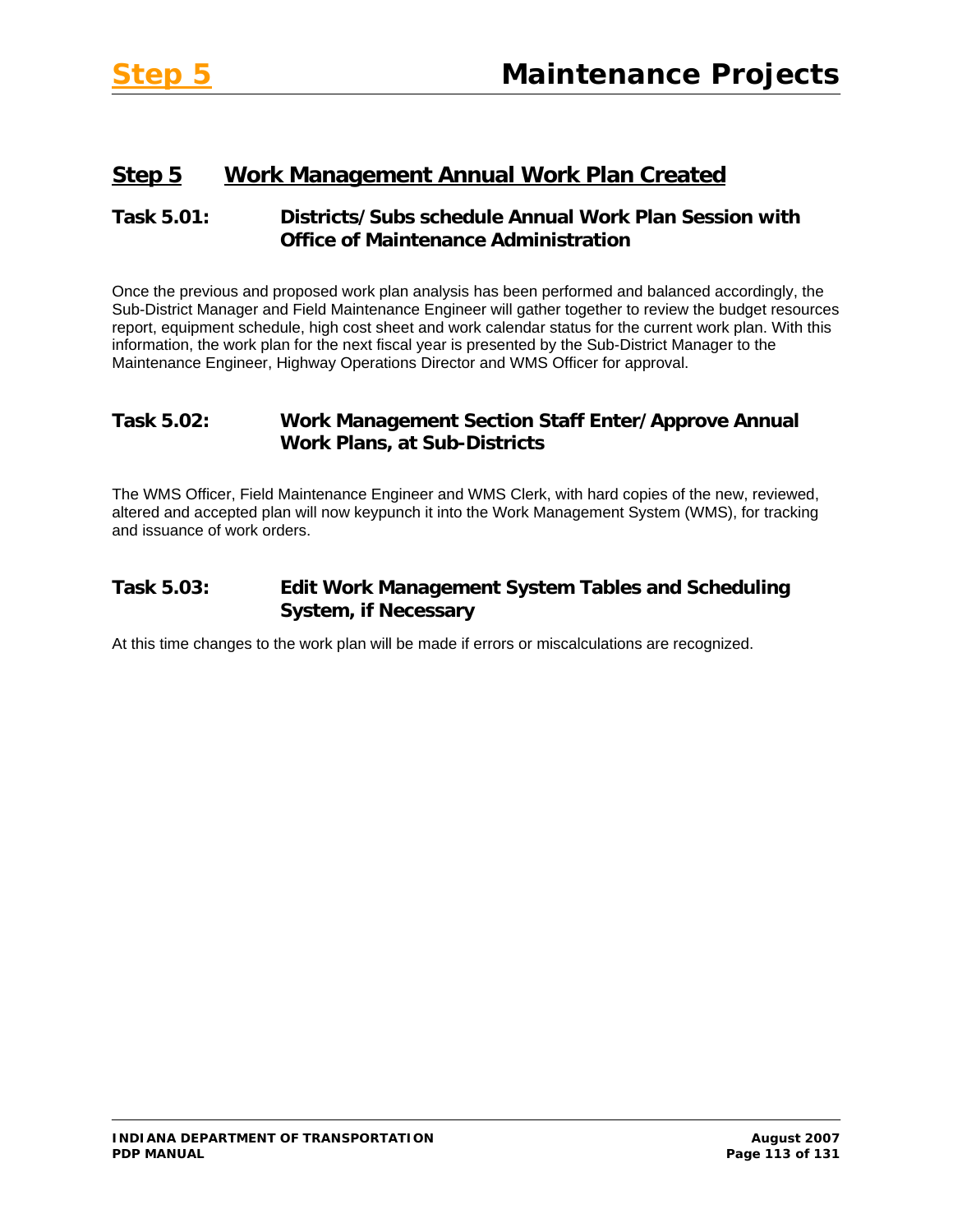# **Step 6 Establish First Bi-Weekly Schedule (Sub Scheduling Meeting)**

#### **Task 6.01: Update Work Management System, Beginning Fiscal Year Bi-Weekly Schedule**

To update Work Management System and the Bi-Weekly schedule, the Operations Manager with the Unit Foremen need to have the completed plan and an understanding of the Sub-District goals. For this to occur, the plan, budget, the approved resources and material must be procured and on valid purchase orders.

## **Task 6.02: Every Two Weeks Throughout the Fiscal Year, WMS Updated with New Bi-Weekly Schedule**

After a review of the equipment schedule and annual work plan, the Sub-District Manager and WMS Clerk, with help from the Unit Foremen, will complete the unit bi-weekly schedule. It is at this time also where the Unit Foremen will create their bi-weekly work orders for the decided upon activates. This is done in the Work Management System (WMS) at every Unit; identifying the necessary labor, equipment and materials needed to accomplish the bi-weekly schedule.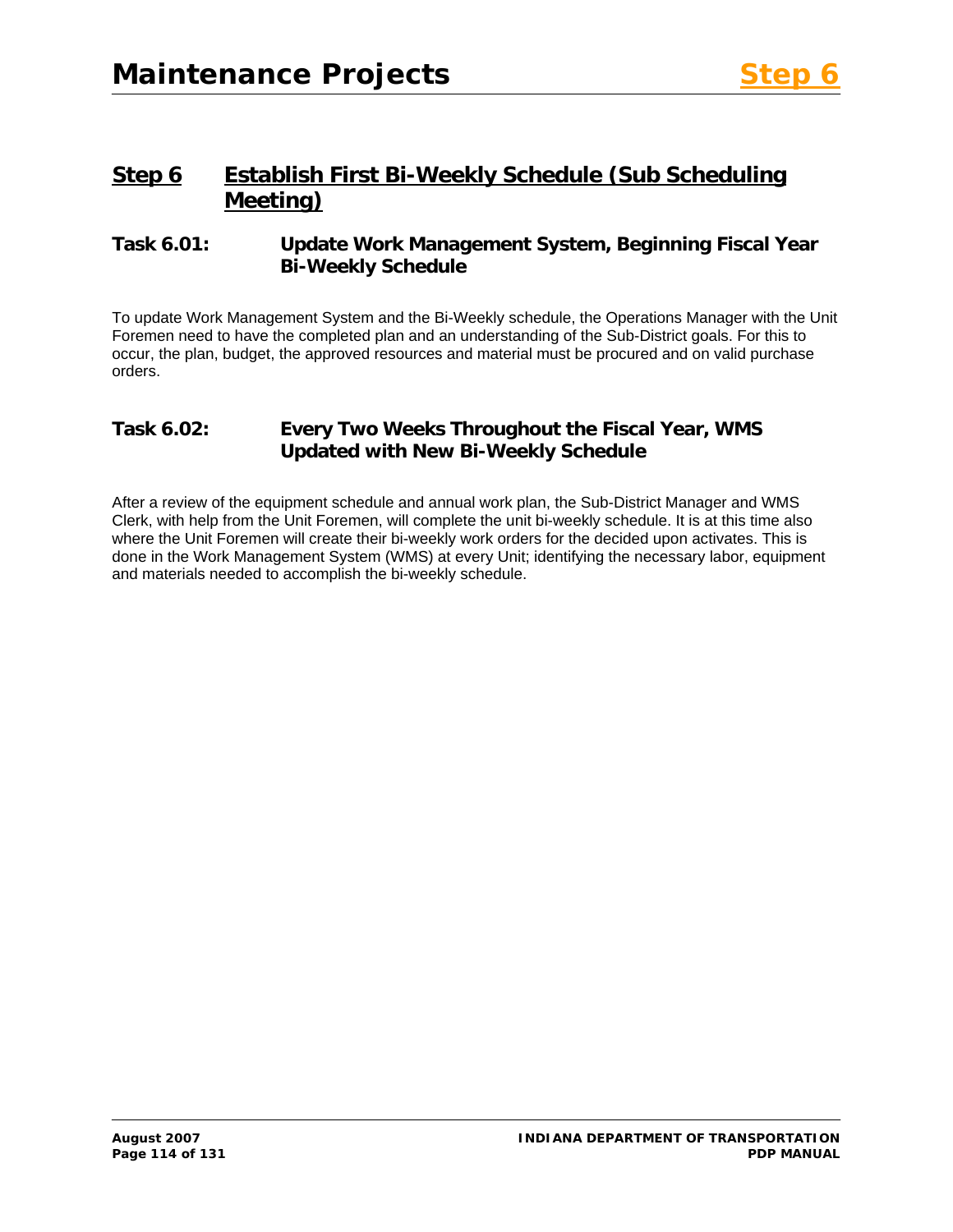# **Step 7 Initiate Project Logistics - Hypothetical 1st Project 7/18/06**

## **Task 7.01: Districts/Subs Coordinate Resources Prior to Beginning a Single Project**

The Sub-District Manager, Administrator 6 and the Unit Foremen will determine when the resources are available and schedule them on the bi-monthly plan.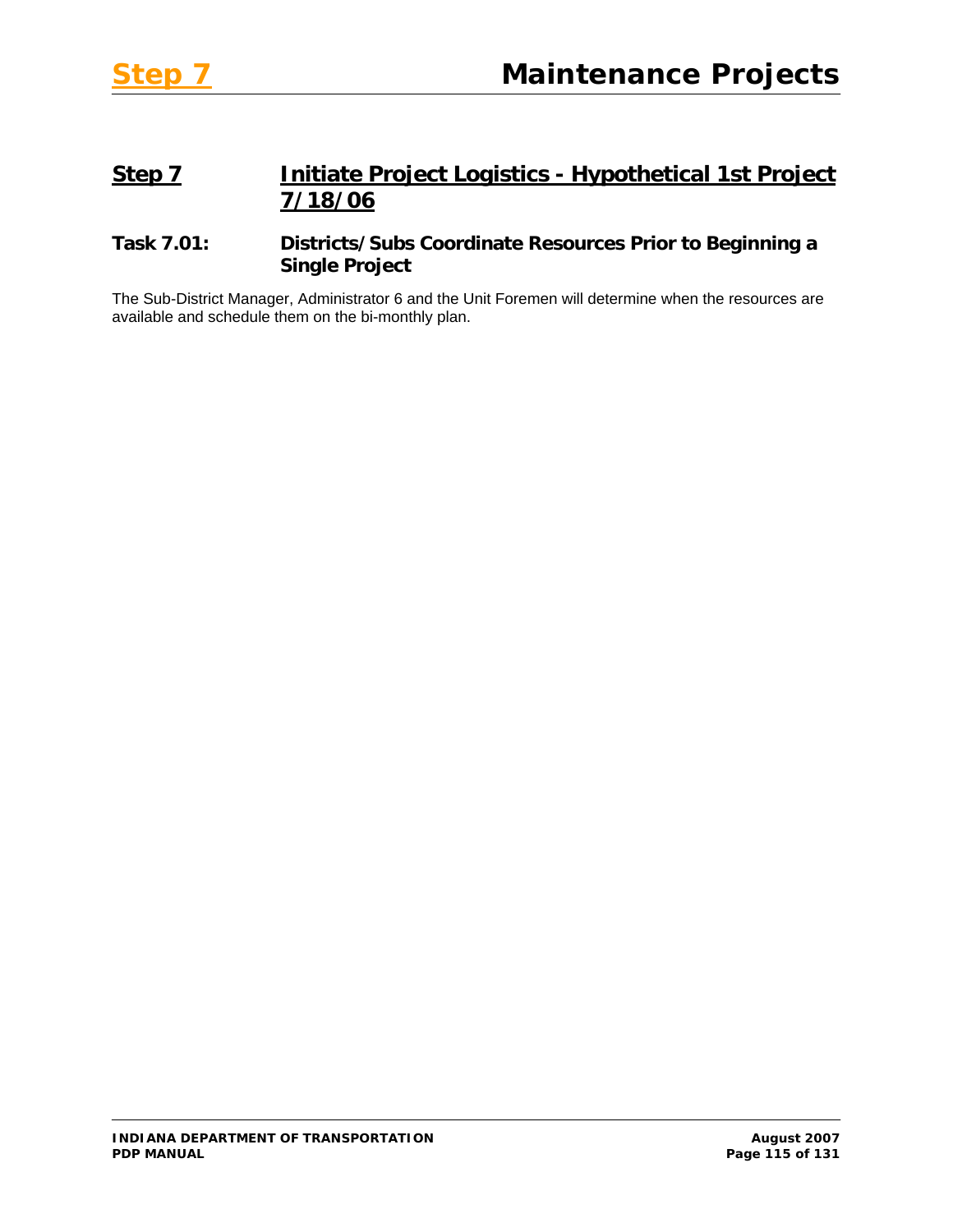# **Step 8 Conduct Final Project Site Inspection and Preset Work Zone Set-up, if applicable**

After a visit to the site, the Unit Foremen and crew leaders will discuss possible plan changes, altering of resources or traffic patterns as necessary.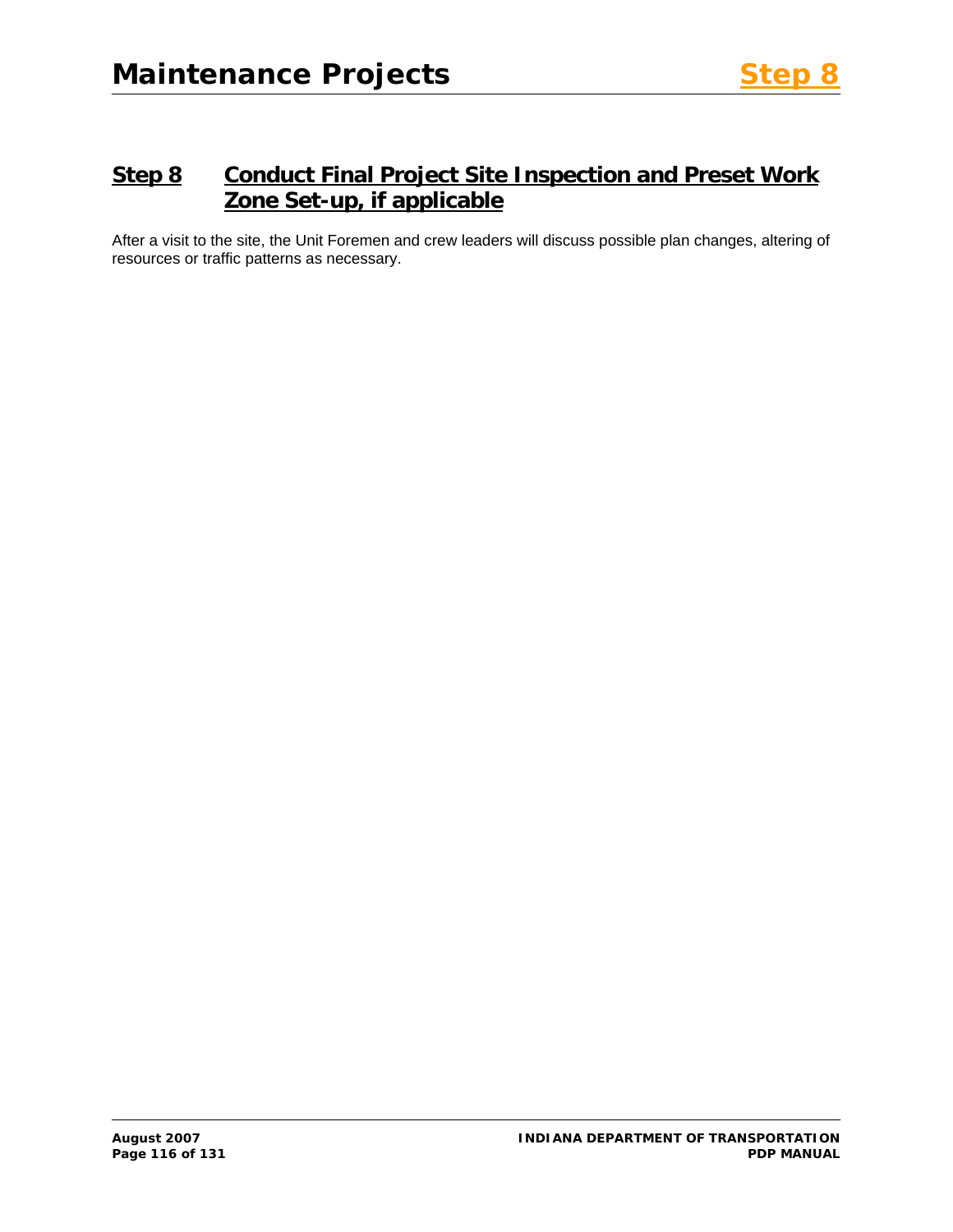# **Step 9 Begin Project**

## **Task 9.01: Conduct Daily Safety Briefing**

A safety meeting is given by the Crew leader as directed by the Unit Foremen. The safety meeting usually lasts about fifteen minutes and is a safety briefing for the assigned daily activities. Topics covered will include possible safety problems, work assignments, material and equipment used. During this meeting, crew members are given specific assignments and work direction for a more efficient performance.

## **Task 9.02: Begin Project- Update Scheduling System**

With the list of supplies and equipment, the crew leaders and crew will load the needed material, insuring that they have the necessary items such as signs, message boards and cones.

## **Task 9.03: Report Daily for Work Management System**

At the end of each work day, the actual work accomplished, labor used, equipment used, work location, date and the work activity will be updated and approved in the Work Management System by either the Crew leader or the Unit Foremen.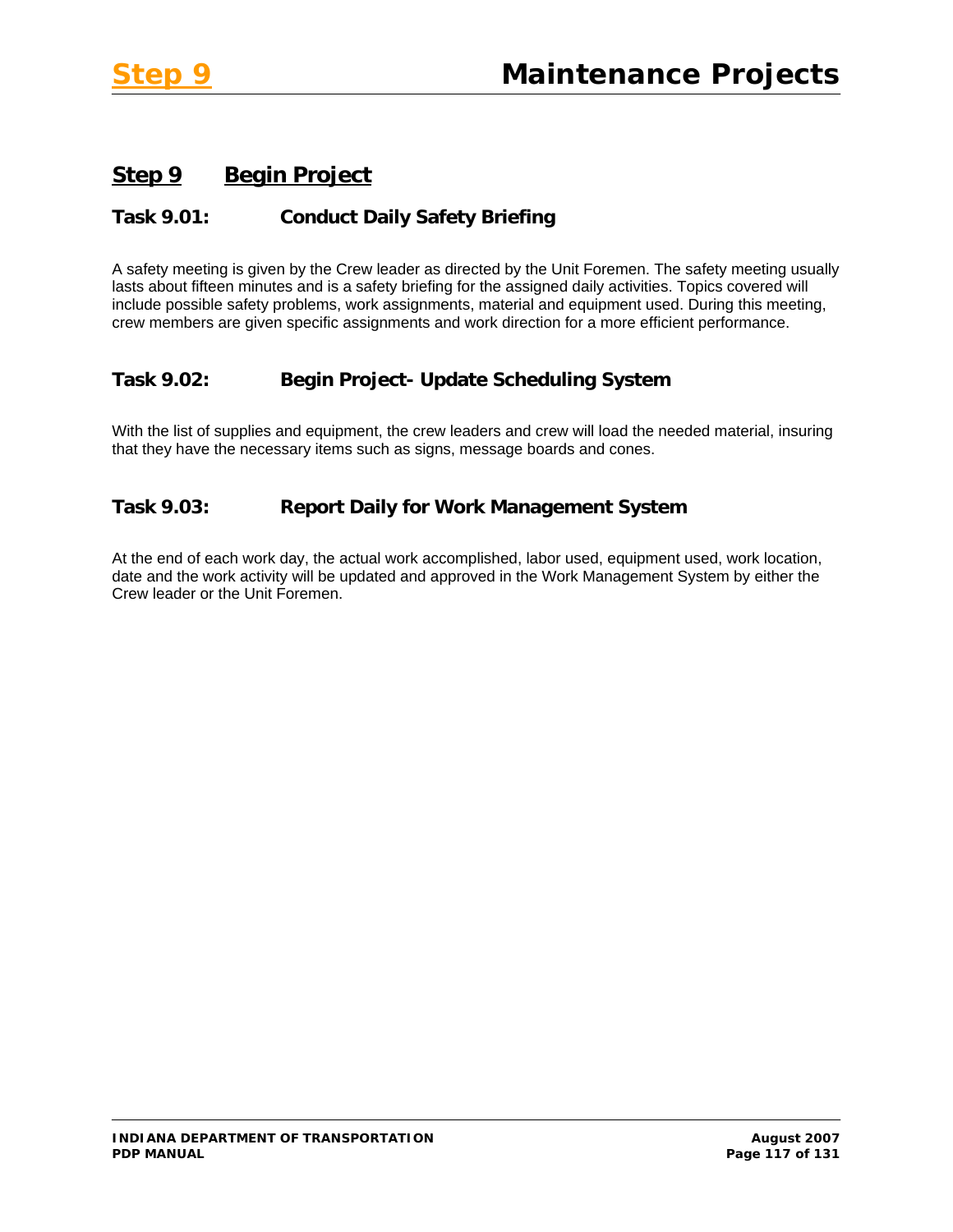# **Step 10 Project Complete**

## **Task 10.01: Enter Project Completion in Scheduling and Work Management Systems**

The Unit Foremen will close/complete their Work Orders for the projects in the Work Management System; verifying that all assigned resource day cards are correct and approved.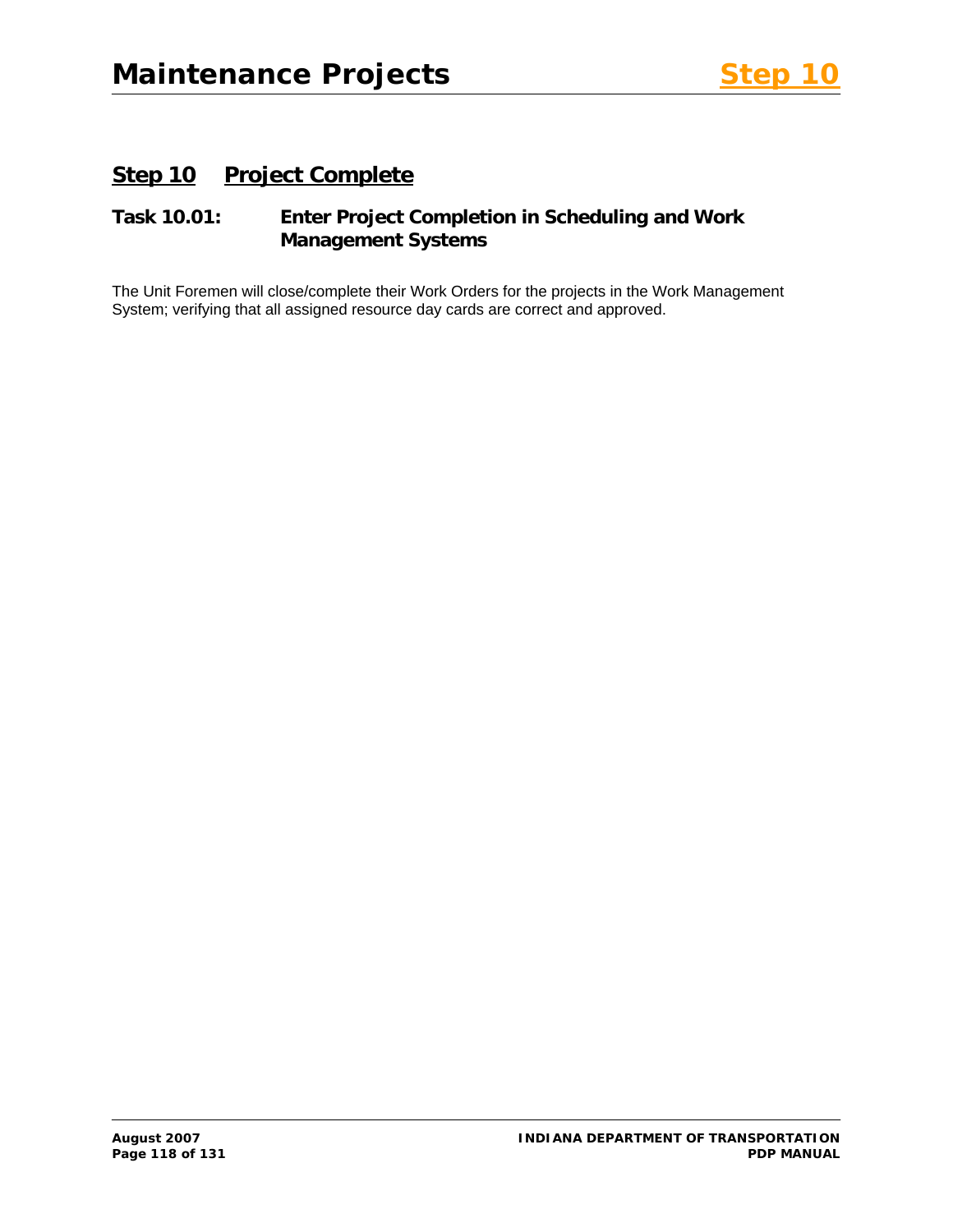# **Step 11 Continue Steps 6-9**

## **Task 11.01: Evaluate Bi-Weekly/Monthly Performance/Productivity Throughout the Work Plan Cycle**

Through the utilization of the WMS reporting features, the Unit Foremen, Sub-District Manager and Operations Management Analyst can evaluate work plan and budgetary accomplishments.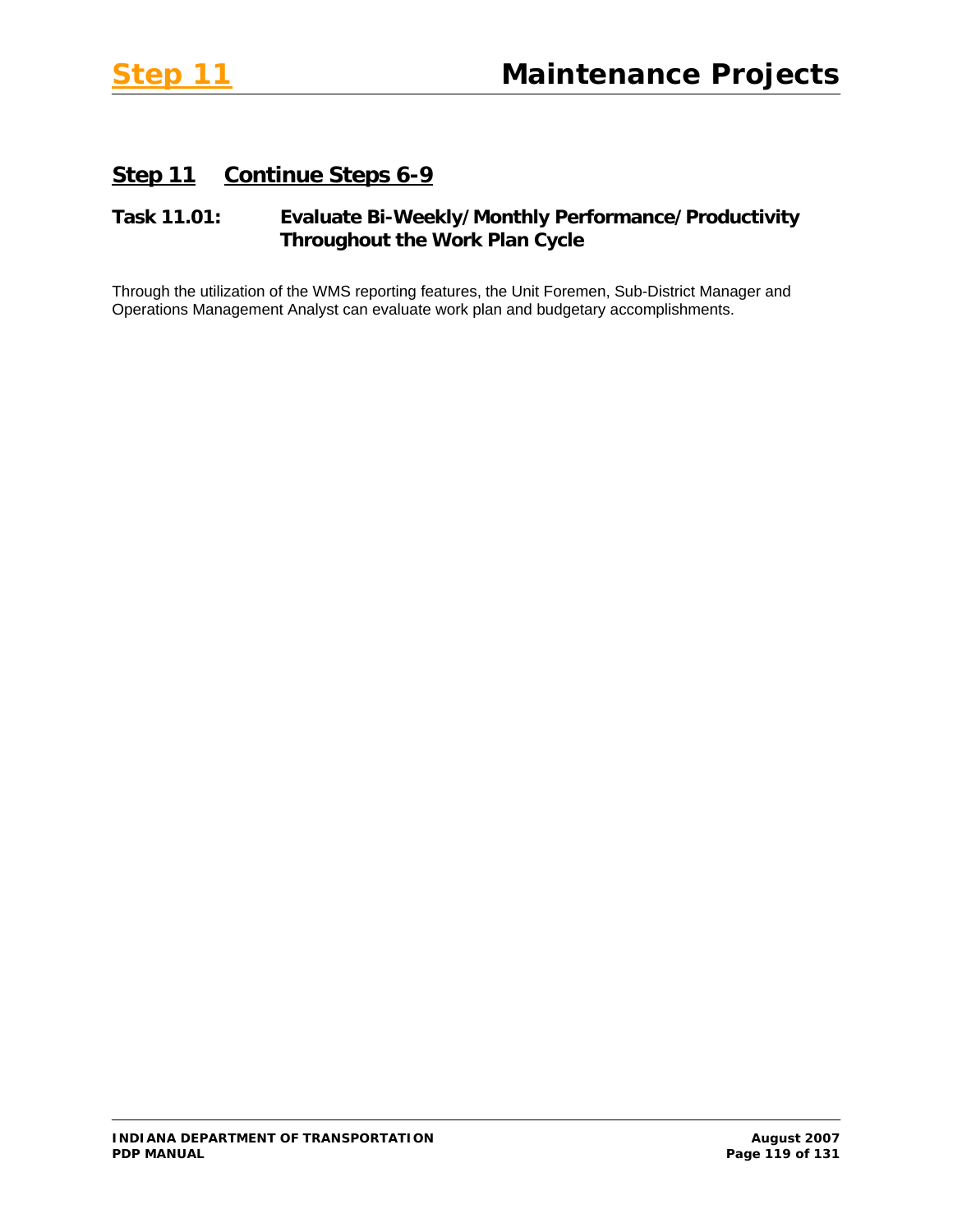# **Step 12 Completion of Annual Work Plan**

## **Task 12.01: Evaluate Last Fiscal Year Bi-Weekly Schedule for Year-End Productivity**

This activity will provide information on the effectiveness and progress towards the completion of work plan goals.

## **Task 12.02: Finish Scheduled Projects by the End of the Third Week of June, if possible**

This will allow for adequate time to enter accomplishments into the WMS for final evaluation and analysis.

## **Task 12.03: Finish Out Scheduled Projects and Update Scheduling and Work Management Systems**

information will be developed after completion of the Major Steps.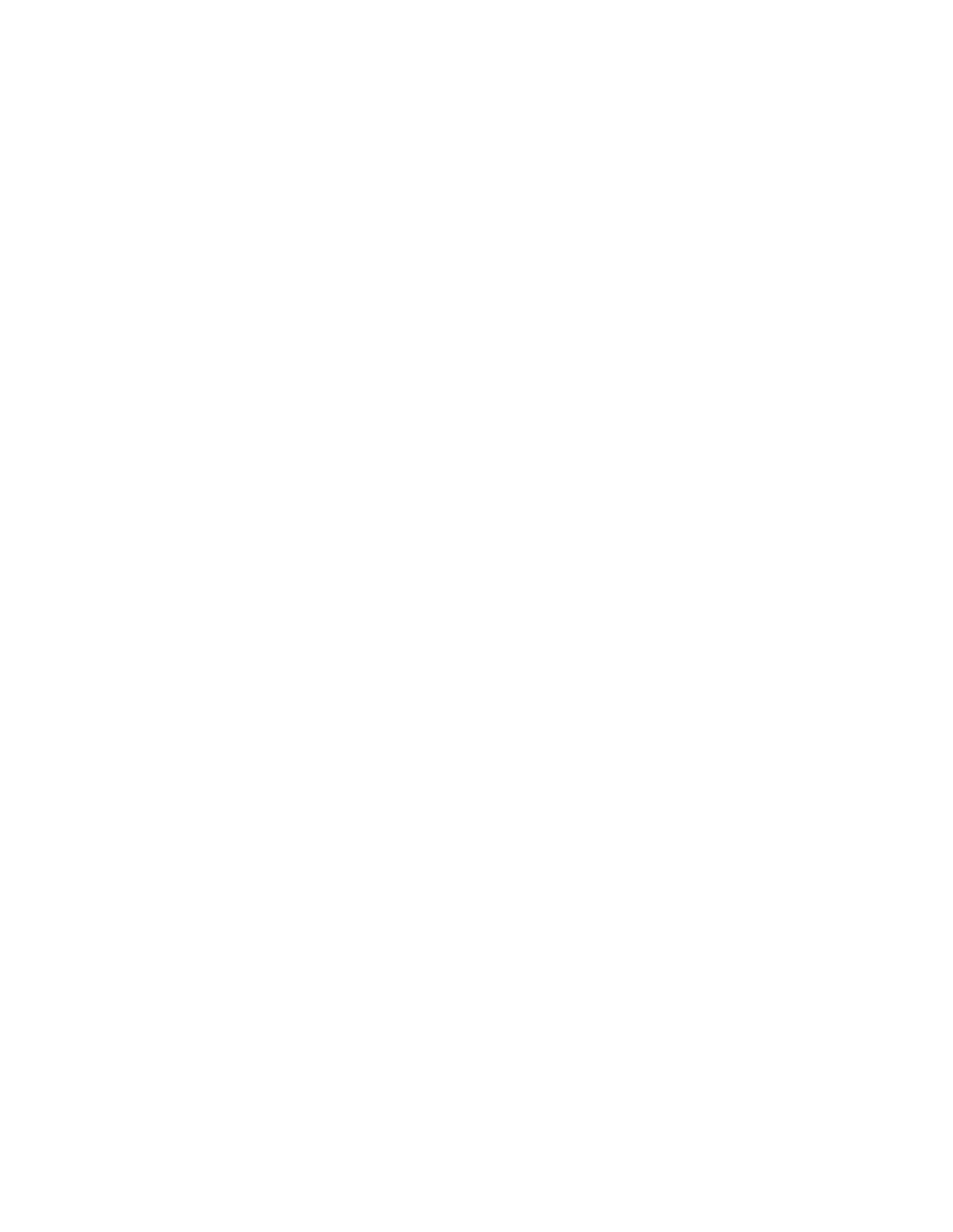# **A. Glossary**

The following is a list of terms that are used throughout the course of this document.

#### **Consultant**

This is someone who is hired to perform a specific task in the Project Development Process (a contracted entity).

#### **Designer**

This is someone who is responsible to perform a noted task in the Project Development Process (may be in-house staff or a contracted entity).

#### **Project Design Team**

Used when referring to a group of Designers (from any discipline) that are involved in the design process.

#### **Project Management Team**

Used when referring to a group of decision-makers that are involved in the management process.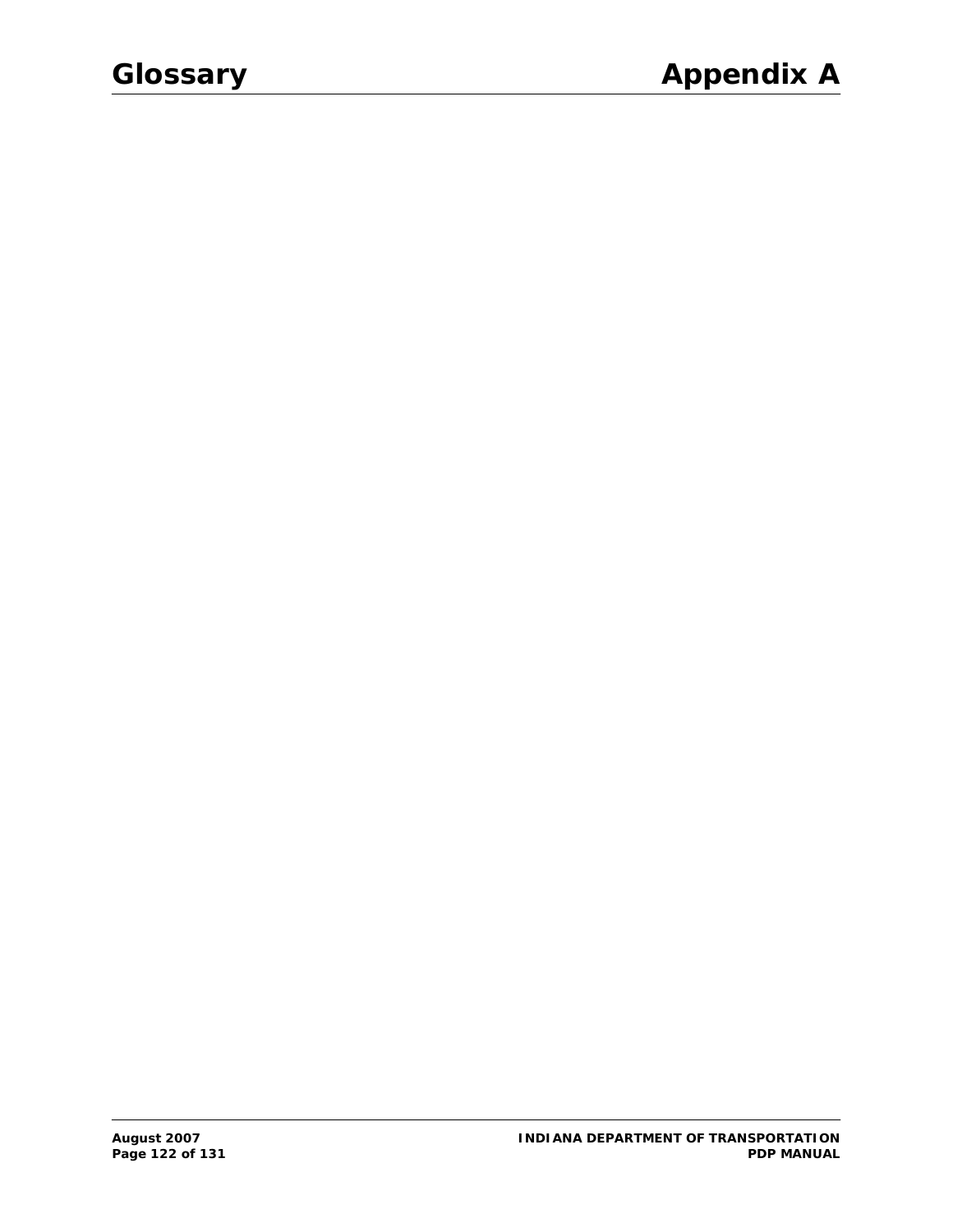# **B. Acronyms**

The following is a list of acronyms that are used throughout the course of this document.

#### **INDOT**

Indiana Department of Transportation

#### **PDP**

Project Development Process

#### **SPMS**

Scheduling/Project Management System

#### **INSTIP**

Indiana State Transportation Improvement Plan

#### **TIP**

Transportation Improvement Plan

#### **MPO**

Metropolitan Planning Organization

#### **RFP**

Request For Proposal

#### **FHWA**

Federal Highway Administration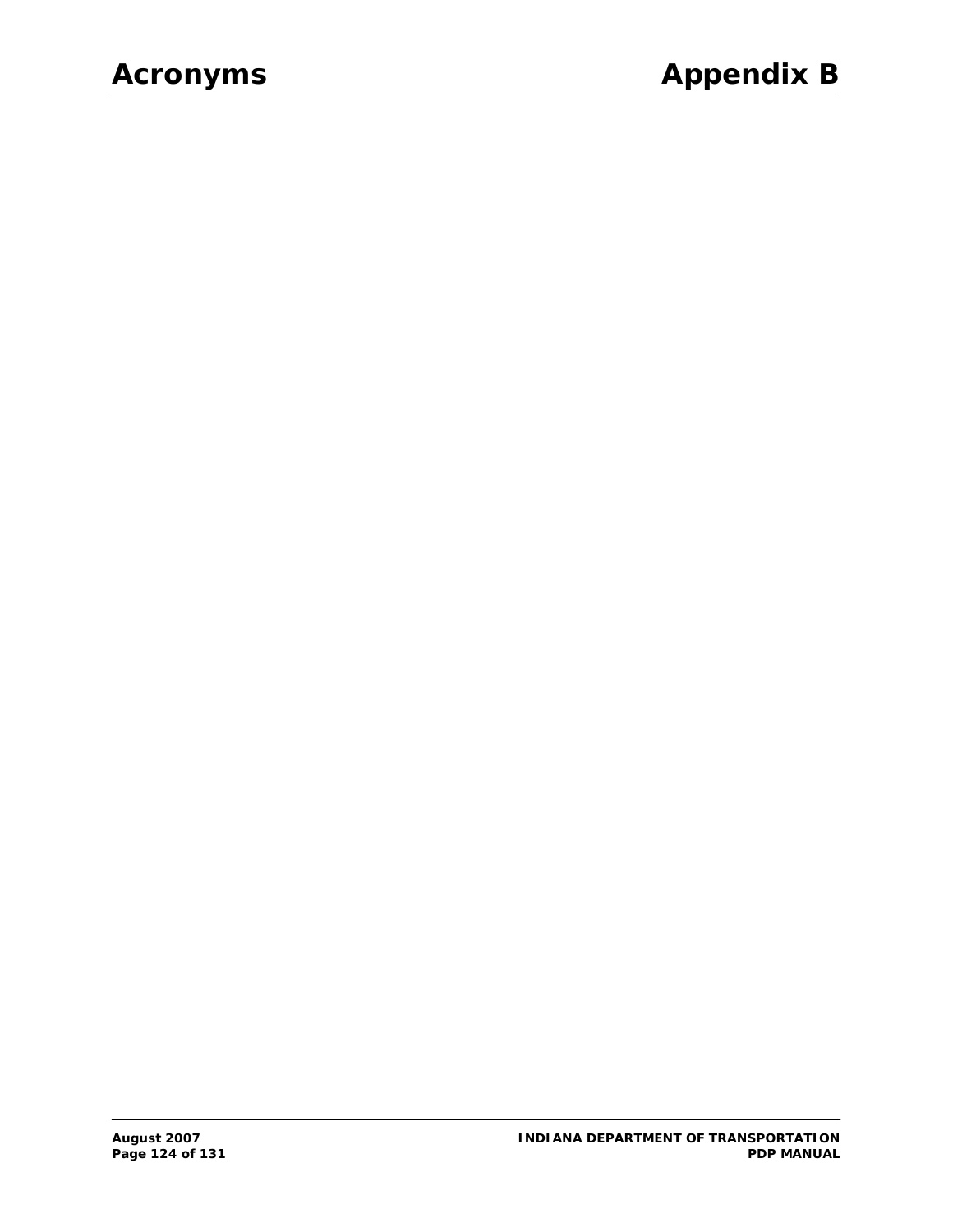# **C. Reference Manuals**

The following is a list of manuals that are referenced throughout the course of this document.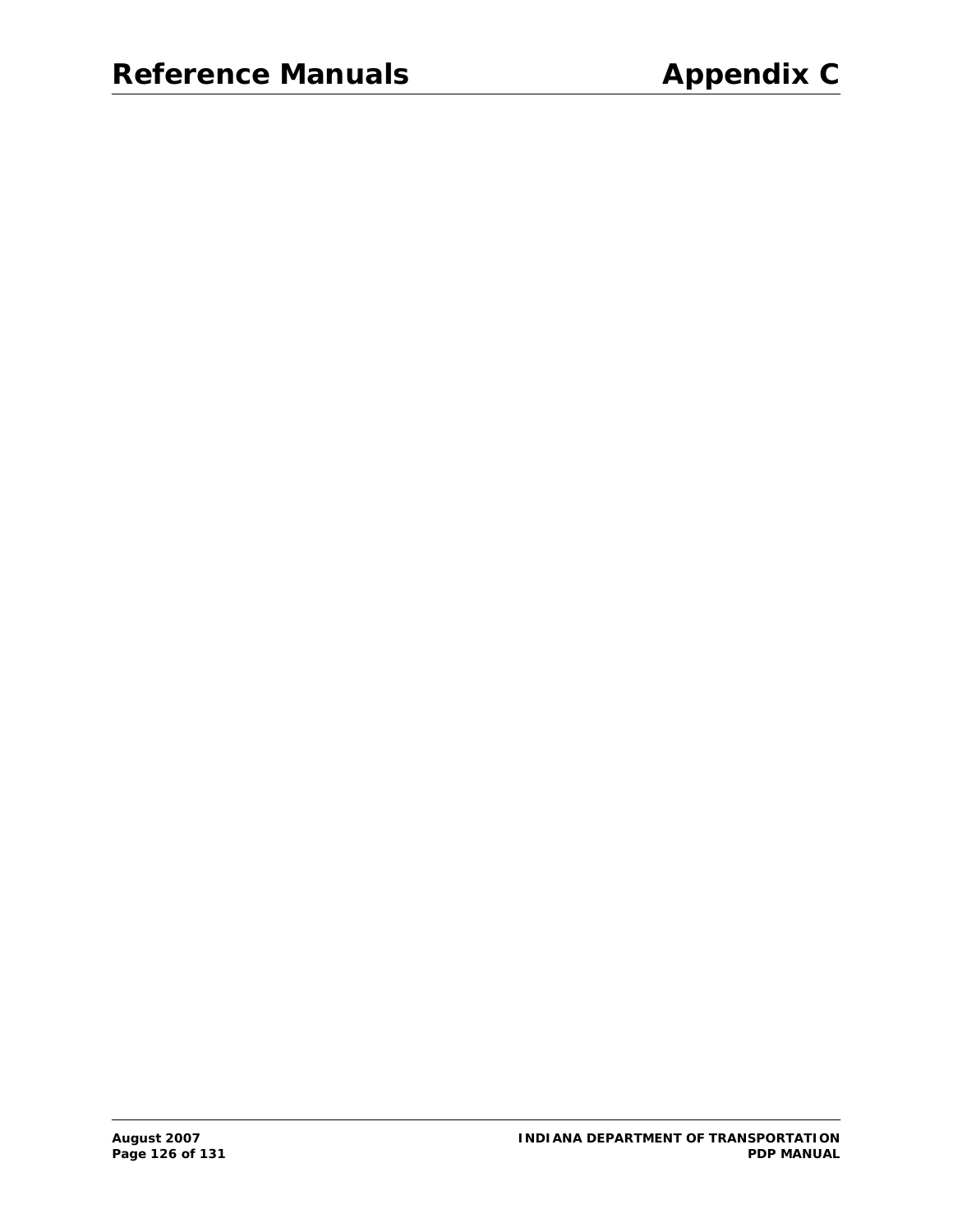# **D. Gantt Charts**

The following are sample Gantt charts that may be considered templates.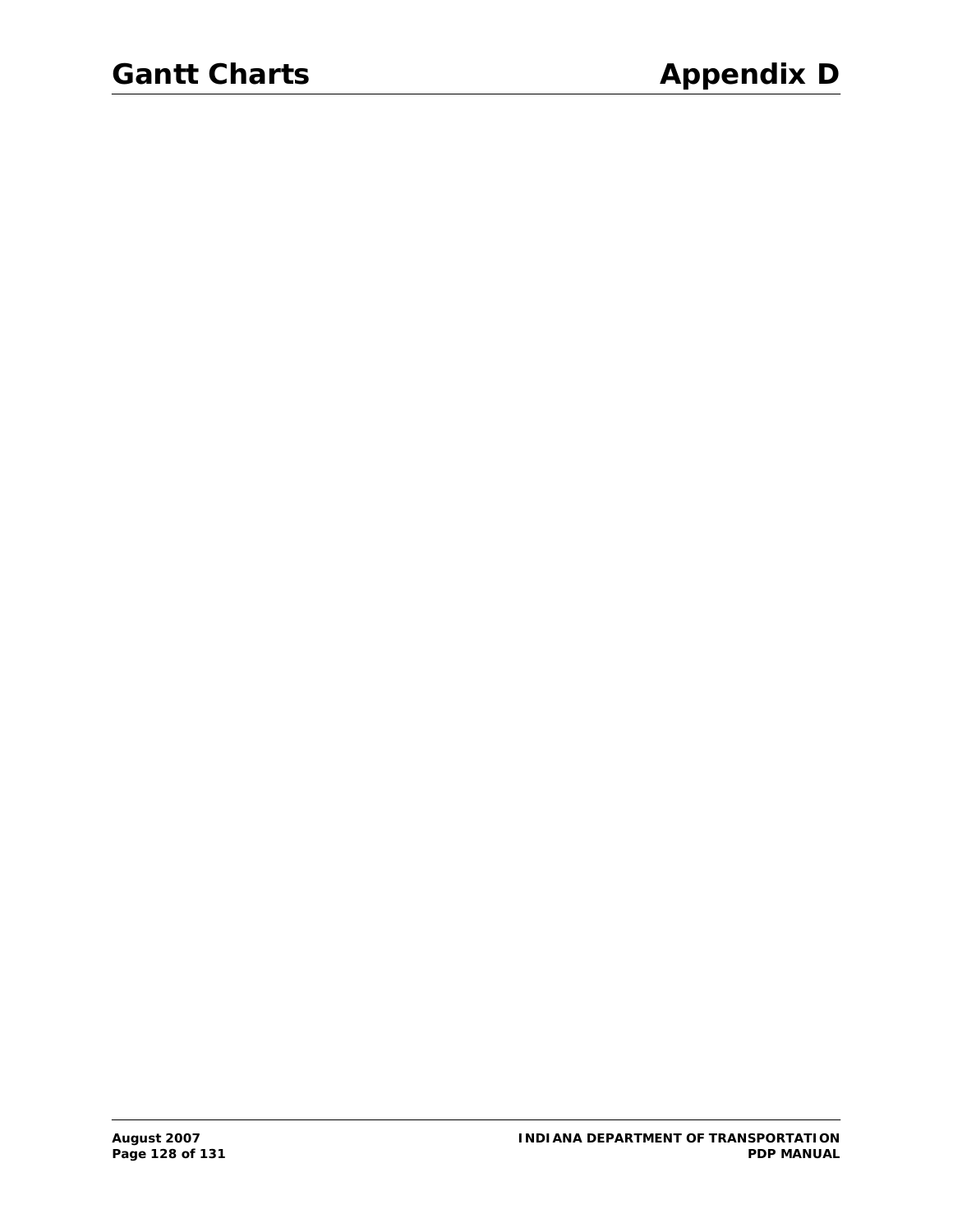#### **Red Flag Survey**

For a RED FLAG survey, the following Indiana Geological Survey GIS layers should be used:

- **PLSS & Quad Boundaries Counties State**
- **Contours, Imagery, & Other 2005 Aerial Map Community Community Research Property Elevation**
- **Roads** Roadways (INDOT)
- **Other Infrastructure**  Airports **Cemeteries** Schools (HAZUS) Trails
- **Environment**
	- Brownfields **Confined Feeding Operation**  Construction Demolition Waste Corrective Active Sites Open Dump Waste Sites **Restricted Waste Sites** Septage Waste Sites Summary Solid Waste Landfills Superfund Sites **Time Waste Sites** Tire Waste Sites
- **Hydrography**
	- Wetlands Wetland Line Wetland Points
- **Watershed & Quality**
- **Hydrogeology**
- **Economic Geology** Industrial Mineral Site (Active 2001) Petroleum Fields
	-
	- **Mines**<br>Mines Surface

**Interstates (TIGER) Roads (TeleAtlas – labeled)** 

Hospitals Railroads (1:100,000) Religious Facility **Recreational Facilities** 

Industrial Waste Sites<br>
NPDES Facilities

NPDES Pipe Locations

NPDES Pipe Locations NPDES Pipe Locations Underground Storage Tanks Voluntary Remediation Program Waste Transfer Stations Waste Treatment Storage Disposal

 Canal Routes – Historic Canal Structures – Historic Floodplain-DFIRM Rivers and Lakes (NHD)

Lakes - Impaired (IDEM) Streams – Impaired (IDEM)

Cave Entrance Density **Example 20 and Series** Hydrologic Terrains Karst Springs **Sinkhole Areas and Sinking-Stream** in the contract of the contract of the contract of the Basins Basins

Sand and Gravel Pits - Abandoned Quarries - Abandoned

Mines - Underground

In addition to GIS data, the red flag survey should include a review of the county interim report for historical properties. Any available information on Threatened and Endangered species should also be included to help project personnel make informed decisions.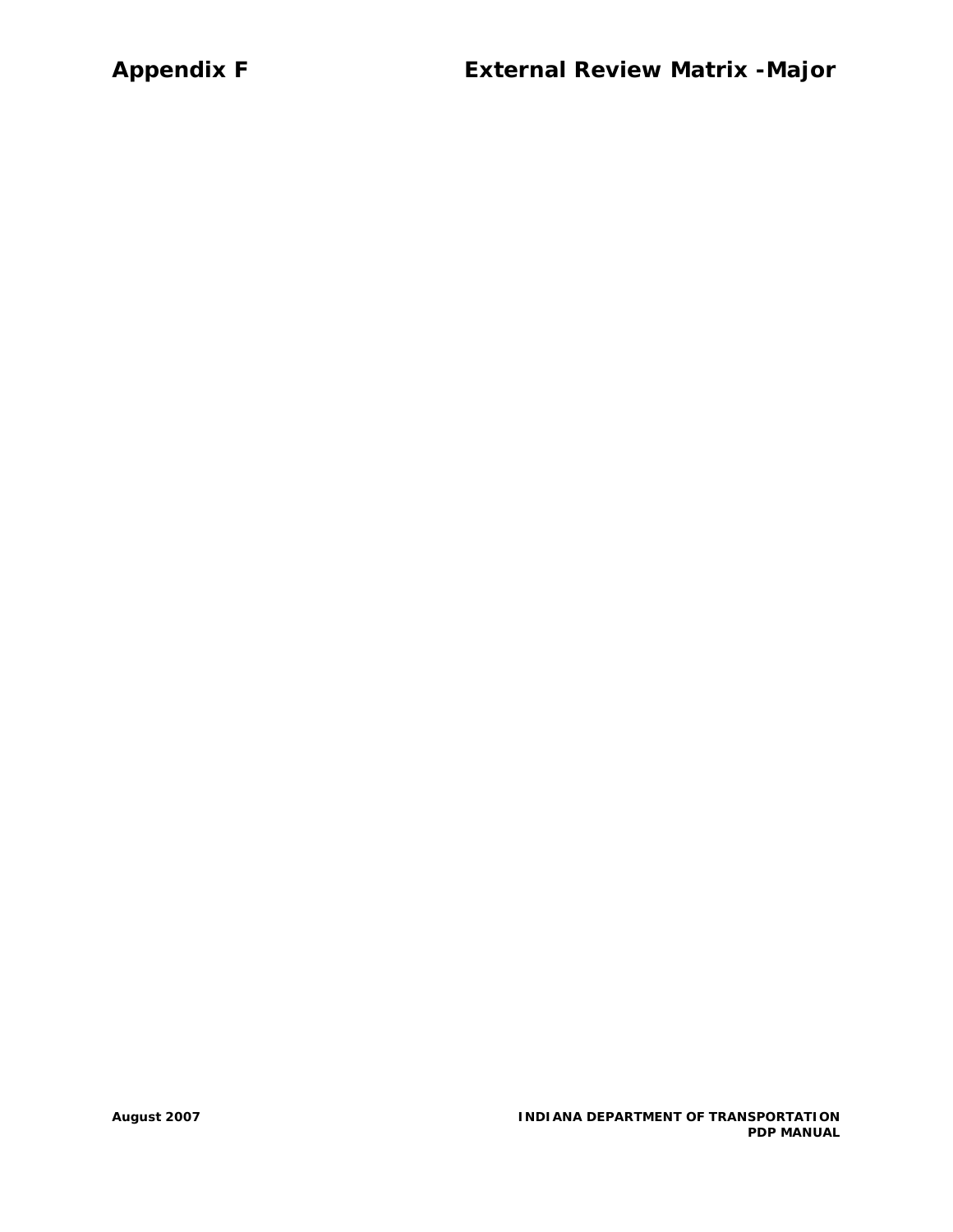# **External Review Matrices - Major Project**

|                                                                                                                                              |                         | Step 1                         |                     | Step 2                                   | Step 3               |                             | Step 4                         | Step 5                 | Step 6                                                |                                    |                                        | Step 7                                |                                      | Step 8                             | Step 9                         | Step10               |
|----------------------------------------------------------------------------------------------------------------------------------------------|-------------------------|--------------------------------|---------------------|------------------------------------------|----------------------|-----------------------------|--------------------------------|------------------------|-------------------------------------------------------|------------------------------------|----------------------------------------|---------------------------------------|--------------------------------------|------------------------------------|--------------------------------|----------------------|
| A - Required review and approval<br>C - Required review and comment<br>$F$ – Information only<br>$N - Not$ applicable<br>O - Optional review | Case<br><b>Business</b> | Participation Plan<br>Public I | Summary<br>Red Flag | Technical<br>and<br>Research<br>Analysis | Conceptual Solutions | Alternatives<br>Preliminary | Studies<br>Environmental Field | Preferred Alternatives | Destailed Design<br>$\overline{\phantom{0}}$<br>Stage | Detailed Design<br>$\sim$<br>Stage | Analysis<br>Noise<br>Detailed<br>Final | cument<br>Š<br>Environmental<br>Final | Plans<br>Right-of-Way<br>Preliminary | Approval<br>Environmental<br>Final | Plans<br>Right-of-Way<br>Final | Acquisitiion<br>Land |
| <b>IDEM-UST</b>                                                                                                                              | N                       | $\mathsf{N}$                   | $\mathsf{N}$        | $\circ$                                  | $\mathsf{N}$         | N                           | $\circ$                        | $\mathsf{N}$           | N                                                     | $\mathsf{N}$                       | $\mathsf{N}$                           | $\mathsf{N}$                          | N                                    | N                                  | N                              | $\mathsf{N}$         |
| <b>Federal Aviation Administration</b><br>(FAA)                                                                                              | $\mathsf{N}$            | $\mathsf{N}$                   | ${\sf N}$           | N                                        | ${\sf N}$            | $\circ$                     | N                              | $\mathsf{C}$           | $\mathsf{N}$                                          | $\mathsf{N}$                       | N                                      | $\mathsf{N}$                          | N                                    | N                                  | N                              | $\mathsf{N}$         |
| <b>Federal Emergency Management</b><br>Agency (FEMA)                                                                                         | $\mathsf{N}$            | $\mathsf{N}$                   | ${\sf N}$           | $\mathsf C$                              | $\mathsf{C}$         | $\mathsf C$                 | $\mathsf{C}$                   | $\mathsf{C}$           | N                                                     | N                                  | N                                      | $\mathsf{N}$                          | N                                    | N                                  | N                              | N                    |
| <b>Federal Highway Administration</b><br>(FHWA)                                                                                              | N                       | $\mathsf{N}$                   | N                   | N                                        | $\mathsf C$          | $\mathsf C$                 | N                              | A                      | N                                                     | N                                  | A                                      | A                                     | N                                    | A                                  | A                              | A                    |
| Local Public Agencies                                                                                                                        | $\mathsf{N}$            | $\mathsf{N}$                   | ${\sf N}$           | $\mathsf F$                              | $\mathsf C$          | $\mathsf C$                 | $\circ$                        | $\mathsf{C}$           | N                                                     | N                                  | F                                      | $\mathsf{C}$                          | N                                    | F.                                 | N                              | $\mathsf{N}$         |
| Metropolitan Planning Organizations                                                                                                          | N                       | N                              | ${\sf N}$           | $\mathsf F$                              | $\mathbf C$          | $\mathsf C$                 | F.                             | $\mathsf{C}$           | N                                                     | N                                  | F                                      | $\mathsf{C}$                          | N                                    | F.                                 | N                              | $\mathsf{N}$         |
| <b>National Park Service</b>                                                                                                                 | $\mathsf{N}$            | $\mathsf{N}$                   | ${\sf N}$           | $\circ$                                  | $\mathsf{C}$         | $\mathsf C$                 | $\circ$                        | $\mathsf{C}$           | N                                                     | $\mathsf{N}$                       | N                                      | $\mathsf{C}$                          | N                                    | $\mathsf{C}$                       | A                              | A                    |
| <b>National Resources Conservation</b><br>Services (NRCS)                                                                                    | N                       | N                              | N                   | $\mathsf C$                              | $\mathbf C$          | $\mathbf C$                 | $\circ$                        | $\mathsf{C}$           | N                                                     | $\mathsf{N}$                       | N                                      | $\circ$                               | N                                    | N                                  | N                              | N                    |
| Indiana Department of Natural<br>Resources (IDNR)                                                                                            | N                       | $\mathsf{N}$                   | $\mathsf{N}$        | $\mathsf C$                              | $\mathsf C$          | $\mathsf C$                 | $\mathsf{C}$                   | $\mathsf{C}$           | $\mathsf{N}$                                          | $\mathsf{N}$                       | N                                      | $\mathsf{C}$                          | N                                    | N                                  | A                              | $\mathsf{A}$         |
| Indiana Department of<br>Environmental Management (IDEM)                                                                                     | $\mathsf{N}$            | $\mathsf{N}$                   | $\mathsf{N}$        | $\circ$                                  | $\mathsf{C}$         | $\mathbf C$                 | $\mathsf{C}$                   | $\mathsf{C}$           | $\mathsf{N}$                                          | ${\sf N}$                          | $\mathsf{N}$                           | $\mathsf{C}$                          | N                                    | N                                  | N                              | $\mathsf{N}$         |
| Railroad/Railway Companies                                                                                                                   | N                       | N                              | N                   | N                                        | N                    | С                           | N                              | N                      | $\mathsf C$                                           | $\mathbf C$                        | N                                      | N                                     | N                                    | N                                  | N                              | N                    |
| <b>State Historic Preservation Office</b><br>(SHPO)                                                                                          | $\mathsf{N}$            | $\mathsf{N}$                   | ${\sf N}$           | A                                        | $\mathsf C$          | $\mathsf C$                 | A                              | $\mathsf{C}$           | $\mathsf{N}$                                          | $\mathsf{N}$                       | N                                      | $\mathsf{C}$                          | N                                    | N                                  | A                              | A                    |
| <b>US Army Corps of Engineers</b><br>(USACE)                                                                                                 | $\mathsf{N}$            | N                              | ${\sf N}$           | $\mathsf{C}$                             | $\mathsf C$          | $\mathsf{C}$                | $\mathsf{C}$                   | $\mathsf{C}$           | $\mathsf{N}$                                          | $\mathsf{N}$                       | N                                      | $\mathsf{C}$                          | N                                    | N                                  | $\circ$                        | $\mathsf{N}$         |
| <b>US Coast Guard</b>                                                                                                                        | N                       | N                              | ${\sf N}$           | $\mathsf{C}$                             | $\mathsf C$          | $\mathsf{C}$                | $\mathsf{C}$                   | $\mathsf{C}$           | $\mathsf{N}$                                          | $\mathsf{N}$                       | N                                      | $\circ$                               | N                                    | N                                  | $\circ$                        | $\mathsf{N}$         |
| US Department of the Interior<br>(USDOI)                                                                                                     | N                       | N                              | ${\sf N}$           | $\mathsf{C}$                             | $\mathbf C$          | $\mathsf{C}$                | $\mathsf{C}$                   | $\mathsf{C}$           | N                                                     | N                                  | N                                      | $\mathsf{C}$                          | N                                    | N                                  | A                              | A                    |
| <b>US Environmental Protection</b><br>Agency (USEPA)                                                                                         | N                       | N                              | ${\sf N}$           | $\mathsf{C}$                             | $\mathsf C$          | $\mathsf{C}$                | $\mathsf C$                    | $\mathsf{C}$           | N                                                     | $\mathsf{N}$                       | N                                      | $\mathsf{C}$                          | N                                    | N                                  | N                              | $\mathsf{N}$         |
| <b>US Fish and Wildlife Service</b><br>(USFWS)                                                                                               | $\mathsf{N}$            | N                              | ${\sf N}$           | A                                        | $\mathsf C$          | $\mathsf{C}$                | $\mathsf{A}$                   | $\mathsf{C}$           | $\mathsf{N}$                                          | N                                  | N                                      | $\mathbf C$                           | N                                    | N                                  | F.                             | $\mathsf{N}$         |
| <b>Utility Companies</b>                                                                                                                     | N                       | N                              | ${\sf N}$           | ${\sf N}$                                | ${\sf N}$            | N                           | N                              | N                      | $\mathsf{C}$                                          | $\mathsf C$                        | N                                      | N                                     | N                                    | N                                  | N                              | N                    |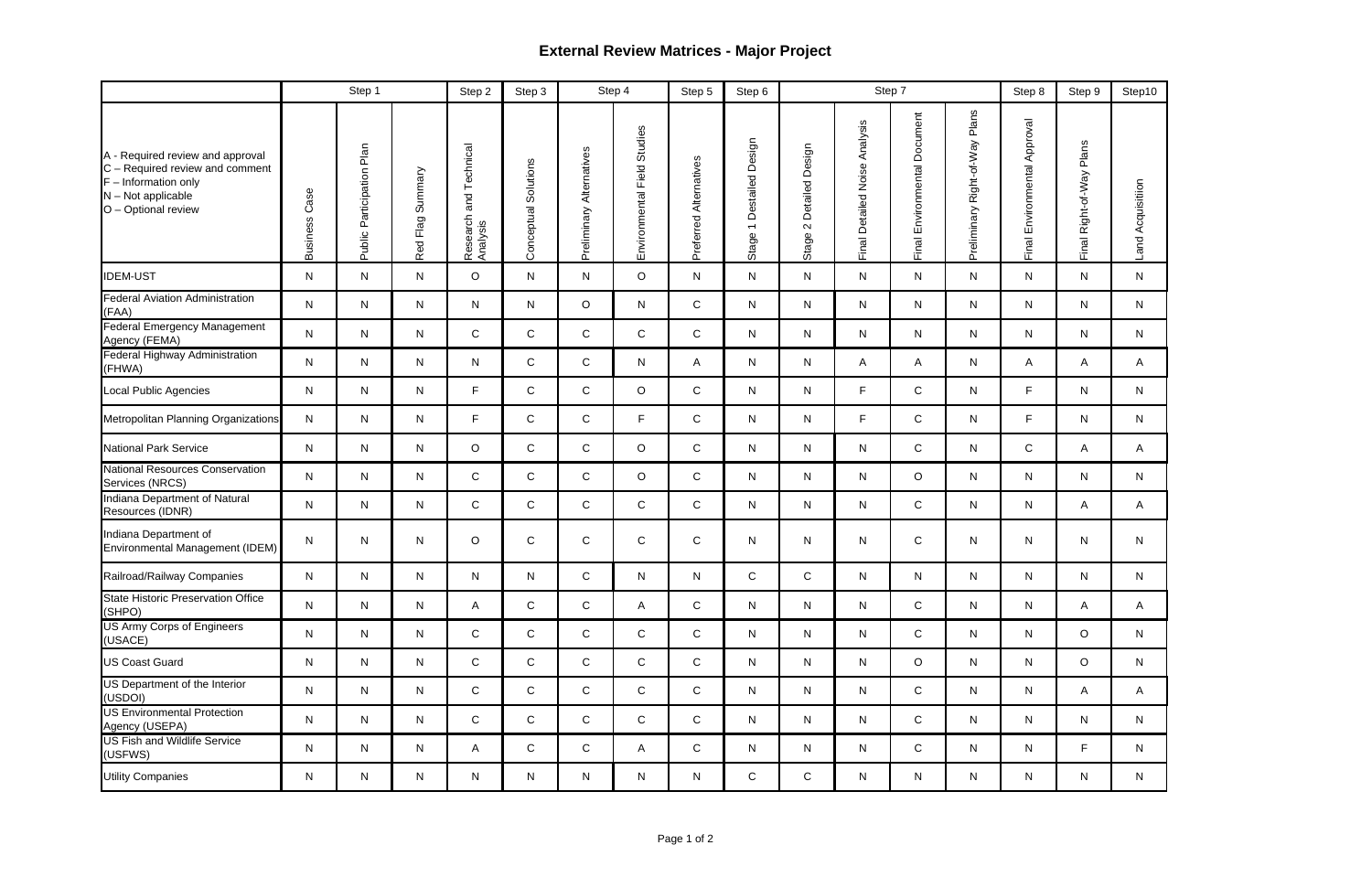|                                                                                                                                            |                         |                             | Step 12           | Step 13            |                   |                |              |
|--------------------------------------------------------------------------------------------------------------------------------------------|-------------------------|-----------------------------|-------------------|--------------------|-------------------|----------------|--------------|
| A - Required review and approval<br>C - Required review and comment<br>$F$ – Information only<br>N - Not applicable<br>O - Optional review | Stage 3 Detailed Design | Waterway Permit Application | Utility Agreement | Railroad Agreement | Contract Time Set | Final Tracings | Bid Letting  |
| <b>IDEM-UST</b>                                                                                                                            | $\mathsf{N}$            | ${\sf N}$                   | N                 | $\mathsf{N}$       | ${\sf N}$         | $\mathsf{N}$   | ${\sf N}$    |
| <b>Federal Aviation Administration</b><br>(FAA)                                                                                            | $\mathsf{N}$            | $\mathsf{N}$                | N                 | $\mathsf{N}$       | N                 | $\mathsf{N}$   | N            |
| <b>Federal Emergency Management</b><br>Agency (FEMA)                                                                                       | N                       | Α                           | N                 | $\mathsf{N}$       | N                 | $\mathsf{N}$   | N            |
| Federal Highway Administration<br>(FHWA)                                                                                                   | ${\sf N}$               | ${\sf N}$                   | N                 | ${\sf N}$          | N                 | $\mathsf{N}$   | N            |
| Local Public Agencies                                                                                                                      | $\mathsf{N}$            | ${\sf N}$                   | N                 | ${\sf N}$          | N                 | $\mathsf{N}$   | N            |
| Metropolitan Planning Organizations                                                                                                        | $\mathsf{N}$            | $\mathsf{N}$                | N                 | N                  | N                 | $\mathsf{N}$   | N            |
| <b>National Park Service</b>                                                                                                               | N                       | ${\sf N}$                   | N                 | $\mathsf{N}$       | N                 | $\mathsf{N}$   | ${\sf N}$    |
| National Resources Conservation<br>Services (NRCS)                                                                                         | ${\sf N}$               | ${\sf N}$                   | N                 | $\mathsf{N}$       | ${\sf N}$         | $\mathsf{N}$   | N            |
| Indiana Department of Natural<br>Resources (IDNR)                                                                                          | $\mathsf{N}$            | Α                           | N                 | ${\sf N}$          | N                 | $\mathsf{N}$   | N            |
| Indiana Department of<br>Environmental Management (IDEM)                                                                                   | N                       | A                           | N                 | N                  | N                 | N              | ${\sf N}$    |
| Railroad/Railway Companies                                                                                                                 | $\mathsf C$             | ${\sf N}$                   | N                 | A                  | ${\sf N}$         | $\mathsf{N}$   | $\mathsf{N}$ |
| <b>State Historic Preservation Office</b><br>(SHPO)                                                                                        | ${\sf N}$               | ${\sf N}$                   | N                 | ${\sf N}$          | ${\sf N}$         | N              | N            |
| <b>US Army Corps of Engineers</b><br>(USACE)                                                                                               | N                       | Α                           | N                 | ${\sf N}$          | N                 | ${\sf N}$      | N            |
| <b>US Coast Guard</b>                                                                                                                      | N                       | A                           | N                 | ${\sf N}$          | ${\sf N}$         | N              | N            |
| US Department of the Interior<br>(USDOI)                                                                                                   | ${\sf N}$               | ${\sf N}$                   | N                 | ${\sf N}$          | $\mathsf{N}$      | ${\sf N}$      | N            |
| <b>US Environmental Protection</b><br>Agency (USEPA)                                                                                       | ${\sf N}$               | $\mathsf{N}$                | N                 | ${\sf N}$          | $\mathsf{N}$      | N              | N            |
| <b>US Fish and Wildlife Service</b><br>(USFWS)                                                                                             | ${\sf N}$               | ${\sf N}$                   | N                 | ${\sf N}$          | N                 | N              | N            |
| <b>Utility Companies</b>                                                                                                                   | N                       | ${\sf N}$                   | Α                 | N                  | N                 | N              | N            |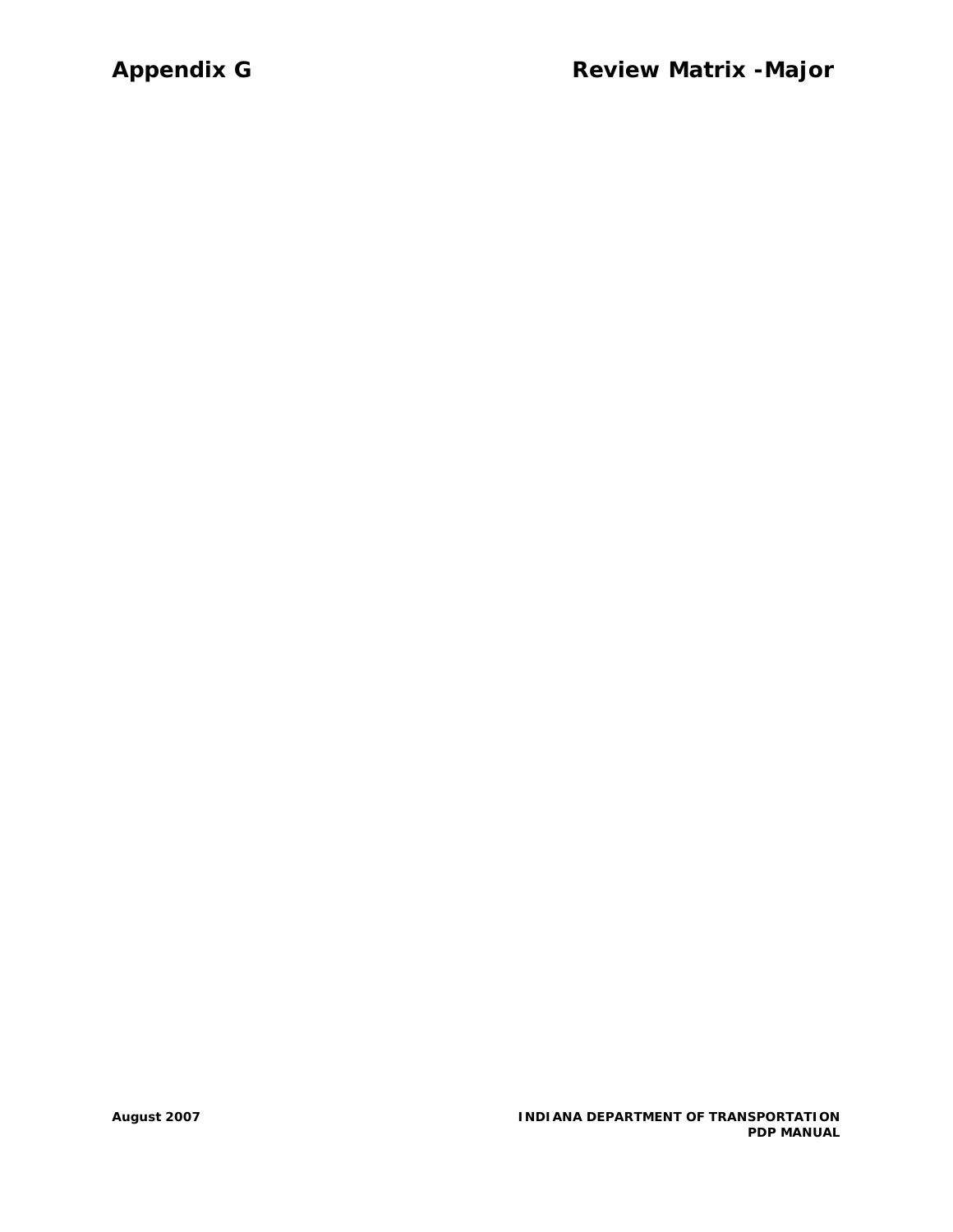# **Review Matrices - Major Project**

|                                                                                                                                            |                         | Step 1                    |                  | Step 2                                   | Step 3               |                          | Step 4                      | Step 5                 | Step 6                                                |                                               |                                     | Step 7                             |                                      | Step 8                             | Step 9                         | Step10               |
|--------------------------------------------------------------------------------------------------------------------------------------------|-------------------------|---------------------------|------------------|------------------------------------------|----------------------|--------------------------|-----------------------------|------------------------|-------------------------------------------------------|-----------------------------------------------|-------------------------------------|------------------------------------|--------------------------------------|------------------------------------|--------------------------------|----------------------|
| A - Required review and approval<br>C - Required review and comment<br>$F$ – Information only<br>N - Not applicable<br>O - Optional review | Case<br><b>Business</b> | Public Participation Plan | Red Flag Summary | Technical<br>and<br>Research<br>Analysis | Conceptual Solutions | Preliminary Alternatives | Environmental Field Studies | Preferred Alternatives | Destailed Design<br>$\overline{\phantom{m}}$<br>Stage | Detailed Design<br>$\mathbf{\Omega}$<br>Stage | Analysis<br>Detailed Noise<br>Final | Document<br>Environmental<br>Final | Plans<br>Right-of-Way<br>Preliminary | Approval<br>Environmental<br>Final | Plans<br>Right-of-Way<br>Final | Acquisitiion<br>Land |
| <b>District Construction</b>                                                                                                               | $\mathsf{N}$            | $\mathsf{N}$              | $\mathsf{N}$     | $\mathsf{N}$                             | $\mathsf{N}$         | $\mathsf{N}$             | N                           | $\mathsf{N}$           | $\mathsf{C}$                                          | $\mathsf C$                                   | $\mathsf{N}$                        | $\mathsf{N}$                       | $\mathsf{N}$                         | N.                                 | N                              | $\mathsf{N}$         |
| <b>Office of Environmental Services</b>                                                                                                    | $\circ$                 | $\mathbf C$               | Α                | $\circ$                                  | $\mathbf C$          | $\mathsf{C}$             | A                           | $\mathsf{C}$           | $\mathsf{N}$                                          | $\mathsf{N}$                                  | A                                   | A                                  | $\mathsf{N}$                         | A                                  | $\mathsf{N}$                   | $\mathsf{N}$         |
| <b>Estimating (Office of Project</b><br>Management)                                                                                        | $\mathsf{N}$            | $\mathsf{N}$              | $\mathsf{N}$     | $\mathsf{N}$                             | $\mathsf{N}$         | N                        | N                           | N                      | $\mathsf{C}$                                          | $\mathsf{C}$                                  | $\mathsf{N}$                        | $\mathsf{N}$                       | $\mathsf{N}$                         | N                                  | $\mathsf{N}$                   | $\mathsf{N}$         |
| <b>Geotechnical Engineering</b>                                                                                                            | $\mathsf{N}$            | N                         | $\mathsf{N}$     | N                                        | N                    | N                        | N                           | N                      | $\mathsf{C}$                                          | ${\bf C}$                                     | $\mathsf{N}$                        | ${\sf N}$                          | $\mathsf{N}$                         | N                                  | $\mathsf{N}$                   | N                    |
| Program Manager                                                                                                                            | A                       | $\mathsf{N}$              | $\mathsf{N}$     | $\mathsf{N}$                             | $\mathsf{C}$         | ${\bf C}$                | ${\sf N}$                   | $\mathsf{C}$           | $\mathsf{N}$                                          | $\mathsf{N}$                                  | $\mathsf{N}$                        | $\mathsf{N}$                       | $\mathsf{N}$                         | N                                  | $\mathsf{N}$                   | $\mathsf{N}$         |
| <b>Pavement Engineering</b>                                                                                                                | $\mathsf{N}$            | $\mathsf{N}$              | $\mathsf{N}$     | N                                        | ${\sf N}$            | N                        | N                           | N                      | $\circ$                                               | $\mathsf C$                                   | $\mathsf{N}$                        | N                                  | $\mathsf{N}$                         | N.                                 | $\mathsf{N}$                   | $\mathsf{N}$         |
| Project Manager                                                                                                                            | F.                      | Α                         | $\mathsf C$      | A                                        | A                    | Α                        | $\mathsf C$                 | A                      | A                                                     | Α                                             | $\mathsf{C}$                        | $\mathsf{C}$                       | A                                    | F.                                 | A                              | F                    |
| Railroad Coordinator                                                                                                                       | N                       | $\mathsf{N}$              | $\mathsf{N}$     | N                                        | N                    | $\mathsf C$              | N                           | F.                     | $\mathsf{C}$                                          | $\mathsf C$                                   | $\mathsf{N}$                        | N                                  | $\mathsf{N}$                         | N                                  | $\mathsf{N}$                   | $\mathsf{N}$         |
| Real Estate (Region)                                                                                                                       | N                       | N                         | $\mathsf{N}$     | N                                        | N                    | $\mathsf{N}$             | N                           | N                      | $\mathsf{N}$                                          | $\mathsf{N}$                                  | N                                   | N                                  | $\mathsf{N}$                         | N                                  | $\circ$                        | A                    |
| <b>Real Estate (Utilities)</b>                                                                                                             | N                       | $\mathsf{N}$              | $\mathsf{N}$     | N                                        | $\mathsf{N}$         | N                        | N                           | N                      | $\mathsf{C}$                                          | C                                             | N                                   | N                                  | $\mathsf{N}$                         | N                                  | N                              | $\mathsf{N}$         |
| Office of Roadway Services                                                                                                                 | $\mathsf{N}$            | $\mathsf{N}$              | $\mathsf{N}$     | N                                        | N                    | N                        | N                           | $\mathsf{N}$           | A                                                     | Α                                             | F                                   | F                                  | $\mathsf{N}$                         | F                                  | $\mathsf{N}$                   | $\mathsf{N}$         |
| <b>Office of Structural Services</b><br>(Bridges)                                                                                          | N                       | N                         | ${\sf N}$        | N                                        | ${\sf N}$            | ${\sf N}$                | ${\sf N}$                   | ${\sf N}$              | $\mathsf{A}$                                          | $\mathsf{A}$                                  | F                                   | F                                  | ${\sf N}$                            | $\mathsf F$                        | $\mathsf{N}$                   | N                    |
| <b>Office of Structural Services</b><br>(Hydraulics)                                                                                       | N.                      | N                         | $\mathsf{N}$     | N.                                       | N                    | $\circ$                  | N                           | F.                     | A                                                     | A                                             | $\mathsf{N}$                        | $\mathsf{N}$                       | $\mathsf{N}$                         | N.                                 | N                              | N                    |
| District R/W Services (R/W<br>Engineering)                                                                                                 | N.                      | N                         | $\mathsf{N}$     | N                                        | N                    | N                        | N.                          | N.                     | N                                                     | $\circ$                                       | $\mathsf{N}$                        | $\mathsf{N}$                       | $\mathsf{C}$                         | N.                                 | $\mathsf{C}$                   | N                    |
| <b>Office of Roadway Services (Traffic</b><br>Engineering)                                                                                 | N                       | N                         | $\mathsf{N}$     | N                                        | N                    | N                        | N                           | N.                     | $\mathsf{A}$                                          | A                                             | $\mathsf{N}$                        | $\mathsf{N}$                       | $\mathsf{N}$                         | N                                  | N                              | N                    |
| Urban & Corridor Planning                                                                                                                  | $\mathsf{A}$            | $\circ$                   | $\mathsf F$      | $\mathsf{A}$                             | A                    | A                        | F.                          | A                      | $\mathsf{N}$                                          | $\mathsf{N}$                                  | $\mathsf{N}$                        | N                                  | N                                    | N                                  | N                              | N                    |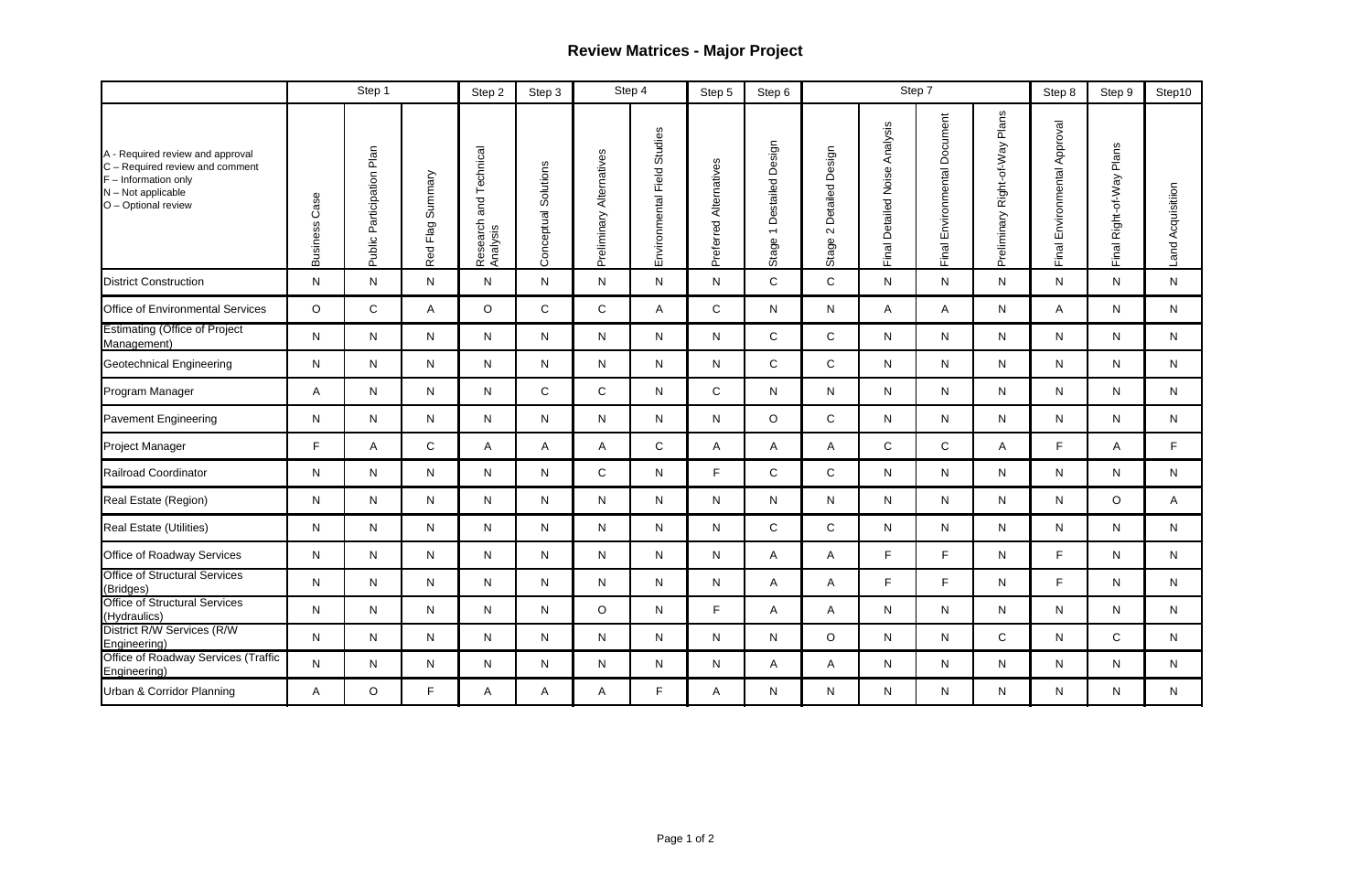|                                                                                                                                            |                         |                                                                                             | Step 11      |              |              | Step 12      | Step 13            |
|--------------------------------------------------------------------------------------------------------------------------------------------|-------------------------|---------------------------------------------------------------------------------------------|--------------|--------------|--------------|--------------|--------------------|
| A - Required review and approval<br>C - Required review and comment<br>$F$ – Information only<br>N - Not applicable<br>O - Optional review | Stage 3 Detailed Design | Waterway Permit Application<br>Railroad Agreement<br>Contract Time Set<br>Utility Agreement |              |              |              |              | <b>Bid Letting</b> |
| <b>District Construction</b>                                                                                                               | $\mathsf C$             | ${\sf N}$                                                                                   | $\mathsf{N}$ | ${\sf N}$    | $\mathsf{C}$ | $\mathsf{N}$ | $\mathsf{N}$       |
| <b>Office of Environmental Services</b>                                                                                                    | ${\sf N}$               | Α                                                                                           | N            | ${\sf N}$    | N            | $\mathsf{N}$ | $\mathsf{N}$       |
| <b>Estimating (Office of Project</b><br>Management)                                                                                        | $\mathsf C$             | ${\sf N}$                                                                                   | N            | ${\sf N}$    | $\mathsf{N}$ | $\mathsf C$  | $\mathsf{N}$       |
| <b>Geotechnical Engineering</b>                                                                                                            | $\mathsf C$             | ${\sf N}$                                                                                   | $\mathsf{N}$ | ${\sf N}$    | $\mathsf{N}$ | $\mathsf{N}$ | $\mathsf{N}$       |
| Program Manager                                                                                                                            | ${\sf N}$               | ${\sf N}$                                                                                   | N            | ${\sf N}$    | N            | $\mathsf{N}$ | $\mathsf{N}$       |
| <b>Pavement Engineering</b>                                                                                                                | $\circ$                 | ${\sf N}$                                                                                   | N            | ${\sf N}$    | N            | $\mathsf{N}$ | $\mathsf{N}$       |
| Project Manager                                                                                                                            | A                       | F                                                                                           | F            | F            | F            | A            | F                  |
| <b>Railroad Coordinator</b>                                                                                                                | C                       | $\mathsf{N}$                                                                                | N            | A            | N            | $\mathsf{N}$ | $\mathsf{N}$       |
| Real Estate (Region)                                                                                                                       | ${\sf N}$               | ${\sf N}$                                                                                   | $\mathsf{N}$ | ${\sf N}$    | N            | $\mathsf{N}$ | $\mathsf{N}$       |
| Real Estate (Utilities)                                                                                                                    | $\mathsf C$             | ${\sf N}$                                                                                   | A            | ${\sf N}$    | N            | $\mathsf{N}$ | N                  |
| Office of Roadway Services                                                                                                                 | Α                       | $\mathsf{N}$                                                                                | ${\sf N}$    | ${\sf N}$    | ${\sf N}$    | $\circ$      | N                  |
| <b>Office of Structural Services</b><br>(Bridges)                                                                                          | A                       | N                                                                                           | ${\sf N}$    | $\mathsf{N}$ | ${\sf N}$    | $\circ$      | ${\sf N}$          |
| <b>Office of Structural Services</b><br>(Hydraulics)                                                                                       | A                       | $\circ$                                                                                     | $\mathsf{N}$ | $\mathsf{N}$ | ${\sf N}$    | $\circ$      | ${\sf N}$          |
| District R/W Services (R/W<br>Engineering)                                                                                                 | A                       | N                                                                                           | ${\sf N}$    | $\mathsf{N}$ | ${\sf N}$    | ${\sf N}$    | $\mathsf{N}$       |
| Office of Roadway Services (Traffic<br>Engineering)                                                                                        | A                       | $\mathsf{N}$                                                                                | $\mathsf{N}$ | $\mathsf{N}$ | ${\sf N}$    | ${\sf N}$    | $\mathsf{N}$       |
| Urban & Corridor Planning                                                                                                                  | N                       | N                                                                                           | N            | N            | ${\sf N}$    | N            | N                  |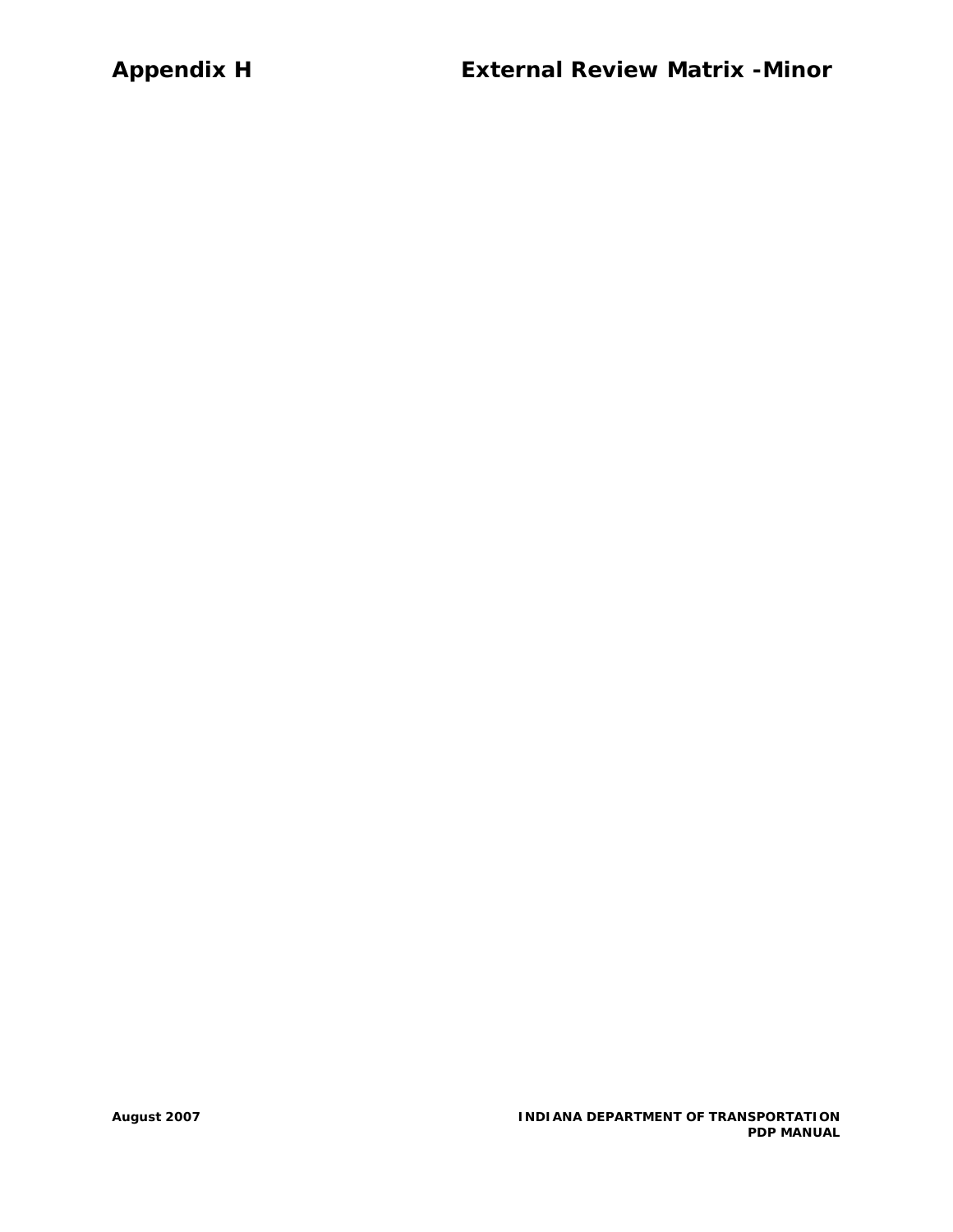## **External Review Matrices - Minor Project**

|                                                                                                                                            | Step 1<br>Step 5<br>Step 8<br>Step 2<br>Step 3<br>Step 4<br>Step 7<br>Step 6 |                           |                        |                                                        |                                                          |                                                       |                                       |                                         |                                 | Step 9                               | Step 10                  |                  |                                  |                                       |                      |                       |                         |                |                |
|--------------------------------------------------------------------------------------------------------------------------------------------|------------------------------------------------------------------------------|---------------------------|------------------------|--------------------------------------------------------|----------------------------------------------------------|-------------------------------------------------------|---------------------------------------|-----------------------------------------|---------------------------------|--------------------------------------|--------------------------|------------------|----------------------------------|---------------------------------------|----------------------|-----------------------|-------------------------|----------------|----------------|
| A - Required review and approval<br>C - Required review and comment<br>$F$ – Information only<br>N - Not applicable<br>O - Optional review | Case<br><b>Business</b>                                                      | Public Participation Plan | Summary<br>Flag<br>Red | Schedule and<br>Scope,<br>Determine <b>!</b><br>Budget | and<br>Environmental Analysis<br>Preliminary Engineering | Destailed Design<br>$\overline{\phantom{0}}$<br>Stage | Design<br>Detailed<br>$\sim$<br>Stage | Analysis<br><b>Final Detailed Noise</b> | Environmental Document<br>Final | Plans<br>Right-of-Way<br>Preliminary | Final Right-of-Way Plans | and Acquisitiion | Design<br>Detailed<br>S<br>Stage | Permit Application<br><b>Naterway</b> | Agreement<br>Utility | Agreement<br>Railroad | Set<br>Time<br>Contract | Final Tracings | Letting<br>Bid |
| <b>IDEM-UST</b>                                                                                                                            | N                                                                            | N                         | N                      | $\circ$                                                | N                                                        | N                                                     | N                                     | N                                       | N                               | N                                    | N                        | N                | N                                | N                                     | N                    | N                     | N                       | N              | N              |
| <b>Federal Aviation Administration</b><br>(FAA)                                                                                            | N                                                                            | N.                        | N                      | N                                                      | $\circ$                                                  | C                                                     | N                                     | N.                                      | N                               | N                                    | $\mathsf{N}$             | $\mathsf{N}$     | N                                | $\mathsf{N}$                          | N                    | N                     | N                       | N              | N              |
| <b>Federal Emergency Management</b><br>Agency (FEMA)                                                                                       | N                                                                            | N                         | N                      | $\mathsf{C}$                                           | ${\rm C}$                                                | C                                                     | N                                     | N                                       | N                               | N                                    | N                        | N                | N                                | A                                     | N                    | N                     | N                       | N              | N              |
| Federal Highway Administration<br>(FHWA)                                                                                                   | N                                                                            | N                         | N                      | N                                                      | $\mathsf C$                                              | A                                                     | N                                     | A                                       | Α                               | N                                    | A                        | A                | N.                               | N                                     | N                    | N                     | N                       | N              | N              |
| Local Public Agencies                                                                                                                      | N                                                                            | N.                        | N                      | F.                                                     | $\mathsf C$                                              | $\mathsf{C}$                                          | N                                     | F                                       | $\mathsf{C}$                    | N                                    | N.                       | N                | N                                | N.                                    | $\mathsf{N}$         | N                     | N                       | N              | N              |
| Metropolitan Planning Organizations                                                                                                        | N                                                                            | N                         | N                      | F.                                                     | ${\rm C}$                                                | C                                                     | N                                     | F.                                      | C                               | N                                    | N                        | N                | N                                | N                                     | N                    | N                     | N                       | N              | N.             |
| <b>National Park Service</b>                                                                                                               | N                                                                            | N                         | N                      | $\circ$                                                | $\mathsf C$                                              | C                                                     | N                                     | N                                       | C                               | N                                    | A                        | A                | N                                | N                                     | N                    | N                     | N                       | N              | N              |
| National Resources Conservation<br>Services (NRCS)                                                                                         | N                                                                            | N                         | N                      | $\mathsf{C}$                                           | $\mathsf{C}$                                             | C                                                     | N                                     | N                                       | $\circ$                         | N                                    | N                        | N                | N                                | $\mathsf{N}$                          | N                    | N                     | N                       | N              | N              |
| Indiana Department of Natural<br>Resources (IDNR)                                                                                          | N                                                                            | N                         | N                      | C                                                      | ${\rm C}$                                                | C                                                     | N                                     | N                                       | C                               | N                                    | A                        | A                | N                                | A                                     | N                    | N                     | N                       | N              | N              |
| Indiana Department of<br>Environmental Management (IDEM)                                                                                   | N                                                                            | N                         | N                      | $\circ$                                                | $\mathsf C$                                              | C                                                     | N                                     | N                                       | $\mathsf{C}$                    | N                                    | N                        | N                | N                                | Α                                     | N                    | N                     | N                       | N              | N              |
| Railroad/Railway Companies                                                                                                                 | N.                                                                           | N                         | N                      | N                                                      | N                                                        | C                                                     | C                                     | N                                       | N                               | N                                    | N                        | N                | C                                | N                                     | N                    | A                     | N                       | N              | N              |
| <b>State Historic Preservation Office</b><br>(SHPO)                                                                                        | N                                                                            | N                         | N                      | A                                                      | $\mathsf C$                                              | A                                                     | N                                     | N                                       | C                               | N                                    | A                        | $\mathsf{A}$     | N                                | N                                     | N                    | N                     | N                       | N              | N              |
| <b>US Army Corps of Engineers</b><br>(USACE)                                                                                               | N.                                                                           | N                         | N                      | $\mathsf{C}$                                           | $\mathsf C$                                              | C                                                     | N                                     | N                                       | $\mathsf{C}$                    | N                                    | $\circ$                  | N                | N                                | A                                     | N                    | N                     | N                       | N              | N              |
| <b>US Coast Guard</b>                                                                                                                      | N                                                                            | $\mathsf{N}$              | N                      | $\mathbf{C}$                                           | $\mathsf{C}$                                             | $\mathsf{C}$                                          | N                                     | N                                       | $\Omega$                        | N                                    | $\circ$                  | N                | N                                | Α                                     | N                    | N                     | N                       | N              | N              |
| US Department of the Interior<br>(USDOI)                                                                                                   | N                                                                            | N                         | N                      | $\mathsf{C}$                                           | $\mathsf{C}$                                             | $\mathsf{C}$                                          | N.                                    | N.                                      | $\mathbf C$                     | N                                    | A                        | $\mathsf{A}$     | N                                | N                                     | N                    | N.                    | N                       | N              | N.             |
| <b>US Environmental Protection</b><br>Agency (USEPA)                                                                                       | N.                                                                           | N                         | N                      | $\mathsf{C}$                                           | $\mathsf{C}$                                             | C                                                     | N.                                    | N                                       | $\mathsf{C}$                    | N                                    | N                        | N                | N                                | N                                     | N                    | N.                    | N                       | N              | N.             |
| <b>US Fish and Wildlife Service</b><br>(USFWS)                                                                                             | N.                                                                           | N                         | N                      | A                                                      | $\mathsf{C}$                                             | A                                                     | N.                                    | N                                       | $\mathsf{C}$                    | N                                    | F                        | N.               | N.                               | N                                     | N                    | N.                    | N                       | N              | N.             |
| <b>Utility Companies</b>                                                                                                                   | N                                                                            | N                         | N                      | N                                                      | N                                                        | C                                                     | C                                     | N                                       | N                               | N                                    | $N_{\odot}$              | N                | N                                | N                                     | A                    | N                     | N                       | N              | N              |